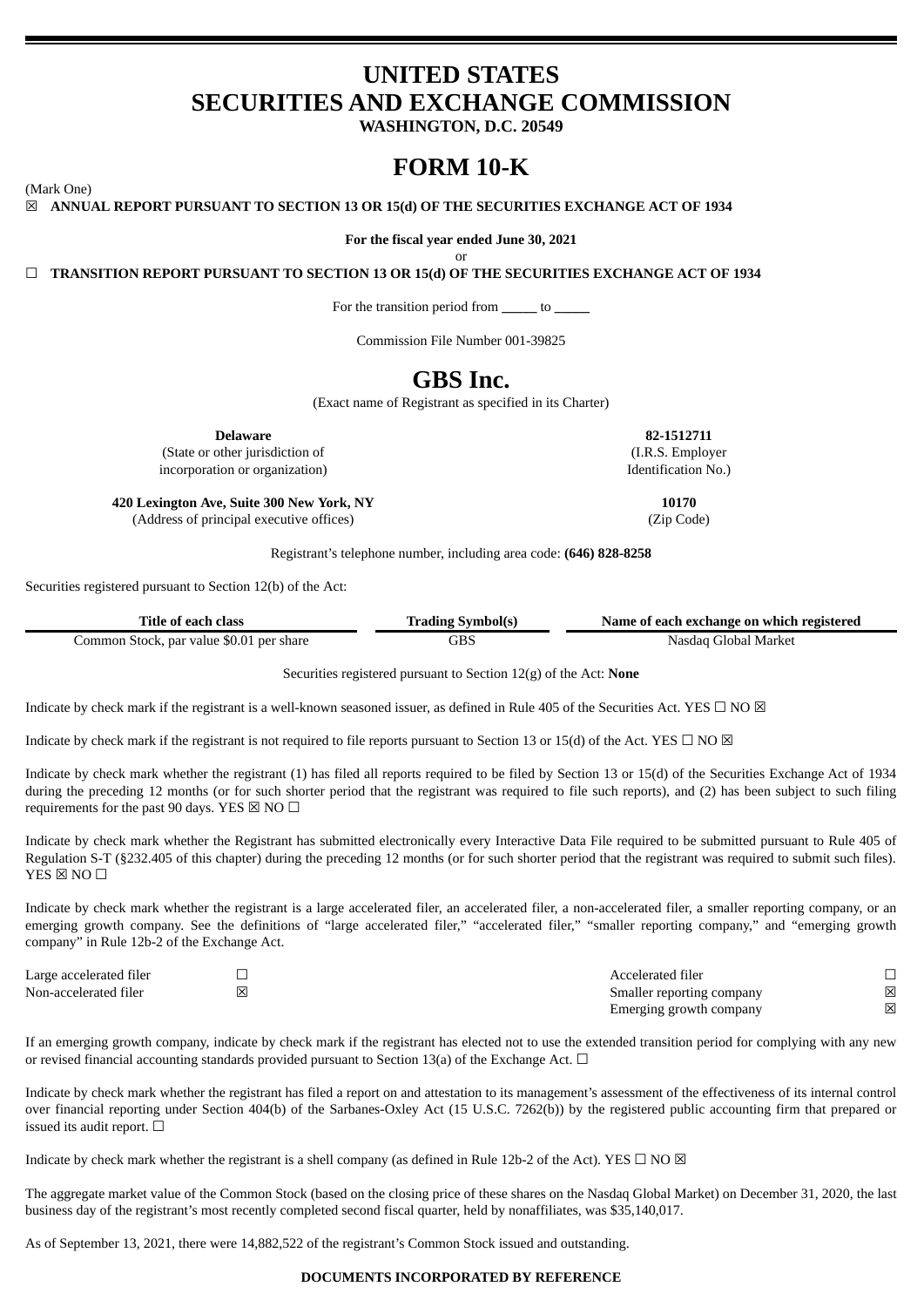Information required by Part III of this Annual Report on Form 10-K is incorporated by reference to the Registrant's Definitive Proxy Statement for its 2021 Annual Meeting of Shareholders, which proxy statement will be filed with the Securities and Exchange Commission within 120 days after the end of the fiscal year covered by this Form 10-K.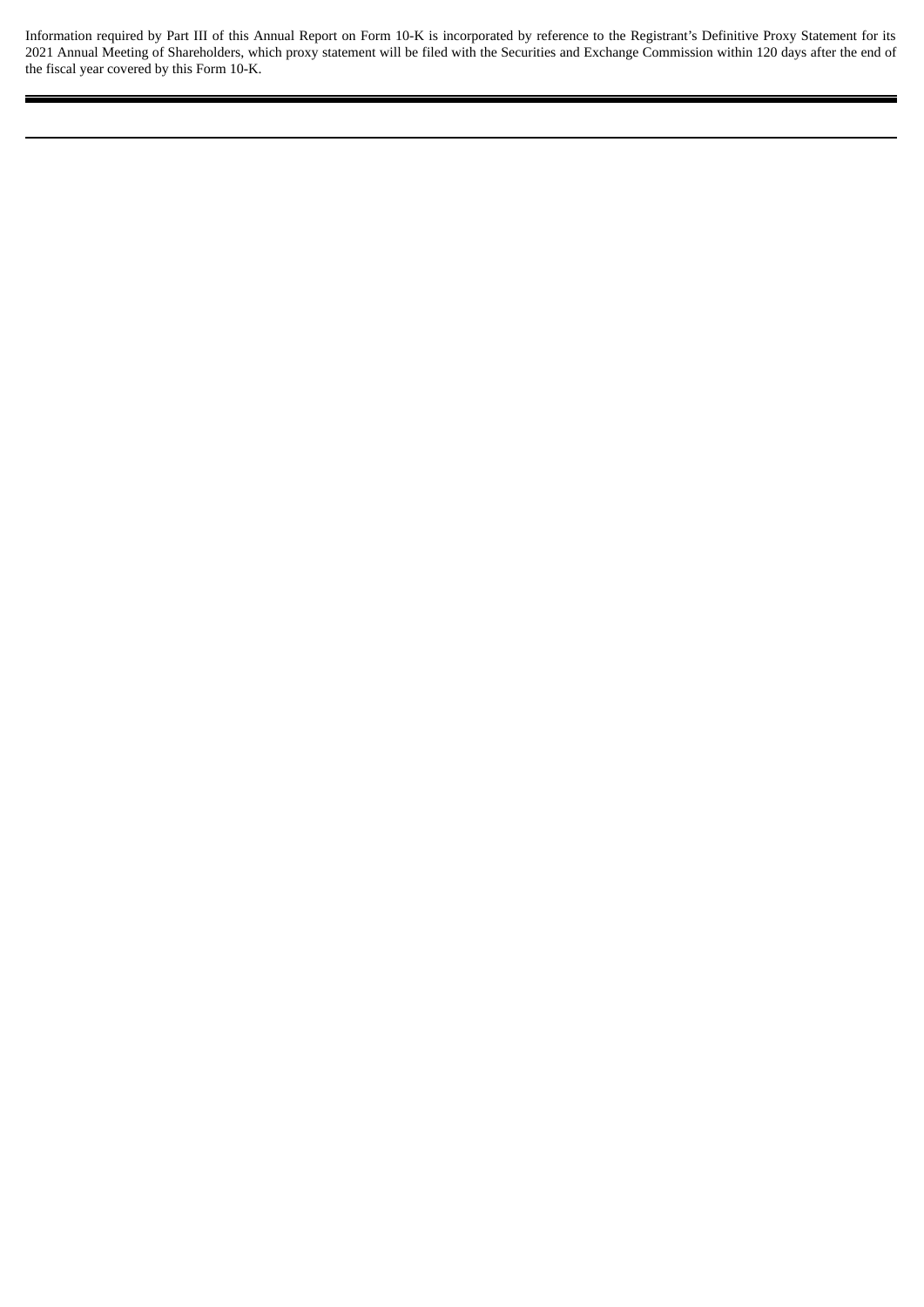|                   |                                                                                                              | Page |
|-------------------|--------------------------------------------------------------------------------------------------------------|------|
| <b>PART I</b>     |                                                                                                              |      |
| Item 1.           | <b>Business</b>                                                                                              | 3    |
| Item 1A.          | <b>Risk Factors</b>                                                                                          | 17   |
| Item 1B.          | <b>Unresolved Staff Comments</b>                                                                             | 43   |
| Item 2.           | <b>Properties</b>                                                                                            | 43   |
| Item 3.           | <b>Legal Proceedings</b>                                                                                     | 44   |
| Item 4.           | <b>Mine Safety Disclosures</b>                                                                               | 44   |
|                   |                                                                                                              |      |
| <b>PART II</b>    |                                                                                                              |      |
| Item 5.           | Market for Registrant's Common Equity, Related Shareholder Matters and Issuer Purchases of Equity Securities | 44   |
| Item 6.           | Reserved                                                                                                     | 44   |
| Item 7.           | Management's Discussion and Analysis of Financial Condition and Results of Operations                        | 44   |
| Item 7A.          | Quantitative and Qualitative Disclosures About Market Risk                                                   | 51   |
| Item 8.           | <b>Financial Statements and Supplementary Data</b>                                                           | 51   |
| Item 9.           | Changes in and Disagreements with Accountants on Accounting and Financial Disclosure                         | 51   |
| Item 9A.          | <b>Controls and Procedures</b>                                                                               | 52   |
| Item 9B.          | Other Information                                                                                            | 53   |
| Item 9C.          | Disclosure Regarding Foreign Jurisdictions That Prevent Inspection                                           | 53   |
|                   |                                                                                                              |      |
| <b>PART III</b>   |                                                                                                              |      |
| Item 10.          | Directors, Executive Officers and Corporate Governance                                                       | 53   |
| Item 11.          | <b>Executive Compensation</b>                                                                                | 54   |
| Item 12.          | Security Ownership of Certain Beneficial Owners and Management and Related Shareholder Matters               | 54   |
| Item 13.          | <b>Certain Relationships and Related Transactions, and Director Independence</b>                             | 54   |
| Item 14.          | <b>Principal Accounting Fees and Services</b>                                                                | 54   |
|                   |                                                                                                              |      |
| <b>PART IV</b>    |                                                                                                              |      |
| Item 15.          | <b>Exhibits, Financial Statement Schedules</b>                                                               | 54   |
| Item 16.          | Form 10-K Summary                                                                                            | 57   |
| <b>Signatures</b> |                                                                                                              | 58   |

ii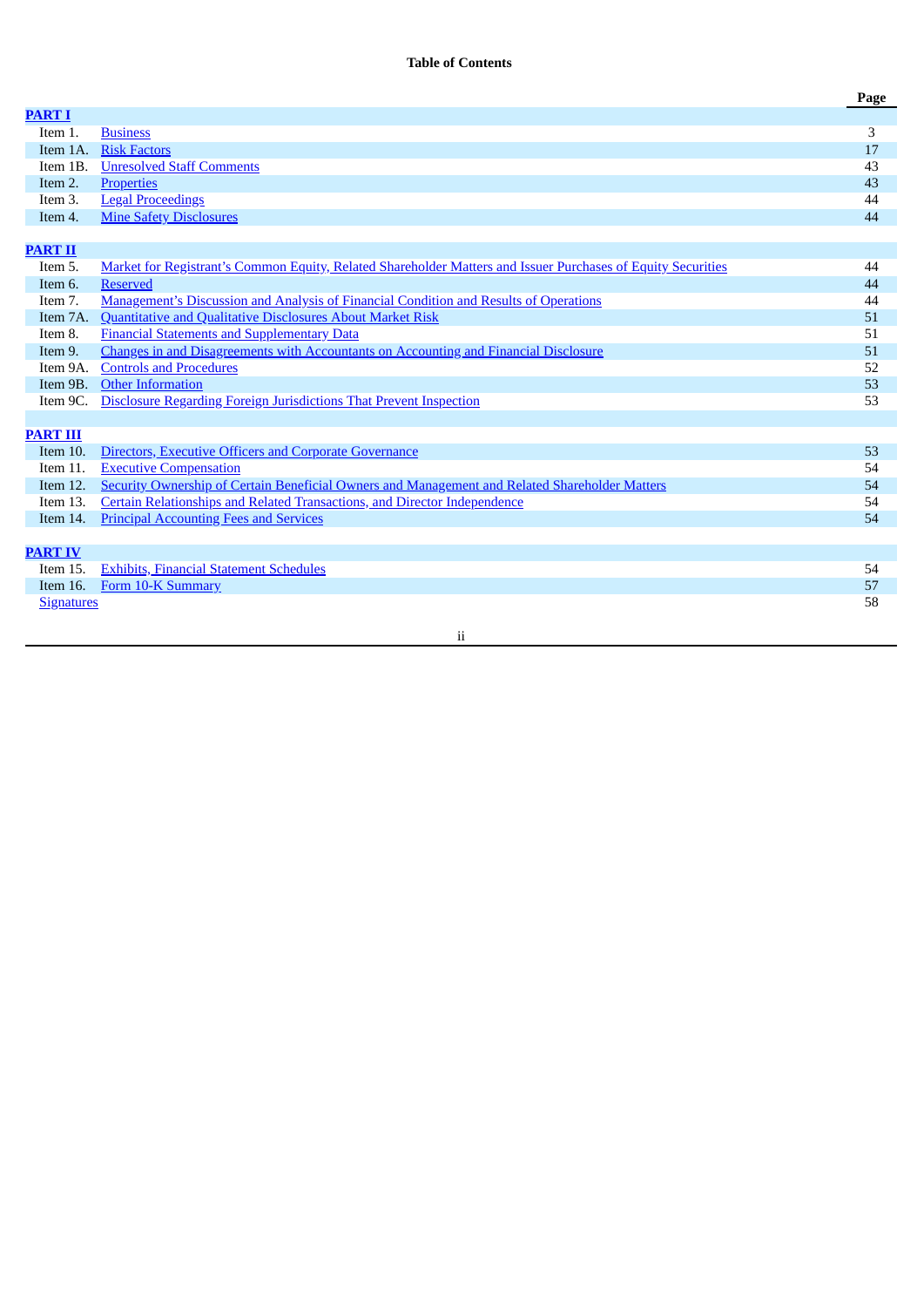#### **PART I**

#### <span id="page-3-0"></span>**Cautionary Note Regarding Forward-Looking Statements**

All statements other than statements of historical fact or relating to present facts or current conditions included in this Annual Report on Form 10-K are forward-looking statements. Forward-looking statements include, but are not limited to, statements regarding expectations, hopes, beliefs, intentions or strategies regarding the future. In addition, any statements that refer to projections, forecasts or other characterizations of future events or circumstances, including any underlying assumptions, are forward-looking statements. These statements may include words such as "anticipate," "estimate," "expect," "project," "plan," "intend," "believe," "may," "should," "can have," "likely" and other words and terms of similar meaning, but the absence of these words does not mean that a statement is not forward-looking.

The forward-looking statements contained in this Annual Report on Form 10-K are based on our current expectations and beliefs concerning future developments and their potential effects on us. These forward-looking statements are subject to a number of risks, uncertainties and assumptions, including those described in "Risk Factors." Moreover, we operate in a very competitive and rapidly changing environment. New risks emerge from time to time. It is not possible for our management to predict all risks, nor can we assess the impact of all factors on our business or the extent to which any factor, or combination of factors, may cause actual results to differ materially from those contained in any forward-looking statements we may make. In light of these risks, uncertainties and assumptions, the future events and trends discussed in this prospectus may not occur and actual results could differ materially and adversely from those anticipated or implied in the forward-looking statements.

You should not rely upon forward-looking statements as predictions of future events. The events and circumstances reflected in the forward-looking statements may not be achieved or occur. Although we believe that the expectations reflected in the forward-looking statements are reasonable, we cannot guarantee future results, levels of activity, performance, or achievements. Except as required by the federal securities laws, we are under no duty to update any of these forward-looking statements after the date of this Annual Report on Form 10-K or to conform these statements to actual results or revised expectations.

In this Annual Report on Form 10-K, the terms "we," "us," "our," "Company," or "GBS" refer to GBS Inc. together with its wholly owned subsidiaries.

#### <span id="page-3-1"></span>**ITEM 1. BUSINESS.**

## **Overview**

GBS Inc. and its wholly owned subsidiary, GBS Operations Inc. were formed on December 5, 2016 under the laws of the State of Delaware. Our headquarters are located in New York, New York.

We are a biosensor diagnostic technology company operating across the Asia-Pacific Region ("APAC") and an interest in the USA Region with the biosensor platform comprising of biochemistry, immunology, tumor markers, hormones, and nucleic acid diagnostic modalities, and worldwide with our COV2 test.

Our objective is to introduce and launch initially the Saliva Glucose Biosensor (referred to as the "SGB"), the diagnostic test that stems from the Biosensor Platform that we license from Life Science Biosensor Diagnostics Pty Ltd ("LSBD"or "Licensor") in our regions and the COV2 test globally. This will be followed by developing the platform to its full capacity testing across the diagnostic modalities of Immunology, Hormones, Chemistry, Tumor markers and Nucleic Acid tests. We are a 42.6% (as of June 30, 2021) owned (by voting rights) affiliate of LSBD, an Australian company that owns the worldwide intellectual property rights to the biosensor platform.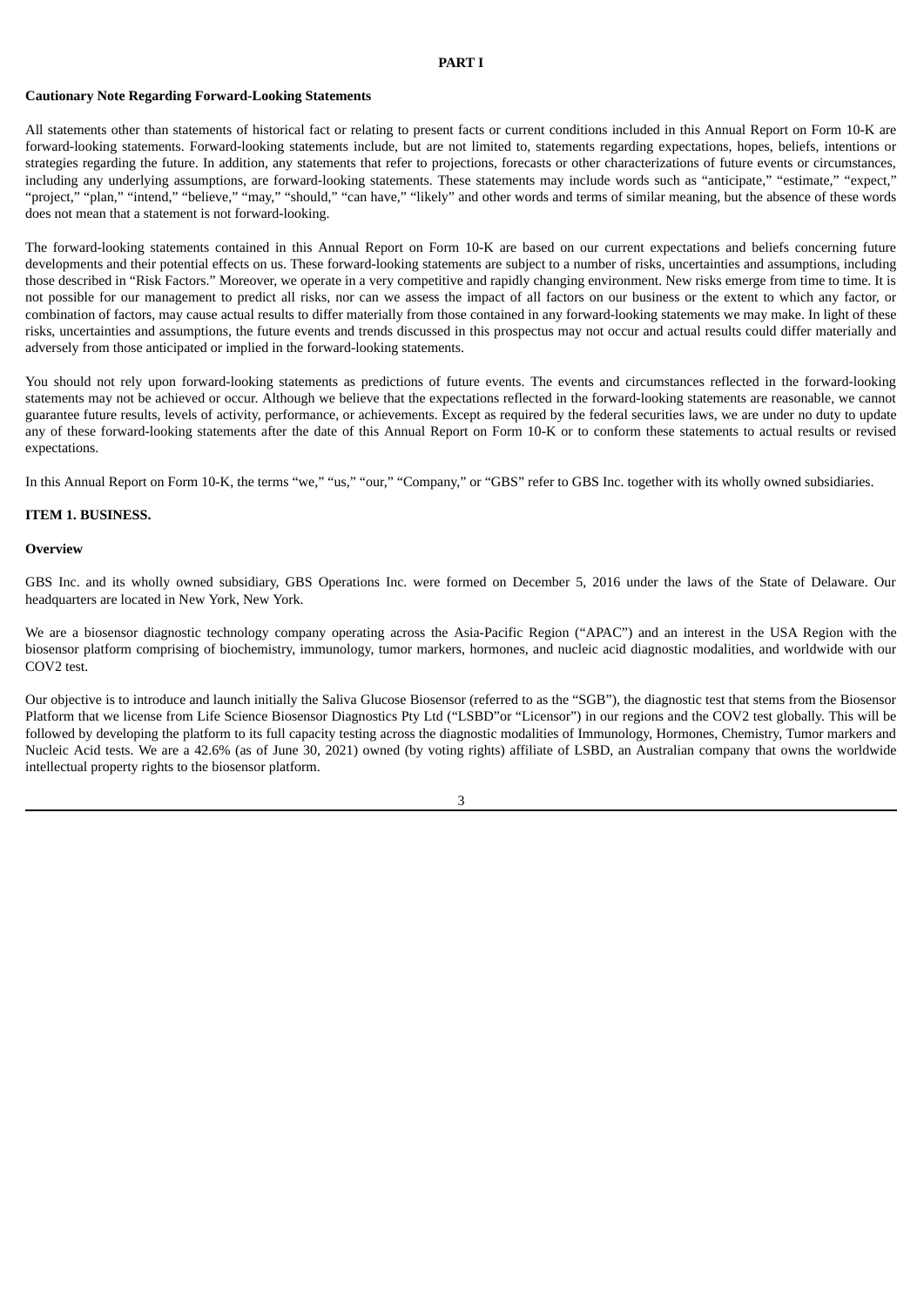# **Highlights of Achievements**

Our major highlights of achievements since listing the Company on the NASDAQ Global Market in December 2020 are:

- Successfully being awarded \$4.7 million (excluding GST/VAT) in Medical Products Priority Grant funding by the Australian government to fund a high-tech manufacturing facility, identified as one of six National Manufacturing Priorities
- Harvard Longwood Campus Institutional Review Board approval to perform a clinical study with patient samples with the SARS-CoV-2 Antibody Biosensor
- Securing of an option to acquire the North America license for Glucose Testing
- Receiving \$578,000 in Australian government support as a Research and Development (R&D) incentives for the development of the technology
	- Results of global voice of customer survey of more than 300 patients living with diabetes verified
		- an overall 90% desirability for the Saliva Glucose Biosensor
			- 7 out of 10 patients "seriously interested in purchasing the product upon its release
			- 3 out of 10 wanting to be placed on the waiting list ahead of release
	- L.E.K. Consulting agreement to identify suitable partnership opportunities for sales and distribution in the APAC region

#### The Saliva Glucose Biosensor

The SGB uses saliva to measure glucose non-invasively. When the SGB interacts with saliva, an electrochemical reaction is initiated that produces an electrical signal directly correlated to the amount of glucose present in the saliva. This measurement is then converted into a real-time saliva glucose reading by a software app on a smart device or a dedicated smart reader for those that do not possess a compliant and compatible smart device. The reading may then be stored in our proprietary cloud-based digital information system.

The APAC Region includes over 164 million people living with diabetes, which accounts for 38% of the world's diabetic population. Rapid urbanization, unhealthy diets and increasingly sedentary lifestyles have resulted in ever increasing rates of obesity and diabetes across the region.

Self-testing blood glucose monitors were introduced to the market in the 1970s and, since then, the method of glucose self-monitoring has not meaningfully changed. The industry remains dominated by invasive methods that ultimately use blood or interstitial fluid to measure glucose. We believe the methodology of the SGB represents a breakthrough in glucose monitoring as it represents the only non-invasive, painless and cost-effective saliva-based method of measuring glucose levels. The biosensor technology has been developed over several decades of university-based scientific research and has been extensively referenced in scientific literature.

The SGB is an organic transistor, which in its structure embeds the glucose oxidase enzyme (referred to as "*GOX*"). When the single-use SGB interacts with saliva it initiates an electrochemical reaction, producing an electrical signal directly correlated to the amount of glucose present in the saliva. This measurement is then converted into a real-time saliva glucose reading, through the biosensor app installed on a smart device or a dedicated reader.

The patent protected SGB is able to detect glucose in saliva at concentrations between 8 and 200  $\mu$ M and exhibits linear glucose sensing characteristics at these concentrations, sensing glucose at levels 100 times lower than blood.

In our development of the SGT, we aim to go beyond the innovation of changing the sampling medium from blood to saliva, and further create value for the patient and the payers by decreasing the cost of managing diabetes, improving the outcomes of the disease and providing convenience in testing methodology. This will be achieved by directly transferring the SGB reading from the smart device or dedicated reader to our proprietary digital information system, which is cloud-based to enable every patient the option to create their own medical record where the SGB results will be uploaded.

Our digital information system is intended to be interfaced to an artificial intelligence system and will be able to, at the patient's or authorized care giver's direction, disseminate patient data to a remote caregiver, a service for consultation or to any other individual with whom the patient chooses to share his or her glucose level measurements. We believe patients and payers will be able to leverage our digital information system to decrease cost and improve outcomes and convenience.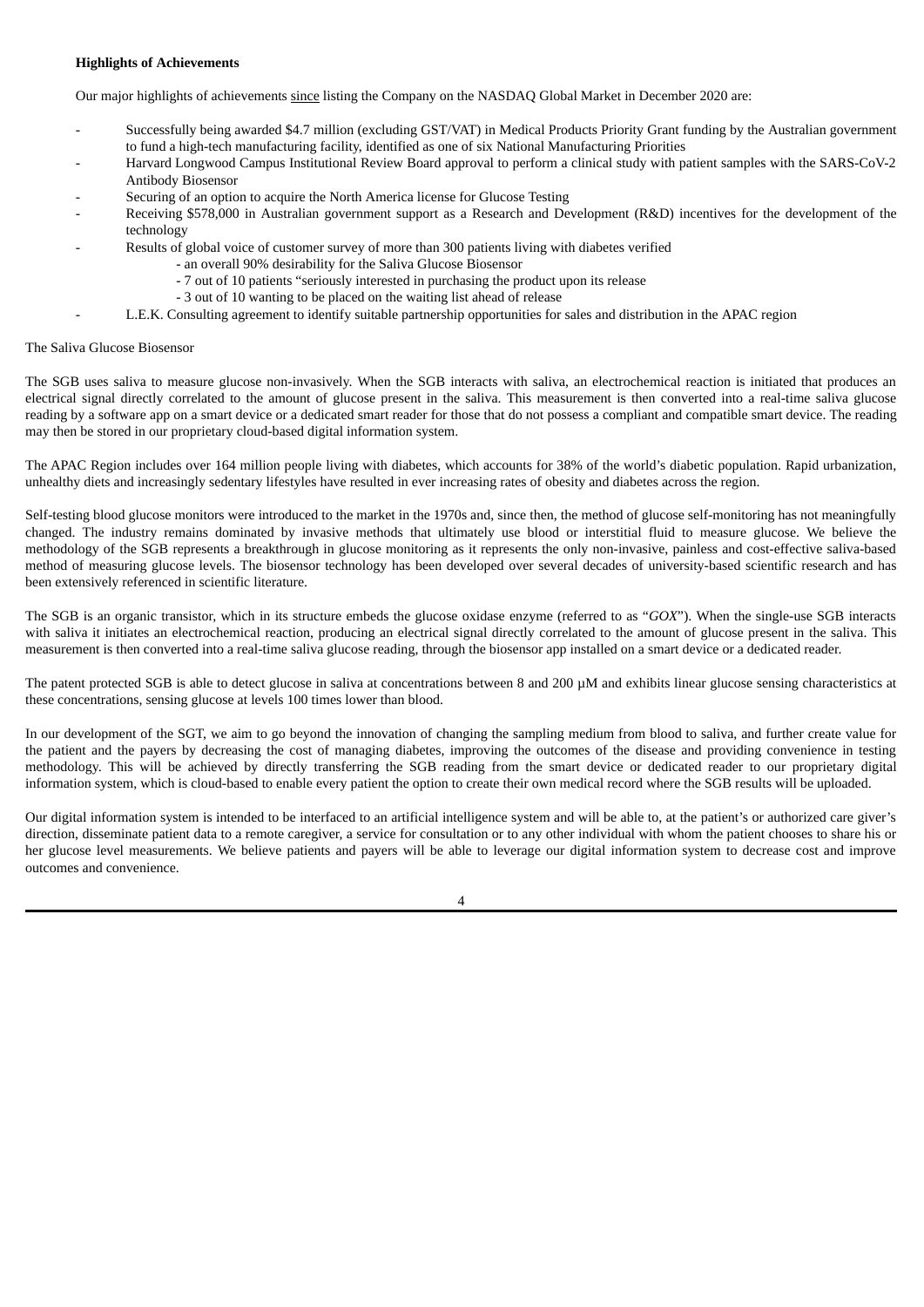With the SGB we aim to drive economic value beyond the revenue stemming from the sale of the SGB units – it also allows for monetization and the creation of separate revenue streams from the patient network and other data that resides within our digital information system, by way of the following:

- Data usage. The usage of the data, and the analysis and interpretation of the data, to improve patients' conditions and leveraging this insight to improve patient care.
- Safe data sharing. The provision of data sharing services between users/patients, authorized care givers and authorized medical practitioners.
- Data collection. The collection of anonymized data, its aggregation with other data from multiple sources and multiple health devices and its combination with non-health data.

We plan to leverage this usage, safe sharing and collection of data in the following four revenue-generating channels:

Direct Monetization Channel. This channel focuses on the development of revenue based on commercial relationships for the use of anonymized and compliant information derived from data generation. These services may include, but will not be limited to:

- Fee for service, per performed action by pharma, or other commercial partners.
- Subscription, regular recurring payments for continued access to service.
- Prescription, value acknowledged by payer reimbursement per active user.
- Third party coverage, other industry/retail players pay fee for their own customers.
- Risk sharing/profit sharing, success-based payment models.
- Advertising, third party ads tailored to demographic data leveraging characteristics unique to channel.
- Added value of GBS brand loyalty.

Commercial Adjacencies Channel. This channel focuses on the development of revenue from data generated through patient engagement and market insights from a clinical and medical perspective. These services may include, but will not limited to:

- Medical Generation of Patient Reported Outcomes, or "PROs".
- Data Market insights, clinical trial recruitment for third parties, e.g., pharmaceutical companies or clinical research organizations.
- Consumer e-commerce platform, third party customer care, advertising.

Product and Service Bundles Channel. This channel focuses on ancillary revenue generated through bespoke service opportunities across the industry, for example, by working with insurers to develop products that integrate the usage of testing as part of their service offering. These services may include, but will not be limited to:

- Over-the-counter model.
- Bundle payment model with insurance subsidy.
- Pay for outcomes model.

Core Operations Synergy Channel. Through combining the data generation with the use of artificial intelligence, we expect to have a deep insight into our customer base, providing an elevated level of customer insight. It is expected that this insight will drive high customer retention levels and generate a considerable number of broader revenue opportunities through direct and specific interaction with our customer base. These opportunities may include, but will not be limited to:

- Direct access to customers for better experience in customer care.
- Peer learning and support to decrease customer care resource commitment.
- Direct market and customer insights (including better understanding of customer journey).
- More customer data for targeted marketing & marketing impact monitoring.
- New cost effective, digital marketing channel enabling agile marketing approach.
- PRO data to support unique marketing claims.
- Higher engagement, customer loyalty and customer lifetime value.
- Consumer driven innovation and customer involvement in development.
- Involvement in testing & refining to develop demand-oriented products rapidly.
- Easy and fast clinical evaluation recruitment.
- PRO to support regulatory approval / market access for platform tests under development.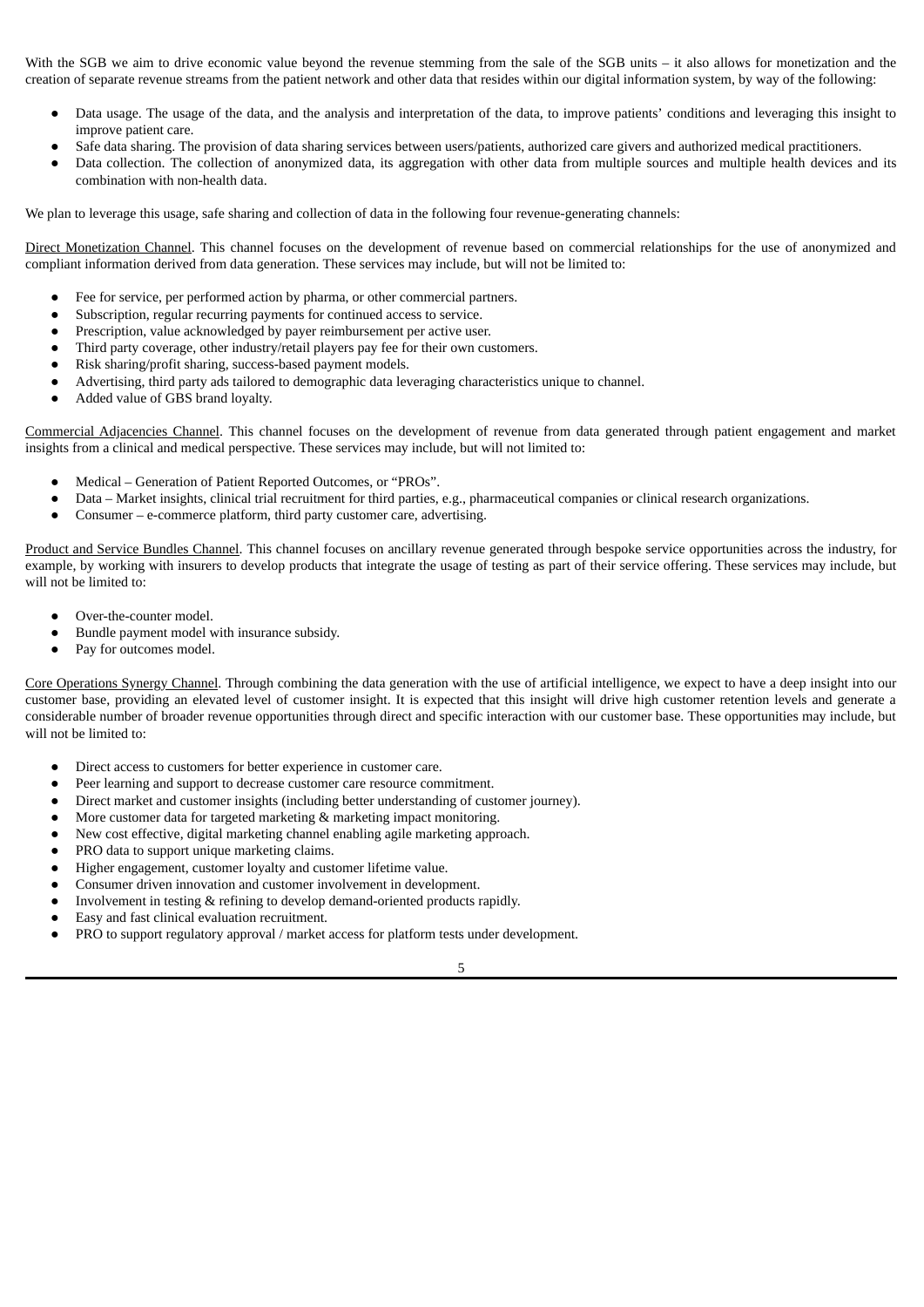The SGB has been under continuous development for over six years, first by the University of Newcastle, Australia, then by the Licensor and us. The SGB development program is currently at the validation stage, which is Phase 5 of development of the SGB, this includes the stages of design & process development to enable the testing needed to verify and validate the final product. This stage involves implementation of the clinical evidence module, which incorporates the commercial production of the investigative biosensor devices to commence the clinical evaluation of analytical performance of the device and generate the clinical evidence necessary to gain regulatory approval.

On May 1, 2020, the Licensor filed a submission with the FDA for the Saliva Glucose Biosensor Diagnostic Test, currently in development as a point-ofcare test intended to replace blood glucose testing for diabetes management. Following the 513(g) submission to the FDA (Submitted May 01, 2020), it was determined that the company could seek the De Novo application pathway for the Saliva Glucose Biosensor Diagnostic Test, we were appointed an expert contact person, Acting Branch Chief from the Diabetes Diagnostic Devices Branch. We have further commenced planning discussions with the FDA Office of In Vitro Diagnostics and Radiological Health and the Office of Product Evaluation and Quality pertaining to the clinical development and study plan of the Saliva Glucose Biosensor. . We expect to leverage synergies from the planned approval process with the FDA within the Asia Pacific region, where China has the highest number of people with diabetes. We will first seek regulatory approval with the NMPA of China. However, we intend to apply for regulatory approval in each jurisdiction across the APAC Region. Recently, we entered into non-binding memoranda of understanding with two large distributors in China, which express our intent to enter into definitive agreements to collaborate on the manufacture, regulatory approval, and distribution and sale of, and the medical affairs, marketing, and identification of strategic opportunities for, the SGB in China.

The SGB is manufactured using modified reel-to-reel printing technology that was developed at the Australian National Fabrication Facility. This technology allows mass volume printing at a low cost. Previous research published in the journal *Solar Energy Materials and Solar Cells* has shown that the cost of manufacture of printed organic electronic devices (like the SGB) using mass volume printing is \$7.85 per square meter, with an uncertainty of 30%. The size of the printed biosensors is approximately one square centimeter, resulting in a manufacturing cost per biosensor of approximately \$0.001.

We anticipate that the non-invasive nature of saliva-based glucose testing will make patients more amenable to glucose monitoring, with the expected result of increasing the number of times a patient tests per day. The data generated by the SGB, combined with the interface of the smart device or dedicated reader with our digital information system and the artificial intelligence feedback, will allow the patient to achieve better glucose control through a practical understanding of lifestyle factors that affect glucose levels, thereby helping prevent or delay diabetes complications and ultimately personalizing diabetes management.

#### **The COV2 Biosensor**

The COVID-19 pandemic will not simply go away, and we believe it will remain with us for many years. Development of an improved antibody assays to detect prior infection with SARS-CoV-2 has been identified as one of the top unmet needs in the ongoing COVID-19 pandemic response. Precise knowledge of SARS-CoV-2 infection at the individual level can potentially inform clinical decision-making, whereas at the population level, precise knowledge of prior infection, immunity, and attack rates (particularly asymptomatic infection) is needed to prioritize risk management decision-making about social distancing, treatments, and vaccination (once the latter two become available). If saliva can support measurements of both the presence of SARS-CoV-2 RNA26-28 as well as antibodies against SARS-CoV-2, this sample type could provide an important opportunity to monitor individual and population-level SARS-CoV-2 transmission, infection, and immunity dynamics over place and time.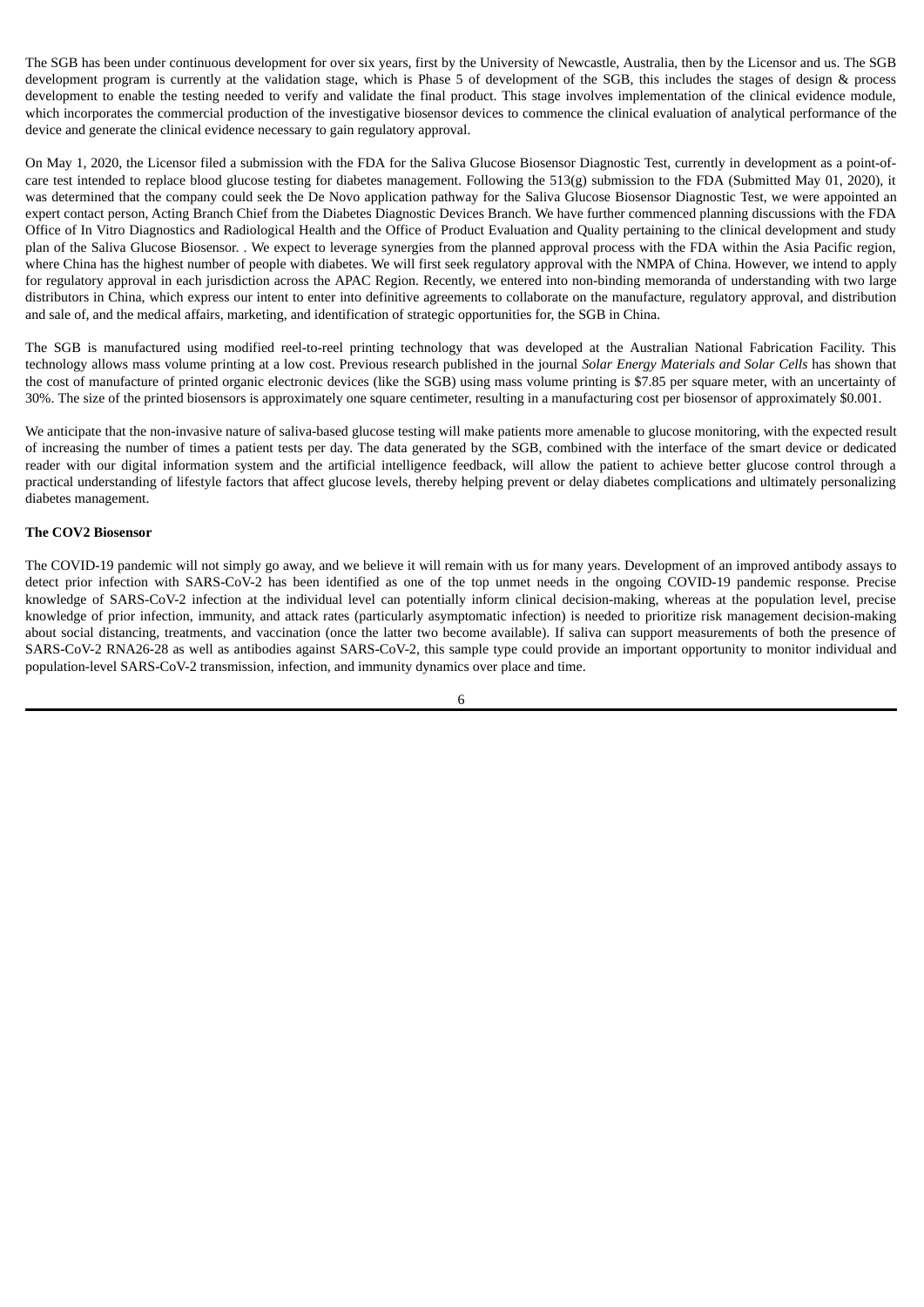We anticipate there to be 3 different applications for the near future:

- *Population Screening* SARS-CoV-2 antibody testing is urgently needed to estimate the incidence and prevalence of SARS-CoV-2 infection at the general population level. Precise knowledge of population immunity could allow government bodies to make informed decisions about how and when to relax stay-at-home directives and to reopen the economy.
- *Diagnosis* The COV2 Biosensor test can be used as a complement to the (RNA) virus detection tests for patients presenting late after symptoms onset to healthcare facilities and where virus detection tests are negative despite strong indications of infection. In addition, they can potentially be used for informing the decision on discharge of patients who recovered from SARS-CoV-2 infection but remain RNA-positive by RT-PCR for a long time after symptoms have subsided. The degree of protective immunity conferred by or correlated with the antibodies detected in subjects with past SARS-CoV-2 infection is still under investigation. Once this is clarified, the COV 2 antibody tests could be, together with the (RNA) direct virus detection, an essential tool in de-escalation strategies. Currently antibody tests are used for sero-epidemiological surveys and studies.
- *Post vaccination screening* To assess the degree of the elicited potent antigen-specific antibody responses, to COV2 vaccines when developed and administered to humans.

We believe our COVID test will have significant advantages and we anticipate it will be a ground-breaking development in the management of COVID19.

Based on a recent paper publicly available and authored by the team at Johns Hopkins Department of Environmental Health and Engineering, Bloomberg School of Public Health, results indicate it is feasible to accurately measure the salivary IgG response to identify individuals with a prior SARS-CoV-2 infection. A saliva-based approach could serve as a non-invasive approach for accurate and large-scale SARS-CoV-2 "sero"-surveillance.

A saliva antibody test can greatly increase the scale of testing—particularly among susceptible populations—compared to blood and could clarify population immunity and susceptibility to SARS-CoV-2. The team at John Hopkins further demonstrated in the laboratory that when saliva was collected ≥10 days post symptom onset, the anti-SARS-CoV-2 IgG assay detects SARS-CoV-2 infection with 100% sensitivity and 99% specificity. In addition, the team demonstrated that the temporal kinetics of SARS CoV-2-specific IgG responses in saliva are consistent with those observed in serum and indicate that most individuals seroconvert approximately 10 days after COVID-19 symptom onset or approximately two weeks post-presumed infection.

By utilizing the biosensor platform for detecting COV2 we expect to have lower detection limits, improve on sensitivity and specificity characteristics of current diagnostic methods, be able to provide real time results at the point of care and provide quantitative results as opposed to negative or positive which is how other POCT report the results.

Accurate and scalable point-of-care (POC) tests for the diagnosis of COVID-19 would increase the scope for diagnosis to be made in the community and outside the laboratory setting They would have the potential to reduce the time to obtaining an actionable result, could support early identification of those with COVID-19 and could also support appropriate use of isolation resources, infection control measures, and recruitment into clinical trials of treatments.

## **Our Products**

## *Biosensor Platform Technology*

The "*Biosensor Platform*" on which the SGB is based is a modified Organic Thin Film Transistor, or "*OTFT*," architecture. The basis OTFT structure consists of a source and drain electrode, a semiconducting layer, a gate electrode, an optional separation (or dielectric) layer, all printed on a substrate material and superimposed by a polyelectrolyte membrane/enzyme layer onto which the analyte is placed. The layered biosensor architecture and fabrication allows the recognition element within the biosensor to be exchanged. The sensing principle for the COV2 Test is the same as the Salivary Glucose Test, amperometric: target biomolecules generate an electrical current that is detected by the transistor. The major difference is that only the GOX layer is substituted with an alternative layer containing a different recognition element, in this case the COV2 Protein that enables the detection of COV2 antibodies. The underlying layers of the Organic Thin Film Transistor (OTFT) remain unchanged. Hence this significantly simplifies our development effort to make a blood and saliva based COV2 diagnostic test.

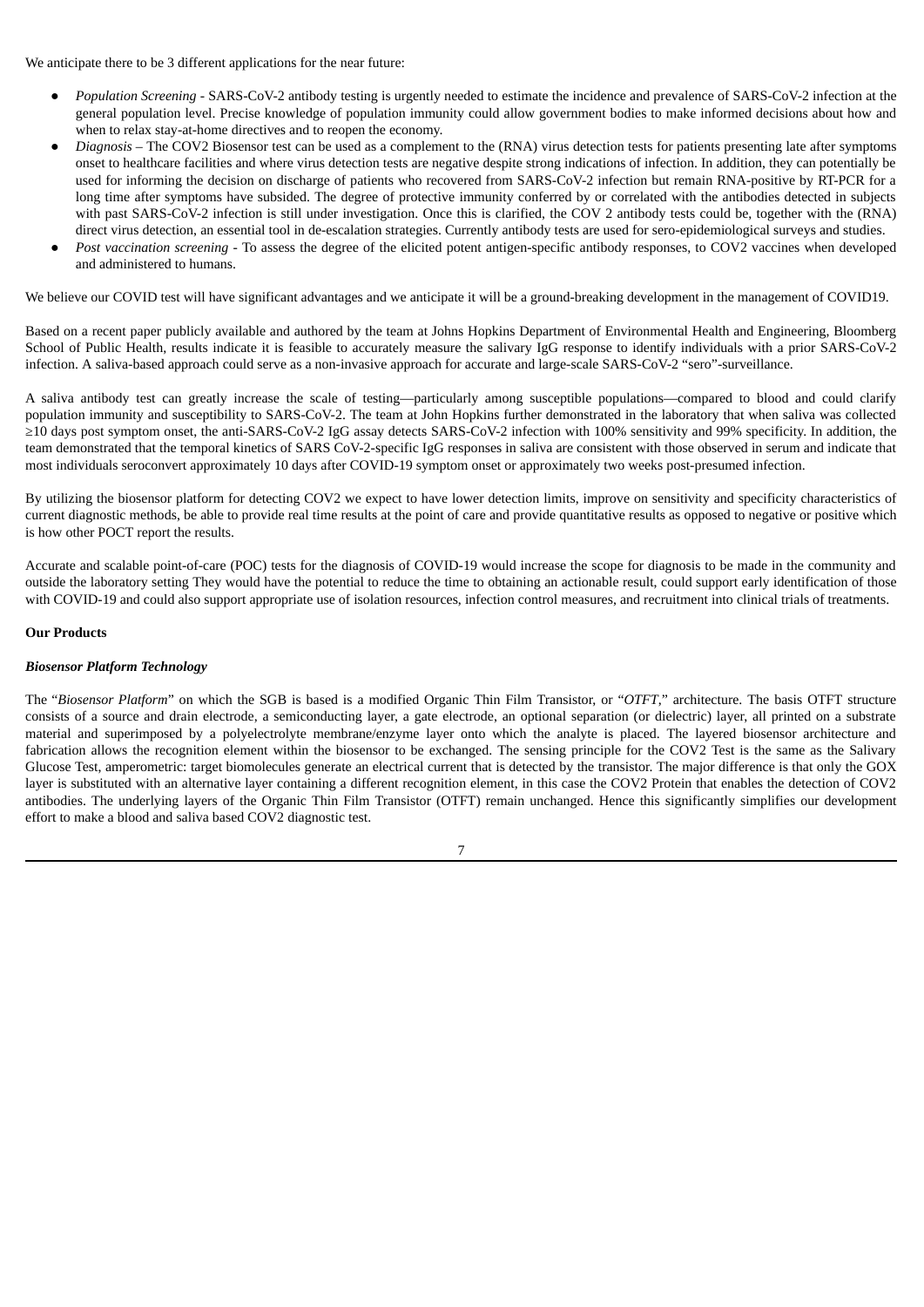Therefore, the glucose oxidase ("GOX") element of the biosensor used to detect glucose in the case of the SGB can be substituted with antibodies specific to cancer biomarkers, immunological tests, hormones and other biomarkers.

## *The Saliva Glucose Test*

The SGT consists of:

- The  $SGB a$  single use disposable saliva biosensor, and
- Software app on a smart device or a dedicated reader that interfaces the SGB with our digital information system.

#### *The Saliva Glucose Biosensor (SGB)*

The SGB was invented at the COE at the University of Newcastle, Australia. Patents for the SGB technology have been granted in the United States (9,766,199) and China (ZL201380022888.2). The core innovative characteristic of the SGB is the sensitivity of the glucose biosensor that enables it to detect glucose in saliva at concentrations between 8-200 µM and exhibits linear glucose sensing characteristics at these concentrations, sensing glucose at levels 100 times lower than in blood.

The SGB interacts with the glucose in the saliva and initiates an electrochemical reaction, producing an electrical signal directly correlated to the amount of glucose present in the saliva. This measurement is then converted into a real-time saliva glucose reading, through the software app installed on a smart device or a dedicated smart reader. The data may then be transferred to our digital information system coupled with an artificial intelligence system, which will provide the patient with personalized healthcare advice enabling a practical understanding of lifestyle factors that may affect their glucose levels.

The SGB utilizes the GOX enzyme for signal generation. The enzyme acts on glucose, triggering a series of reactions that yields two protons (i.e., electrical current) for each interaction with a substrate molecule. The biosensor therefore produces an electrical current (i.e., signal) that is proportional to the concentration of glucose in the sample. The GOX enzyme is well-suited for monitoring glucose levels and it has been used extensively in commercially available products. Its mode of action, including the direct signal correlation with the amount of glucose, has been reviewed in numerous scientific journal articles, including in Biosensors and Bioelectronics, International Journal of Biochemistry & Cell Biology and Journal of Diabetes Science and *Technology*. Additional scientific journal articles in *Applied Physics Letters* have described the biophysical characterization of the SGB and further support the claim that its signal directly correlates with the glucose concentration in the sample.

The direct correlation between glucose concentration and sensor signal is independent of the type of sample under examination (i.e., blood or saliva). The use of saliva as a meaningful proxy for estimating blood glucose level is supported by extensive scientific literature that has investigated the physiological glucose concentration in both biological fluids and overwhelmingly reported a strong correlation, including in articles published in independent journals such as the Journal of Obesity, the Journal of International Oral Health, the Journal of Clinical and Experimental Dentistry, the Journal of Oral Biology and Craniofacial Research, Diabetes & Metabolic Syndrome, the Journal of Biological Regulators and Homeostatic Agents and Diabetologia, among others. However, a few isolated articles have reported finding no significant correlation, including articles in the *Journal of Clinical and Diagnostic Research* and the *Journal of Oral Science*. Overall, we believe there is abundant clinical evidence in independently reviewed scientific literature that saliva can be utilized as a non-invasive alternative to blood to monitor glycemic status in diabetic patients.

The basic OTFT structure consists of a source and drain electrode on a semiconducting material which is itself separated from a third gate electrode by a thin insulating layer. The COE has pioneered the fabrication of these novel biosensors based on integrating biomolecules, such as enzymes, directly into the architecture of organic transistors; producing electronic devices with both high sensitivity and high specificity for the target analyte. In these biosensors, a molecular recognition element can simply be integrated directly into the device structure, and in the case of the SGB, the recognition element is GOX.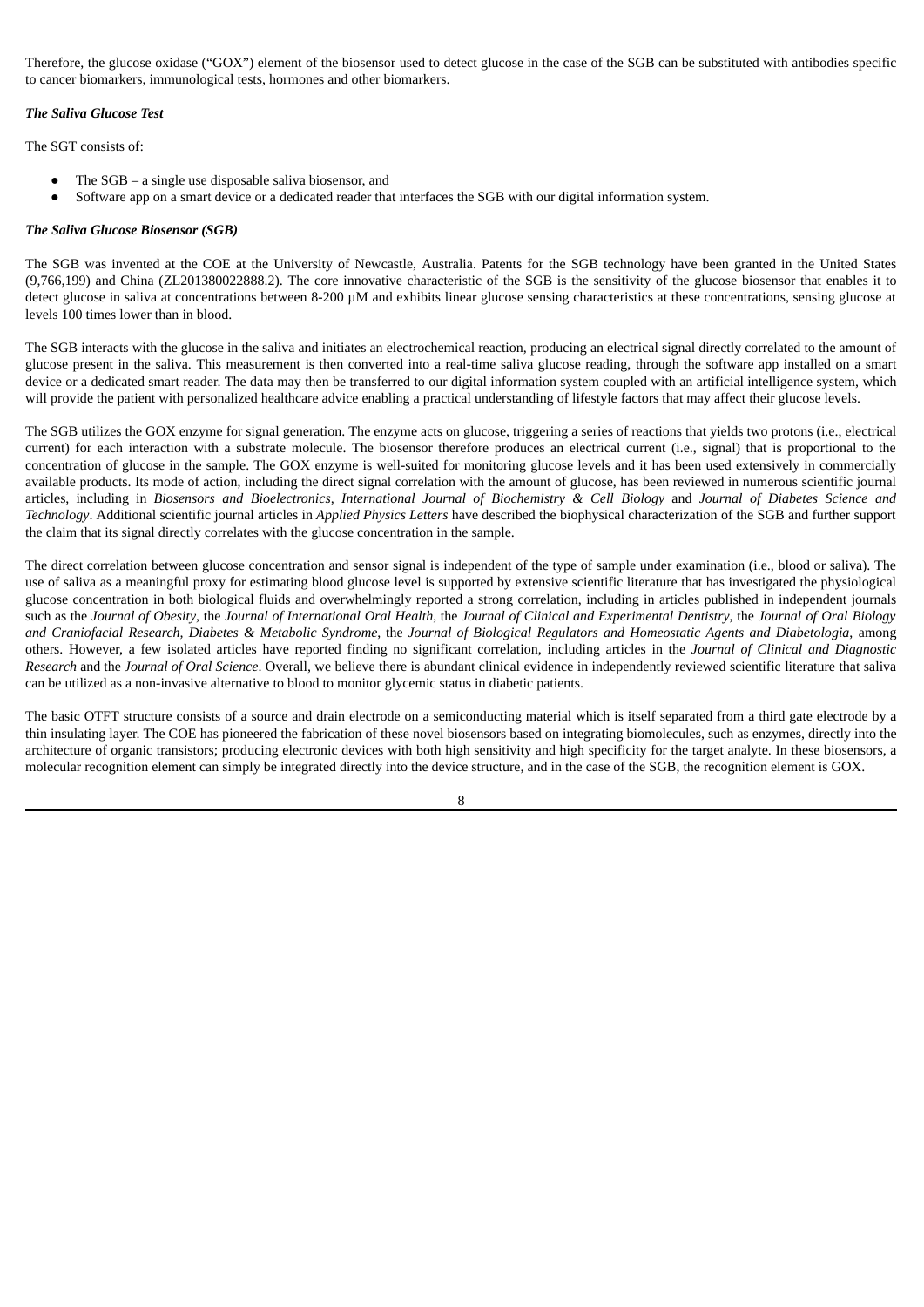High quality OTFTs have been routinely fabricated at the materials node of the Australian National Fabrication Facility. The COE has pioneered the fabrication of novel biosensors based on integrating biomolecules, such as enzymes, directly into the architecture of organic transistors; producing electronic devices with both high sensitivity and high specificity for the target analyte and in this case, glucose.

The development of an intermediate device that communicates to the smart device has been completed. The intermediate device emulates a glucometer, providing the mechanical and electrical interfaces to receive and power the SGB as well as the required circuitry for accurately reading the amperometric signals. We intend to transfer the responsibilities of the intermediate device to the SGB. A possible route to achieve this technical aim is to leverage nearfield-communication, or "*NFC*," tags, available off the shelf and routinely used in consumer electronics, to power the SGB and implement the communication protocol. NFC tags are compatible with flexible electronics and widely used in "internet of things" applications in view of their low cost. We believe that NFC tags suitable for integration with the SGB can be purchased for approximately \$0.10 per tag, even at low volumes. The cost of electronic components is well known to significantly reduce as volume increases. Due to the large expected volumes of the SGB, we believe it is reasonable to assume that the cost of suitable NFC tags will be viable and less than \$0.04.

The Licensor owns patents in Australia, China and the United States protecting the following technological claims of the SGB: the architecture of a biofunctional organic thin film transistor device comprising a gate electrode, a dielectric layer, a partially-organic semiconducting layer, a source electrode, a drain electrode, a substrate and an enzyme; the method for producing the organic thin film transistor device; and the method for determining the concentration of a compound in a sample by interpreting the amperometric signals generated by the device. The Chinese and the United States patent belong to the same patent family, originating from the Australian patent. As such, all of the patents relate to identical technology claims.

#### *History and Background of the Saliva Glucose Biosensor*

The SGB leverages the decades of history of all-polymer printed OTFTs. Through the research conducted at COE, this OTFT technology has been transformed into a medical device and expected to conform to the highest medical device standards globally. The SGB is based on a modified OTFT architecture incorporating GOX as the recognition element. It has been demonstrated that the SGB exhibits linear glucose sensing at concentrations of 8- 200 µM (micro molar) offering a saliva-based test for diabetic monitoring and diagnosis.

Fundamentals of the biosensor technology have been well-characterized and have deep scientific foundations. Since their invention in 1947, transistors have dominated the mainstream microelectronics industry. Field Effect Transistors, or "*FETs*," are a class of transistor in which the current between a pair of source and drain electrodes separated by a semiconductor is controlled by a voltage applied to a third electrode known as the gate. The gate electrode is separated from the source-drain region by a thin  $(\sim 100 \text{ nm})$  insulating dielectric region and thus is coupled to the semiconductor. By altering the bias voltage applied to the gate region, the source-drain region can be altered from conducting to insulating and thus the device can be turned on or off. Importantly, the presence of a relatively small number of charges on the gate electrode alters the flow of a great many charges between the source and drain electrodes. Accordingly, the FET acts as a switch as well as an amplifier.

The SGB integrates another scientific discovery known as organic electronic polymers. This work, which was conducted in the 1970s, focused on the development of doped polyacetylene. Historically conductive polymers can also be traced back to the early 1960s. Conductive polymers have several advantages over other organic conductors with regard to their processability and hence their use is becoming increasingly widespread. The polymers that show the most promise in this area are based on the polythiophene structure. The flexible nature of these polymers allows them to be processed into almost any desired shape or form, making them attractive for the low-cost production of flexible electronic circuits, such as FETs.

<sup>9</sup>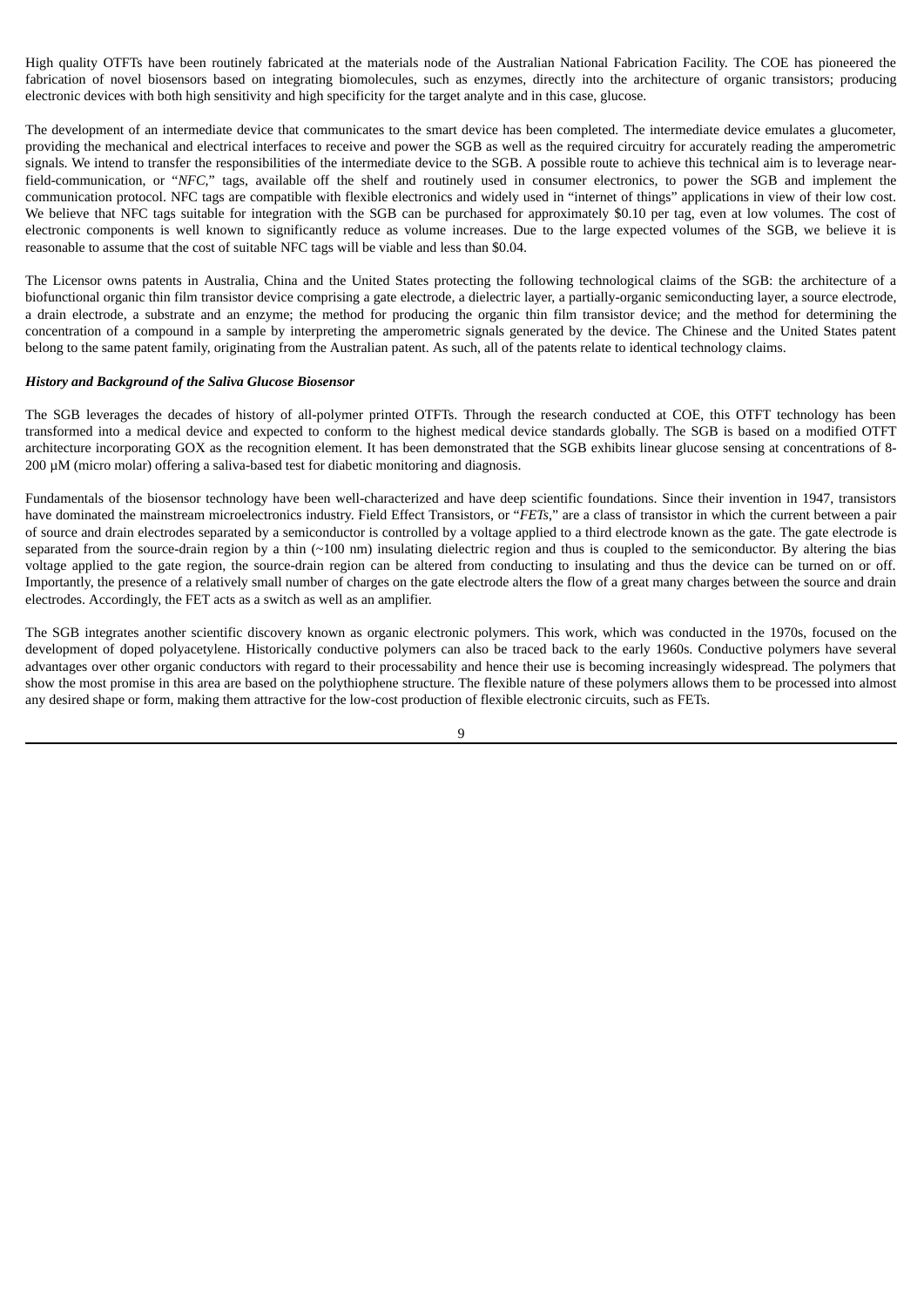The first demonstrated combination of FETs and organic electronic polymers was in the solid-state OTFT developed in 1986 using polythiophene (an organic electronic polymer) as the semi-conducting layer, with a similar device being reported in 1988. The performance of OTFTs in comparison with conventional silicon-based transistors has been considered encouraging and they have already been used in applications in logic circuits or as the driving elements in active matrix displays. Biosensor fabrication based on organic electronics is also well-established, primarily driven by the appealing features offered by these materials such as flexible and adjustable chemical properties, and room temperature operation.

One of the most attractive features of organic electronics is the potential for flexible low-cost fabrication. A common feature of early OTFTs was the use of silicon as the substrate material, and thus since these hybrid devices are not truly all-polymer-based they do not offer all the advantages with respect to fabrication. In the world of sensors, the vast majority of previous scientific research and subsequent technological implementation of organic sensors has involved electrochemically grown films exhibiting performance levels that are, in most cases, inadequate for real applications. Solution-processed polymers, on the other hand, offer the greatest potential for the fabrication of low-cost electronics since they can be easily processed as liquids, unlike the organic crystals and short chain oligomers which are typically vapor deposited. Combining these unique material properties with low-cost techniques, such as ink-jet or reel-to-reel printing, offers the ability to rapidly produce disposable printed electronic circuits.

The first all-polymer printed OTFT was reported in 1994. OTFTs are an exciting class of devices within the organic electronics field. The prospect of low cost organic electronic modules incorporating OTFTs fabricated at low temperatures using low energy techniques is very attractive. Low temperature solution-based processes, such as ink-jet printing, allow for compatibility with flexible substrates, upon which it would be impossible to fabricate conventional electronics. In addition, conducting polymers can be synthesized in a laboratory without using rare or expensive materials.

## *Other Tests Based on the Biosensor Platform*

As discussed above, the architecture of the Biosensor Platform allows the recognition element of the biosensor to be exchanged. Accordingly, the GOX element used to detect glucose in the case of the SGB can be substituted with antibodies specific to SARS-CoV-2, cancer biomarkers, immunological tests, hormones and other biomarkers. The substitute recognition element will generate an electrical current signal that is detected in a manner identical to the SGB. Given the underlying sensing mechanism is unaltered, we believe the technical risk associated with the development of other tests for biomarkers other than glucose is considered to be relatively low.

# **Performance Testing, Current State of Development and Next Steps**

# *Preliminary Analytical Performance Testing*

# Regulatory Approval COV2 Test ("COV2T")

For the COV2T we intend to use the section 564 of the Federal Food, Drug and Cosmetic (FD&C) Act, that there is a public health emergency that has a significant potential to affect national security or the health and security of United States citizens living abroad, and that involves a novel (new) coronavirus (nCoV) first detected in Wuhan City, Hubei Province, China in 2019 (2019-nCoV). The virus is now named severe acute respiratory syndrome coronavirus 2 (SARS-CoV-2), which causes the disease COVID-19.

On the basis of this determination, the Secretary of HHS has subsequently declared that circumstances exist justifying the Emergency Use Authorization ("EUA") of in vitro diagnostics for the detection and/or diagnosis of COVID-19 (February 4, 2020), personal respiratory protective devices (March 2, 2020), and other medical devices, including alternative products used as medical devices (March 24, 2020), for use during the COVID-19 outbreak pursuant to section 564 of the Act and subject to the terms of any authorization issued under that section. The criteria for issuance of EUA are the following:

- Serious or life-threatening disease
- Evidence of effectiveness the "may be effective" standard for EUAs provides for a lower level of evidence than the "effectiveness" standard that FDA uses for product approvals. FDA intends to assess the potential effectiveness of a possible EUA product on a case-by-case basis using a riskbenefit analysis, If, based on the totality of the scientific evidence available, it is reasonable to believe that the product may be effective for the specified use, FDA may authorize its emergency use, provided that other statutory criteria for issuing an EUA also are met.

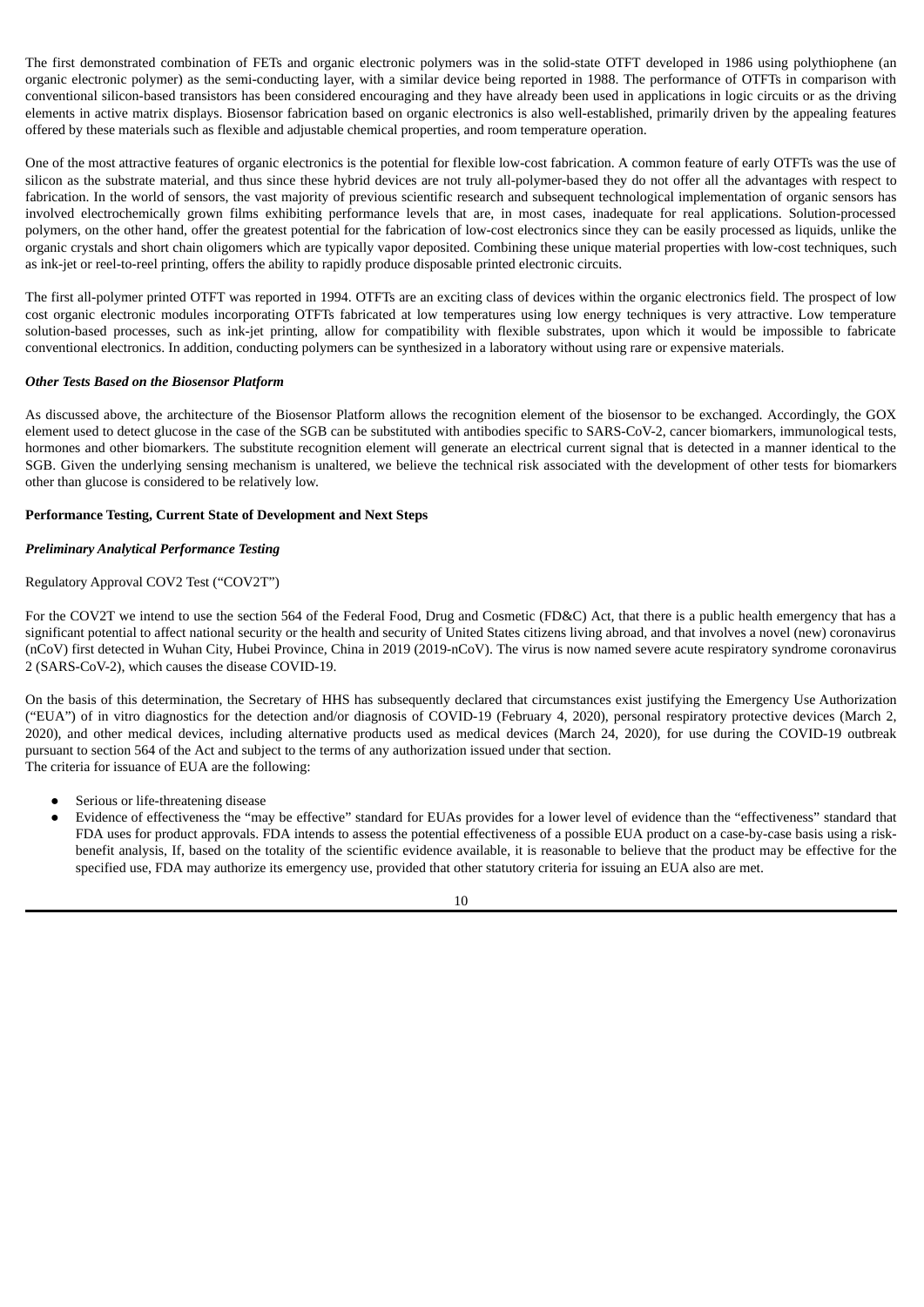## **Commercialization**

It is the company's intent to introduce and launch the test globally, through assignment of a sublicense and or distributors agreements. The development path will follow the geographical regulatory path, beginning by the North American Markets. The Saliva Glucose Biosensor has been designed and developed to meet the ISO 15197:2013 standard and we intend to seek regulatory approval under the specifications of this standard. The research team at the University of Newcastle, in order to benchmark the performance of the biosensor prototype systems, compared it with the partial requirements of the ISO standard ISO 15197:2013. This standard dictates the analytical standards and performance evaluation of a blood-glucose monitoring system for selftesting in managing diabetes mellitus. The standard dictates that at least 95 % of results for a given system have to be within  $\pm$  15 mg/dL at glucose concentrations less than 100 mg/dL and within ± 15 % at glucose concentrations greater than or equal to 100 mg/dL. Artificial saliva was prepared based on the most widely used Fusayama Meyer solution consisting of 11 different glucose concentrations of 0, 0.18, 0.36, 0.9, 1.8, 3.6, 9.01, 18.02, 36.04, 90.1, 180.2 mg/dL. Only the first seven concentrations are clinically relevant in saliva  $(0 - 9.01 \text{ mg/dL})$ 3. However, at this stage of product development we wanted to assess the dynamic range of the biosensor to 20-fold of the upper physiological range (9.01 mg/dL)3. The concentration range of greater than 9.01-180.2 mg/dL is not clinically relevant criteria for glucose in saliva. The results of the 116 prototype biosensors that were assessed for precision and accuracy by implementing the ISO standard. In conclusion, from the 116 devices assessed 110 devices (94.8 %) met the blood glucose ISO standard in relation to the adapted system accuracy (i.e. 95 % of the measured results must fall within  $\pm$  15 mg/dL at glucose concentrations less than 100 mg/dL).

We believe the deficiency of the 6 prototype devices that failed to meet the ISO standard is attributable to the previously non-validated manual printing process of the biosensors, rather than a biosensor technology deficiency. Currently the biosensor is in the process of transferring to a quality-controlled pilot production phase , standardizing the automated processes, and characterization procedures which will eliminate such manufacturing deviations in the released biosensor product format. Regardless, 110 prototype sensors in this test performed at a level to allow compliance with the ISO standard. It is important to note that the ISO standard references blood glucose monitors rather than salivary glucose monitors so a direct application of the standard here is not entirely practical.

#### *Manufacturing*

The facilities required for the fabrication of these OTFT devices are all in place at the Australian National Fabrication Facility, which we have used for fabrication and testing. These facilities are being extensively used, and we anticipate they can also be used for initial manufacturing and charged under a cost recovery basis.

We have received approval for \$4.7 million (excluding GST/VAT) million Medical Products Priority Grant funding by the Australian Government as contributions towards the establishment of a high-tech manufacturing facility in Australia. Amounts will be paid under this grant upon GBS in achieving certain deliverables.

Inherent in the manufacturing process is a separate calibration process that is batch dependent and ensures analytical performance quality control. Further to this an authenticity validation process verifies that the biosensor is authentic or otherwise flags a device.

#### *Distribution*

We intend, assuming the completion of development and regulatory approval, to market and distribute the SGT in the APAC Region. We propose to enter into arrangements with distributors to market and sell the SGB. We have entered into an agreement in principle with a medical affairs commercialization company to drive prelaunch activity with the scope to create awareness and build "share of voice" with local referring physicians, diabetes educators, patient associations, government organizations and general practitioners. We also recently entered into non-binding memoranda of understanding with two large distributors in China, which express our intent to enter into definitive agreements to collaborate on the manufacture, regulatory approval, and distribution and sale of, and the medical affairs, marketing, and identification of strategic opportunities for, the SGB in China. We have engaged L.E.K Consulting to assist in expanding the scope of commercial partners.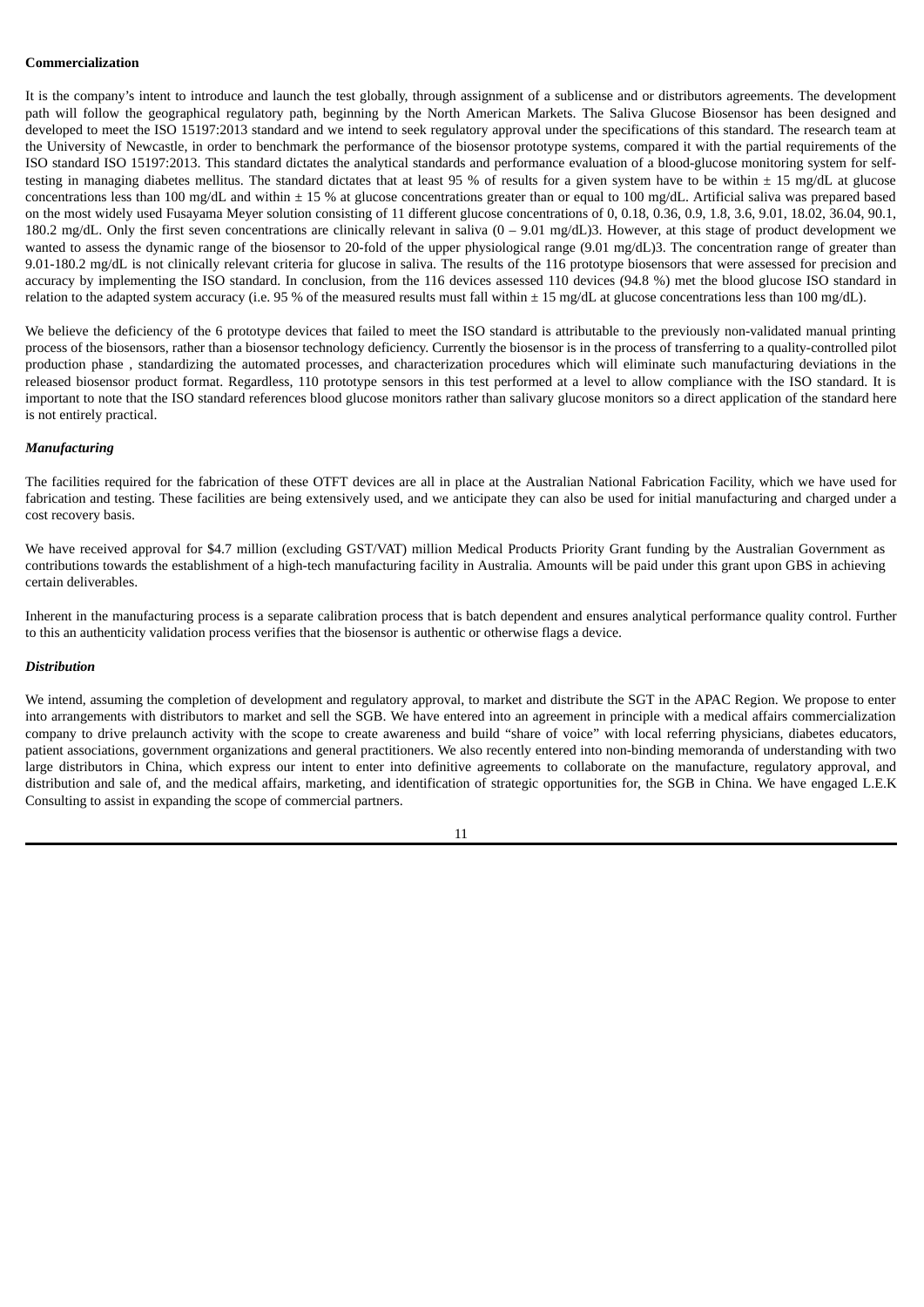Our strategy will depend in part on finding qualified distributors for the marketing and sale of our products. We will work with these distributors to market our products. These distributors typically would sell a variety of other, non-competing products and will be expected to devote certain resources to selling the SGB. We expect to devote suitable time and effort to recruiting and retaining qualified third-party distributors and training them in our technology and product offering. We plan to adopt a multiple channel strategy to balance the marketing and sales efforts.

## **The Glucose Monitoring Industry**

#### *The Self-Monitoring of Blood Glucose*

Self-Monitoring of blood glucose is the main approach for glucose monitoring and has been used for over 40 years. Currently, self-monitoring of blood glucose is conducted periodically by the patient using a blood glucose measuring device. Blood glucometers require pricking a finger with a lancet and applying a drop of blood on the test strip. The test strip is then inserted into the device which provides a reading of glucose level in blood. Test strips are supplied by the glucometer manufacturer and are generally device-specific, although generic test strips are also available. There are more than 100 types of blood glucometers currently are commercially available and they differentiate based on size and weight, cost, data storage capacity, test accuracy, blood sample size and screen visibility (users with poor eyesight may prefer larger screens).

## *Continuous Glucose Monitoring*

Continuous glucose monitoring is not an alternative to finger prick self-monitoring of blood glucose. Only one system to date has been deemed of equivalent use "as an aid to monitor the effectiveness of diabetes control" or non-adjunctive use. The procedure is invasive and involves the insertion of a glucose biosensor into the subcutaneous tissue layer or the hypodermis. The biosensor, which measures glucose levels in interstitial fluid, is attached to a transmitter that sends signals to either an insulin pump or a portable meter. These devices are generally worn for about one week and require regular calibration through conventional blood glucose detection, about twice a day. While the accuracy of these devices has been an issue, it has improved in recent years. Continuous glucose monitoring can track a patients' glucose throughout the day and night, notifying the patient of highs and lows so the person can act. Subcutaneous glucose levels change more slowly than plasma glucose, which can be a restriction to their effectiveness, particularly if glucose levels are changing rapidly. Subcutaneous glucose levels have a time lag compared to blood glucose measurements, and measurements may not always match blood glucose. Continuous glucose monitoring is commonly used in conjunction with continuous subcutaneous insulin infusion, or "*CSII*," which involves a patient wearing an insulin pump and infusion set that infuses insulin into the body. Although pumps are currently manually controlled by the patient, continuous glucose monitoring combined with CSII could potentially be used as part of a closed-loop. CSII is generally restricted to Type 1 diabetics, where the need for ongoing insulin infusion is highest. Continuous glucose monitoring is mainly used in a limited proportion of diabetics, particularly those concerned about severe, nocturnal hypoglycemia, pregnant women who require meticulous glucose control or those who may not be able to easily administer a self-monitoring test (e.g., those living in remote or hostile environments). However, continuous glucose monitoring is more expensive than traditional self-monitoring of blood glucose and in many cases is not eligible for reimbursement.

#### *Importance of Glucose Monitoring*

One of the main aims of diabetes monitoring and management is to maintain blood glucose levels within a specified target range. Self-monitoring of blood glucose should be part of a regular management plan for patients with diabetes to enable this. Self-monitoring provides information regarding an individual's dynamic blood glucose profile. This information can help with the appropriate scheduling of food, activity, and medication. It is also required for understanding of the timing of blood glucose variations. Lack of regular self-monitoring predicts hospitalization for diabetes-related complications. Self-monitoring of blood glucose is an essential tool for people with diabetes who are taking insulin or for those who experience fluctuations in their blood glucose levels, especially hypoglycemia. For patients taking insulin and adjusting their dose, self-monitoring is needed for self-management. For others receiving oral medication, profiling glucose trends and the confirmation of high or low blood glucose can be a useful addendum to successful management.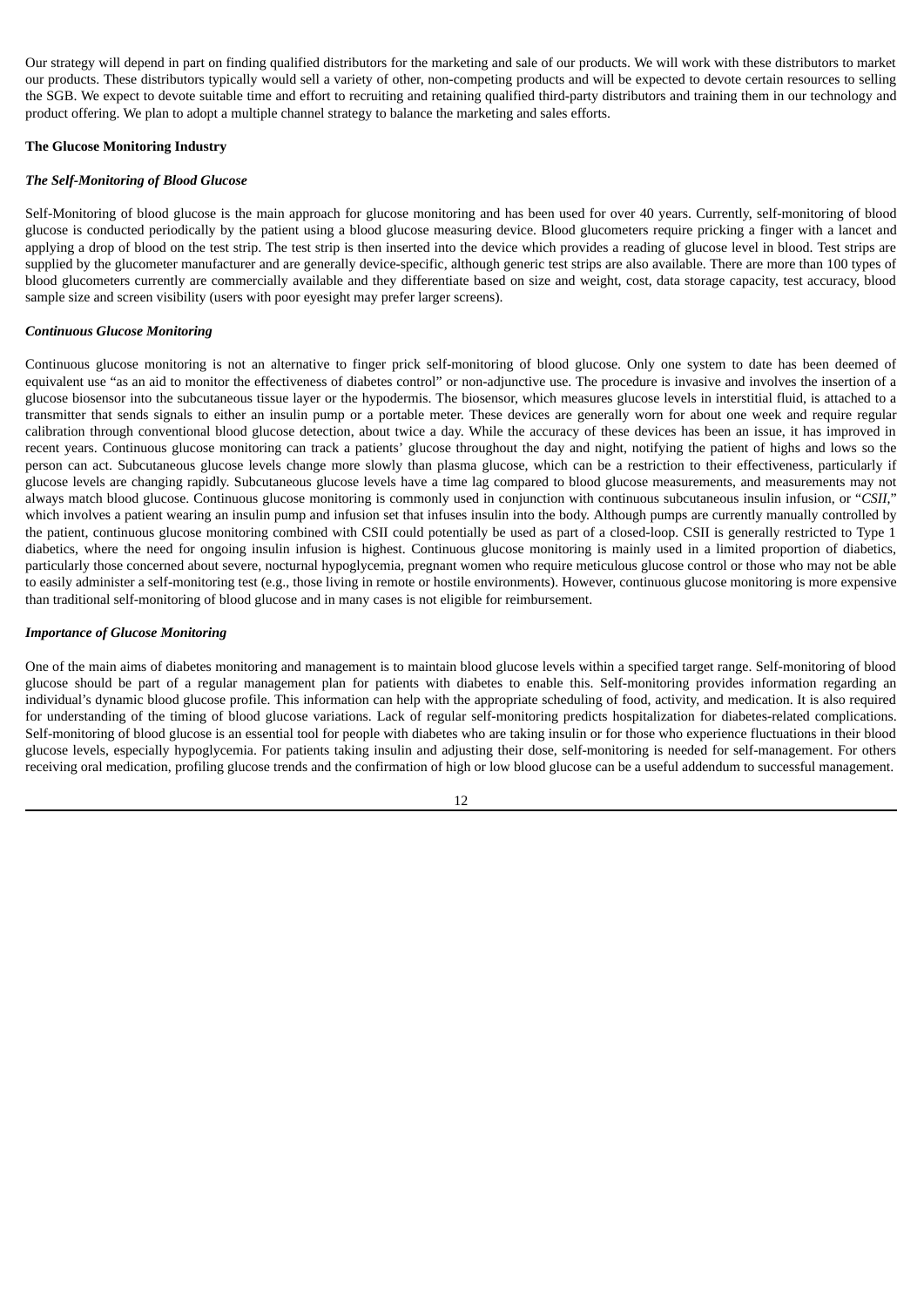Self-monitoring of blood glucose aids the management of diabetes by:

- facilitating the development of an individualized blood glucose profile, which can then guide health care professionals in treatment planning for an individualized diabetic regimen;
- giving people with diabetes and their families the ability to make appropriate day-to-day treatment choices in diet and physical activity as well as administration of insulin or other agents;
- improving patients' recognition of hypoglycemia or severe hyperglycemia; and
- enhancing patient education and patient empowerment regarding the effects of lifestyle and pharmaceutical intervention on glycemic control.

The role of blood glucose control in preventing the development and progression of complications has been proven in both type 1 and type 2 diabetes, with an especially strong relationship between intensive blood glucose control and complications such as neuropathy (affecting limbs) and diabetic retinopathy (leading to blindness).

Over time, glucose measurements are expected to provide the patient and their health care professionals with the information and insights required to determine the best management strategy for diabetes, potentially minimizing the fluctuations in their glucose levels and resulting in better health outcomes.

The role of blood glucose monitoring and control in preventing the development and progression of diabetes complications has been well established. Studies show that those who properly monitored blood glucose levels had better health outcomes (such as reduced complications of diabetes) compared to those who did not.

For a person with diabetes, however, this daily process is not only painful but can be exhausting, disruptive, frustrating, frightening and consuming, which often leads to poor compliance and poor health outcomes. People with diabetes have reported that stigma is a significant concern to them. This causes tension and anxiety and, because the procedure is perceived as inconvenient and difficult, leads to suboptimal monitoring and poor adherence. Many people with diabetes do not test as often as clinically recommended, increasing the risk of complications.

## **Technology License Agreement**

On June 23, 2020, we entered into a certain Technology License Agreement, or the "License Agreement," with Life Science Biosensor Diagnostics Pty Ltd, ("LSBD" or "Licensor"). The Licensor owns 42.6% of our outstanding common stock (by voting rights) as of June 30, 2021.

The License Agreement sets forth our contractual rights and responsibilities relating to the Licensed Products. The "Licensed Products" include: (i) a biosensor strip for antibodies against SARS-CoV-2; (ii) a proprietary smartphone application for the purpose reading, storing, analyzing and providing patient support programs for any one or more of the Indicators for the purpose of measuring the amount or concentration of immunoglobulins (IgG, IgM, IgA) specific to severe acute respiratory syndrome coronavirus 2 (SARS-CoV-2); and/or (iii) a dedicated sensor strip reading device for any one or more of the Indicators for the purpose of measuring the amount or concentration of immunoglobulins (IgG, IgM, IgA) specific to severe acute respiratory syndrome coronavirus 2 (SARS-CoV-2).

An "Authorized Supplier" includes us, the Licensor, any of our affiliates or any affiliates of the Licensor, or any third party manufacturer and/or reseller that the Licensor has expressly identified or approved in advance in writing for the purpose of quality control for the supply of Licensed Products to us.

Pursuant to the License Agreement, the Licensor granted to us an exclusive license to the Licensor's proprietary rights to the biosensor technology used in the Licensed Products, worldwide and solely to:

- act as the authorized party for the purpose of prosecuting the application of, and obtaining any, regulatory approval for the Licensed Product, including being authorized to prosecute the approval for an investigational device required for the purpose of carrying out clinical studies;
- manufacture, promote, market, import, offer, sell and distribute the Licensed Products;
- provide reasonable customer support services on the use of the Licensed Products to end users of, and health care practitioners referring end users to, the Licensed Products;
- use the Licensed Products only for the purposes identified and permitted pursuant to regulatory approval; and
- collect data acquired from the Licensed Products.

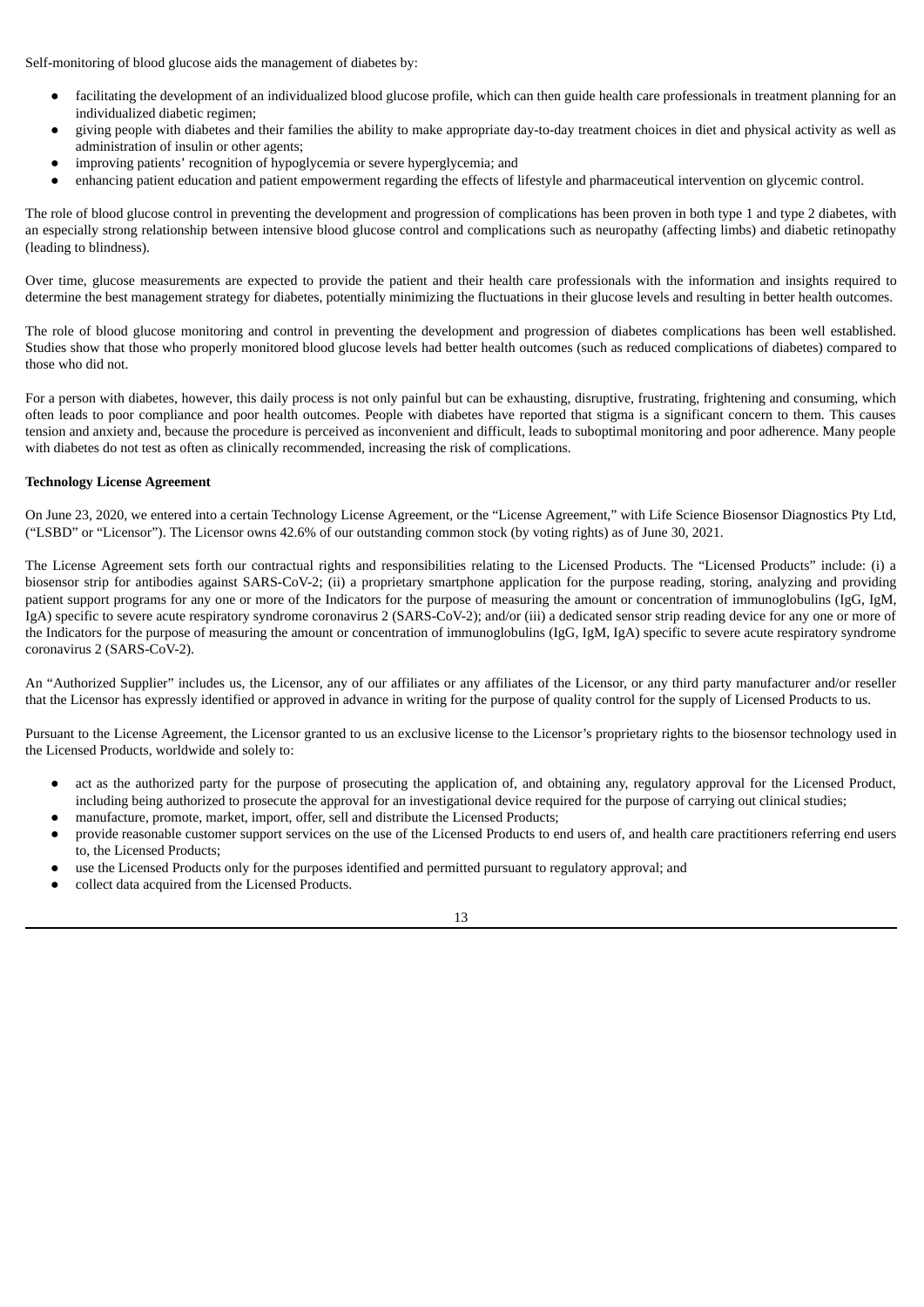We are required to collect and anonymize demographic information about the end users of the Licensed Products and data acquired from the Licensed Products. While the anonymized data will be owned by the Licensor, we will own during the term of the License Agreement the personally identifiable data, including health data, collected by us. In addition, the Licensor will provide us with certain of the data acquired from the Licensed Products. The demographic information and personally identifiable information will be used, following patient consent, as a disease management tool to offer patients value-added services, i.e., personalized education services for lifestyle, diet and glucose management. These services will be in accordance with the applicable local medical codes and regulatory environment. The use of such consensual information will be in accordance with privacy laws of the relevant countries and territories.

The license is non-transferable, non-assignable and non-sublicensable, except that the Licensor will in good faith consider any request by us for any sublicense.

Commencing after the receipt of regulatory approval in a jurisdiction, and the earning of revenue we will be required to pay the Licensor a minimum royalty fee with respect to such jurisdiction for each year, or the "Minimum Royalty," in four equal quarterly installments. The Minimum Royalty will be 13% of the projected net sales in such jurisdiction for each such year. The projected net sales will be an amount mutually agreed between us and the Licensor for the first such year. For each ensuing year after the first year, the projected net sales will be the number of Licensed Products sold in such jurisdiction in the prior year, as adjusted for the mutually agreed expected market growth. In addition to the expected market growth, there will be an additional growth rate percentage of 7% for each year through the tenth year. In the event of a dispute between us and the Licensor regarding the determination of the expected market growth or the additional growth percentage, the License Agreement provides for resolution by an independent third party. At the end of each quarter, if the quarterly installment of the Minimum Royalty is less than 13% of the actual net sales of Licensed Products in such jurisdiction for such quarter, or the "Actual Royalty," we will pay Licensor the difference between the quarterly installment of the Minimum Royalty and the Actual Royalty. The royalty fee rate will be reduced from 13% to 3% upon the expiration of the patent portfolio covered by the License Agreement.

As between us and the Licensor, the Licensor solely owns all right, title and interest to, among other items of intellectual property, the biosensor technology (including any improvements made to the biosensor technology by us), the anonymized data collected by us and any other technology of the Licensor, and all derivations based on, and all proprietary rights in, the foregoing. The Licensor will have the right to decide whether to protect or enforce, and the right to control any action relating to the protection and enforcement of, any of the foregoing intellectual property and proprietary rights.

There is no set expiration date for the License Agreement. However, the exclusivity of the license granted under the License Agreement runs until the expiration of the patent portfolio covered by the License Agreement, which is currently until 2033. We expect that the patent portfolio will be extended as new patents are created throughout product development, thereby extending the exclusivity of the License Agreement. For instance, we expect to seek additional patents in connection with the development of the Prostate Specific Antigen test, the Peanut Kernel Allergen test and the Luteinizing Hormone test. The License Agreement may be terminated by us in the event of a material breach by the Licensor, if the Licensor does not cure the breach within 30 days after receiving notice of the breach; or in the event the Licensor discontinues its business operations or in the case of certain events related to insolvency or bankruptcy. The License Agreement also may be terminated by us at any time after the tenth anniversary of the License Agreement upon 180 days' prior written notice.

On March 31, 2021, the Company, entered into an Option Agreement with LSBD and BiosensX (North America) Inc. ("BIOX"). Under the terms of this Option Agreement, LSBD granted to the Company an exclusive option (the "Option") to purchase an exclusive license to use, make, sell and offer to sell products under the intellectual property rights in connection with the Biosensor technology the glucose/diabetes management field in the United States, Mexico and Canada (the "NA Territory"). The Company is entitled to exercise this Option at any time during the 2-year term from the effective date of the Option Agreement by paying the option fee in the amount of \$5 million to LSBD at the time of the option exercise. Upon such exercise, (i) LSBD and BIOX will promptly terminate their respective agreement with respect to the NA Territory, and (ii) LSBD and the Company will promptly enter into a license agreement pursuant to which LSBD will grant an exclusive license (with the right to sublicense) to the Company, substantially on the same set of terms as the LSBD-BIOX license agreement currently in place, provided that the license agreement between LSBD and the Company will also contain a commercialization milestone payment to the LSBD for the equivalent of 5 years' of royalties based upon agreed maintainable sales due 90 days from the end of the first royalty year. The terms and provisions of the foregoing transaction have been reviewed and approved by the Company's Board of Directors and the Audit Committee of the Board.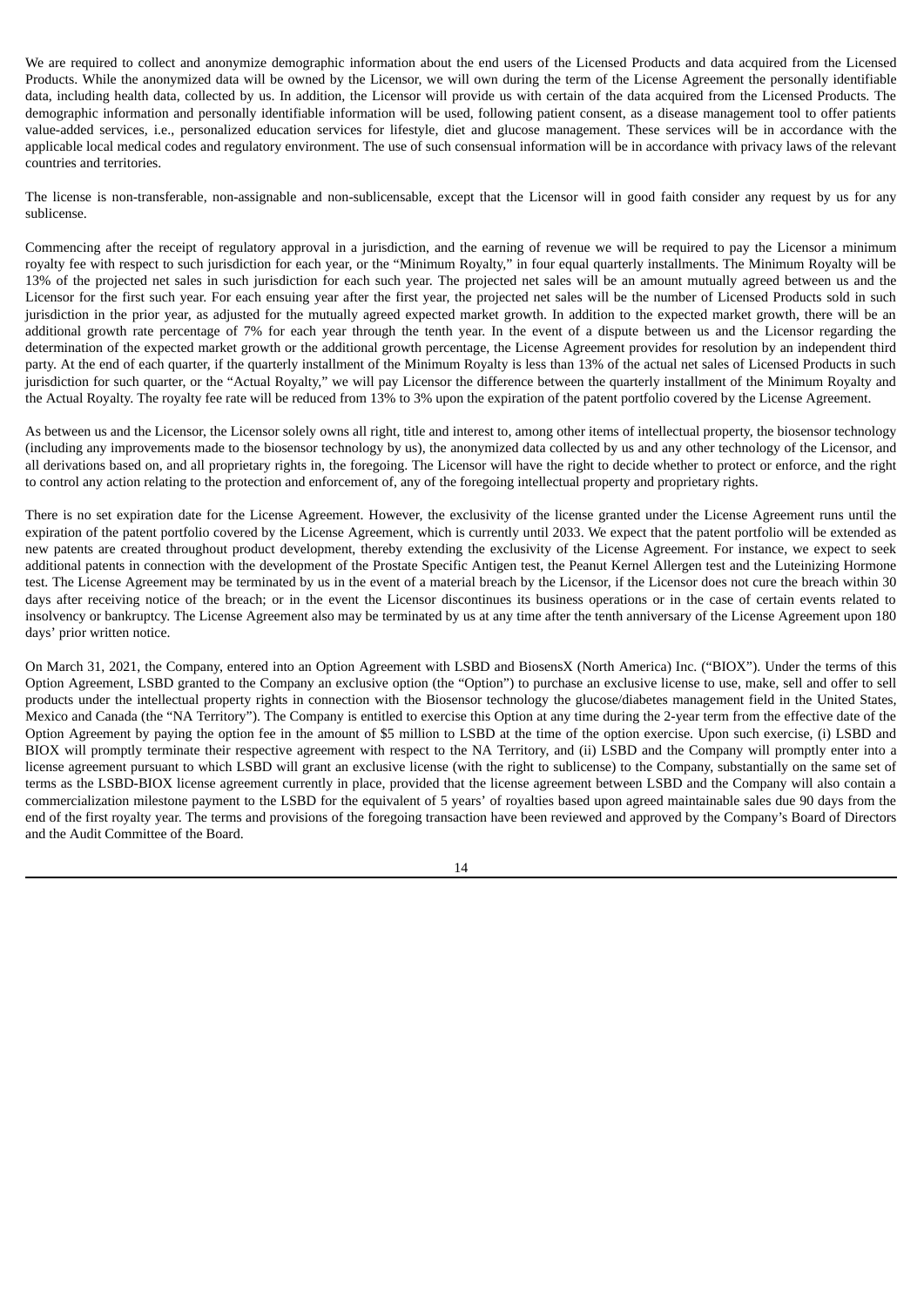## **Intellectual Property**

Our business depends on the proprietary biosensor technologies licensed by us from the Licensor. The Licensor has secured and continues to pursue intellectual property rights related to this technology in China, the United States and other countries. The original patent application, which claims a priority date of March 2012, has been granted in the United States (9,766,199) and China (ZL201380022888.2). A second international patent application (PCT/AU2016/050555) claiming iterations to the device design has been filed with a priority date of June 2016 and will soon enter national phase in certain jurisdictions, and further patent applications are in preparation. The patents protect the following technological claims of the SGB: the architecture of a biofunctional organic thin film transistor device comprising a gate electrode, a dielectric layer, a partially-organic semiconducting layer, a source electrode, a drain electrode, a substrate and an enzyme; the method for producing the organic thin film transistor device; and the method for determining the concentration of a compound in a sample by interpreting the amperometric signals generated by the device. The Chinese and the United States patent belong to the same patent family, originating from the Australian patent. As such, all of the patents relate to identical technology claims.

We believe that the Licensor intends to aggressively prosecute these patent applications and file further applications, as appropriate, to protect the proprietary biosensor technologies, including improvements thereon, in the United States as well as in the APAC Region, and to take any necessary action to maintain and enforce its patent and other intellectual property rights. There can be no assurance, however, that the Licensor will take such actions, and under the License Agreement, we have no right to compel them to do so. If the Licensor elects not to protect or enforce its intellectual property rights, we would be permitted take action to protect or enforce these rights in the APAC Region, but any such action would be at our cost and expense.

We intend to vigorously protect our intellectual property rights in any technologies owned by us through patents and copyrights, as available through registration in the United States and internationally. We also will rely upon trade secrets, know-how, and continuing technological innovation to develop and maintain our competitive position. We intend to protect any of our proprietary rights through a variety of methods, including confidentiality agreements and/or proprietary information agreements with suppliers, employees, consultants, independent contractors and other entities who may have access to proprietary information. We will generally require employees to assign patents and other intellectual property to us as a condition of employment with us. All of our consulting agreements will pre-emptively assign to us all new and improved intellectual property that arise during the term of the agreement. In addition, we may license additional technologies from the Licensor or third parties. Prior to any further acquisition or licensing of technology from a third party, we will evaluate the existing proprietary rights, our ability to obtain and protect these rights, and the likelihood or possibility of infringement upon competing rights of others.

The issuance of a patent does not ensure that it is valid or enforceable. The term of individual patents depends upon the legal term of the patents in the countries in which they are obtained. In most countries in which we file, the patent term is 20 years from the earliest date of filing a non-provisional patent application. In the United States, a patent's term may be shortened if a patent is terminally disclaimed over another patent or as a result of delays in patent prosecution by the patentee, and a patent's term may be lengthened by patent term adjustment, which compensates a patentee for administrative delays by the United States Patent and Trademark Office in granting a patent.

We conduct our business using the licensed trademark "Glucose Biosensor" and our logo, as well as domain names incorporating either or both of these trademarks. Our trademarks are not registered. We own the domain name *glucosebiosensor.com*.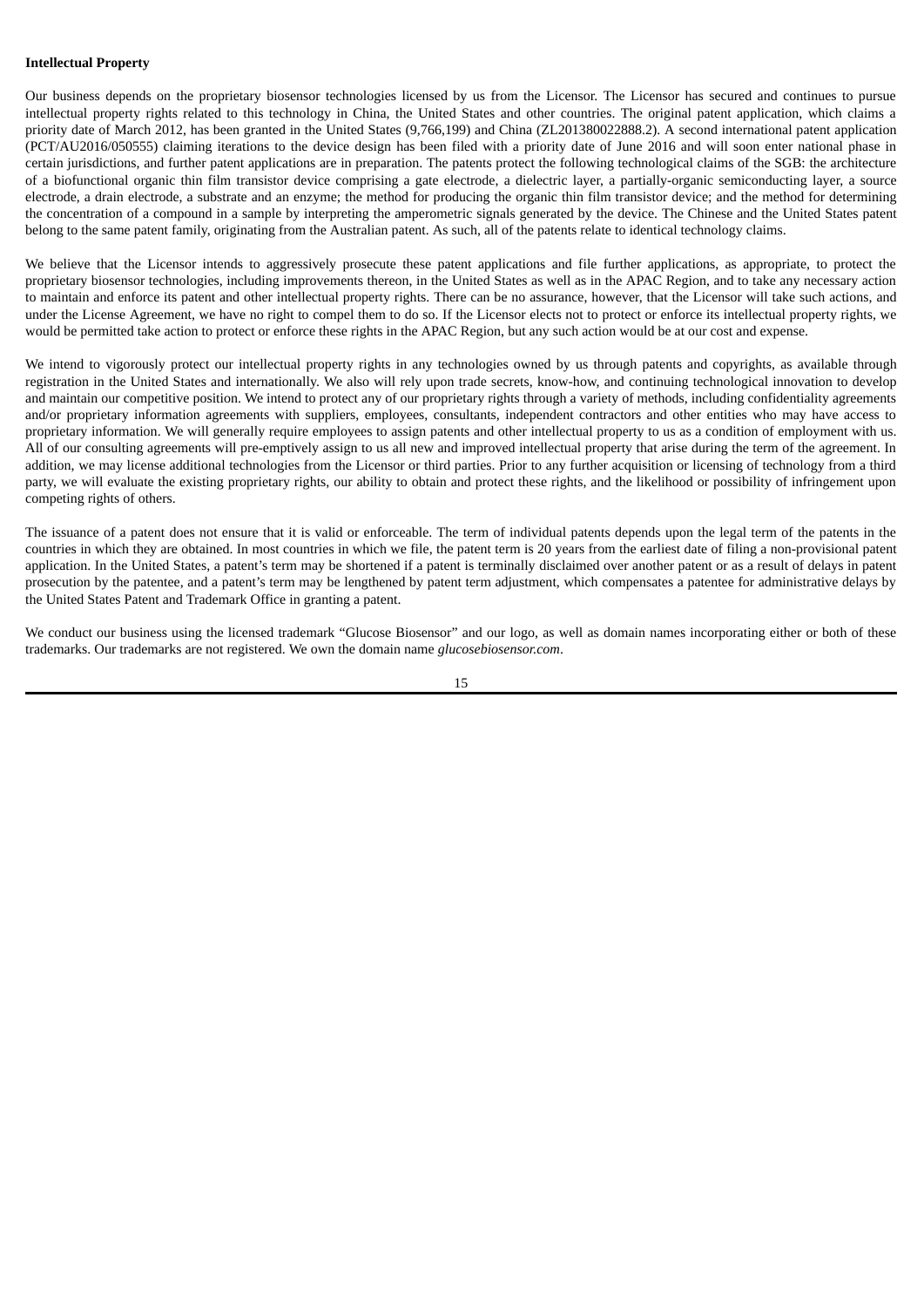## **Competition**

The medical device industry is highly competitive, subject to rapid change and significantly affected by new product introductions and other activities of industry participants. We face potential competition from major medical device companies worldwide, many of which have longer, more established operating histories, and significantly greater financial, technical, marketing, sales, distribution, and other resources. Our overall competitive position is dependent upon a number of factors, including product performance and reliability, connectivity, manufacturing cost, and customer support.

The glucose monitoring industry currently is dominated by blood glucometers that require pricking a finger with a lancet and applying a drop of blood on a test strip. Our major competitors for glucose testing solutions include Bayer, Abbott, and Roche.

#### **Government Regulation**

We operate in a highly regulated industry. Our present and future business has been, and will continue to be, subject to a variety of laws globally regarding quality, safety and efficacy, and governing, among other things, clinical evaluations, marketing authorization, commercial sales and distribution of our products.

Internationally, various regulatory bodies monitor and supervise the administration of pharmaceutical products, as well as medical devices and equipment. Their primary responsibilities include evaluating, registering and approving new drugs, generic drugs and imported drugs; approving and issuing permits for the manufacture, export and import of pharmaceutical products and medical appliances; approving the establishment of enterprises for pharmaceutical manufacture and distribution; formulating administrative rules and policies concerning the supervision and administration of food, cosmetics and pharmaceuticals; and handling significant accidents involving these products.

We also will be subject to numerous post-marketing regulatory requirements, which may include labeling regulations and medical device reporting regulations, and which may require us to report to different regulatory agencies if our device causes or contributes to a death or serious injury, or malfunctions in a way that would likely cause or contribute to a death or serious injury. We may be subject to further regulations in the areas of import and export restrictions and tariff regulations, duties and tax requirements. In addition, these regulatory requirements may change in the future.

### **Employees**

In the past, we have utilized for our benefit certain employees of the Licensor, our largest stockholder. We have not incurred or accrued any financial or other obligations other than certain shared corporate overhead as required in connection with this utilization. We have reimbursed the Licensor for any costs the Licensor incurs on our behalf.

Recently, in anticipation of product commercialization, we have expanded our team. We currently have seven full time employees and two part-time employees. We also rely on the services of contractors, collaborators and consultants. We have assembled an outstanding team of 14 people, including our 9 employees, our scientific advisory board and personnel at the University of Newcastle through a collaboration with the institution, to execute on our mission to create next generation non-invasive diagnostic tools to help patients suffering with diabetes. From time to time, we also contract for various administrative and other services from our largest stockholder. the Licensor, as required. Our employees, including our management, have extensive experience in the research, development and commercialization of life science assets and are leaders in their respective fields.

Our team, including our employees, contractors and collaborators, comprises multiple cross-functional units, including strategy, project management, technical engineering, manufacturing and supply chain, and quality assurance, legal and compliance, regulatory affairs, clinical affairs, product management & marketing, systems engineering, human resources, IT, investor relations, and finance. We believe our team collectively possesses industry leading capabilities and positions us to build a strong life science company focused on developing next generation non-invasive diagnostic tools for the tens of millions of diabetes patients worldwide.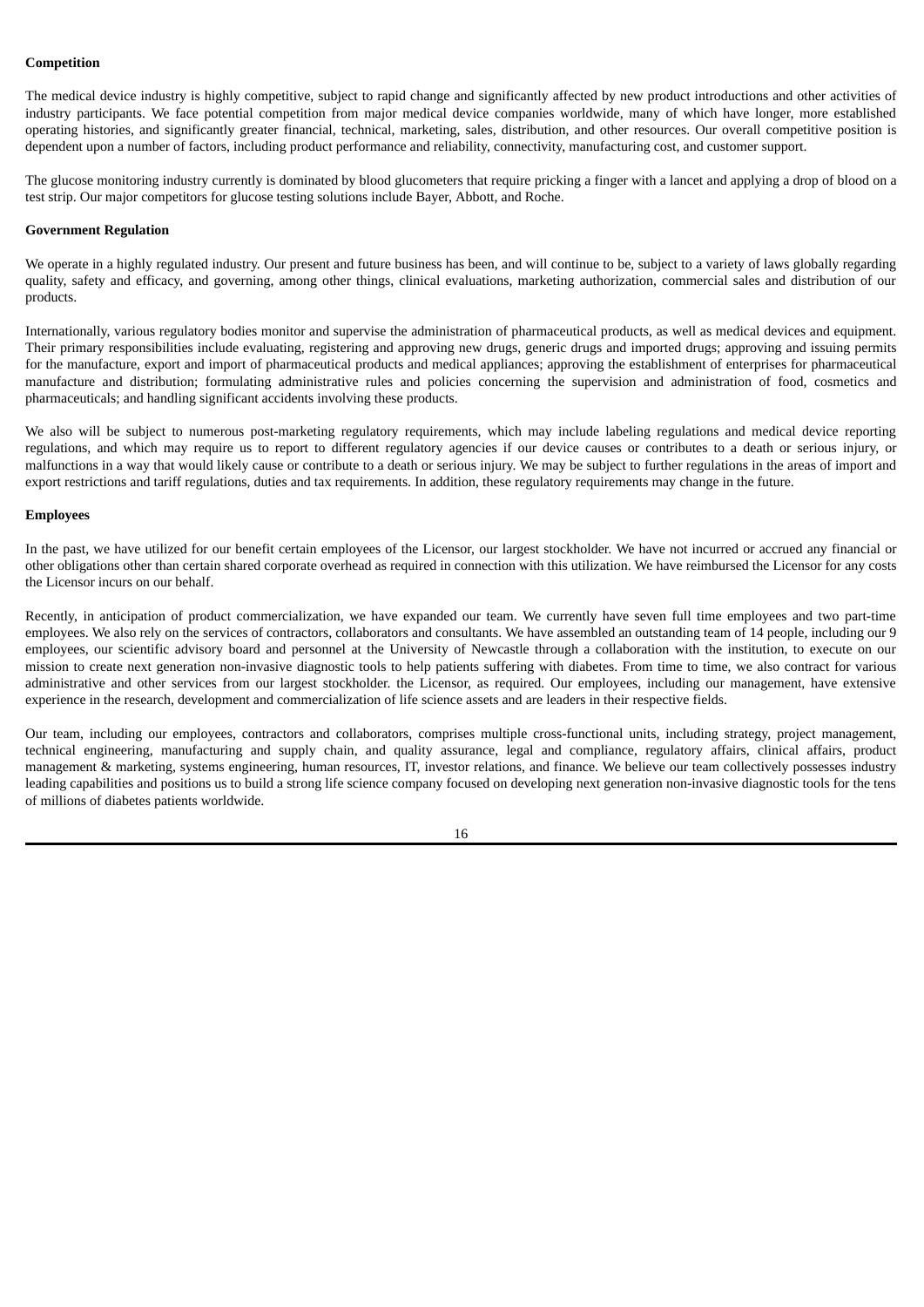# **Initial public offering**

On December 28, 2020, the Company closed its initial public offering ("IPO") and sold 1,270,589 units, consisting of (a) one share of the Company's common stock (or, at the purchaser's election, one share of Series B Convertible Preferred Stock), (b) one Series A warrant (the "Series A Warrants") to purchase one share of the Company's common stock at an exercise price equal to \$8.50 per share, exercisable until the fifth anniversary of the issuance date, and (c) one Series B warrant (the "Series B Warrants") to purchase one share of the Company's common stock at an exercise price equal to \$17.00 per share, exercisable until the fifth anniversary of the issuance date and subject to certain adjustment and cashless exercise provisions. The public offering price of the shares sold in the IPO was \$17.00 per unit. In aggregate, the units issued in the offering generated \$17,732,448 in net proceeds, which amount is net of \$1,714,001 in underwriters' discount and commissions, and \$2,153,564 in offering costs. Offering costs include underwriters' warrants to acquire up to 63,529 shares with an exercise price of \$18.70 per share, exercisable until the fifth anniversary of the issuance date. The Company also issued to the underwriter an option, exercisable one or more times in whole or in part to purchase up to 190,588 additional shares of common stock and/or Series A Warrants to purchase up to an aggregate of 190,588 shares of common stock and/or Series B Warrants to purchase up to an aggregate of 190,588 shares of common stock, in any combinations thereof, from us at the public offering price per security, less the underwriting discounts and commissions, for 45 days after the date of the IPO to cover over-allotments, if any (the "Over-Allotment Option").

Upon the closing of the IPO, all shares of preferred stock then outstanding were automatically converted into 2,810,190 shares of common stock, and all convertible notes then outstanding were automatically converted into 710,548 shares of common stock.

Pre-IPO preferred shareholders were issued warrants following the Company's completed IPO, that allow the holders to acquire 2,736,675 shares of common stock at the IPO price during year two through to year three following the completion of the IPO. At exercise date, the shareholder must hold, for each warrant to be exercised, the underlying common share to exercise the warrant. The warrants are not transferable and apply to the number of shares that were subscribed for.

#### **Access to Information**

Our website is at www.gbs.inc we make available, free of charge, on our corporate website, our annual report on Form 10-K, quarterly reports on Form 10- Q, current reports on Form 8-K and amendments to those reports filed or furnished pursuant to Section 13(a) or 15(d) of the Securities Exchange Act of 1934, as amended (the "Exchange Act"), as soon as reasonably practicable after they are electronically filed with the Securities and Exchange Commission ("SEC"). The SEC maintains an internet site that contains reports, proxy and information statements and other information regarding issuers that file electronically with the SEC at www.sec.gov. Information contained on our website does not, and shall not be deemed to, constitute part of this Annual Report on Form 10-K. Our reference to the URL for our website is intended to be an inactive textual reference only.

## <span id="page-17-0"></span>**ITEM 1A. RISK FACTORS.**

Our business is subject to a number of risks. You should carefully consider the following risk factors, together with all of the other information included or incorporated by reference in this report, before you decide whether to purchase our common stock. These factors are not intended to represent a complete list of the general or specific risks that may affect us. It should be recognized that other risks may be significant, presently or in the future, and the risks set forth below may affect us to a greater extent than indicated. If any of the following risks occur, our business, financial condition and results of operations could be materially adversely affected. In such case, the trading price of our common stock could decline, and you many lose all or part of your investment.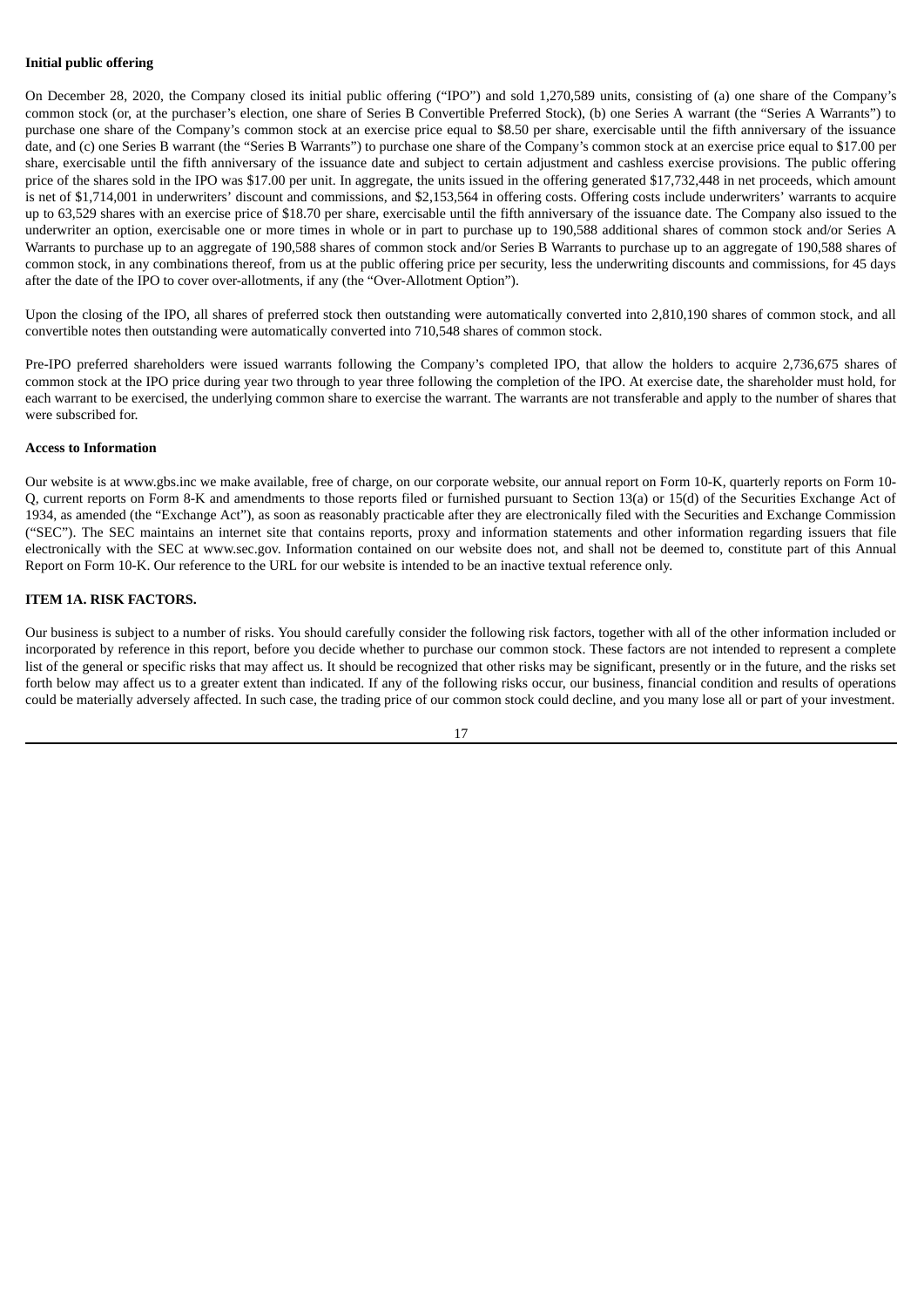Forward-looking statements in this document and those we make from time to time through our senior management are made pursuant to the safe harbor provisions of the Private Securities Litigation Reform Act of 1995. Forward-looking statements concerning the expected future revenue or earnings or concerning projected plans, performance, or development of products and services, as well as other estimates related to future operations are necessarily only estimates of future results. We cannot assure you that actual results will not materially differ from expectations. Forward-looking statements represent our current expectations and are inherently uncertain. We do not undertake any obligation to update forward-looking statements.

#### **Summary of Risk Factors**

The summary below provides a non-exhaustive overview of the risks that if realized could materially harm our business, prospects, operating results and financial condition. This summary is qualified by reference to the full set of risk factors set forth in this Item.

● COVID-19 may impact our operations.

● We have incurred significant losses since inception and may not be able to achieve significant revenues or profitability.

● Given our lack of revenue and our negative cash flow, we may need to raise additional capital, which may be unavailable to us or, even if consummated, may cause dilution or place significant restrictions on our ability to operate.

● The License Agreement with the Licensor, our largest stockholder, which covers the license of the core technology used in our products, contains significant risks that may threaten our viability or otherwise have a material adverse effect on us and our business, assets and its prospects.

● Neither we nor the Licensor have yet launched the COV2T or the SGT and the ability to do so will depend on the acceptance of the COV2T and/or the SGT in the Global healthcare market.

● If the COV2T and/or SGT fails to satisfy current or future customer requirements, we may be required to make significant expenditures to redesign the product candidate, and we may have insufficient resources to do so.

● Initially, we expect to derive a significant proportion of our revenues from the COV2 test ("COV2T") and the underlying Biosensor Platform technology.

● We have yet to finalize the manufacturing plan for the production of the COV2T nor the SGT and its components on a mass market commercial scale, and may be dependent upon third-party manufacturers and suppliers, making us vulnerable to contractual relationships and market forces, supply shortages and problems and price fluctuations, which could harm our business.

● If third-party payors do not provide coverage and reimbursement for the use of the COV2T and/or SGT, our business and prospects may be negatively impacted.

● Non-United States governments often impose strict price controls, which may adversely affect our future profitability.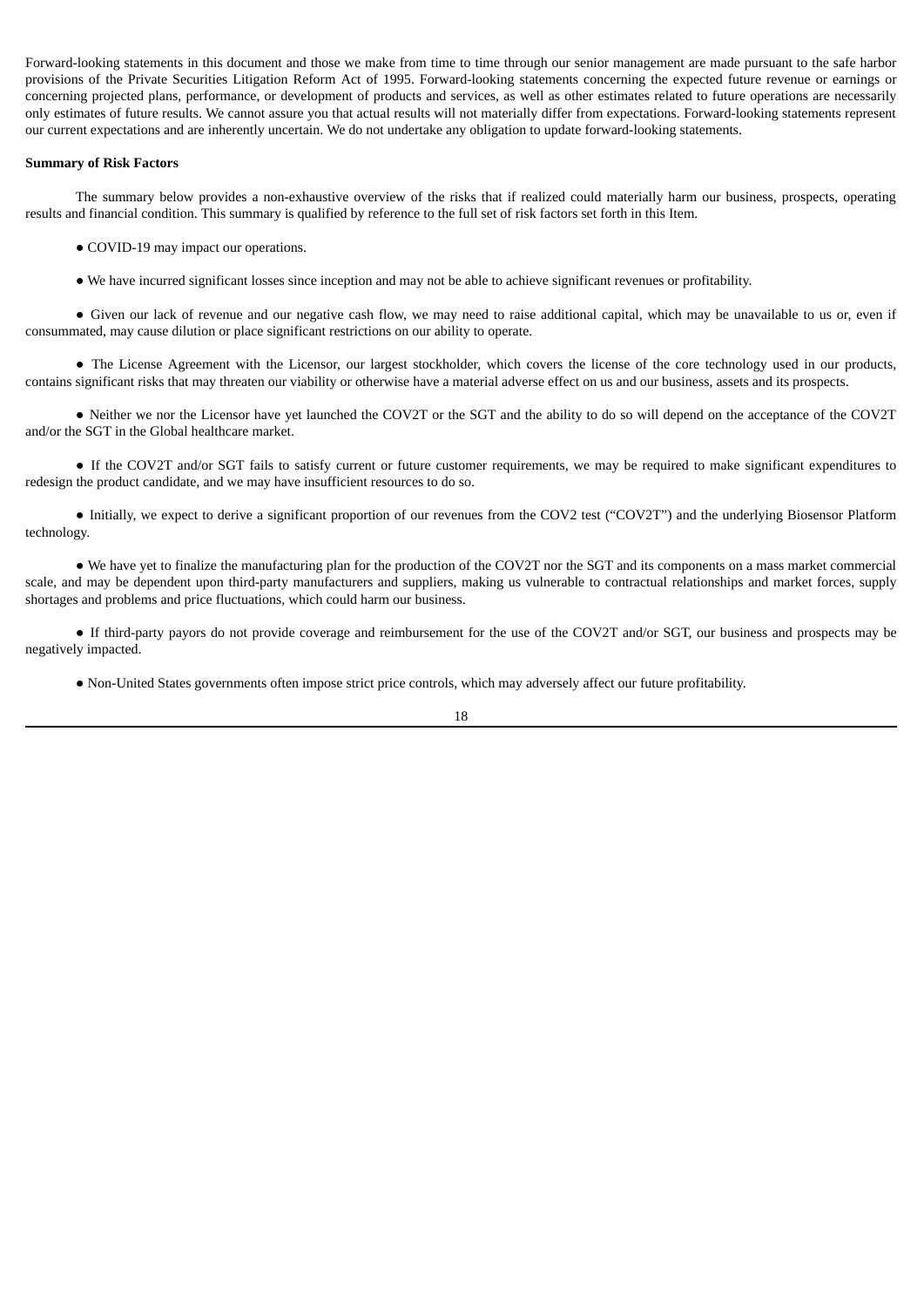● The COV2T and/or SGT, including its software and systems, may contain undetected errors, which could limit our ability to provide our products and services and diminish the attractiveness of our service offerings.

● If we are not able to attract and retain highly skilled managerial, scientific and technical personnel, we may not be able to implement our business model successfully.

● Product liability suits, whether or not meritorious, could be brought against us due to an alleged defective product or for the misuse of the COV2T and/or SGT. These suits could result in expensive and time-consuming litigation, payment of substantial damages, and an increase in our insurance rates.

● We are party to agreements pursuant to which we may be required to make payments to certain of our affiliates, which may reduce our cash flow and profits.

• The regulatory approval process which we may be required to navigate may be expensive, time-consuming, and uncertain and may prevent us from obtaining clearance for the product launch of the SGT or our any future product.

● Clinical data obtained subsequent to the implementation of the clinical evidence module may not meet the required objectives, which could delay, limit or prevent additional regulatory approval.

● We may be unable to complete required clinical evaluations, or we may experience significant delays in completing such clinical evaluations, which could prevent or significantly delay our targeted product launch timeframe and impair our viability and business plan.

● We are subject to the risk of reliance on third parties to conduct our clinical evaluation work.

● We depend on intellectual property licensed from the Licensor, and any absence of legal effect of the license or dispute over the license would significantly harm our business.

- The Licensor has limited foreign intellectual property rights and may not be able to protect its intellectual property rights.
- We and the Licensor may be subject to claims challenging the invention of the intellectual property that we license from the Licensor.

● We face intense competition in the self-monitoring of glucose market, particularly blood-based products, and as a result we may be unable to effectively compete in our industry.

● The medical device and other medical product industries in the APAC Region generally are highly regulated and such regulations are subject to change.

● We are subject to laws and regulations governing business conduct, which will require us to develop and implement costly compliance programs.

● Our customers for the Saliva Glucose Test initially may be concentrated in China; in which case we may be susceptible to risks specifically associated with business activities in China.

● We may not be able to satisfy the continued listing requirements of the NASDAQ Global Market in order to maintain the listing of our common stock.

19

● There is no public market for the Series B Convertible Preferred Stock and an active trading market for the same is not expected to develop.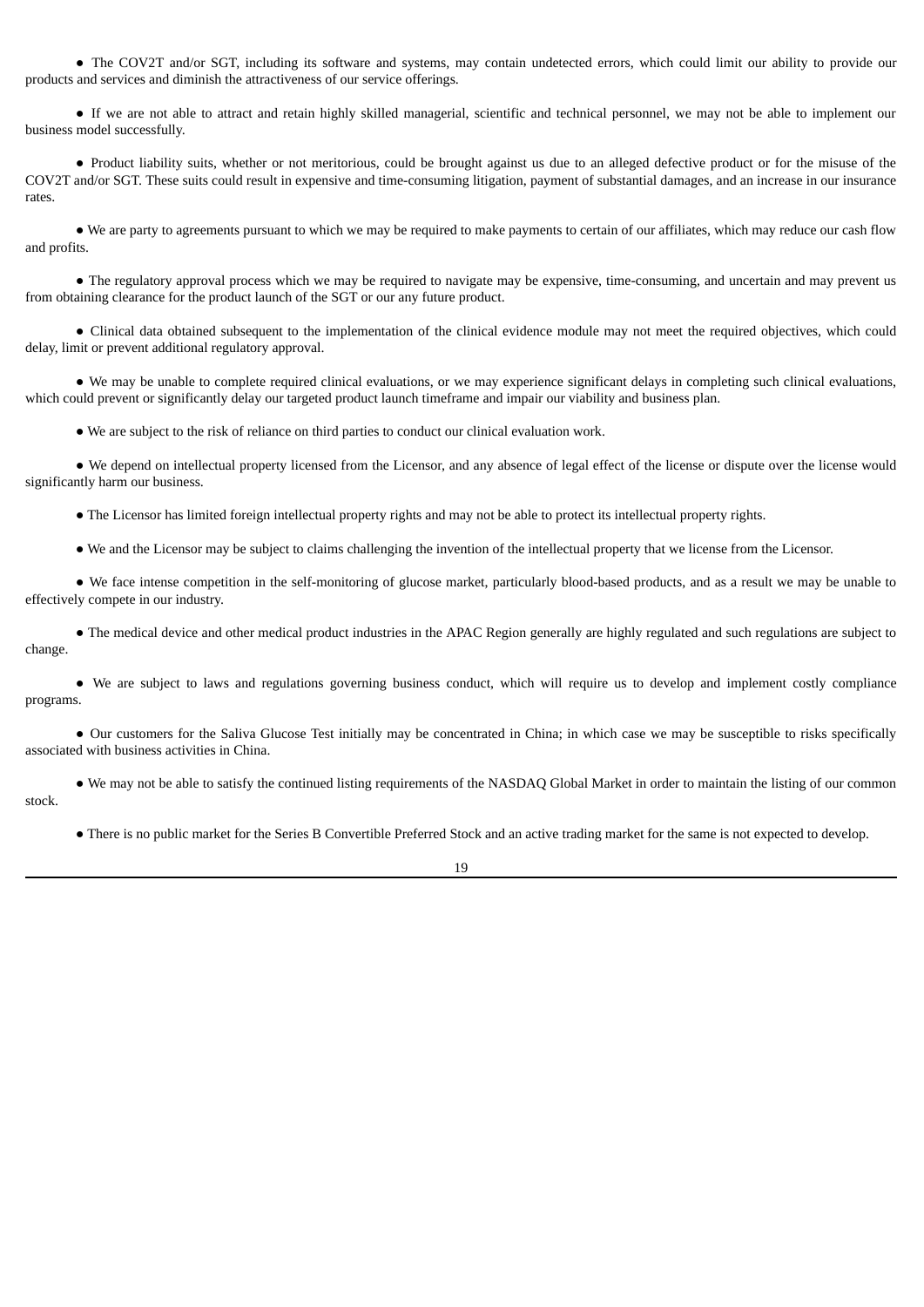● LSBD, our largest stockholder, may exert significant influence over our affairs, including the outcome of matters requiring stockholder approval.

● We are obligated to develop and maintain a system of effective internal control over financial reporting. We may not complete our analysis of our internal control over financial reporting in a timely manner, or these internal controls may not be determined to be effective, which may harm investor confidence in our company and, as a result, the value of our common stock.

● We will incur increased costs as a result of operating as a public company and our management will be required to devote substantial time to new compliance initiatives and corporate governance practices. Moreover, our ability to comply with all applicable laws, rules and regulations is uncertain given our management's relative inexperience with operating United States public companies.

## **Risks Related to Our Business**

#### *COVID-19 may impact our operations.*

On January 30, 2020, the International Health Regulations Emergency Committee of the World Health Organization (WHO) declared the COVID-19 coronavirus outbreak a public health emergency of international concern and on March 10, 2020, declared it to be a pandemic. Actions taken around the world to help mitigate the spread of the coronavirus include restrictions on travel, and quarantines in certain areas, and forced closures for certain types of public places and businesses. The COVID-19 coronavirus and actions taken to mitigate it have had and are expected to continue to have an adverse impact on the economies and financial markets of many countries, including the geographical area in which we operate. Although COVID-19 has begun to show signs of stabilization in certain regions, the potential impact brought by and the duration of the COVID-19 outbreak is difficult to assess or predict and the full impact of the virus on our operations will depend on many factors beyond our control. For instance, our business operations may be adversely affected if global economies continue to be affected by COVID-19. While it is unknown how long these conditions will last and what the complete financial effect will be to our company, we are closely monitoring its impact on us. Our business, results of operations, financial conditions and prospects could be materially adversely affected to the extent that COVID-19 harms the global economy in general, and the trading price of our stock may be adversely affected. In addition, the Company expects the impact of COVID-19 on the Company's capital and financial resources to be minimal. Its ability to raise money from the capital market by issuing equity may be adversely affected by the pandemic, and the cost of capital will likely be higher. The Company does not expect any material impairments as a result of the impact by COVID-19 pandemic. While the Company has not experienced challenges in implementing its business plans in the near-term, or requiring material expenditures to do so, if the pandemic continues and/or there is a second wave of COVID-19, the Company is likely to need more expenditures to sustain its operations.

#### *We are subject to the risks associated with new businesses.*

We were formed in December 2016 as a new business with a plan to commercialize our licensed technology. Our limited operating history may not be adequate to enable you to fully assess our ability to develop and market the SGT and other tests based on the Biosensor Platform, achieve market acceptance of the COV2 Test ("COV2T") and/or SGT and such other tests and respond to competition. Our efforts to date have related to the organization and formation of our company, strategic planning, product research and development and preparation for commencing regulatory trials and have depended on support from the Licensor and its affiliates. We have not yet generated revenue, and we cannot guarantee we will ever be able to generate revenues. Therefore, we are, and expect for the foreseeable future to be, subject to all the risks and uncertainties, inherent in a new business focused on the development and sale of new medical devices and related software applications. As a result, we may be unable to further develop, obtain regulatory approval for, manufacture, market, sell and derive revenues from the COV2 Test ("COV2T") and/or SGT and the other products in our pipeline based on the Biosensor Platform, and our inability to do so would materially and adversely impact our viability. In addition, we still must optimize many functions necessary to operate a business, including expanding our managerial, personnel and administrative structure, continuing product research and development, and assessing and commencing our marketing activities.

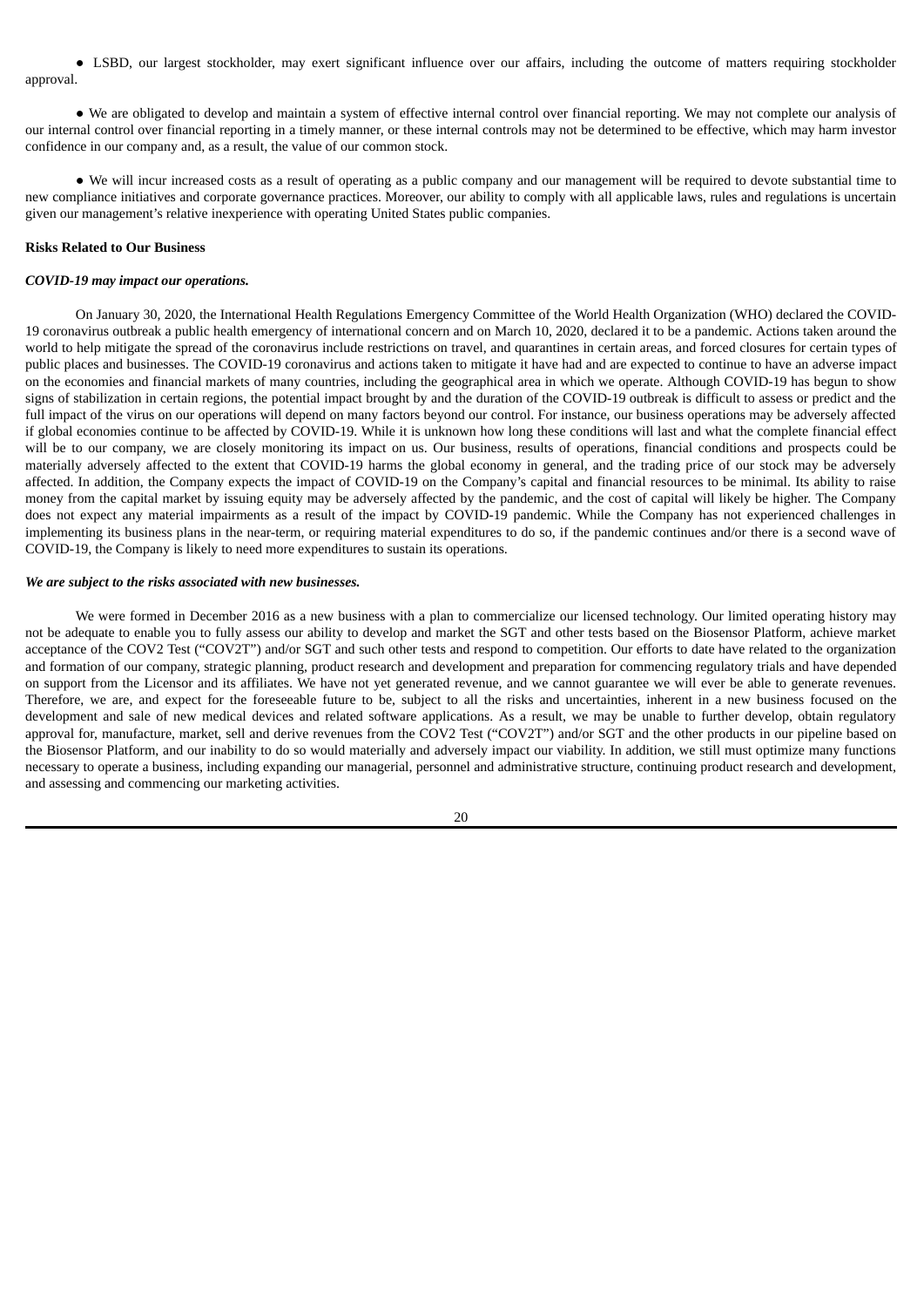Accordingly, you should consider our prospects in light of the costs, uncertainties, delays and difficulties frequently encountered by companies that have not yet commercialized their products or services, particularly those in the medical device and digital heath fields. In particular, potential investors should consider that there is a significant risk that we will not be able to:

- implement or execute our current business plan, or that our business plan is sound;
- maintain our management team and Board of Directors;
- determine that the technologies that have been developed are commercially viable;
- attract, enter into or maintain contracts with, and retain customers; and
- raise any necessary additional funds in the capital markets or otherwise to effectuate our business plan.

In the event that we do not successfully address these risks, our business, prospects, financial condition, and results of operations could be materially and adversely affected.

#### We have incurred significant losses since inception and may not be able to achieve significant revenues or profitability.

Since our inception, we have engaged primarily in development activities. We have financed our operations primarily through financing from private capital raising and support from our largest stockholder, and have incurred losses since inception, including a net loss of \$5,020,383 for the fiscal year ended June 30, 2018, a net loss of \$7,336,686 for the fiscal year ended June 30, 2019, a net loss of \$3,163,776 for the fiscal year ended June 30, 2020 and a net loss of \$7,037,286 for the fiscal year ended June 30, 2021. We do not know whether or when we will become profitable. Our ability to generate revenue and achieve profitability depends upon our ability, alone or with others, to complete the development process of our products, including regulatory approvals, and thereafter achieve substantial acceptance in the marketplace for our products. We may be unable to achieve any or all of these goals.

## Given our lack of revenue and our negative cash flow, we may need to raise additional capital, which may be unavailable to us or, even if *consummated, may cause dilution or place significant restrictions on our ability to operate.*

We believe we have sufficient capital resources to enable us to continue to implement our business plan and remain in operation for at least the next 15 months from the date this report. We cannot yet forecast revenues, if at all, and our revenues will not immediately be sufficient to finance our ongoing operations. In addition, available resources may be consumed more rapidly than currently anticipated, and there can be no assurance that we will be successful in developing the COV2 Test ("COV2T") and/or SGT and generating sufficient revenue in the timeframe set forth above, or at all. We may also need additional funding for developing new products and services and for additional sales, marketing and promotional activities. Accordingly, we may need to seek additional equity or debt financing earlier than anticipated to provide the capital required to maintain or expand our operations. We may raise additional capital through sales of equity securities or the incurrence of debt. If such financing is not available on satisfactory terms, or is not available at all, we may be required to delay, scale back or eliminate the development of business opportunities and our operations and financial condition may be materially adversely affected.

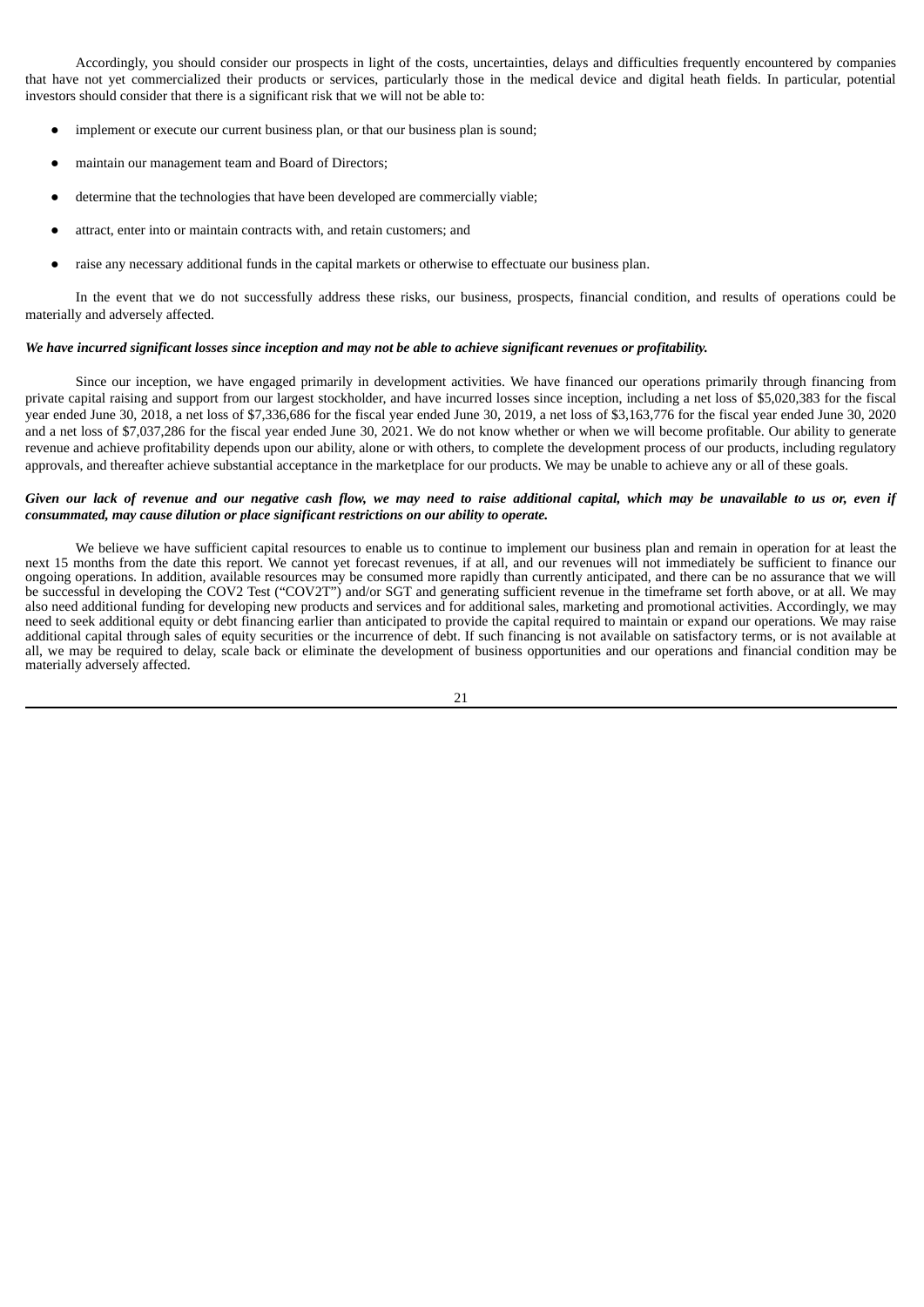#### The License Agreement with the Licensor, our largest stockholder, which covers the license of the core technology used in our products, contains significant risks that may threaten our viability or otherwise have a material adverse effect on us and our business, assets and its prospects,

Under the terms of the Technology License Agreement executed by the Company and LSBD dated as of June 23, 2020, the Company is the global licensee and intends to introduce and launch COV2 diagnostic tests across the US, Europe, APAC and the rest of the world through appropriately qualified distributors and includes the terms and related risks set forth below.

The Amended and Restated License Agreement, dated September 12, 2019, which amends and restates all previous license agreements (the "SGT License Agreement") is limited to the APAC Region and includes the terms and related risks set forth below. We have no contractual rights to the intellectual property covered in the License Agreement other than as expressly set forth therein. Our plans, business, prospects and viability are substantially dependent on that intellectual property and subject to the limitations relating thereto as set forth in the License Agreement:

- The SGT license granted to us is limited in territorial scope. The Licensor, which owns a 42.6% (by voting rights) of our common stock as of June 30, 2021, granted us a license to its proprietary rights in the biosensor technology used in the Licensed Products solely in the APAC Region, and primarily to act as authorized party for obtaining regulatory approval and to manufacture (subject to being approved as an Authorized Supplier by the Licensor) for use in the APAC Region, and to promote, market, import, offer sell and distribute the Licensed Products in the APAC Region. We may not exploit or seek to exploit any rights in respect of the Licensed Product outside of the APAC Region through any means, including digitally or online where the end user is not physically resident in the APAC Region. Accordingly, to the extent that such users are prohibited, we will be unable to realize any commercialization from such users and ensure that such users do not do business with us, even as such commercialization and business might be appropriate, related, synergistic or enhanced by our operations. In addition, we may be responsible for costs and other liabilities that might arise to the extent that users outside the APAC Region obtain such access and may incur costs to comply with these prohibitions. Further, the non-coverage of digital or online use for users not physically in the APAC Region may constitute a material limitation on our ability to freely conduct business digitally, online or through any other medium that may reach outside of the APAC Region. This limitation may have a material adverse effect on our marketing, sales, operational and other business efforts.
- After the receipt of regulatory approval in a jurisdiction, we may be required to pay the Minimum Royalty with respect to such jurisdiction regardless of the actual amount of sales by us of Licensed Products. Accordingly, although the Minimum Royalty is based on our projected sales in each such jurisdiction, and although the determination of the Minimum Royalty is subject to agreement between us and the Licensor as to certain parameters, as described elsewhere in this prospectus, with disputes generally resolved by an independent third party, we could be obligated to pay royalties even though we have generated no or limited revenue. Such payments could materially and adversely affect our profitability and could limit our investment in our business.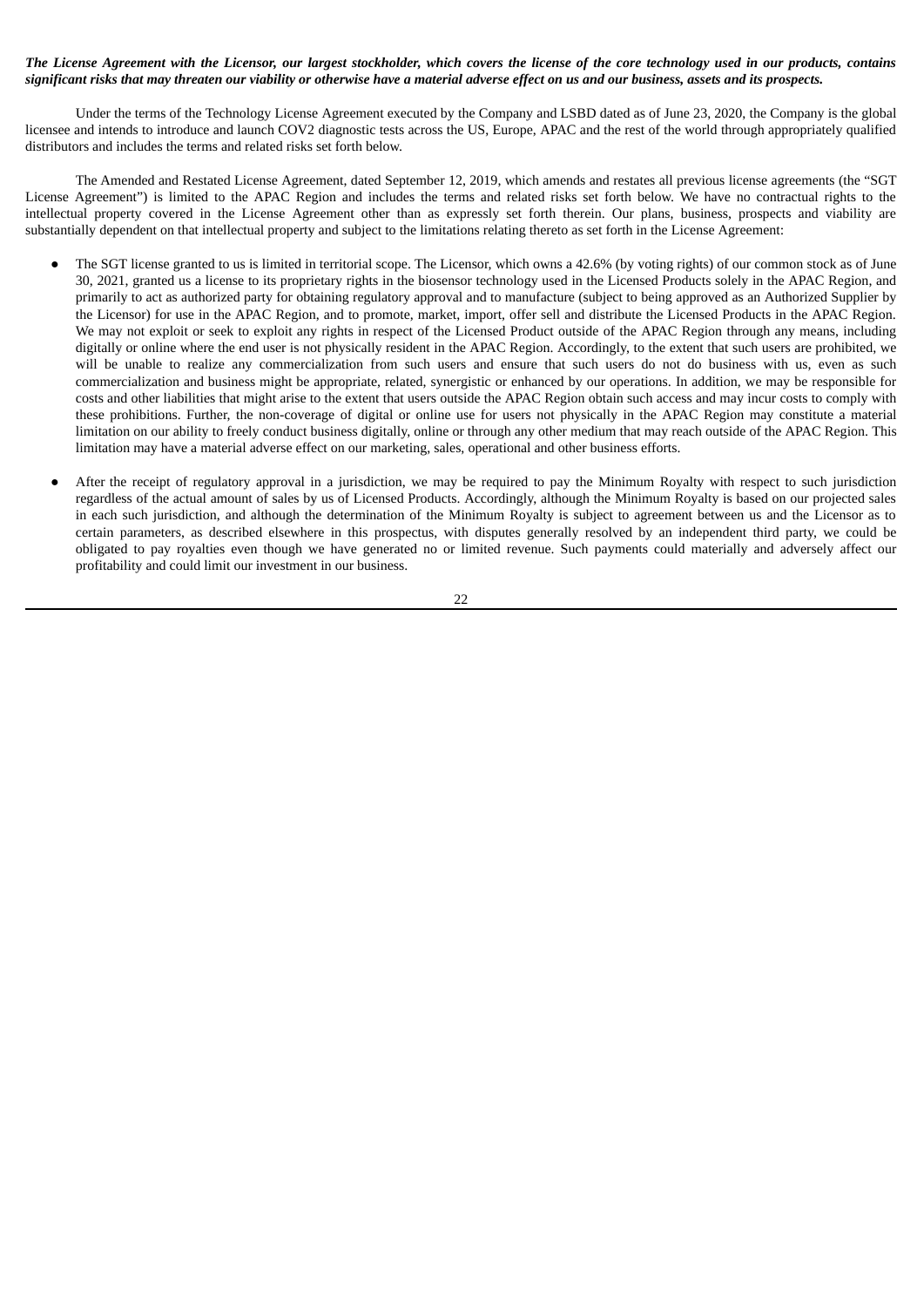- The Licensed Products include only products that are supplied by an Authorized Supplier. Accordingly, we will not have unfettered right to select our suppliers, regardless of whether an unauthorized supplier could provide products on better pricing, delivery, quality or other terms, thus potentially materially and adversely impacting those aspects of our business, economies, profitability and prospects.
- We are required to collect and anonymize demographic information about the end users of the Licensed Products, as well as data acquired from the Licensed Products. The data collection and retention may be expensive in cost, resources, legal and regulatory compliance and other ways, none of which costs can be quantified at this time. Further, changing regulations with respect to medical and similar such data may make such compliance beyond the scope of our capabilities. Any failure to comply may result in financial liability, as well as reputational harm.
- The license is non-transferable, non-assignable and non-sublicensable, except that the Licensor will in good faith consider any request by us for any sublicense. The Licensor is not obligated to agree to any such sub-license. These restrictions may limit our flexibility to structure our operations in the most advantageous manner.
- We must manufacture, promote, market, import, offer, sell, distribute and supply the Licensed Products in accordance with certain distribution requirements set forth in the License Agreement. For instance, we may not package the Licensed Products with other products, and we may deliver them only as supplied by an Authorized Supplier. Accordingly, the limitations imposed by the License Agreement may impact our ability to pursue certain marketing strategies and distribution channels, which may have a material adverse effect on us and our business, assets and prospects.
- The Licensor may require any change to any Licensed Product by any Authorized Supplier and may make any change to any sales or promotional literature made available by the Licensor, provided that such changes do not affect any regulatory approvals we obtain. This right of the Licensor may create material expense for us, may be practically difficult to accomplish and may cause relationship, reputational and other adverse harm to us, our business and our prospects, without our having any control over these changes. Further, the Licensor is not liable for any of the costs to us of such changes.
- We must file for, prosecute the application for, and obtain all regulatory approvals for each of the Licensed Products and all legal permits necessary for promoting, marketing, offering or selling each Licensed Product. The regulatory approval process can be expensive and time consuming, and there can be no assurances that we will be able to obtain or maintain any or all required permits.
- Except with respect to the Licensor's ownership of all intellectual property rights in respect of the licensed property and the non-infringement by our exercise of those rights, the Licensor provides no, and disclaims all, representations, warranties or covenants relating to the licensed intellectual property or any other matters under the License Agreement and in particular disclaims any fitness of the property for any purpose. These provisions limit our recourse in the event that the licensed intellectual property is flawed, defective, inadequate, incomplete, uncommercial, wrongly described or otherwise not useful for our purposes. We have not independently verified any of the technical, scientific, commercial, legal, medical or other circumstances or nature of the licensed intellectual property and therefore there can be no assurances that any of the foregoing risks have been reduced or eliminated. These provisions represent a significant risk of a material adverse impact on us, our business and our prospects.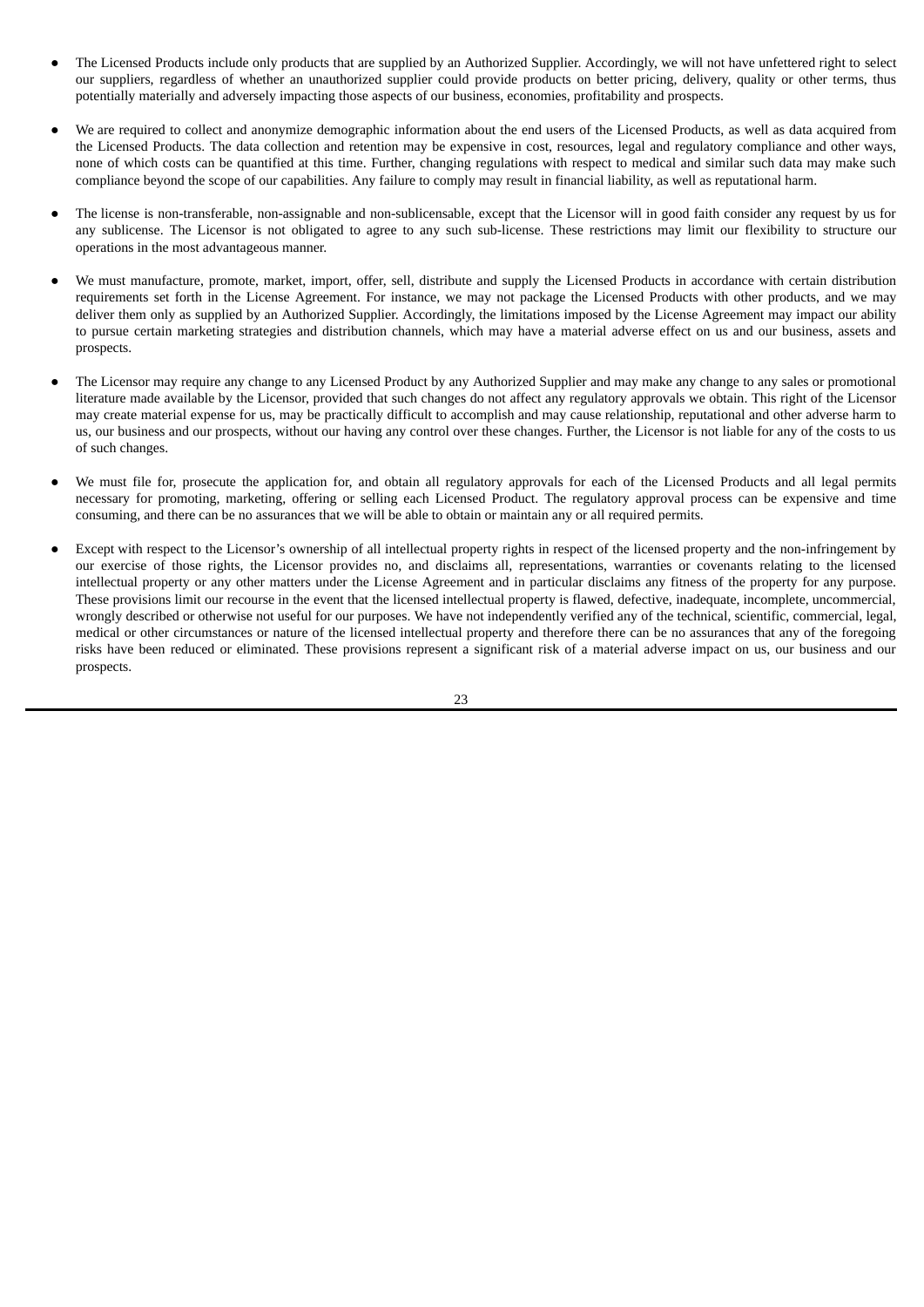# Neither we nor the Licensor have yet launched the COV2T or the SGT and the ability to do so will depend on the acceptance of the COV2T and/or the *SGT in the Global healthcare market.*

Neither we nor the Licensor has yet launched the COV2T nor the SGT and neither has received regulatory approvals in any country or territory. We are faced with the risk that the COV2 Test and/or the SGT will be accepted in their respective jurisdictions over competing products and that we will be unable to enter the marketplace or compete effectively. Factors that could affect our ability to establish the COV2T and/or the SGT or any future diagnostic test based on the Biosensor Platform include:

- sales of the COV2T and/or the SGT across their respective jurisdictions may be limited due to the complex nature of the healthcare system in each country and territory in the region, low average personal income, lack of patient cost reimbursement and pricing controls
- the development of products or devices which could result in a shift of customer preferences away from our device and services and significantly decrease revenue;
- the increased use of improved diabetes drugs that could encourage certain diabetics to test less often, resulting in less usage of self-monitoring (saliva-based, blood-based or otherwise) test device for certain types of diabetics;
- the challenges of developing (or acquiring externally developed) technology solutions that are adequate and competitive in meeting the requirements of next-generation design challenges;
- the significant number of current competitors in the glucose monitoring market who have significantly greater brand recognition and more recognizable trademarks and who have established relationships with diabetes healthcare providers and payors; and
- intense competition to attract acquisition targets, which may make it more difficult for us to acquire companies or technologies at an acceptable price or at all.

We cannot assure you that the COV2T and/or SGT or any future diagnostic test based on the Biosensor Platform will gain market acceptance. If the market for the COV2T and/or SGT or any future test fails to develop or develops more slowly than expected, or if any of the technology and standards supported by us do not achieve or sustain market acceptance, our business and operating results would be materially and adversely affected.

#### We cannot accurately predict the volume or timing of any sales, making the timing of any revenues difficult to predict.

We may be faced with lengthy and unpredictable customer evaluation and approval processes associated with the COV2T and/or SGT. Consequently, we may incur substantial expenses and devote significant management effort and expense in developing customer adoption of the COV2T and/or SGT, which may not result in revenue generation. We must also obtain regulatory approvals of the COV2T and/or SGT in each respective jurisdiction, which is subject to risk and potential delays, and may actually occur. The same risks apply to other tests we may develop based on the Biosensor Platform. As such, we cannot accurately predict the volume, if any, or timing of any future sales.

## If the COV2T and/or SGT fails to satisfy current or future customer requirements, we may be required to make significant expenditures to redesign the *product candidate, and we may have insufficient resources to do so.*

The COV2T and/or SGT is being designed to address an existing marketplace and must comply with current and evolving customer requirements in order to gain market acceptance. There is a risk that the COV2T and/or SGT will not meet anticipated customer requirements or desires. If we are required to redesign our products to address customer demands or otherwise modify our business model, we may incur significant unanticipated expenses and losses, and we may be left with insufficient resources to engage in such activities. If we are unable to redesign our products, develop new products or modify our business model to meet customer desires or any other customer requirements that may emerge, our operating results would be materially adversely affected, and our business might fail.

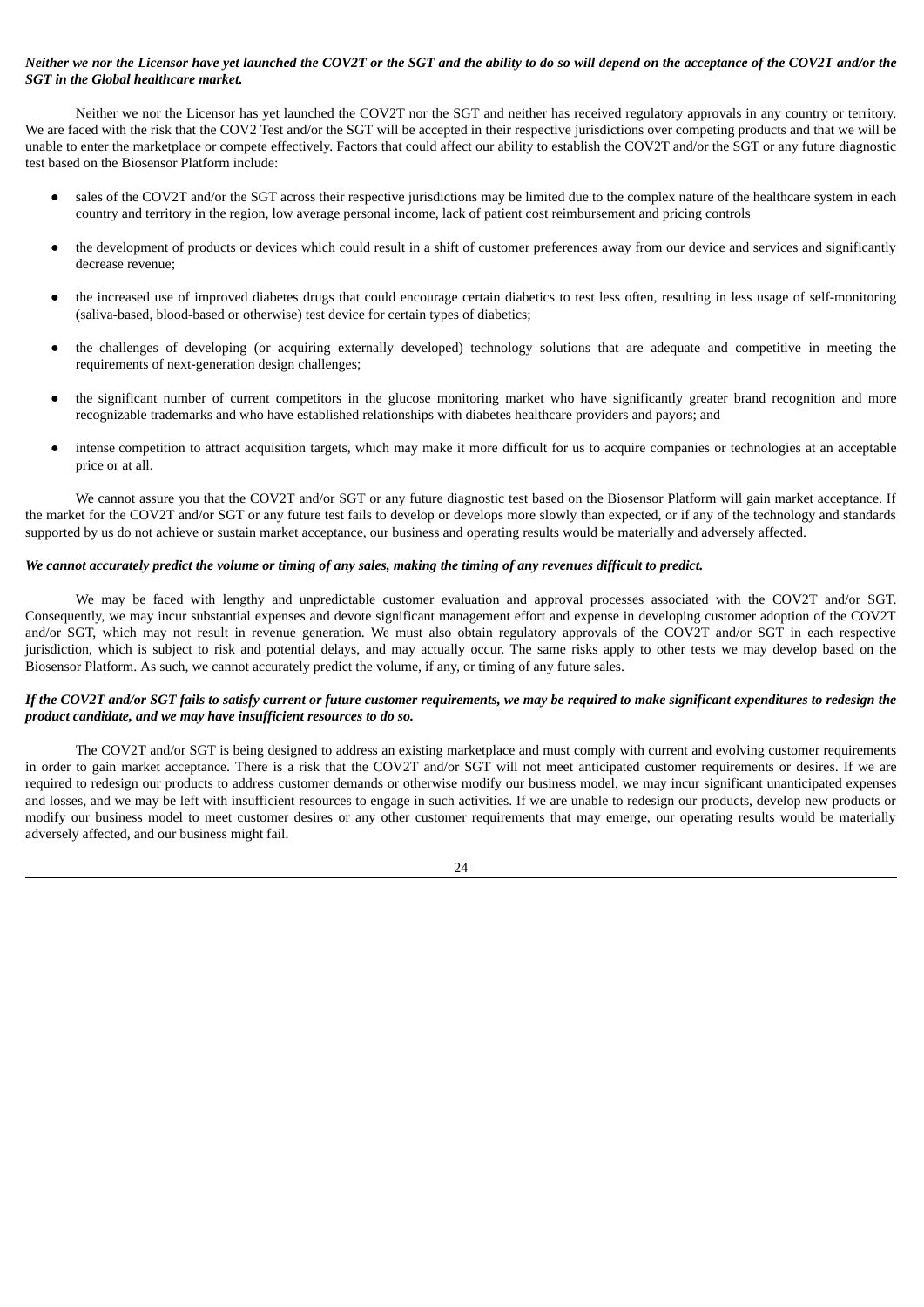# Initially, we expect to derive a significant proportion of our revenues from the COV2 test ("COV2T") and the underlying Biosensor Platform *technology.*

We expect to derive substantially all of our revenues from sales of products derived from the Biosensor Platform technology, which we license from the Licensor. Our initial product utilizing this technology is the COV2 Test. As such, any factor adversely affecting sales of the COV2T, including the product development and release cycles, regulatory issues, market acceptance, product competition, performance and reliability, reputation, price competition and economic and market conditions, would likely harm our operating results. We may be unable to fully develop the COV2 Test or other products utilizing our technology, which may lead to the failure of our business. Moreover, in spite of our efforts related to the registration of our technology, if intellectual property protection is not available for the Biosensor Platform technology, the viability of the COV2 test and any other products that may be derived from such technology would likely be adversely impacted to a significant degree, which would materially impair our prospects.

# We have yet to finalize the manufacturing plan for the production of the COV2T nor the SGT and its components on a mass market commercial scale, and may be dependent upon third-party manufacturers and suppliers, making us vulnerable to contractual relationships and market forces, supply *shortages and problems and price fluctuations, which could harm our business.*

While we are using the facilities of Australian National Fabrication Facility to manufacture the COV2T and SGB for clinical evaluation, we have yet to finalize the manufacturing plan for the production of the COV2T nor SGT and its components on a mass market commercial scale. We presently do not possess the manufacturing and processing capacity to meet the production requirements of consumer demand in a timely manner. Accordingly, we may rely on outsourcing the manufacturing of the COV2T and/or SGT or its components. Our capacity to conduct clinical evaluation and launch our products in the market will depend in part on our ability or the ability of third-party manufacturers to provide our products on a large scale, at a competitive cost and in accordance with regulatory requirements. We cannot guarantee that we or our third-party manufacturers or suppliers will be able to provide the COV2T and/or SGT and its components in mass-market quantities in a timely or cost-effective manner, or at all. Delays in providing or increasing production or processing capacity could result in additional expense or delays in our clinical evaluation, regulatory submissions and the market launch of our products. In addition, we or our third-party manufacturers or suppliers could make errors that could adversely affect the efficacy or safety of the COV2T and/or SGT or cause delays in shipment. Any third-party party manufacturers or suppliers may encounter problems for a variety of reasons, including, for example, failure to follow specific protocols and procedures, failure to comply with applicable legal and regulatory requirements, equipment malfunction and environmental factors, failure to properly conduct their own business affairs, and infringement of third-party intellectual property rights, any of which could delay or impede their ability to meet our requirements. Reliance on these third-party manufacturers or suppliers also subjects us to other risks where:

- we may have difficulty locating and qualifying alternative manufacturers or suppliers;
- switching manufacturers or suppliers may require product redesign and possibly submission to regulatory bodies, which could significantly impede or delay our commercial activities;
- sole-source manufacturers or suppliers could fail to supply the COV2T and/or SGT or components of the COV2T and/or SGT; and
- manufacturers or suppliers could encounter financial or other business hardships unrelated to us, interfering with their fulfillment of our orders and requirements.

We may not be able to quickly establish additional or alternative manufacturers or suppliers if necessary, in part because we may need to undertake additional activities to establish such manufacturers or suppliers as required by the regulatory approval process. We potentially will rely on certain single-source manufacturers or suppliers, and to the extent we do so, these risks will be intensified. Any interruption or delay in obtaining products or components from our third-party manufacturers or suppliers, or shortages of products or components, could impair our ability to meet the demand of our customers and cause them to switch to competing products.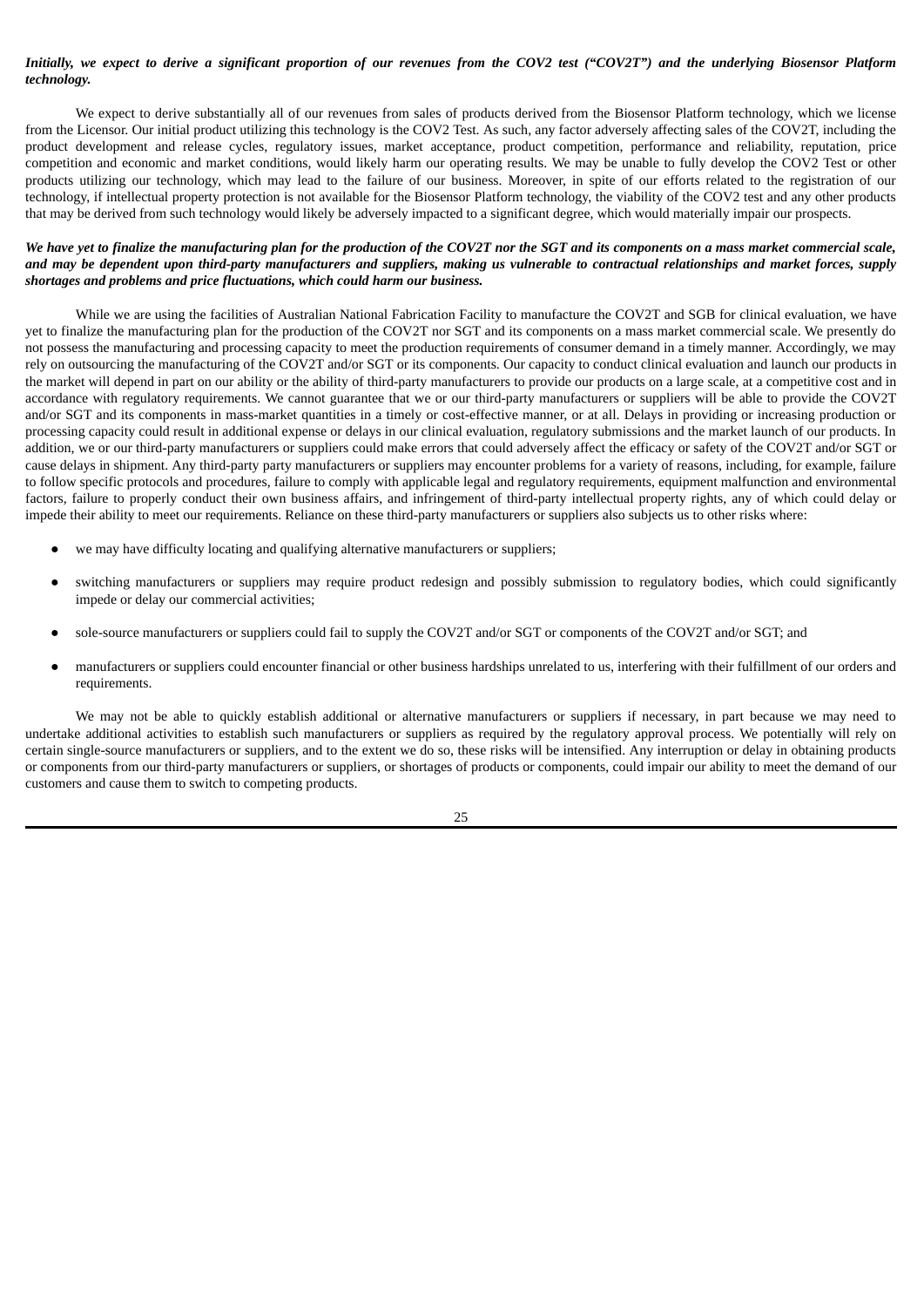## *We expect to rely in part on third-party distributors to effectively distribute our products.*

We will depend in part on qualified distributors for the marketing and selling of our products. We will depend on these distributors' efforts to market our products, yet we will be unable to control their efforts completely. While we recently entered into non-binding memoranda of understanding with two large distributors in China for the SGT, we have not yet executed any definitive distribution agreements in this regard and there can be no assurances that suitable distributors will be engaged on terms acceptable to us. These distributors typically would sell a variety of other, non-competing products that may limit the resources they dedicate to selling the COV2T and/or SGT. In addition, we are unable to ensure that our distributors will comply with all applicable laws regarding the sale of our products. If our distributors fail to effectively market and sell the COV2T and/or SGT in full compliance with applicable laws, our operating results and business may suffer. Recruiting and retaining qualified third-party distributors and training them in our technology and product offering will require significant time and resources. To develop and expand our distribution, we will be required to scale and improve our processes and procedures that support our distributors. Further, if our relationship with a successful distributor terminates, we may be unable to replace that distributor without disruption to our business. If we fail to develop or maintain positive relationships with our distributors, including in new markets, fail to manage, train or incentivize these distributors effectively, or fail to provide distributors with competitive products on attractive terms, or if these distributors are not successful in their sales efforts, we may not achieve or may have a reduction in revenue and our operating results, reputation and business would be harmed.

## *Failure in our conventional, online and digital marketing efforts could impact our ability to generate sales.*

We intend to engage in conventional marketing strategies and also may utilize online and digital marketing in order to create awareness to the COV2T and/or SGT. Our management believes that using a wide variety of marketing strategies, including online advertisement and a variety of other payfor-performance methods may be effective for marketing and generating sales of the COV2T and/or SGT, as opposed to relying exclusively on traditional, expensive retail channels. In any event, there is a risk that any or all of our marketing strategies could fail. We cannot predict whether the use of traditional and/or non-traditional retail sales tools, in combination with reliance on healthcare providers to educate our customers about the COV2T and/or SGT, will be successful in effectively marketing the COV2T and/or SGT. The failure of our marketing efforts could negatively impact our ability to generate sales.

# The COV2T and SGT may utilize a smart device platform and, in the future, other software platforms. If we are unable to achieve or maintain a good relationship with the providers of these platforms, or if a platform's application store (such as the App Store for iOS devices or the Google Play Store for Android devices), or any other applicable platform resource were unavailable for any prolonged period of time, our business will suffer.

A key component of the COV2T and SGT is a smart device application that includes tools to help patients manage their disease. This application will be compatible with various operating platforms. We will be subject to each of the standard terms and conditions for application developers, which govern the promotion, distribution and operation of applications through their respective app stores. If we are unable to make the COV2T or SGT application compatible with these platforms, or if we fail to comply with the standard terms and conditions for developers or there is any deterioration in our relationship with either platform providers or others after our application is available, our business would be materially harmed.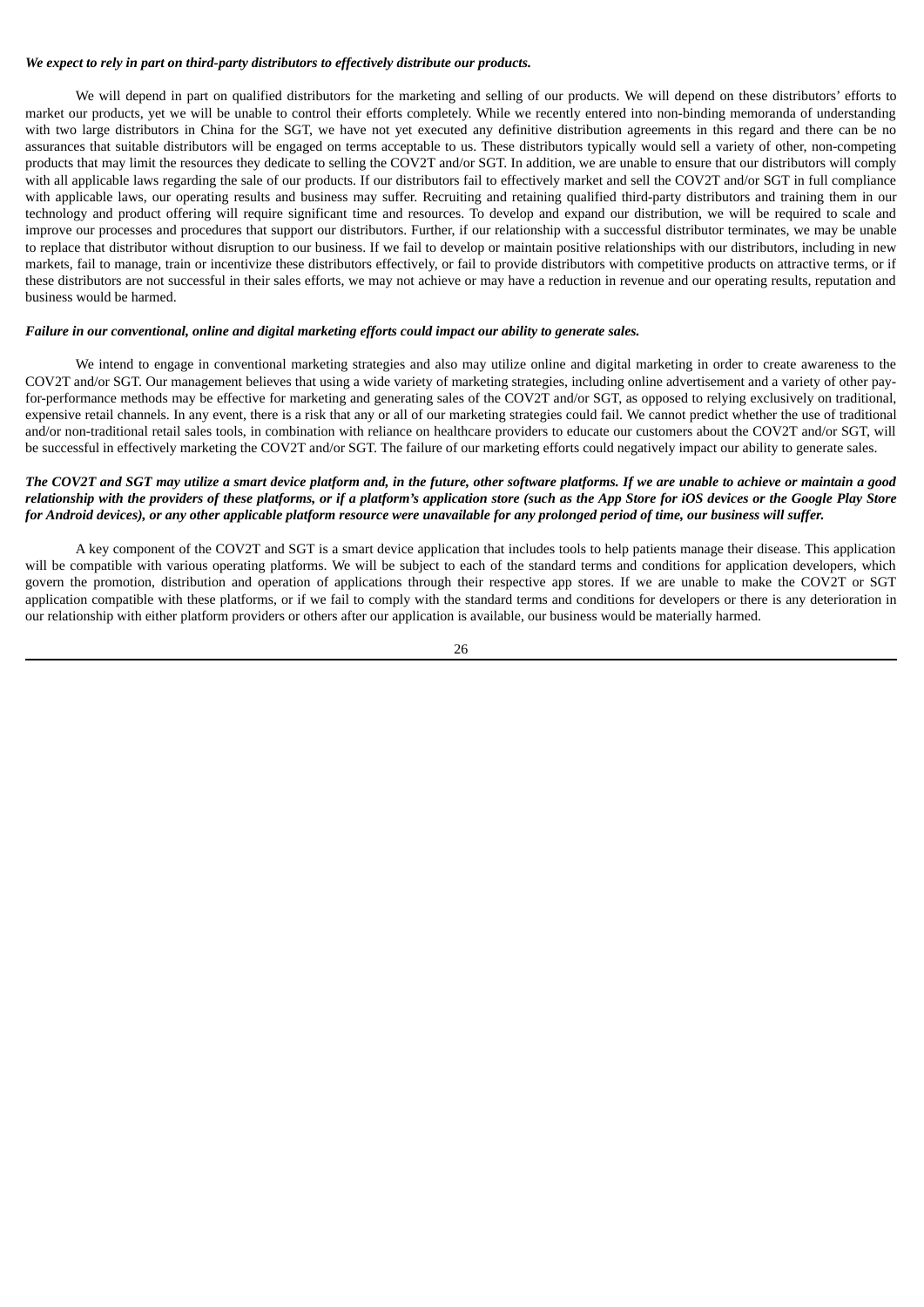#### As we intend to conduct business internationally, we are susceptible to risks associated with international relationships.

We are based in the United States, and expect to market, promote and sell our products globally. The international nature of our business requires significant management attention, which could negatively affect our business if it diverts their attention from their other responsibilities. In addition, doing business with foreign customers subjects us to additional risks that companies do not generally face if they operate exclusively within a single jurisdiction. These risks and uncertainties include:

- different regulatory requirements for medical product approvals in foreign countries;
- different standards of care in various countries that could complicate the evaluation of our product candidates;
- different medical product import and export rules;
- different labor laws;
- reduced protection for intellectual property rights in certain countries;
- unexpected changes in tariffs, trade barriers and regulatory requirements;
- different reimbursement systems and different competitive medical products indicated for glucose testing;
- localization of products and services, including translation of foreign languages;
- delivery, logistics and storage costs;
- longer accounts receivable payment cycles and difficulties in collecting accounts receivable;
- difficulties providing customer services;
- economic weakness, including inflation, or political instability in particular foreign economies and markets;
- compliance with tax, employment, immigration and labor laws for employees living or traveling abroad;
- compliance with the Foreign Corrupt Practices Act, or the "*FCPA*," and other anti-corruption and anti-bribery laws;
- foreign taxes, including withholding of payroll taxes;
- foreign currency fluctuations, which could result in increased operating expenses and reduced revenues, and other obligations incident to doing business in another country;
- restrictions on the repatriation of earnings;
- workforce uncertainty in countries where labor unrest is more common than in the United States;
- potential liability resulting from development work conducted by third party foreign distributors; and
- business interruptions resulting from geopolitical actions, including war and terrorism, or natural disasters, management, communication and integration problems resulting from cultural differences and geographic dispersion.

The occurrence of any or all of these risks could adversely affect our business. In the event that we are unable to manage the complications associated with international operations, our results of operations, financial condition and business prospects could be materially and adversely affected.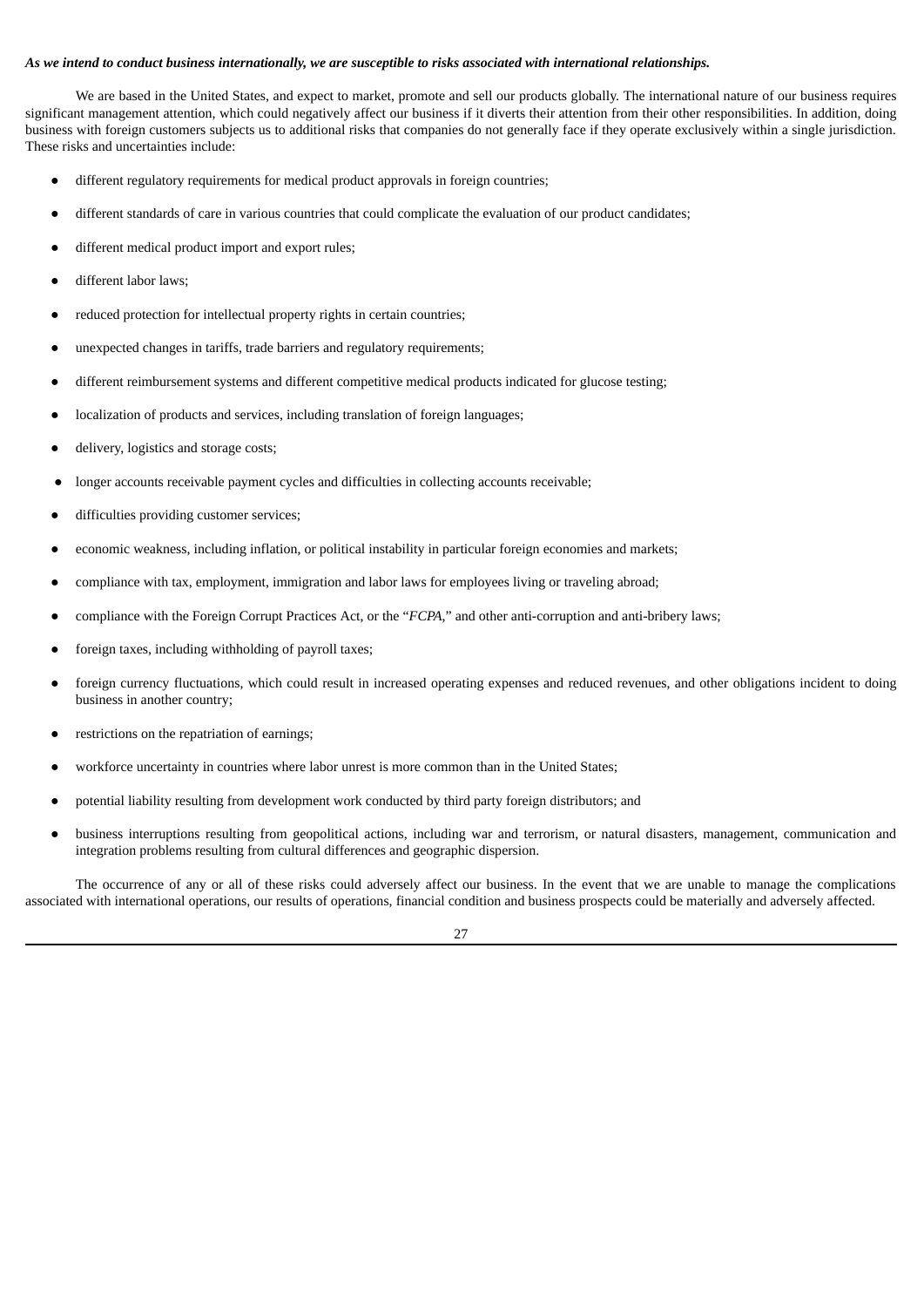## If third-party payors do not provide coverage and reimbursement for the use of the COV2T and/or SGT, our business and prospects may be negatively *impacted.*

Third-party payors, whether governmental or commercial, are developing increasingly sophisticated methods of controlling healthcare costs. In addition, in certain countries, no uniform policy of coverage and reimbursement for medical device products and services exists among third-party payors. Therefore, coverage and reimbursement for medical device products and services can differ significantly from payor to payor. In addition, payors continually review new technologies for possible coverage and can, without notice, deny coverage for these new products and procedures. As a result, the coverage determination process is often a time-consuming and costly process that will require us to provide scientific and clinical support for the use of our products to each payor separately, with no assurance that coverage and adequate reimbursement will be obtained, or maintained if obtained. Reimbursement systems in international markets vary significantly by country and by region within some countries, and reimbursement approvals must be obtained on a country-by-country basis. In many international markets, a product must be approved for reimbursement before it can be approved for sale in that country. Further, many international markets have government-managed healthcare systems that control reimbursement for new devices and procedures. For example, no government in the areas where we hold our license has approved reimbursement of the SGT in particular. We believe that reimbursement will not be an issue as we intend to put this in the market at the same price as current reimbursed blood finger tests. In most markets, there are private insurance systems as well as government-managed systems. If sufficient coverage and reimbursement is not available for our current or future products, in any country where our license operates, the demand for our products and our revenues will be adversely affected.

#### *Non-United States governments often impose strict price controls, which may adversely affect our future profitability.*

We intend to seek approval to market the COV2T globally and the SGT across the APAC Region. If we obtain approval in one or more of the jurisdictions within our License Agreement, we will be subject to rules and regulations in those jurisdictions relating to our products. In some countries, pricing may be subject to governmental control under certain circumstances, which may vary country by country. In these countries, pricing negotiations with governmental authorities can take considerable time after the receipt of requisite marketing approval. To obtain reimbursement or pricing approval in some countries, we may be required to conduct a clinical evaluation that compares the cost-effectiveness of our product to other available products. If reimbursement of our product candidates is unavailable or limited in scope or amount, or if pricing is set at unsatisfactory levels, we may be unable to achieve or sustain profitability. Price controls may reduce prices to levels significantly below those that would prevail in less regulated markets or limit the volume of products which may be sold, either of which may have a material and adverse effect on potential revenues from sales of the COV2T and/or SGT. Moreover, the process and timing for the implementation of price restrictions is unpredictable, which may cause potential revenues from the sales of the COV2T and/or SGT to fluctuate from period to period.

### The COV2T and/or SGT, including its software and systems, may contain undetected errors, which could limit our ability to provide our products and *services and diminish the attractiveness of our service offerings.*

The COV2T and/or SGT may contain undetected errors, defects or bugs. As a result, our customers or end users may discover errors or defects in our products, software or systems, or our products, software or systems may not operate as expected. We may discover significant errors or defects in the future that we may not be able to fix. Our inability to fix any of those errors could limit our ability to provide our products and services, impair the reputation of our brand and diminish the attractiveness of our product and service offerings to our customers. In addition, we may utilize third party technology or components in our products, and we rely on those third parties to provide support services to us. The existence of errors, defects or bugs in third party technology or components, or the failure of those third parties to provide necessary support services to us, could materially adversely impact our business.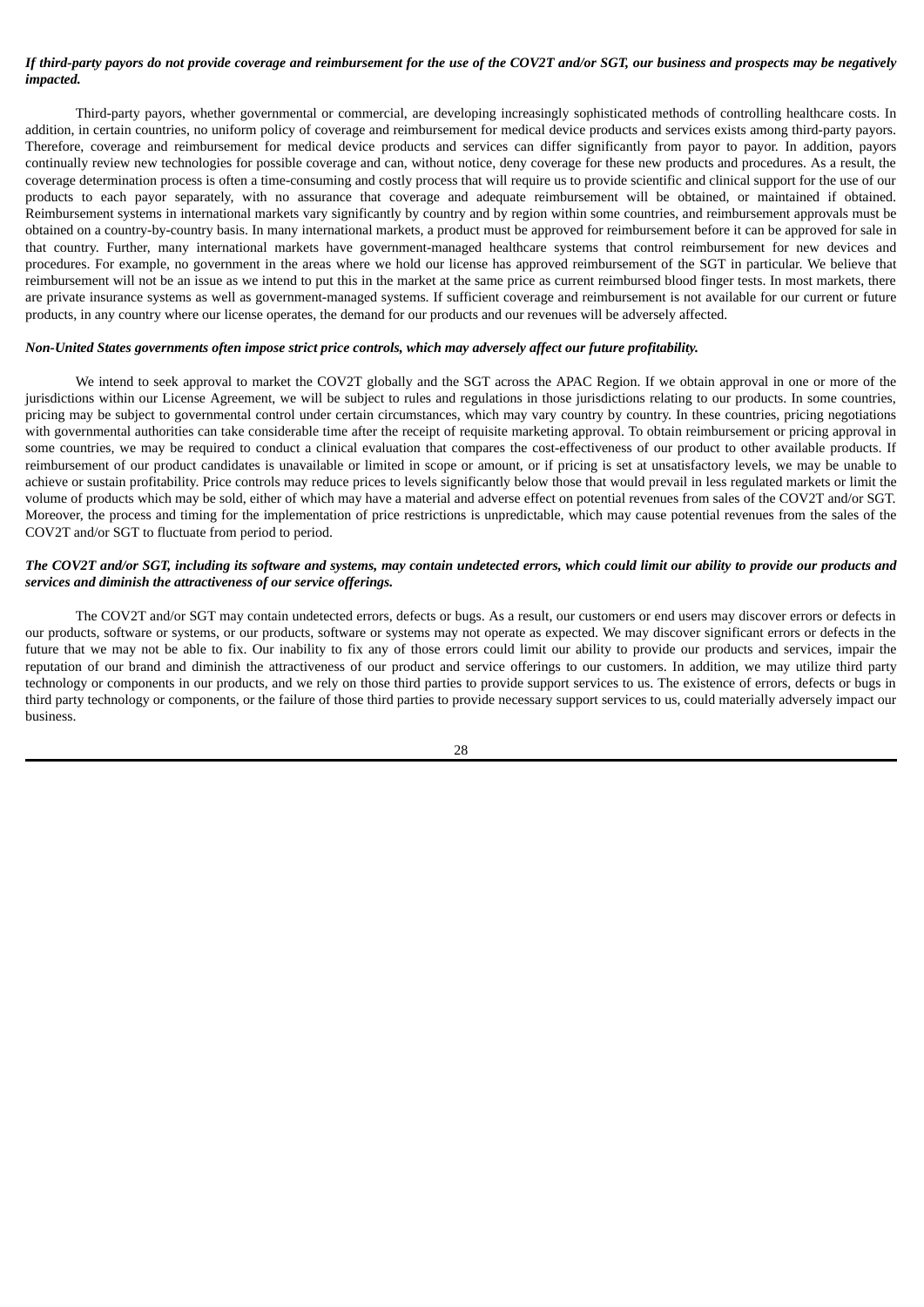## We will rely on the proper function, security and availability of our information technology systems and data to operate our business, and a breach, cyber-attack or other disruption to these systems or data could materially and adversely affect our business, results of operations, financial condition, *cash flows, reputation or competitive position.*

We will depend on sophisticated software and other information technology systems to operate our business, including to process, transmit and store sensitive data, and our products and services will include information technology systems that collect data regarding patients. We could experience attempted or actual interference with the integrity of, and interruptions in, our technology systems, as well as data breaches, such as cyber-attacks, malicious intrusions, breakdowns, interference with the integrity of our products and data or other significant disruptions. Furthermore, we may rely on third-party vendors to supply and/or support certain aspects of our information technology systems. These third-party systems could also become vulnerable to cyber-attack, malicious intrusions, breakdowns, interference or other significant disruptions, and may contain defects in design or manufacture or other problems that could result in system disruption or compromise the information security of our own systems. Our international operations mean that we are subject to laws and regulations, including data protection and cybersecurity laws and regulations, in many jurisdictions. Furthermore, there has been a developing trend of civil lawsuits and class actions relating to breaches of consumer data held by large companies or incidents arising from other cyber-attacks. Any data security breaches, cyber-attacks, malicious intrusions or significant disruptions could result in actions by regulatory bodies and/or civil litigation, any of which could materially and adversely affect our business, results of operations, financial condition, cash flows, reputation or competitive position. In addition, our information technology systems require an ongoing commitment of significant resources to maintain, protect, and enhance existing systems and develop new systems to keep pace with continuing changes in information processing technology, evolving legal and regulatory standards, the increasing need to protect patient and customer information, changes in the techniques used to obtain unauthorized access to data and information systems, and the information technology needs associated any new products and services. There can be no assurance that our process of consolidating, protecting, upgrading and expanding our systems and capabilities, continuing to build security into the design of our products, and developing new systems to keep pace with continuing changes in information processing technology will be successful or that additional systems issues will not arise in the future. If our information technology systems, products or services or sensitive data are compromised, patients or employees could be exposed to financial or medical identity theft or suffer a loss of product functionality, and we could lose existing customers, have difficulty attracting new customers, have difficulty preventing, detecting, and controlling fraud, be exposed to the loss or misuse of confidential information, have disputes with customers, physicians, and other health care professionals, suffer regulatory sanctions or penalties, experience increases in operating expenses or an impairment in our ability to conduct our operations, incur expenses or lose revenues as a result of a data privacy breach, product failure, information technology outages or disruptions, or suffer other adverse consequences including lawsuits or other legal action and damage to our reputation.

## *Our future performance will depend on the continued engagement of key members of our management team.*

Our future performance depends to a large extent on the continued services of members of our current management including, in particular, our President & Chief Executive Officer and Chief Financial Officer. In the event that we lose the continued services of such key personnel for any reason, this could have a material adverse effect on our business, operations and prospects.

## If we are not able to attract and retain highly skilled managerial, scientific and technical personnel, we may not be able to implement our business *model successfully.*

We believe that our management team must be able to act decisively to apply and adapt our business model in the markets in which we will compete. In addition, we will rely upon technical and scientific employees or third-party contractors to effectively establish, manage and grow our business. Consequently, we believe that our future viability will depend largely on our ability to attract and retain highly skilled managerial, sales, scientific and technical personnel. In order to do so, we may need to pay higher compensation or fees to our employees or consultants than we currently expect, and such higher compensation payments would have a negative effect on our operating results. Competition for experienced, high-quality personnel is intense and we cannot assure that we will be able to recruit and retain such personnel. We may not be able to hire or retain the necessary personnel to implement our business strategy. Our failure to hire and retain such personnel could impair our ability to develop new products and manage our business effectively.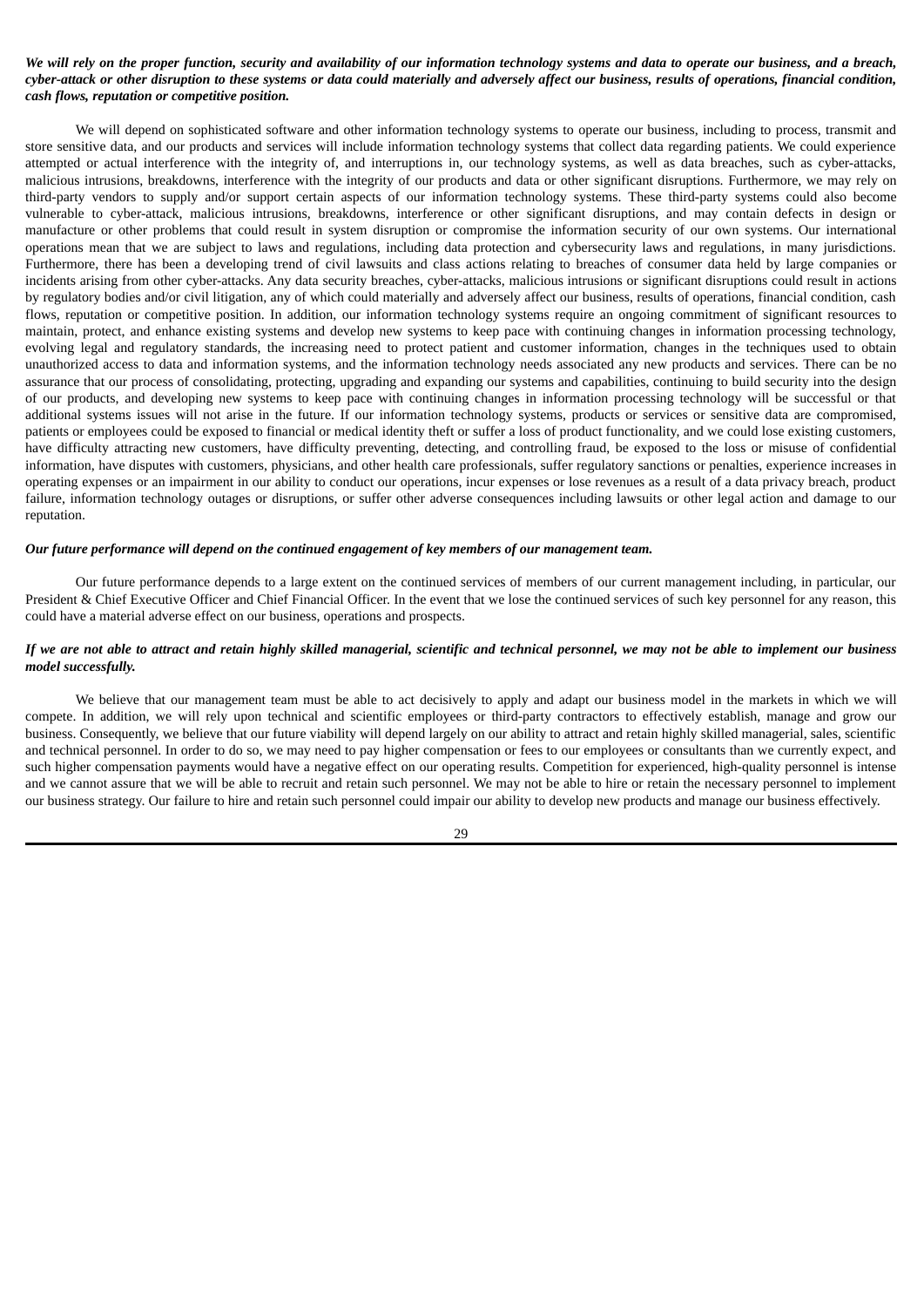## If we or our manufacturers fail to comply with the regulatory quality system regulations or any applicable equivalent regulations, our proposed *operations could be interrupted, and our operating results would suffer.*

We and any third-party manufacturers and suppliers of ours will be required, to the extent of applicable regulation, to follow the quality system regulations of each jurisdiction we will seek to penetrate and also will be subject to the regulations of these jurisdictions regarding the manufacturing processes. If we or any third-party manufacturers or suppliers of ours are found to be in significant non-compliance or fail to take satisfactory corrective action in response to adverse regulatory findings in this regard, regulatory agencies could take enforcement actions against us and such manufacturers or suppliers, which could impair or prevent our ability to produce our products in a cost-effective and timely manner in order to meet customers' demands. Accordingly, our operating results would suffer.

#### *We may be subject to healthcare fraud and abuse laws and regulations.*

Many international healthcare laws and regulations apply to the glucose monitoring business and medical devices. We will be subject to certain regulations regarding commercial practices false claims. If our operations or arrangements are found to be in violation of governmental regulations, we may be subject to civil and criminal penalties, damages, fines and the curtailment of our operations. All of these penalties could adversely affect our ability to operate our business and our financial results.

#### Product liability suits, whether or not meritorious, could be brought against us due to an alleged defective product or for the misuse of the COV2T and/or SGT. These suits could result in expensive and time-consuming litigation, payment of substantial damages, and an increase in our insurance *rates.*

If the COV2T and/or SGT or any future diagnostic test based on the Biosensor Platform is defectively designed or manufactured, contains defective components or is misused, or if someone claims any of the foregoing, whether or not meritorious, we may become subject to substantial and costly litigation. Misusing our devices or failing to adhere to the operating guidelines or our devices producing inaccurate meter readings could cause significant harm to patients, including death. In addition, if our operating guidelines are found to be inadequate, we may be subject to liability. Product liability claims could divert management's attention from our core business, be expensive to defend and result in sizable damage awards against us. While we expect to maintain product liability insurance, we may not have sufficient insurance coverage for all future claims. Any product liability claims brought against us, with or without merit, could increase our product liability insurance rates or prevent us from securing continuing coverage, could harm our reputation in the industry and could reduce revenue. Product liability claims in excess of our insurance coverage would be paid out of cash reserves harming our financial condition and adversely affecting our results of operations.

## If we are found to have violated laws protecting the confidentiality of patient health information, we could be subject to civil or criminal penalties, *which could increase our liabilities and harm our reputation or our business.*

Part of our business plan includes the storage and potential monetization of data of users of the COV2T and/or SGT. There are a number of laws around the world protecting the confidentiality of certain patient health information, including patient records, and restricting the use and disclosure of that protected information. Privacy rules protect medical records and other personal health information by limiting their use and disclosure, giving individuals the right to access, amend and seek accounting of their own health information and limiting most use and disclosures of health information to the minimum amount reasonably necessary to accomplish the intended purpose. We may face difficulties in holding such information in compliance with applicable law. If we are found to be in violation of the privacy rules, we could be subject to civil or criminal penalties, which could increase our liabilities, harm our reputation and have a material adverse effect on our business, financial condition and results of operations.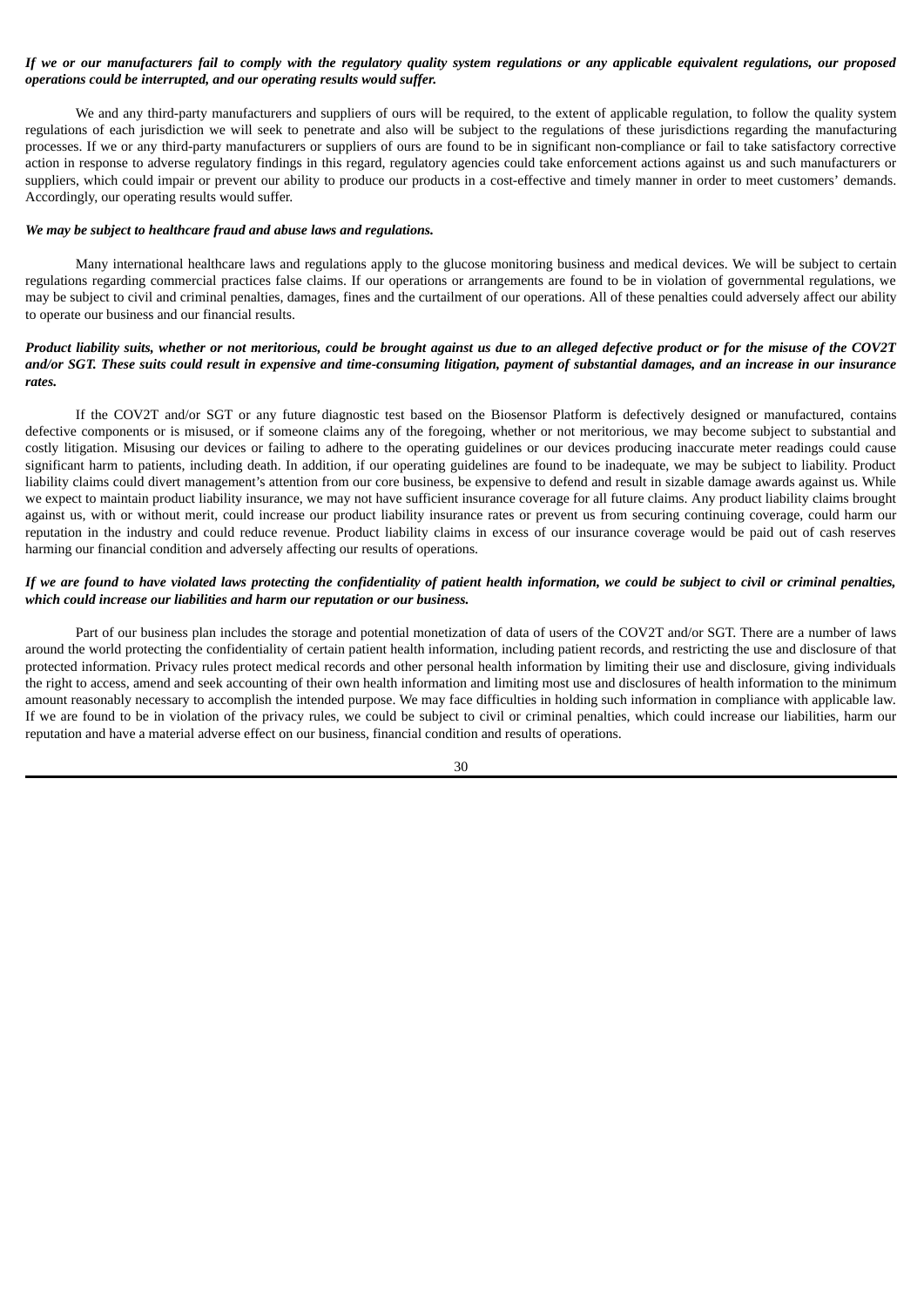# We are party to agreements pursuant to which we may be required to make payments to certain of our affiliates, which may reduce our cash flow and *profits.*

We are party to agreements (including the License Agreement) pursuant to which we may be required to make payments to certain of our affiliates as described in "*Certain Transactions*." For instance, commencing after the receipt of SGT regulatory approval in any jurisdiction in the APAC Region, we may be required to pay the Minimum Royalty with respect to such jurisdiction to our largest stockholder, the Licensor, although the determination of the Minimum Royalty is subject to agreement between us and the Licensor as to certain parameters, as described elsewhere in this prospectus, with disputes generally resolved by an independent third party.

# **Risks Related to Product Development and Regulatory Approval**

# The regulatory approval process which we may be required to navigate may be expensive, time-consuming, and uncertain and may prevent us from *obtaining clearance for the product launch of the SGT or our any future product.*

It is anticipated that FDA review for COV2T will be under the Emergency Use Authorization program, which means expedited time to market. However, to date, we have not received regulatory approval in any jurisdiction. We intend to market the SGT following regulatory approval. To date, we have not received regulatory approval in any jurisdiction. However, we recently have engaged Emergo Global Consulting LLC, a clinical research and regulatory consulting firm specializing in high tech medical device development, and commenced the regulatory approval process in various jurisdictions in the APAC Region. The research, design, testing, manufacturing, labeling, selling, marketing and distribution of medical devices are subject to extensive regulation by country-specific regulatory authorities, which regulations differ from country to country. There can be no assurance that, even after such time and expenditures, we will be able to obtain necessary regulatory approvals for clinical testing or for the manufacturing or marketing of any products. In addition, during the regulatory process, other companies may develop other technologies with the same intended use as our products. We also will be subject to numerous post-marketing regulatory requirements, which may include labeling regulations and medical device reporting regulations, which may require us to report to different regulatory agencies if our device causes or contributes to a death or serious injury, or malfunctions in a way that would likely cause or contribute to a death or serious injury. In addition, these regulatory requirements may change in the future in a way that adversely affects us. If we fail to comply with present or future regulatory requirements that are applicable to us, we may be subject to enforcement action by regulatory agencies, which may include, among others, any of the following sanctions:

- untitled letters, warning letters, fines, injunctions, consent decrees and civil penalties;
- customer notification, or orders for repair, replacement or refunds;
- voluntary or mandatory recall or seizure of our current or future products;
- imposing operating restrictions, suspension or shutdown of production;
- refusing our requests for clearance or pre-market approval of new products, new intended uses or modifications to the COV2T and/or SGT or future products:
- rescinding clearance or suspending or withdrawing pre-market approvals that have already been granted; and
- criminal prosecution.

The occurrence of any of these events may have a material adverse effect on our business, financial condition and results of operations.

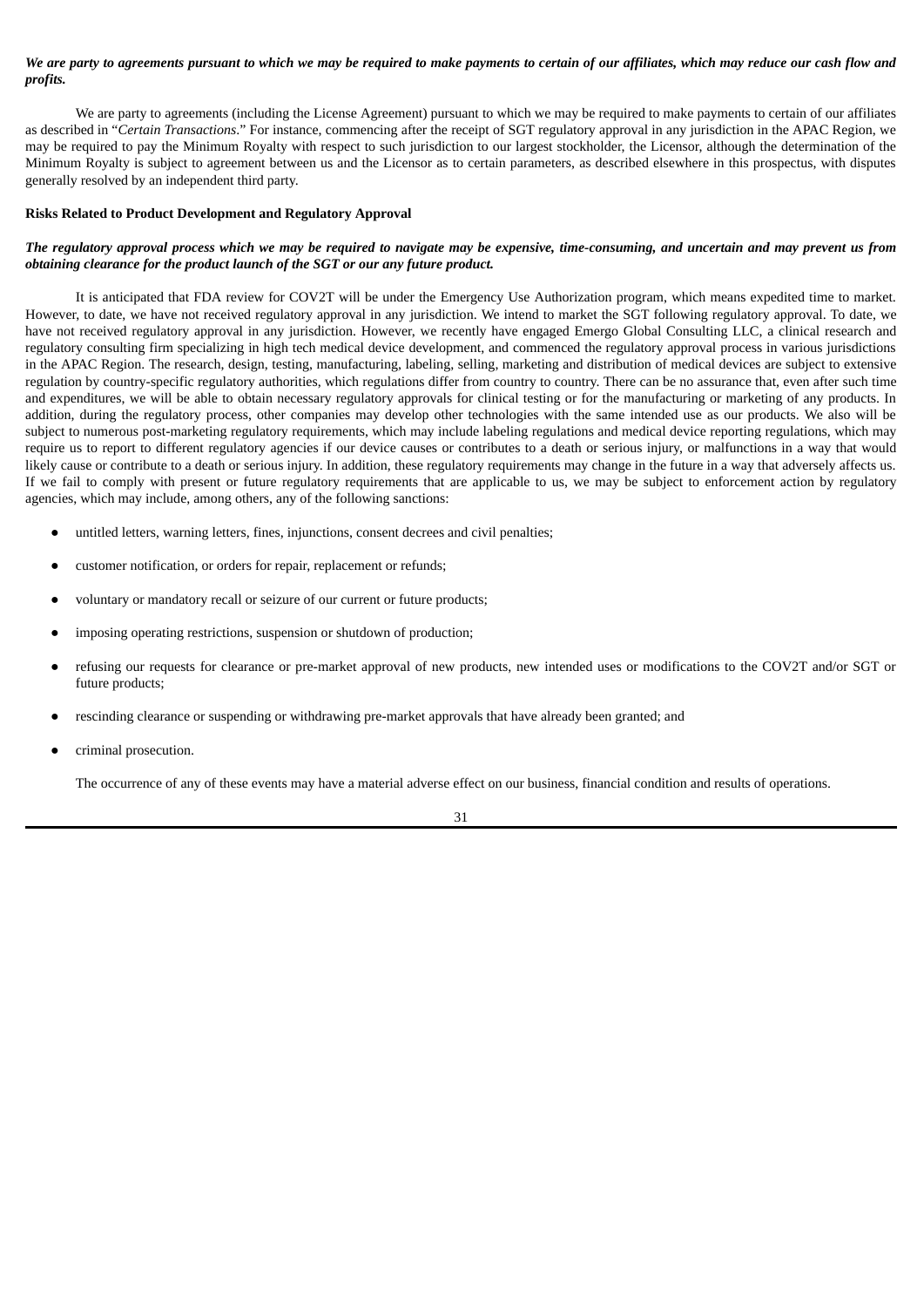## Clinical data obtained subsequent to the implementation of the clinical evidence module may not meet the required objectives, which could delay, limit *or prevent additional regulatory approval.*

There can be no assurance that we will successfully complete any clinical evaluations necessary to receive regulatory approvals. While preliminary results have been encouraging and indicative of the potential performance of the SGT, data already obtained, or in the future obtained, from clinical studies do not necessarily predict the results that will be obtained from later clinical evaluations. The failure to adequately demonstrate the analytical performance characteristics of the device under development could delay or prevent regulatory approval of the device, which could prevent or result in delays to market launch and could materially harm our business. There can be no assurance that we will be able to receive approval for any potential applications of our principal technology, or that we will receive regulatory clearances from targeted regions or countries.

# We may be unable to complete required clinical evaluations, or we may experience significant delays in completing such clinical evaluations, which could prevent or significantly delay our targeted product launch timeframe and impair our viability and business plan.

The completion of any future clinical evaluations for the COV2T and/or SGT, or other studies that we may be required to undertake in the future for the COV2T and/or SGT or other products based on the Biosensor Platform, could be delayed, suspended or terminated for several reasons, including:

- we may fail to or be unable to conduct the clinical evaluation in accordance with regulatory requirements;
- sites participating in the trial may drop out of the trial, which may require us to engage new sites for an expansion of the number of sites that are permitted to be involved in the trial;
- patients may not enroll in, remain in or complete, the clinical evaluation at the rates we expect; and
- clinical investigators may not perform our clinical evaluation on our anticipated schedule or consistent with the clinical evaluation protocol and good clinical practices.

If our clinical evaluations are delayed it will take us longer to ultimately launch the COV2T and/or SGT and our other products based on the Biosensor Platform in the market and generate revenues. Moreover, our development costs will increase if we have material delays in our clinical evaluation or if we need to perform more or larger clinical evaluations than planned.

#### *We are subject to the risk of reliance on third parties to conduct our clinical evaluation work.*

We will depend on independent clinical investigators to conduct our clinical evaluations. Contract research organizations may also assist us in the collection and analysis of data. These investigators and contract research organizations will not be our employees and we will not be able to control, other than by contract, the amount of resources, including time that they devote to products that we develop. If independent investigators fail to devote sufficient resources to our clinical evaluations, or if their performance is substandard, it will delay the approval or clearance and ultimately the market launch of any products that we develop. Further, regulatory bodies require that we comply with standards, commonly referred to as good clinical practice, for conducting, recording and reporting clinical evaluations to assure that data and reported results are credible and accurate and that the rights, integrity and confidentiality of trial subjects are protected. If our independent clinical investigators and contract research organizations fail to comply with good clinical practice, the results of our clinical evaluations could be called into question and the clinical development of our product candidates could be delayed. Failure of clinical investigators or contract research organizations to meet their obligations to us or comply with applicable regulations could adversely affect the clinical development of our product candidates and harm our business. Moreover, we intend to have several clinical evaluations in order to support our marketing efforts and business development purposes. Such clinical evaluations will be conducted by third parties as well. Failure of such clinical evaluations to meet their primary endpoints could adversely affect our marketing efforts.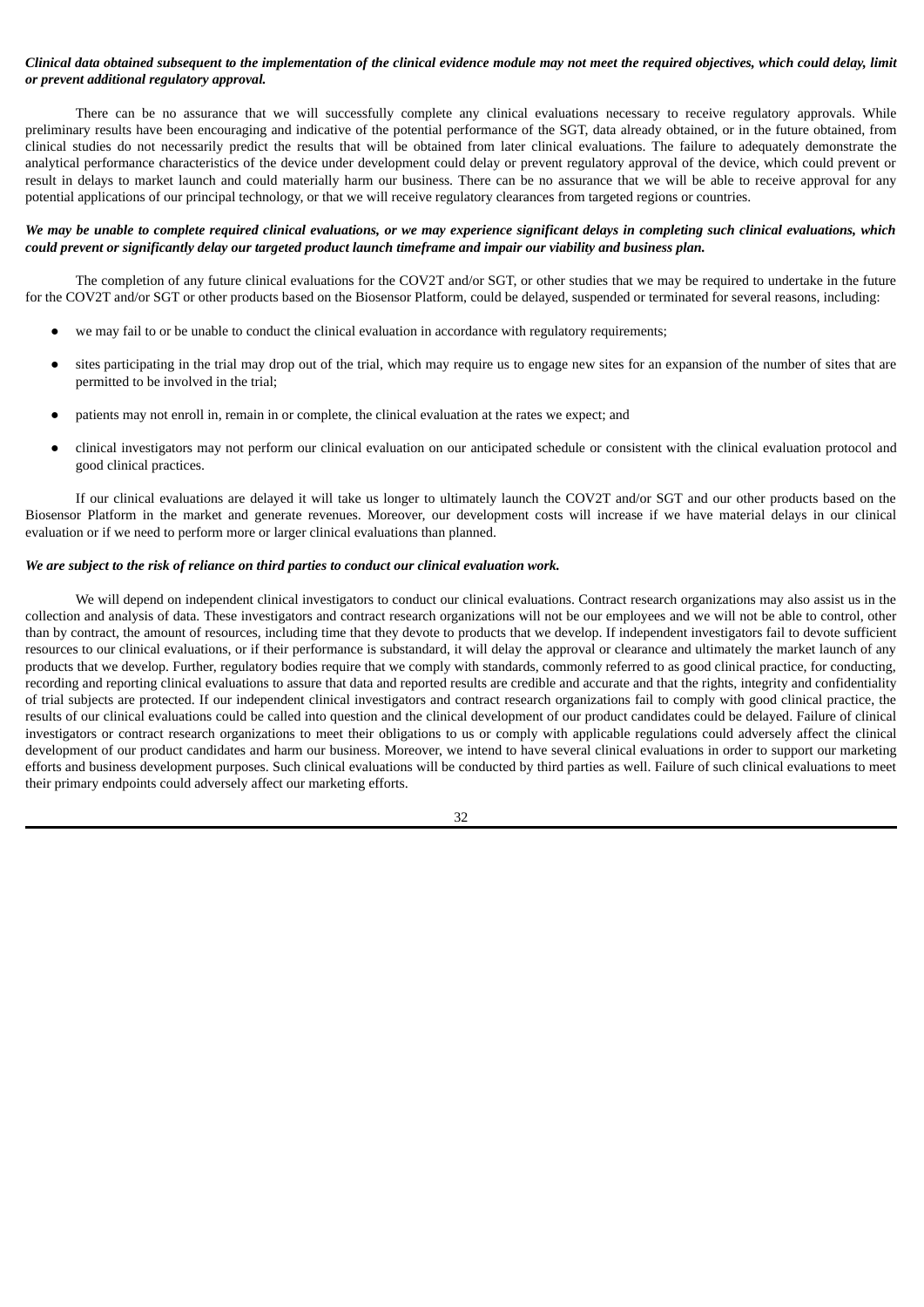#### **Risks Related to Our Intellectual Property**

## We depend on intellectual property licensed from the Licensor, and any absence of legal effect of the license or dispute over the license would *significantly harm our business.*

We are dependent on the intellectual property licensed from the Licensor. Although the License Agreement may not be terminated by the Licensor as long as we are continuing our operations, any absence of legal effect of the license could result in the loss of significant rights and could harm our ability to launch the COV2T and/or SGT in the market. Disputes may also arise between us and the Licensor regarding intellectual property subject to the License Agreement. If disputes over intellectual property that we have licensed prevent or impair our ability to maintain our current licensing arrangements on acceptable terms, or are insufficient to provide us the necessary rights to use the intellectual property, we may be unable to successfully develop and launch the COV2T and/or SGT and our other product candidates. If we or the Licensor fail to adequately protect this intellectual property, our ability to launch our products in the market also could suffer. For so long as we are dependent on the intellectual property covered by the License Agreement for the pursuit of our business, any such disputes relating to the License Agreement or failure to protect the intellectual property could threaten our viability.

## We will depend primarily on the Licensor to file, prosecute, maintain, defend and enforce intellectual property that we license from it and that is *material to our business.*

The intellectual property relating to the COV2T and/or SGT is owned by the Licensor. Under the License Agreement, the Licensor generally has the right to file, prosecute, maintain and defend the intellectual property we have licensed from the Licensor. If the Licensor fails to conduct these activities for intellectual property protection covering any of our product candidates, our ability to develop and launch those product candidates may be adversely affected and we may not be able to prevent competitors from making, using or selling competing products. In addition, pursuant to the terms of the License Agreement with the Licensor, the Licensor generally has the right to control the enforcement of our licensed intellectual property and the defense of any claims asserting the invalidity of that intellectual property. We cannot be certain that the Licensor will allocate sufficient resources to and otherwise prioritize the enforcement of such intellectual property or the defense of such claims to protect our interests in the licensed intellectual property. In the absence of action by the Licensor, we may be unable to protect and enforce the proprietary rights on which our business relies. Even if we are not a party to these legal actions, an adverse outcome could harm our business because it might prevent us from continuing to use the licensed intellectual property that we need to operate our business. In addition, even if we take control of the prosecution of licensed intellectual property and related applications, enforcement of licensed intellectual property, or defense of claims asserting the invalidity of that intellectual property, we may still be adversely affected or prejudiced by actions or inactions of the Licensor and its counsel that took place prior to or after our assuming control, and we cannot ensure the cooperation of the Licensor in any such action. Furthermore, if we take action to protect, enforce or defend the licensed intellectual property, we may incur significant costs and the attention of our management may be diverted from our normal business operations. As a result, our business, results of operations and financial condition could be materially and adversely affected.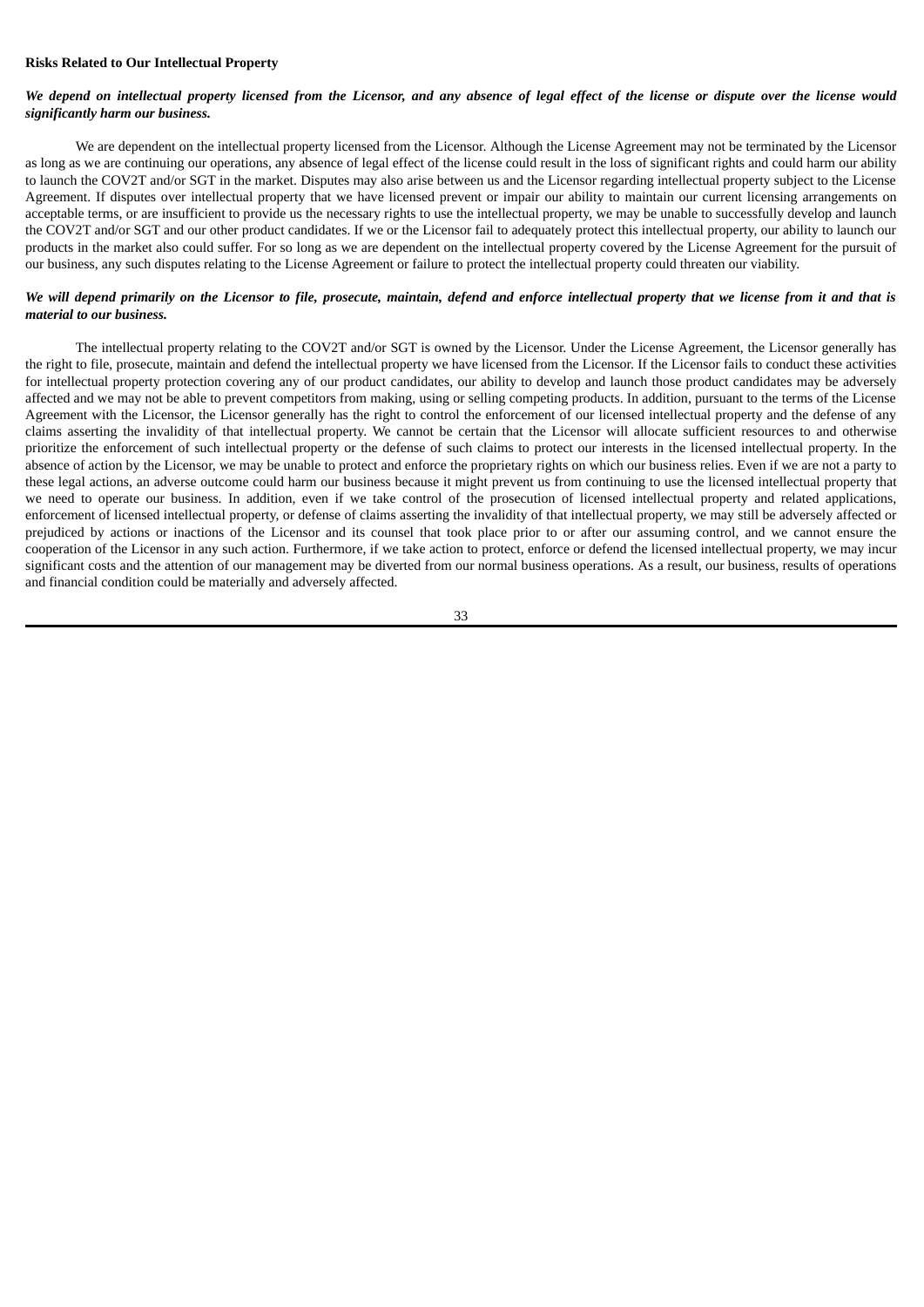### We and the Licensor may be unable to protect or enforce the intellectual property rights licensed to us, which could impair our competitive position.

In order for our business to be viable and to compete effectively, the proprietary rights with respect to the technologies and intellectual property used in our products must be developed and maintained. The Licensor relies primarily on patent protection and trade secrets, as well as a combination of copyright and trademark laws and nondisclosure and confidentiality agreements to protect its technology and intellectual property rights. There are significant risks associated with the Licensor's ability (or our ability, in the absence of action by the Licensor) to protect the intellectual property licensed to us, including:

- pending intellectual property applications may not be approved or may take longer than expected to result in approval in one or more of the countries in which we operate;
- the Licensor's intellectual property rights may not provide meaningful protection;
- other companies may challenge the validity or extent of the Licensor's patents and other proprietary intellectual property rights through litigation, oppositions and other proceedings. These proceedings can be protracted as well as unpredictable;
- other companies may have independently developed (or may in the future independently develop) similar or alternative technologies, may duplicate the Licensor's technologies or may design their technologies around the Licensor's technologies;
- enforcement of intellectual property rights is complex, uncertain and expensive, and may be subject to lengthy delays. In the event we take control of any such action under the License Agreement, our ability to enforce our intellectual property protection could be limited by our financial resources; and
- the other risks described in "—*Risks Related to Our Intellectual Property.*"

If any of the Licensor's patents or other intellectual property rights fail to protect the technology licensed by us, it would make it easier for our competitors to offer similar products. Any inability on the Licensor's part (or on our part, in the absence of action by the Licensor) to adequately protect its intellectual property may have a material adverse effect on our business, financial condition and results of operations.

#### We and/or the Licensor may be subject to claims alleging the violation of the intellectual property rights of others.

We may face significant expense and liability as a result of litigation or other proceedings relating to intellectual property rights of others. In the event that another party has intellectual property protection relating to an invention or technology licensed by us from the Licensor, we and/or the Licensor may be required to participate in an interference proceeding declared by the regulatory authorities to determine priority of invention, which could result in substantial uncertainties and costs for us, even if the eventual outcome was favorable to us. We and/or the Licensor also could be required to participate in interference proceedings involving intellectual property of another entity. An adverse outcome in an interference proceeding could require us and/or the Licensor to cease using the technology, to substantially modify it or to license rights from prevailing third parties, which could delay or prevent the launch of our products in the market or adversely affect our profitability. The cost to us of any intellectual property litigation or other proceeding relating the intellectual property licensed by us from the Licensor, even if resolved in our favor, could be substantial, especially given our early stage of development. A third party may claim that we and/or the Licensor are using inventions claimed by their intellectual property and may go to court to stop us and/or the Licensor from engaging in our normal operations and activities, such as research, development and the sale of any future products. Such lawsuits are expensive and would consume significant time and other resources. There is a risk that a court will decide that we and/or the Licensor are infringing the third party's intellectual property and will order us to stop the activities claimed by the intellectual property. In addition, there is a risk that a court will order us and/or the Licensor to pay the other party damages for having infringed their intellectual property. While the Licensor is required to indemnify us for certain losses in connection with such proceedings, there can be no assurance that the Licensor will be able to satisfy any such obligation. Moreover, there is no guarantee that any prevailing intellectual property owner would offer us a license so that we could continue to engage in activities claimed by the intellectual property, or that such a license, if made available to us, could be acquired on commercially acceptable terms.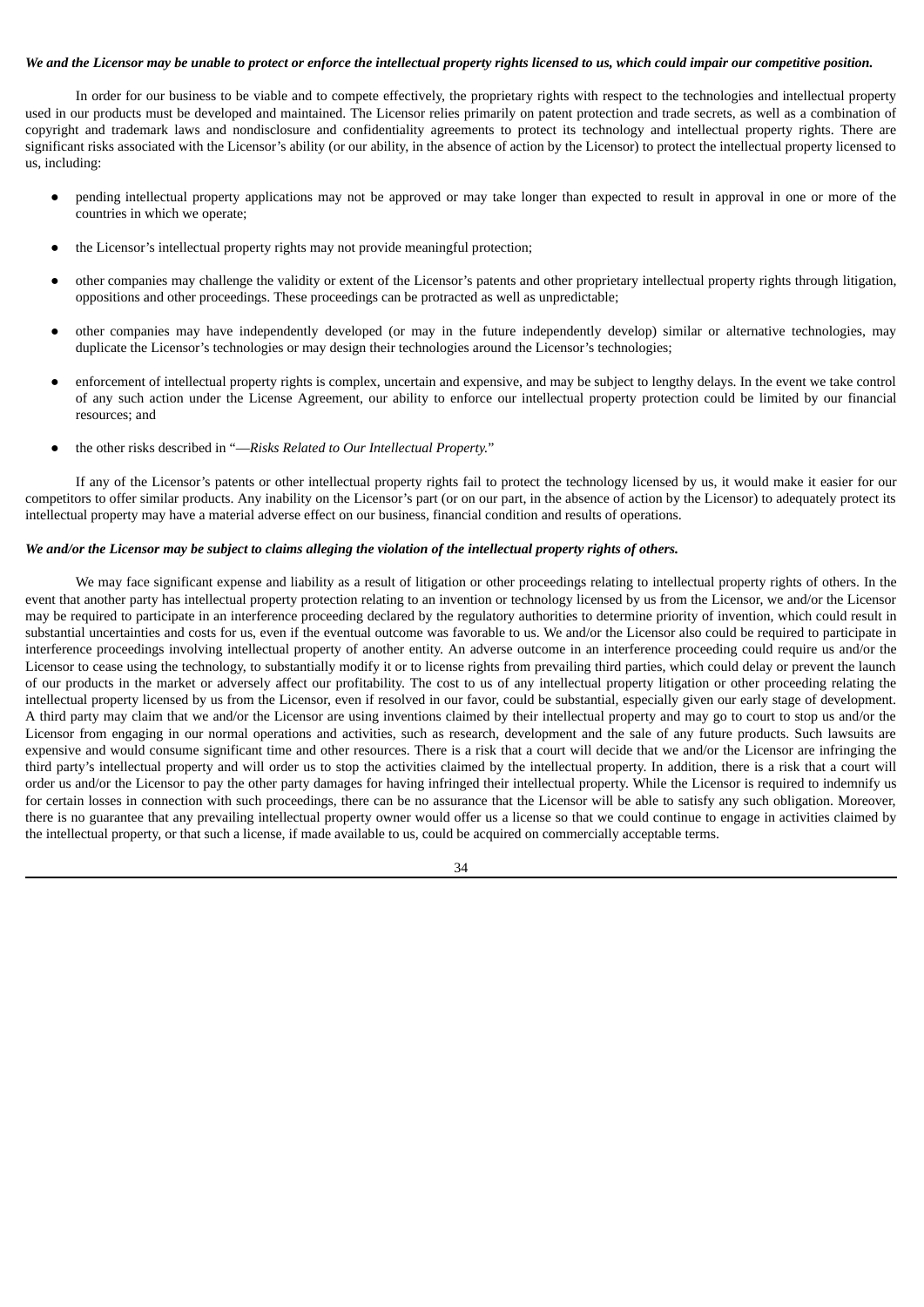## The Licensor has limited foreign intellectual property rights and may not be able to protect its intellectual property rights.

Our intellectual property rights consist primarily of intellectual property licensed from the Licensor. The Licensor has determined that filing, prosecuting and defending intellectual property on devices in all countries globally would be prohibitively expensive, and intellectual property rights in some countries can be less extensive than those in the United States. In addition, the laws of some foreign countries do not protect intellectual property to the same extent as laws in the United States. Consequently, we and/or the Licensor may not be able to prevent third parties from practicing our inventions or from selling or importing products made using our inventions. Competitors may use our technologies in jurisdictions where we have not obtained intellectual property rights to develop their own products and further, may export otherwise infringing products to territories where we have intellectual property protection, but enforcement is not as strong as that in the United States. Policing unauthorized use of proprietary technology is difficult and expensive. The legal systems of certain countries do not favor the enforcement of trade secrets and other intellectual property, particularly those relating to medical device products, which could make it difficult for us to stop the infringement of our intellectual property or marketing of competing products in violation of our proprietary rights generally. An adverse determination or an insufficient damage award in any such litigation could materially impair our intellectual property rights and may otherwise harm our business. In addition, some developing countries in the APAC Region have compulsory licensing laws under which an intellectual property owner may be compelled to grant licenses to third parties. In those countries, we and/or the Licensor may have limited remedies if our intellectual property is infringed or if we and/or the Licensor are compelled to grant a license to a third party, which could materially diminish the value of that intellectual property. Furthermore, we may not be able to register or otherwise protect the trademark "Glucose Biosensor" in developing countries in the APAC Region.

## We and the Licensor rely on confidentiality agreements that could be breached and may be difficult to enforce, which could result in third parties using *our intellectual property to compete against us.*

Although we believe that we and the Licensor take reasonable steps to protect our intellectual property, including the use of agreements relating to the non-disclosure of confidential information to third parties, as well as agreements that purport to require the disclosure and assignment to us of the rights to the ideas, developments, discoveries and inventions of our employees and consultants while we or the Licensor employ them, the agreements can be difficult and costly to enforce. Although we and the Licensor seek to enter into these types of agreements with contractors, consultants, advisors and research collaborators, to the extent that employees and consultants utilize or independently develop intellectual property in connection with any of our projects, disputes may arise as to the intellectual property rights associated with our technology. If a dispute arises, a court may determine that the right belongs to a third party. In addition, enforcement of our rights and the rights of the Licensor can be costly and unpredictable. We and the Licensor also rely on trade secrets and proprietary know-how that we and the Licensor may seek to protect in part by confidentiality agreements with employees, contractors, consultants, advisors or others. Despite the protective measures we employ, we and the Licensor still face the risk that:

- these agreements may be breached;
- these agreements may not provide adequate remedies for the applicable type of breach;
- our proprietary know-how will otherwise become known; or
- our competitors will independently develop similar technology or proprietary information.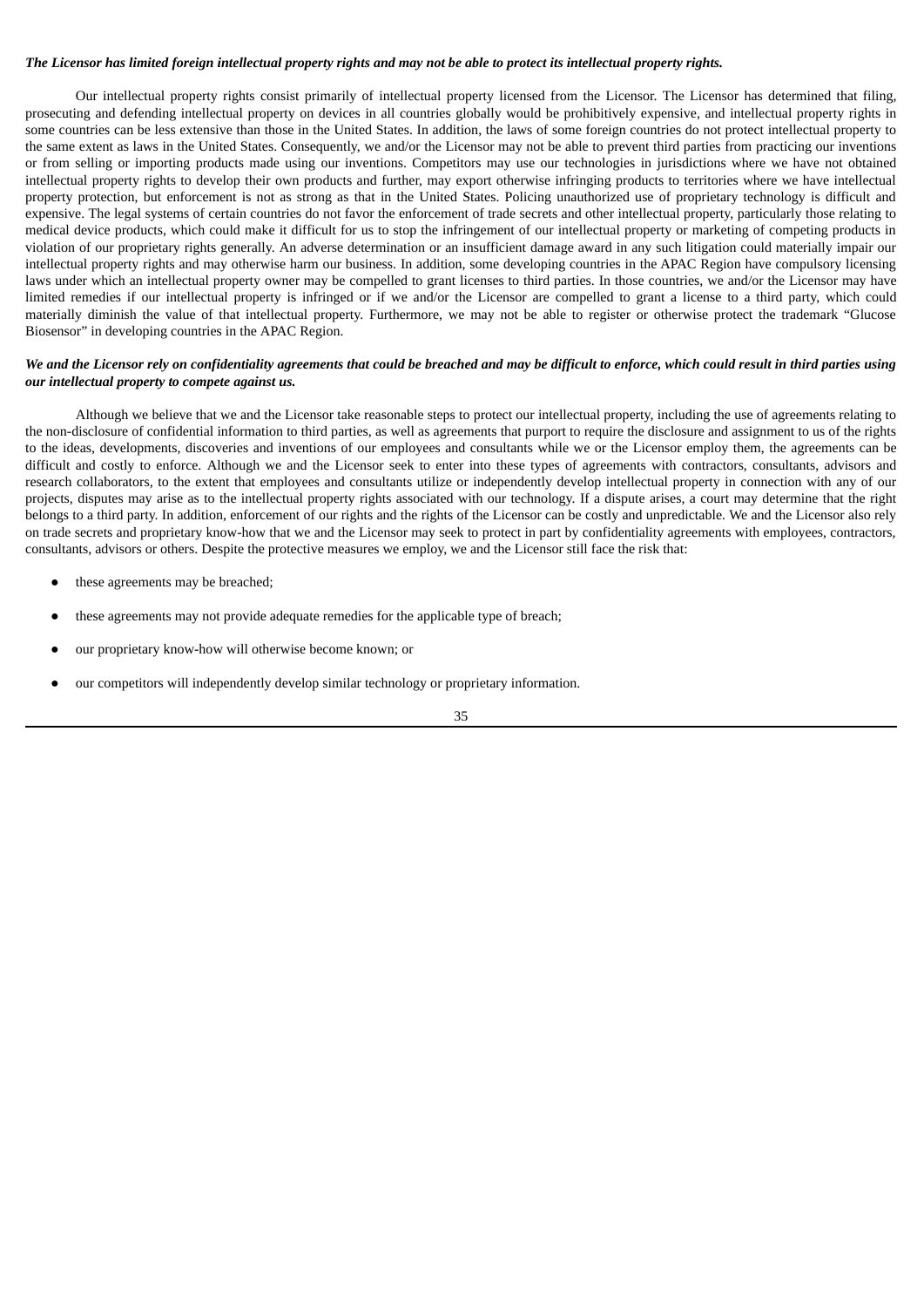#### We and the Licensor may be subject to claims challenging the invention of the intellectual property that we license from the Licensor.

We and the Licensor may be subject to claims that former employees, collaborators or other third parties have an interest in intellectual property as an inventor or co-inventor. For example, we and the Licensor may have inventorship disputes arising from conflicting obligations of consultants or others who are involved in developing our product candidates. Litigation may be necessary to defend against these and other claims challenging inventorship. If we and the Licensor fail in defending any such claims, in addition to paying monetary damages, we and the Licensor may lose valuable intellectual property rights, such as exclusive ownership of, or right to use, valuable intellectual property. Such an outcome could have a material adverse effect on our business. Even if we are successful in defending against such claims, litigation could result in substantial costs and be a distraction to management and other employees. As a result, it is unclear whether and, if so, to what extent employees of ours and the Licensor may be able to claim compensation with respect to our future revenue. We may receive less revenue from future products if any of employees of the Licensor or us successfully claim compensation for their work in developing our intellectual property, which in turn could impact our future profitability.

#### **Risks Related to Our Industry**

### We face intense competition in the self-monitoring of glucose market, particularly blood-based products, and as a result we may be unable to effectively *compete in our industry.*

With our second product from the platform, the SGT, we expect to compete directly and primarily with large medical device companies, as well as with second and third tier companies having various levels of sophistication and resources. The large companies have most of the glucose monitoring business and strong research and development capacity. Their dominant market position over the last few decades and significant control over markets could significantly limit our ability to introduce the SGT or effectively market and generate sales of the product. We have not yet entered the revenue stage and most of our competitors have long histories and strong reputations within the industry. They have significantly greater brand recognition, financial and human resources than we do. They also have more experience and capabilities in researching and developing testing devices, obtaining and maintaining regulatory clearances and other requirements, manufacturing and marketing those products than we do. There is a significant risk that we may be unable to overcome the advantages held by our competition, and our inability to do so could lead to the failure of our business. Competition in the glucose monitoring markets is intense, which can lead to, among other things, price reductions, longer selling cycles, lower product margins, loss of market share and additional working capital requirements. To succeed, we must, among other critical matters, gain consumer acceptance for the SGT, technical solutions, prices and response time, or a combination of these factors, other than those of other competitors. If our competitors offer significant discounts on certain products, we may need to lower our prices or offer other favorable terms in order to compete successfully. Moreover, any broad-based changes to our prices and pricing policies could make it difficult to generate revenues or cause our revenues, if established, to decline. Moreover, if our competitors develop and commercialize products that are more desirable than the SGT or the other products that we may develop, we may not convince customers to use our products. Any such changes would likely reduce our commercial opportunity and revenue potential and could materially adversely impact our operating results.

#### If we or the Licensor fail to respond quickly to technological developments, our products may become uncompetitive and obsolete.

The glucose monitoring market may experience rapid technology developments, changes in industry standards, changes in customer requirements and frequent new product introductions and improvements. If we or the Licensor are unable to respond to these developments, we may lose competitive position, and the SGT or any other device or technology may become uncompetitive or obsolete, causing our business and prospects to suffer. In order to compete, we and the Licensor may have to develop, license or acquire new technology on a schedule that keeps pace with technological developments and the requirements for products addressing a broad spectrum and designers and designer expertise in our industries.

#### *We are susceptible to economic conditions and conducting operations in the Asia Pacific Region*

General economic conditions in APAC and China have an impact on our business and financial results. Weak economic conditions or softness in the consumer or business demand in APAC and China could result in lower demand for our services, which would likely have an adverse impact on our earnings and cash flows. Economic rebalancing policies recently adopted by the Chinese government have had a positive effect on the economic development of the country, but the government can change these economic reforms or any of the legal systems at any time. This could either benefit or damage our operations and profitability.

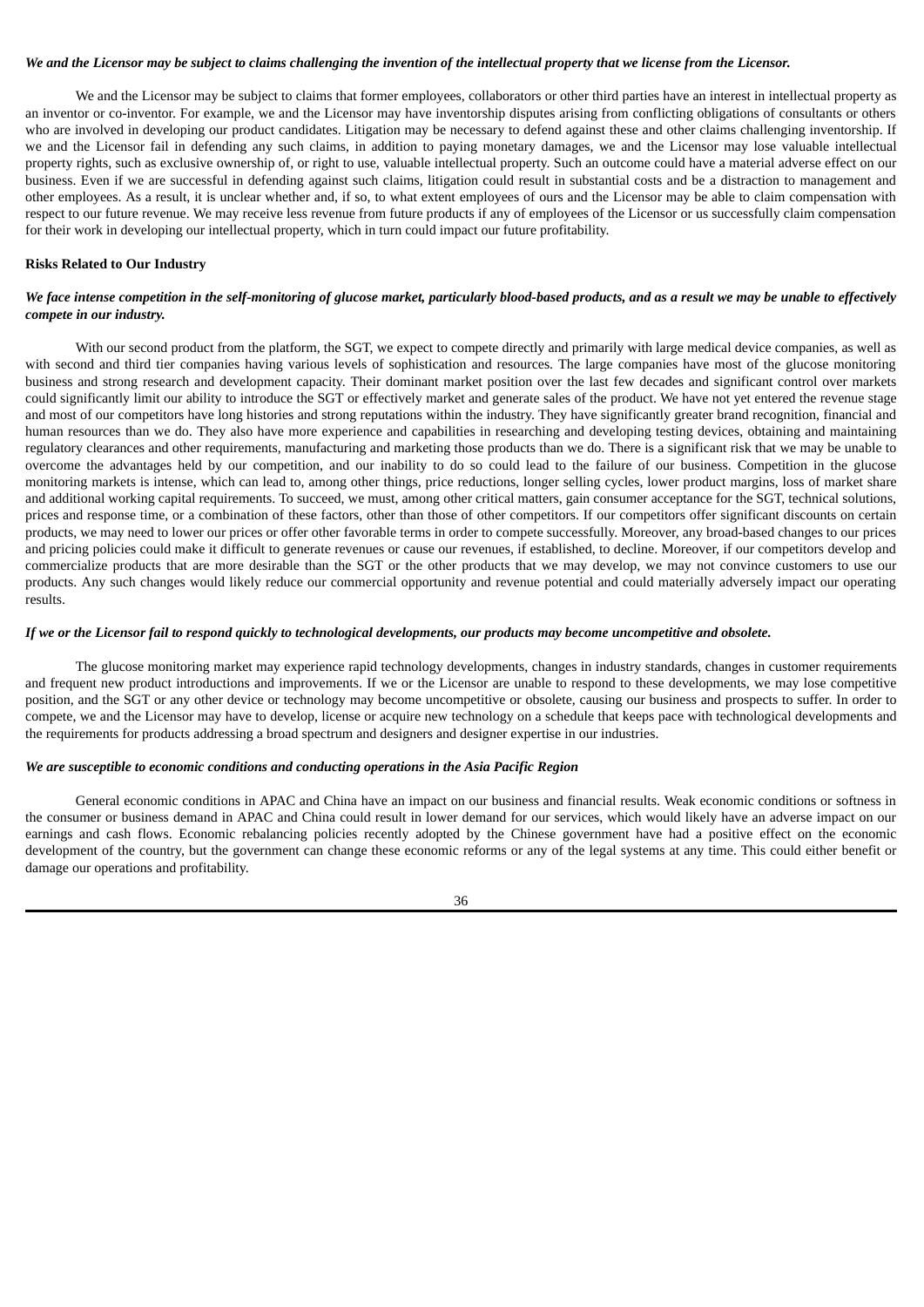# The medical device and other medical product industries in the APAC Region generally are highly regulated and such regulations are subject to *change.*

The medical device and other medical product industries in the APAC Region generally are subject to comprehensive government regulation and supervision, encompassing the approval, registration, manufacturing, packaging, licensing and marketing of new products. In addition, the regulatory frameworks in the APAC Region regarding our industry are subject to change. Any such changes may result in increased compliance costs on our business or cause delays in or prevent the successful development or launch of our product candidates in the APAC Region. The regulatory authorities in the countries and territories constituting the APAC Region also may launch investigations of individual companies or on an industry-wide basis. The costs and time necessary to respond to an investigation can be material. Any failure by us or our partners to maintain compliance with applicable laws and regulations or obtain and maintain required licenses and permits may result in the suspension or termination of our business activities in certain countries and territories in the APAC Region or in the region as a whole.

#### *Fluctuation in the value of foreign currencies may have a material adverse effect on your investment.*

A substantial portion of our revenues and costs may be denominated in foreign currencies, such as the Australian Dollar or Japanese Yen. Any significant change in value of these foreign currencies against the U.S. dollar may materially affect our cash flows, net revenues, earnings and financial position, and the value of, and any dividends payable on, our common stock in U.S. dollars. For example, an appreciation of any such foreign currency against the U.S. dollar would make any new investments or expenditures denominated in the foreign currency costlier to us, to the extent that we need to convert U.S. dollars into the foreign currency for such purposes. Conversely, a significant depreciation of any such foreign currency against the U.S. dollar may significantly reduce the U.S. dollar equivalent of our earnings, which in turn could adversely affect the price of our common stock. If we decide to convert any such foreign currency into U.S. dollars for the purpose of making payments for dividends on our common stock, strategic acquisitions or investments or other business purposes, appreciation of the U.S. dollar against the foreign currency would have a negative effect on the U.S. dollar amount available to us. We do not expect to hedge against the risks associated with fluctuations in exchange rates and, therefore, exchange rate fluctuations could have an adverse impact on our future operating results. As a result, fluctuations in exchange rates may have a material adverse effect on your investment.

#### We may be subject to tax inefficiencies and have not ascertained the impact on us of the new United States tax laws.

The tax regulations of the United States and other jurisdictions in which we operate are extremely complex and subject to change. New laws, new interpretations of existing laws, such as the Base Erosion Profit Shifting project initiated by the Organization for Economic Co-operation and Development and any legislation proposed by the relevant taxing authorities, or limitations on our ability to structure our operations and intercompany transactions may lead to inefficient tax treatment of our revenue, profits, royalties and distributions, if any are achieved. In the United States, in December 2017, comprehensive tax reform was enacted. We have not yet ascertained what impact the new law will have on our future effective tax rate, corporate structure and us in general. In addition, we and our foreign subsidiaries will have various intercompany transactions. We may not be able to obtain certain benefits under relevant tax treaties to avoid double taxation on certain transactions among our subsidiaries. If we are not able to avail ourselves of the tax treaties, we could be subject to additional taxes, which could adversely affect our financial condition and results of operations.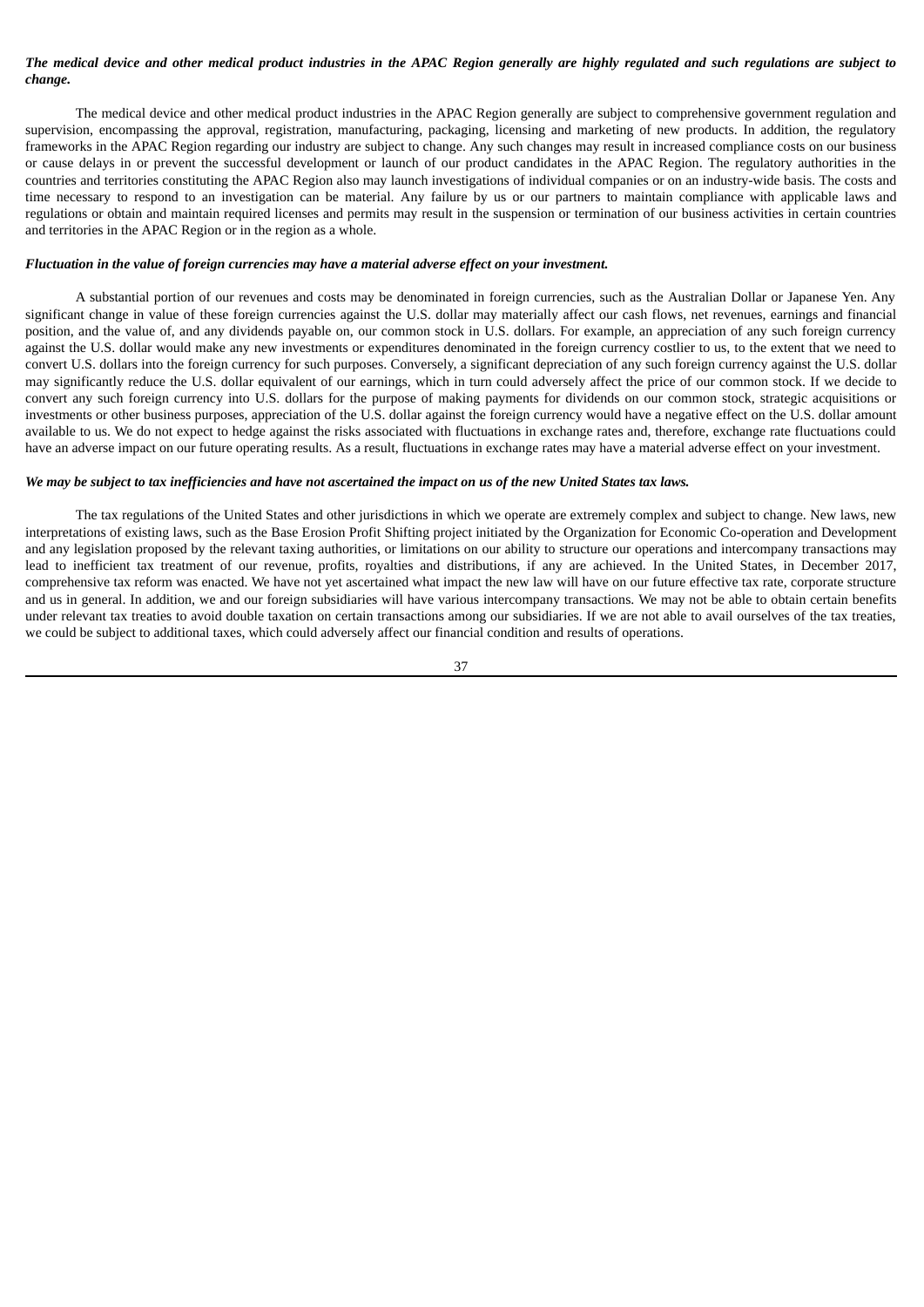# We are subject to laws and regulations governing business conduct, which will require us to develop and implement costly compliance programs.

We must comply with a wide range of laws and regulations to prevent corruption, bribery, and other unethical business practices, including the FCPA, anti-bribery and anti-corruption laws in other countries. The creation and implementation of international business practices compliance programs is costly and such programs are difficult to enforce, particularly where reliance on third parties is required. Anti-bribery laws prohibit us, our employees, and some of our agents or representatives from offering or providing any personal benefit to covered government officials to influence their performance of their duties or induce them to serve interests other than the missions of the public organizations in which they serve. Certain commercial bribery rules also prohibit offering or providing any personal benefit to employees and representatives of commercial companies to influence their performance of their duties or induce them to serve interests other than their employers. The FCPA also obligates companies whose securities are listed in the United States to comply with certain accounting provisions requiring us to maintain books and records that accurately and fairly reflect all transactions of the corporation, including international subsidiaries, and devise and maintain an adequate system of internal accounting controls for international operations. The antibribery provisions of the FCPA are enforced primarily by the Department of Justice. The SEC is involved with enforcement of the books and records provisions of the FCPA. Compliance with these anti-bribery laws is expensive and difficult, particularly in countries in which corruption is a recognized problem. In addition, the anti-bribery laws present particular challenges in the medical products industries because in many countries, a majority of hospitals are state-owned or operated by the government, and doctors and other hospital employees are considered civil servants. Furthermore, in certain countries, hospitals and clinics are permitted to sell medical devices to their patients and are primary or significant distributors of medical devices. Certain payments to hospitals in connection with clinical studies, procurement of medical devices and other work have been deemed to be improper payments to government officials that have led to vigorous anti-bribery law enforcement actions and heavy fines in multiple jurisdictions, particularly in the United States and China. It is not always possible to identify and deter violations, and the precautions we take to detect and prevent this activity may not be effective in controlling unknown or unmanaged risks or losses or in protecting us from governmental investigations or other actions or lawsuits stemming from a failure to be in compliance with such laws or regulations. In the medical products industries, corrupt practices include, among others, acceptance of kickbacks, bribes or other illegal gains or benefits by the hospitals and medical practitioners from medical device manufacturers, distributors or their thirdparty agents in connection with the prescription of certain medical devices or disposables. If our employees, affiliates, distributors or third-party marketing firms violate these laws or otherwise engage in illegal practices with respect to their sales or marketing of our products or other activities involving our products, we could be required to pay damages or heavy fines by multiple jurisdictions where we operate, which could materially and adversely affect our financial condition and results of operations. Our potential customers also may deny access to sales representatives from medical device companies because the potential customers want to avoid the perception of corruption, which could adversely affect our ability to promote our products. As we expand our operations in the APAC Region, we will need to increase the scope of our compliance programs to address the risks relating to the potential for violations of the FCPA and other anti-bribery and anti-corruption laws. Our compliance programs will need to include policies addressing not only the FCPA, but also the provisions of a variety of anti-bribery and anti-corruption laws in multiple jurisdictions, including provisions relating to books and records that apply to us as a public company, and will need to include effective training for our personnel throughout our organization. The creation and implementation of anticorruption compliance programs is costly and such programs are difficult to enforce, particularly where reliance on third parties is required. Violation of the FCPA and other anti-corruption laws can result in significant administrative and criminal penalties for us and our employees, including substantial fines, suspension or debarment from government contracting, prison sentences, or even the death penalty in extremely serious cases in certain countries. The SEC also may suspend or bar us from trading securities on United States exchanges for violation of the FCPA's accounting provisions. Even if we are not ultimately punished by government authorities, the costs of investigation and review, distraction of company personnel, legal defense costs, and harm to our reputation could be substantial and could limit our profitability or our ability to develop or launch our product candidates. In addition, if any of our competitors are not subject to the FCPA, they may engage in practices that will lead to their receipt of preferential treatment from potential customers and enable them to secure business from potential customers in ways that are unavailable to us.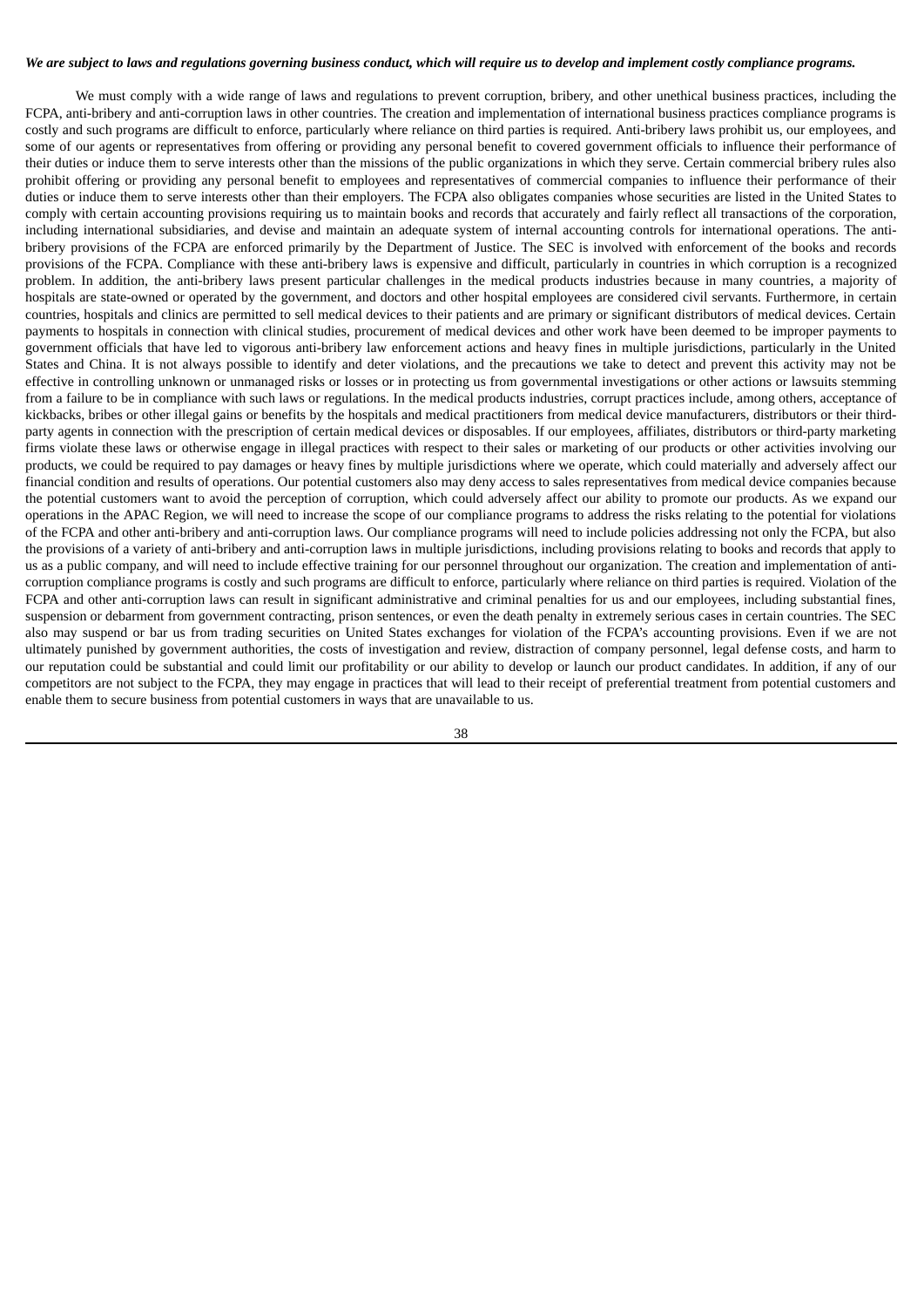# Changes in the economic, political or social conditions or government policies in the APAC Region could have a material adverse effect on our *business and operations.*

The economies and societies of certain countries and territories in the APAC Region, continue to undergo significant change. Adverse changes in the political and economic policies in these countries and territories could have a material adverse effect on the overall economic growth of these countries and territories, which could adversely affect our ability to conduct business in these countries and territories. The governments of these countries and territories continue to adjust economic policies to promote economic growth. Some of these measures may benefit the overall economy, but may also have a negative effect on us. As the medical product industry grows and evolves in these countries and territories, the governments may also implement measures to change the structure of foreign investment in this industry. We are unable to predict any such policy changes, any of which could materially and adversely affect our ability to finance or conduct our business in these countries and territories. Any failure on our part to comply with changing government regulations and policies could result in the loss of our ability to develop and launch our product candidates in these countries and territories.

# Our customers for the Saliva Glucose Test initially may be concentrated in China; in which case we may be susceptible to risks specifically associated *with business activities in China.*

On May 1, 2020, our parent company, LSBD (Life Science Biosensor Diagnostics Pty Ltd), filed a submission with the FDA for the Saliva Glucose Biosensor Diagnostic Test, currently in development as a point-of-care test intended to replace blood glucose testing for diabetes management. Following the 513(g) submission to the FDA (Submitted May 01, 2020), it was determined that the company could seek the De Novo application pathway for the Saliva Glucose Biosensor Diagnostic Test, we were appointed an expert contact person, Acting Branch Chief from the Diabetes Diagnostic Devices Branch. We have further commenced planning discussions with the FDA Office of In Vitro Diagnostics and Radiological Health and the Office of Product Evaluation and Quality pertaining to the clinical development and study plan of the Saliva Glucose Biosensor. LSBD have completed the supplier evaluation process and identified a suitable partner to implement the clinical plan once approved by the FDA. We expect to leverage synergies from the approval process with the FDA within the Asia Pacific region, where China has the highest number of people with diabetes. We will first seek regulatory approval for the SGT with the NMPA of China and also other regulatory agencies that serve as reference regulators, such as the FDA, the European CE approval bodies and the Japanese regulatory bodies. To the extent we have operations in China and our customers initially are concentrated in China, we may be subject to additional risks specific to China that companies do not generally face if they operate primarily outside of China. These risks and uncertainties include:

- the Ministry of Commerce in China or its local counterpart must approve the amount and use of any capital contributions from us to our Chinese subsidiary, which may inhibit our ability to contribute additional capital to fund our Chinese operations;
- the Chinese government imposes controls on the convertibility of the Renminbi into foreign currencies and the remittance of foreign currency out of China for certain transactions, which may restrict the ability of our operating subsidiary in China to remit sufficient foreign currency to pay dividends or other payments to us;
- the legal system of China is a civil law system that continues to rapidly evolve, and the laws, regulations and rules are not always uniformly interpreted or enforced, which may limit legal protections available to us;
- our operations in China subject us to various Chinese labor and social insurance laws, and any failure to comply with such laws could subject us to late fees, fines and penalties, or cause the suspension or termination of our ability to conduct business in China; and
- failure to make adequate contributions to various employee benefit plans as required by Chinese regulations may subject us to penalties.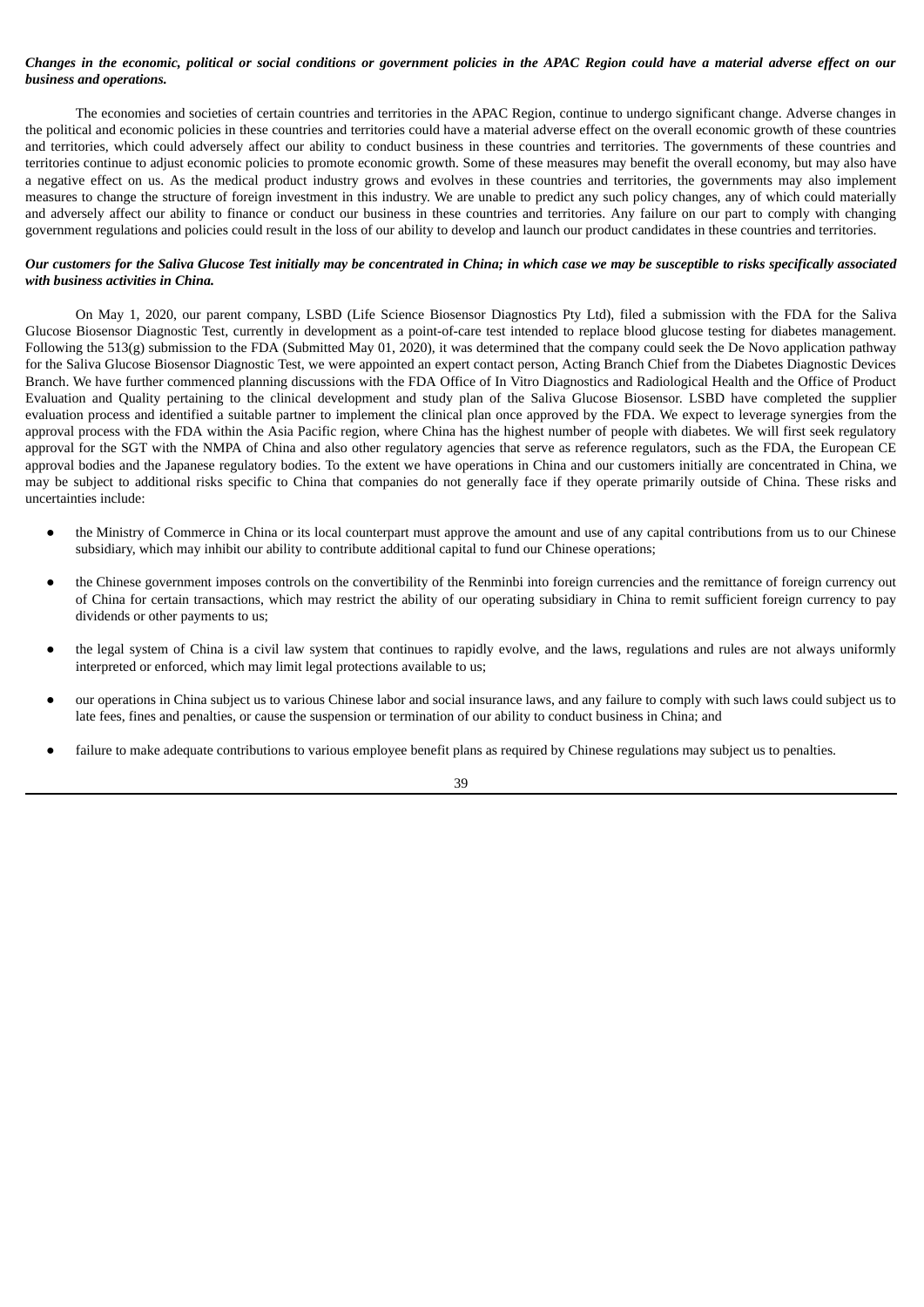In the event that we are unable to manage the complications associated with operations in China, our results of operations, financial condition and business prospects could be materially and adversely affected.

### **Risks Related to the Ownership of Our Common Stock**

#### We may not be able to satisfy the continued listing requirements of the NASDAQ Global Market in order to maintain the listing of our common stock.

We must meet certain financial and liquidity criteria to maintain the listing of our common stock on the NASDAQ Global Market. If we fail to meet any of continued listing standards, our common stock may be delisted. In addition, while we have no present intention to do so, our Board of Directors may determine that the cost of maintaining our listing on a national securities exchange outweighs the benefits of such listing. A delisting of our common stock from the NASDAQ Global Market may have materially adverse consequences to our stockholders, including:

- a reduced market price and liquidity with respect to our shares of common stock;
- limited dissemination of the market price of our common stock;
- limited news coverage;
- limited interest by investors in our common stock;
- volatility of the prices of our common stock, due to low trading volume;
- our common stock being considered a "penny stock," which would result in broker-dealers participating in sales of our common stock being subject to the regulations set forth in Rules 15g-2 through 15g-9 promulgated under the Exchange Act;
- increased difficulty in selling our common stock in certain states due to "blue sky" restrictions; and
- limited ability to issue additional securities or to secure additional financing.

If our common stock is delisted, we may seek to have our common stock quoted on an over-the-counter marketplace, such as on the OTCQX. The OTCQX is not a stock exchange, and if our common stock trades on the OTCQX rather than a securities exchange, there may be significantly less trading volume and analyst coverage of, and significantly less investor interest in, our common stock, which may lead to lower trading prices for our common stock.

#### *The market price of our common stock may be significantly volatile.*

The market price for our common stock may be significantly volatile and subject to wide fluctuations in response to factors including the following:

- developments prior to commercial sales relating to regulatory approval, manufacturing and distribution of our products;
- actual or anticipated fluctuations in our quarterly or annual operating results;
- changes in financial or operational estimates or projections;
- conditions in markets generally;

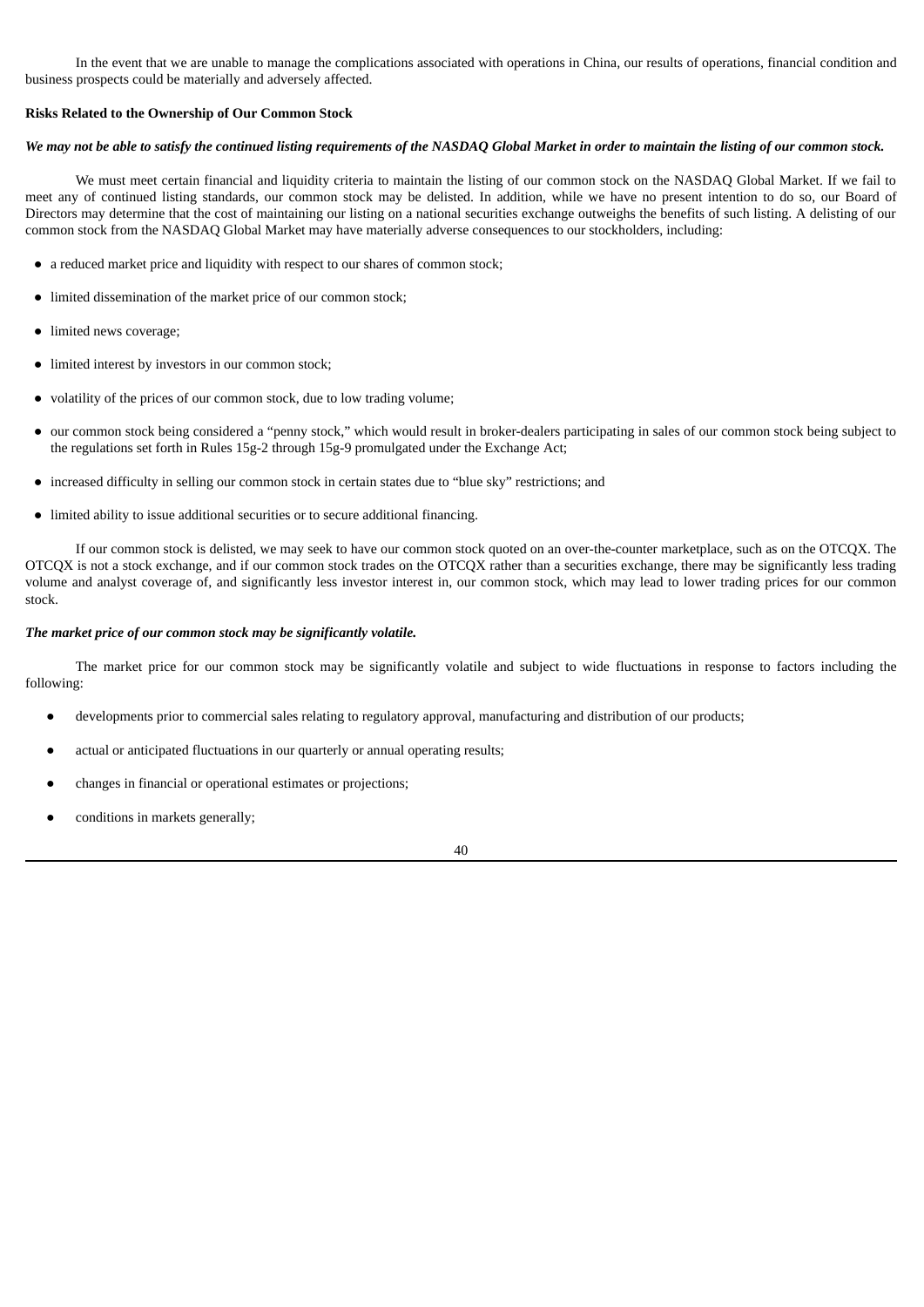- changes in the economic performance or market valuations of companies similar to ours; and
- general economic or political conditions in the United States or elsewhere.

In particular, the market prices for securities of medical device companies have historically been particularly volatile. Some of the factors that may cause the market price of our common stock to fluctuate include:

- any delay in or the results of our clinical evaluations;
- any delay in manufacturing of our products;
- any delay with the approval for reimbursement for the patients from their insurance companies;
- our failure to comply with regulatory requirements;
- the announcements of clinical evaluation data, and the investment community's perception of and reaction to those data;
- the results of clinical evaluations conducted by others on products that would compete with ours;
- any delay or failure to receive clearance or approval from regulatory agencies or bodies;
- our inability to commercially launch products or market and generate sales of our products, including the SGT;
- failure of the SGT or any other products, even if approved for marketing, to achieve any level of commercial success;
- our failure to obtain intellectual property protection for any of our technologies and products (including those related to the SGT) or the issuance of third-party intellectual property that cover our proposed technologies or products;
- developments or disputes concerning our product's intellectual property rights;
- our or our competitors' technological innovations;
- general and industry-specific economic conditions that may affect our expenditures;
- changes in market valuations of similar companies;
- announcements by us or our competitors of significant contracts, acquisitions, strategic partnerships, joint ventures, capital commitments, new technologies, or intellectual property;
- failure to adequately manufacture the SGT or any other products through third parties;
- future sales of our common stock or other securities, including shares issuable upon the exercise of outstanding warrants or otherwise issued pursuant to certain contractual rights;
- period-to-period fluctuations in our financial results; and
- low or high trading volume of our common stock due to many factors, including the terms of our financing arrangements.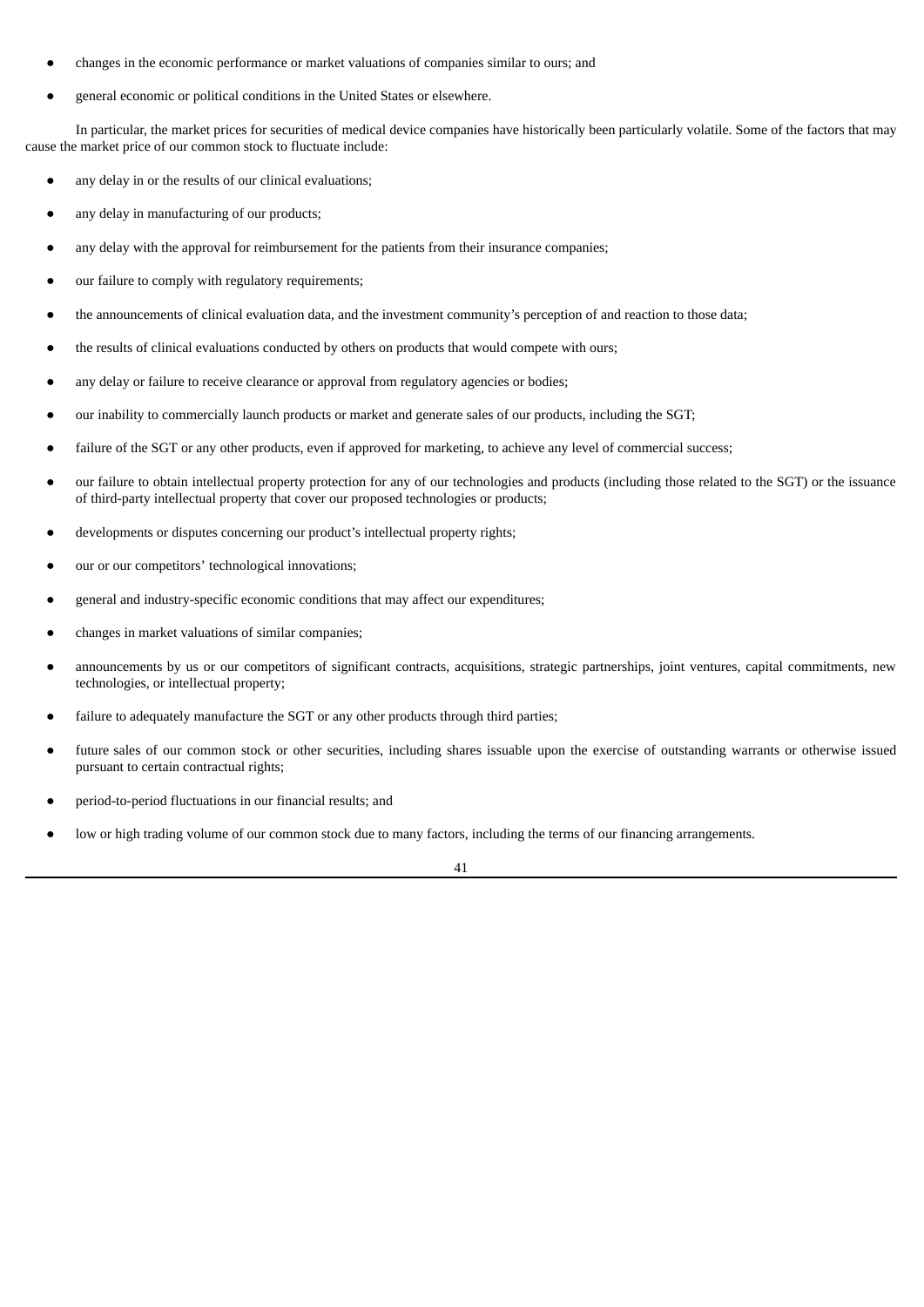In addition, if we fail to reach an important research, development or commercialization milestone or result by a publicly expected deadline, even if by only a small margin, there could be significant impact on the market price of our common stock. Additionally, as we approach the announcement of anticipated significant information and as we announce such information, we expect the price of our common stock to be volatile and negative results would have a substantial negative impact on the price of our common stock. In some cases, following periods of volatility in the market price of a company's securities, stockholders have often instituted class action securities litigation against those companies. Such litigation, if instituted, could result in substantial costs and diversion of management attention and resources, which could significantly harm our business operations and reputation.

#### There is no public market for the Series B Convertible Preferred Stock and an active trading market for the same is not expected to develop.

There is no established public trading market for the Series B Convertible Preferred Stock and we do not expect a market to develop. Without an active market, the liquidity of such securities will be severely limited.

### Holders of our preferred stock will have no rights as common stockholders with respect to the shares of common stock underlying the Preferred Stock *until they acquire our common stock.*

Until preferred holders acquire our common stock upon conversion of their preferred stock, they will have no rights with respect to the common stock underlying such securities. Upon conversion, they will be entitled to exercise the rights of a common stockholder only as to matters for which the record date for actions to be taken by our common stockholders occurs after the date such conversion.

#### LBSD, our largest stockholder may, exert significant influence over our affairs, including the outcome of matters requiring stockholder approval.

LSBD, our largest stockholder, controls 42.6% (as of June 30, 2021) of the total voting power of our outstanding common stock. Accordingly, the Licensor has the ability to control the election of our directors and the outcome of corporate actions requiring stockholder approval, such as: (i) a merger or a sale of our company, (ii) a sale of all or substantially all of our assets, and (iii) amendments to our certificate of incorporation and by-laws. This concentration of voting power and control could have a significant effect in delaying, deferring or preventing an action that might otherwise be beneficial to our other stockholders and be disadvantageous to our stockholders with interests different from the Licensor.

### We are obligated to develop and maintain a system of effective internal control over financial reporting. We may not complete our analysis of our internal control over financial reporting in a timely manner, or these internal controls may not be determined to be effective, which may harm investor *confidence in our company and, as a result, the value of our common stock.*

We will be required, pursuant to Section 404 of the Sarbanes-Oxley Act, to furnish a report by management on, among other things, the effectiveness of our internal control over financial reporting in the second annual report we file with the SEC. This assessment will need to include disclosure of any material weaknesses identified by our management in our internal control over financial reporting. However, our auditors will not be required to formally attest to the effectiveness of our internal control over financial reporting pursuant to Section 404 until we are no longer an "emerging growth company" as defined in the JOBS Act, if we take advantage of the exemptions available to us through the JOBS Act. Even after we cease to be an "emerging growth company," our auditors will not be required to formally attest to the effectiveness of our internal control over financial reporting unless we are an accelerated filer or a large accelerated filer (as defined under the Exchange Act). We are in the very early stages of the costly and challenging process of compiling the system and process documentation necessary to perform the evaluation needed to comply with Section 404. In this regard, we will need to continue to dedicate internal resources, engage outside consultants and adopt a detailed work plan to assess and document the adequacy of internal control over financial reporting, continue steps to improve control processes as appropriate, validate through testing that controls are functioning as documented and implement a continuous reporting and improvement process for internal control over financial reporting. As we transition to the requirements of reporting as a public company, we may need to add additional finance staff. We may not be able to complete our evaluation and testing in a timely fashion. During the evaluation and testing process, if we identify one or more material weaknesses in our internal control over financial reporting, we will be unable to assert that our internal controls are effective. We may not be able to remediate any material weaknesses in a timely fashion. If we are unable to complete our evaluation and testing, or if we are unable to assert that our internal control over financial reporting is effective, particularly if we have been unable to remediate any material weaknesses identified, or if or our auditors, when required to do so, are unable to express an opinion that our internal controls are effective, investors could lose confidence in the accuracy and completeness of our financial reports, which could harm our stock price.

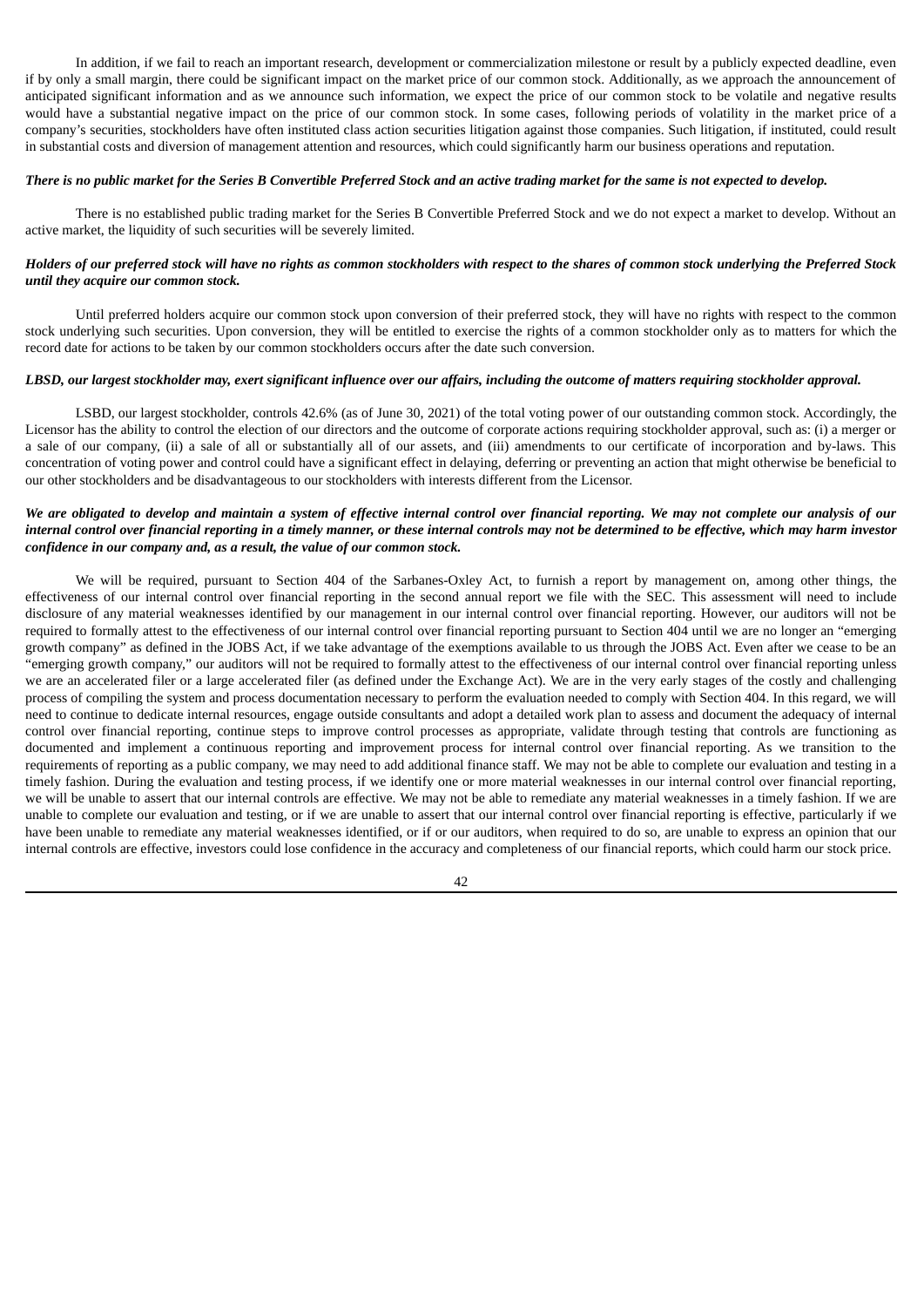#### We are an emerging growth company and currently have limited accounting personnel and other supervisory resources. This can result in lack of necessary resources to adeauately execute its accountina processes and address its internal controls over financial reportina reauirements.

The Company is an emerging growth company which completed the IPO in December 2020. Prior to the IPO, the Company was a private corporation with limited accounting personnel and other supervisory resources necessary to adequately execute its accounting processes and address its internal controls over financial reporting requirements. As a result, previously existing internal controls are no longer sufficient, and the Company is in the process of updating these controls. The design and implementation of internal control over financial reporting for the Company's post-IPO has required and will continue to require significant time and resources from management and other personnel.

As part of this updating process, our management identified a material weakness in its internal control over financial reporting. A material weakness is a deficiency, or combination of deficiencies, in internal control over financial reporting, such that there is a reasonable possibility that a material misstatement of our annual or interim financial statements will not be prevented or detected on a timely basis. The material weakness identified relates to the fact that the Company has not yet designed and maintained an effective control environment commensurate with its financial reporting requirements, including a) has not yet completed the formally documented policies and procedures with respect to the review, supervision and monitoring of the Company's accounting and reporting functions and b) lack of evidence to support the performance of controls and the adequacy of review procedures, including the completeness and accuracy of information used in the performance of controls.

# We will incur increased costs as a result of operating as a public company and our management will be required to devote substantial time to new compliance initiatives and corporate governance practices. Moreover, our ability to comply with all applicable laws, rules and regulations is uncertain *given our management's relative inexperience with operating United States public companies.*

As a public company, and particularly after we are no longer an "emerging growth company," we will incur significant legal, accounting and other expenses that we did not incur as a private company. The Sarbanes-Oxley Act, the Dodd-Frank Wall Street Reform and Consumer Protection Act of 2010, the listing requirements of the NASDAQ Global Market and other applicable securities rules and regulations impose various requirements on public companies. Our management and other personnel will need to devote a substantial amount of time to compliance with these requirements. Moreover, these rules and regulations will increase our legal and financial compliance costs and will make some activities more time-consuming and costly. For example, we expect that these rules and regulations may make it more difficult and more expensive for us to obtain directors' and officers' liability insurance, which could make it more difficult for us to attract and retain qualified members of our board of directors. Furthermore, new or changing laws, regulations and standards are subject to varying interpretations in many cases due to their lack of specificity, and, as a result, their application in practice may evolve over time as new guidance is provided by regulatory and governing bodies, which could result in continuing uncertainty regarding compliance matters and higher costs necessitated by ongoing revisions to disclosure and governance practices. We cannot predict or estimate the amount of additional costs we will incur as a public company or the timing of such costs. Moreover, our executive officers have little experience in operating a United States public company, which makes our ability to comply with applicable laws, rules and regulations uncertain. Our failure to company with all laws, rules and regulations applicable to United States public companies could subject us or our management to regulatory scrutiny or sanction, which could harm our reputation and stock price.

# **ITEM 1B. UNRESOLVED STAFF COMMENTS.**

None.

# **ITEM 2. PROPERTIES.**

Effective September 1, 2021, we moved our principal executive office from 708 Third Avenue, 6<sup>th</sup> floor, New York, NY, 10017 to 420 Lexington Ave, New York, NY, 10170, where we lease approximately 320 square feet of office space pursuant to a monthly lease.

We believe that we have adequate space for our anticipated needs and that suitable additional space will be available at commercially reasonable prices as needed.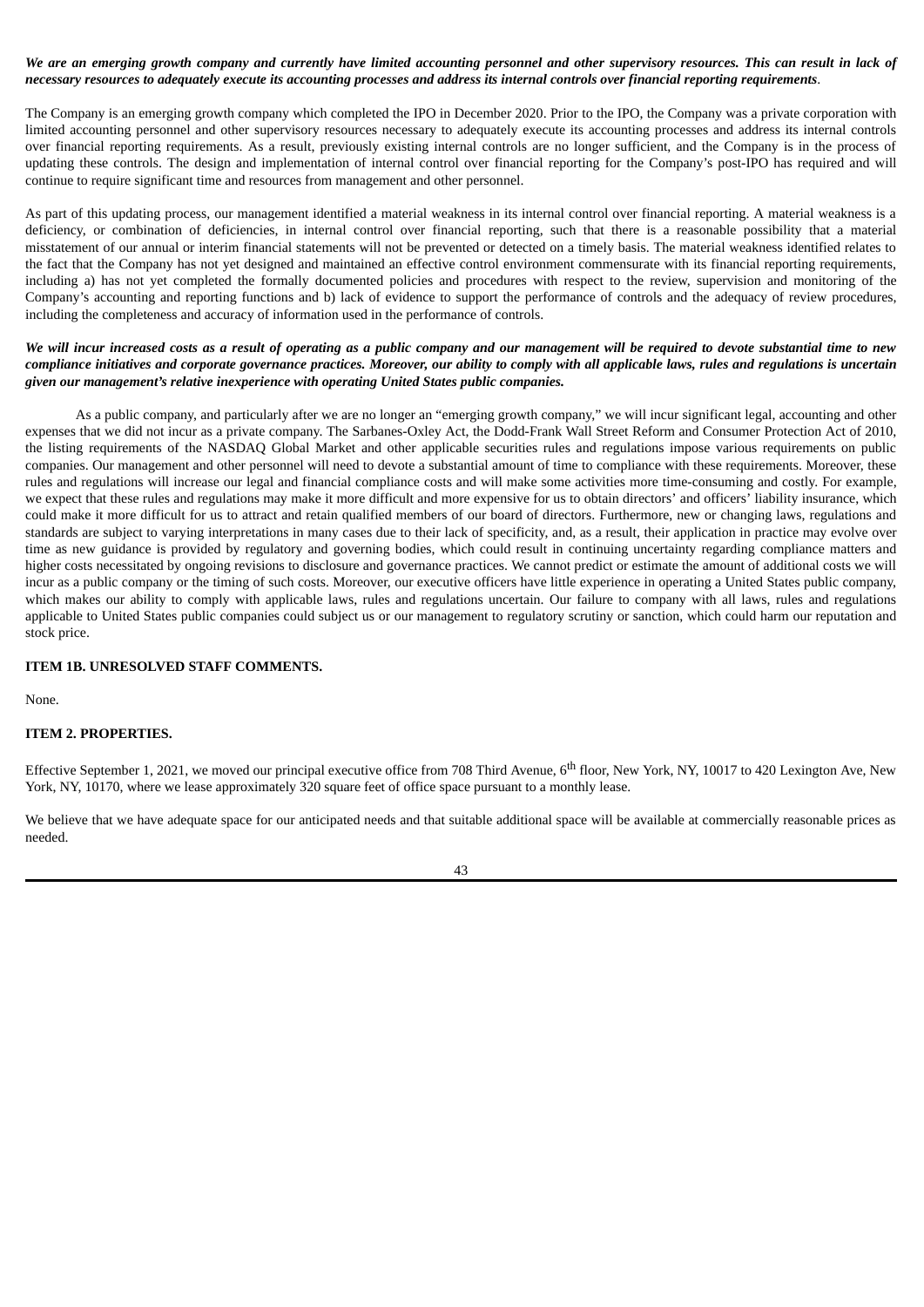# **ITEM 3. LEGAL PROCEEDINGS.**

From time to time, we may be subject to legal proceedings and claims arising in the ordinary course of business. We are not currently engaged in any material legal proceedings.

# **ITEM 4. MINE SAFETY DISCLOSURES.**

Not applicable.

#### **PART II**

# **ITEM 5. MARKET FOR REGISTRANT'S COMMON EQUITY, RELATED SHAREHOLDER MATTERS AND ISSUER PURCHASES OF EQUITY SECURITIES.**

#### **Market Information**

Our common stock is traded on The Nasdaq Global Market under the symbol "GBS".

#### **Holders**

As of September 13, 2021, there are approximately 399 holders of record of our common stock. As many of our shares of common stock are held by brokers or other institutions on behalf of shareholders, we are unable to estimate the total number of individual shareholders represented by the record holders.

#### **Dividends**

We have not paid any dividends on our common stock to date and we currently expect that, for the foreseeable future, all earnings (if any) will be retained for the development of our business and no dividends will be declared or paid. In the future, our Board of Directors may decide, at their discretion, whether dividends may be declared and paid, taking into consideration, among other things, our earnings (if any), operating results, financial condition and capital requirements, general business conditions and other pertinent facts, including restrictions imposed by foreign jurisdictions on paying dividends or making other payments to us.

### **Stock Performance Graph**

We are a smaller reporting company as defined by Rule 12b-2 of the Exchange Act and are not required to provide the information otherwise required under this item.

# **Recent Sales of Unregistered Securities**

None.

# **Purchase of Our Equity Securities**

None.

# **Securities Authorized for Issuance Under Equity Compensation Plans**

See Item 12. "*Security Ownership of Certain Beneficial Owners and Management Related Stockholders Matters*" for information with respect to our compensation plans under which equity securities are authorized for issuance.

# **ITEM 6. RESERVED**

# **ITEM 7. MANAGEMENT'S DISCUSSION AND ANALYSIS OF FINANCIAL CONDITION AND RESULTS OF OPERATIONS.**

In addition to historical information, this discussion contains forward-looking statements based upon management's current expectations that are subject to risks and uncertainties which may cause our actual results to differ materially from plans and results discussed herein. We encourage you to review the risks and uncertainties discussed in the sections entitled Item 1A. "Risk Factors" and "Cautionary Note Regarding Forward-Looking Statements" included *at the beginning of this Annual Report on Form 10-K.*

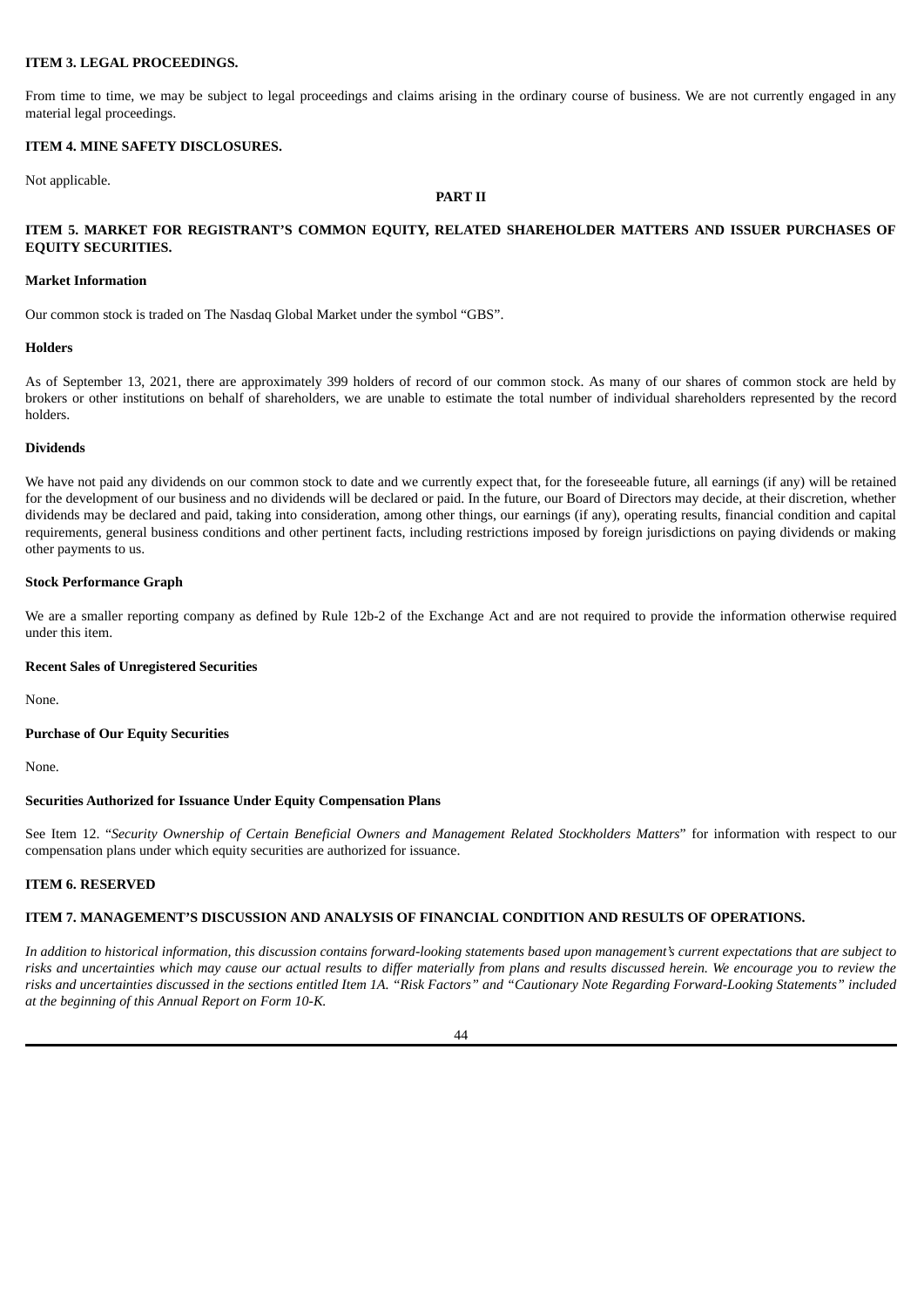We caution readers not to place undue reliance on any forward-looking statements made by us, which speak only as of the date they are made. In addition, statements that "we believe" and similar statements reflect our beliefs and opinions on the relevant subject. These statements are based upon information available to us as of the date of this report, and while we believe such information forms a reasonable basis for such. We disclaim any obligation, except as specifically required by law and the rules of the SEC, to publicly update or revise any such statements to reflect any change in our expectations or in events, conditions or circumstances on which any such statements may be based, or that may affect the likelihood that actual results will differ from those *set forth in the forward-looking statements.*

# **Overview**

We are a biosensor diagnostic technology company developing our COV2 test and across the Asia-Pacific region ("APAC") and a biosensor platform comprising of biochemistry, immunology, tumour markers, hormones, and nucleic acid diagnostic modalities. We were incorporated under the laws of Delaware on December 5, 2016. Our headquarter is in New York. We were formed to provide a non-invasive, pain free innovation to make it easier for people to manage diabetes using the Company's Saliva Glucose Biosensor ("SGB" and, together with the software app that interfaces the SGB with the Company's digital information system, the "SGT")

We currently are a 42.6% (as of June 30, 2021) owned (by voting rights) affiliate of Life Science Biosensor Diagnostics Pty Ltd ("LSBD"or Licensor), an Australian company that owns the worldwide intellectual property rights to the biosensor platform from University of Newcastle, Australia. LSBD has licensed to us that technology for us to introduce and launch the platform in the APAC Region. We will commence this process with the SGT.

Our objective is to introduce and launch a COV2 test globally and then the SGB, the second of our diagnostic tests that stem from the Biosensor Platform that we license, in the APAC Region. In the next four years we intend on developing the platform to its full capacity testing across the following diagnostic modalities: immunology, hormones, chemistry, tumor markers and nucleic acid tests.

We believe that the COVID-19 pandemic is likely to remain with us for many years. Development of an improved antibody assays to detect prior infection with SARS-CoV-2 has been identified as one of the top unmet needs in the ongoing COVID-19 pandemic response. Precise knowledge of SARS-CoV-2 infection at the individual level can potentially inform clinical decision-making, whereas at the population level, precise knowledge of prior infection, immunity, and attack rates (particularly asymptomatic infection) is needed to prioritize risk management decision-making about social distancing, treatments, and vaccination. If saliva can support measurements of both the presence of SARS-CoV-2 RNA26-28 as well as antibodies against SARS-CoV-2, this sample type could provide an important opportunity to monitor individual and population-level SARS-CoV-2 transmission, infection, and immunity dynamics over place and time.

We anticipate there to be 3 different applications for the foreseeable future:

- 1. Population Screening SARS-CoV-2 antibody testing is urgently needed to estimate the incidence and prevalence of SARS-CoV-2 infection at the general population level. Precise knowledge of population immunity could allow government bodies to make informed decisions about how and when to relax stay-at-home directives and to reopen the economy.
- 2. Diagnosis The COV2 Biosensor test can be used as a complement to the (RNA) virus detection tests for patients presenting late after symptoms onset to healthcare facilities and where virus detection tests are negative despite strong indications of infection. In addition, they can potentially be used for informing the decision on discharge of patients who recovered from SARS-CoV-2 infection but remain RNA-positive by RT-PCR for a long time after symptoms have subsided. The degree of protective immunity conferred by or correlated with the antibodies detected in subjects with past SARS-CoV-2 infection is still under investigation. Once this is clarified, the COV 2 antibody tests could be, together with the (RNA) direct virus detection, an essential tool in de-escalation strategies. Currently antibody tests are used for sero-epidemiological surveys and studies.
- 3. Post vaccination screening To assess the degree of the elicited potent antigen-specific antibody responses, to COV2 vaccines when developed and administered to humans.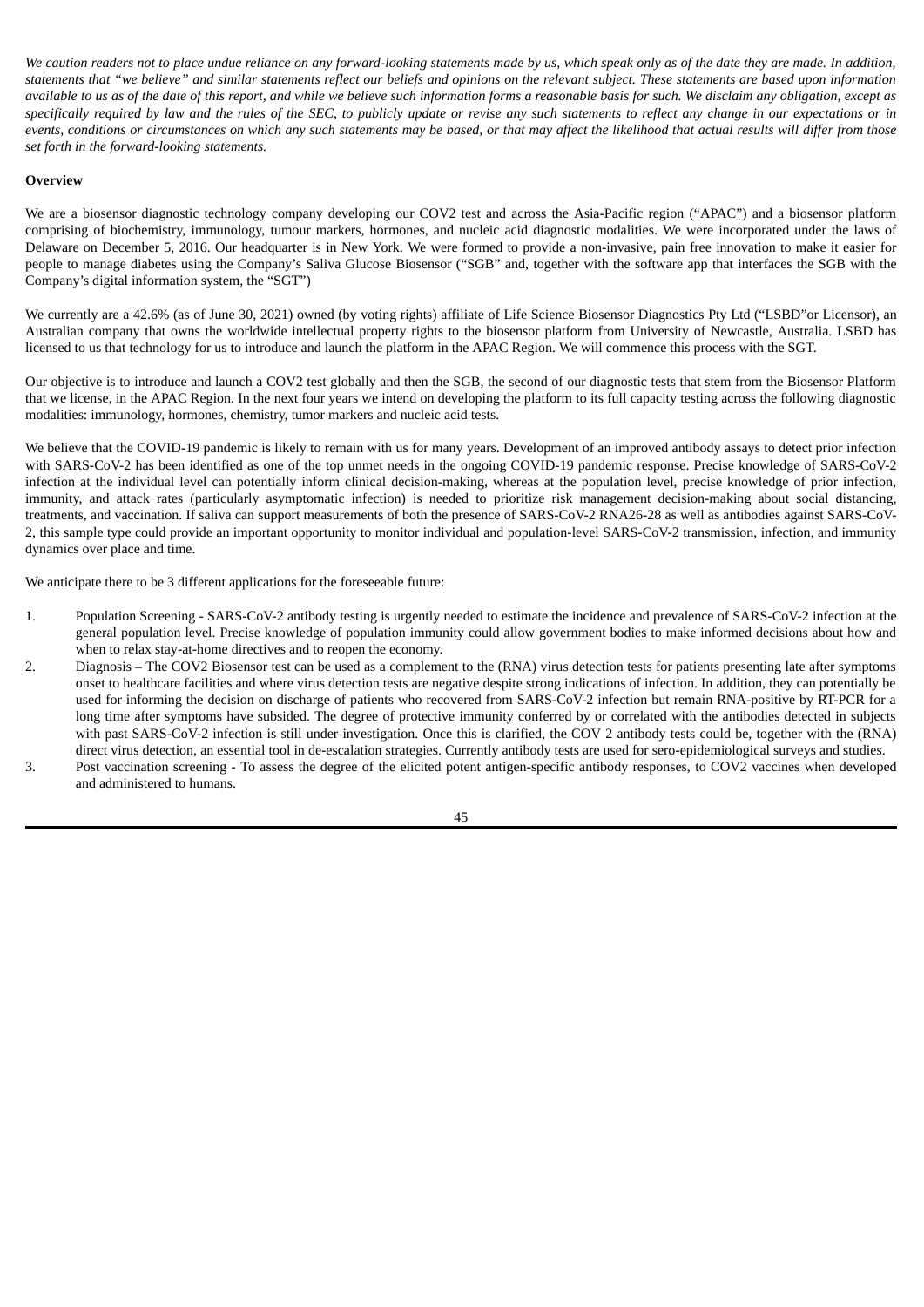Based on a recent paper publicly available and authored by the team at Johns Hopkins Department of Environmental Health and Engineering, Bloomberg School of Public Health, results indicate it is feasible to accurately measure the salivary IgG response to identify individuals with a prior SARS-CoV-2 infection. A saliva-based approach could serve as a non-invasive approach for accurate and large-scale SARS-CoV-2 "sero"-surveillance.

A saliva antibody test can greatly increase the scale of testing—particularly among susceptible populations—compared to blood and could clarify population immunity and susceptibility to SARS-CoV-2. The team at John Hopkins further demonstrated in the laboratory that when saliva was collected ≥10 days post symptom onset, the anti-SARS-CoV-2 IgG assay detects SARS-CoV-2 infection with 100% sensitivity and 99% specificity. In addition, the team demonstrated that the temporal kinetics of SARS CoV-2-specific IgG responses in saliva are consistent with those observed in serum and indicate that most individuals seroconvert approximately 10 days after COVID-19 symptom onset or approximately two weeks post-presumed infection.

By utilizing the biosensor platform for detecting COV2 we expect to have lower detection limits, improve on sensitivity and specificity characteristics of current diagnostic methods, be able to provide real time results at the point of care and provide quantitative results as opposed to negative or positive which is how other POCT report the results.

Accurate and scalable point-of-care (POC) tests for the diagnosis of COVID-19 would increase the scope for diagnosis to be made in the community and outside the laboratory setting They would have the potential to reduce the time to obtaining an actionable result, could support early identification of those with COVID-19 and could also support appropriate use of isolation resources, infection control measures, and recruitment into clinical trials of treatments.

We are progressing with the milestone of integrating Harvard University's technology with our biosensor applications for SARS-Cov-2 antibody test for COVID-19 by entering on January 5, 2021, into a Research Collaboration Agreement with Harvard College for the purposes of facilitating mutual collaboration in scientific research in connection with the Company's non-exclusive royalty free license to combat COVID-19 coronavirus. The contemplated collaboration includes research teams from the Company and Harvard and will include, among others, exchange of materials and research data.

Our Company has not generated any revenues to date. As such, the Company is subject to all of the risks associated with emerging growth companies. Since inception, the Company has incurred losses and negative cash flows from operating activities. The Company does not expect to generate positive cash flows from operating activities in the near future until such time, if at all, the Company completes the development process of its products, including regulatory approvals, and thereafter, begins to commercialize and achieve substantial acceptance in the marketplace for the first of a series of products in its medical device portfolio.

# *Recent Developments*

On December 14, 2020, the Company agreed to issue to LSBD, in consideration of LSBD's contribution towards the research and development of applications other than glucose and COVID-19 applications to a maximum of \$2 million over a 5-year period, a 5-year non-transferable warrant to purchase 3,000,000 shares of the Company's common stock at the exercise price of \$17.00 per share.

On December 18, 2020, the Company entered into an Exchange Agreement (the "EA") with LSBD to exchange 3,000,000 shares of its common stock held by LSBD for 3,000,000 shares of the Company's Series B Convertible Preferred Stock. In addition, the parties to the Exchange Agreement entered into a Registration Rights Agreement (the "RRA") pursuant to which the Company agreed to prepare and file within 30 days following the closing of the IPO with the Securities and Exchange Commission a registration statement to register for resale the shares of Common Stock issuable upon conversion of the Series B Convertible Preferred Stock. If and to the extent the Company fails to, among other things, file such resale registration statement or have it declared as required under the terms of the RRA, the Company will be required to pay to the holder of such registration rights partial liquidated damages payable in cash in the amount equal to the product of 1.0% multiplied by the aggregate purchase price paid by such holder pursuant to the EA. The EA and the RRA contain customary representations, warranties, agreements and, indemnification rights and obligations of the parties.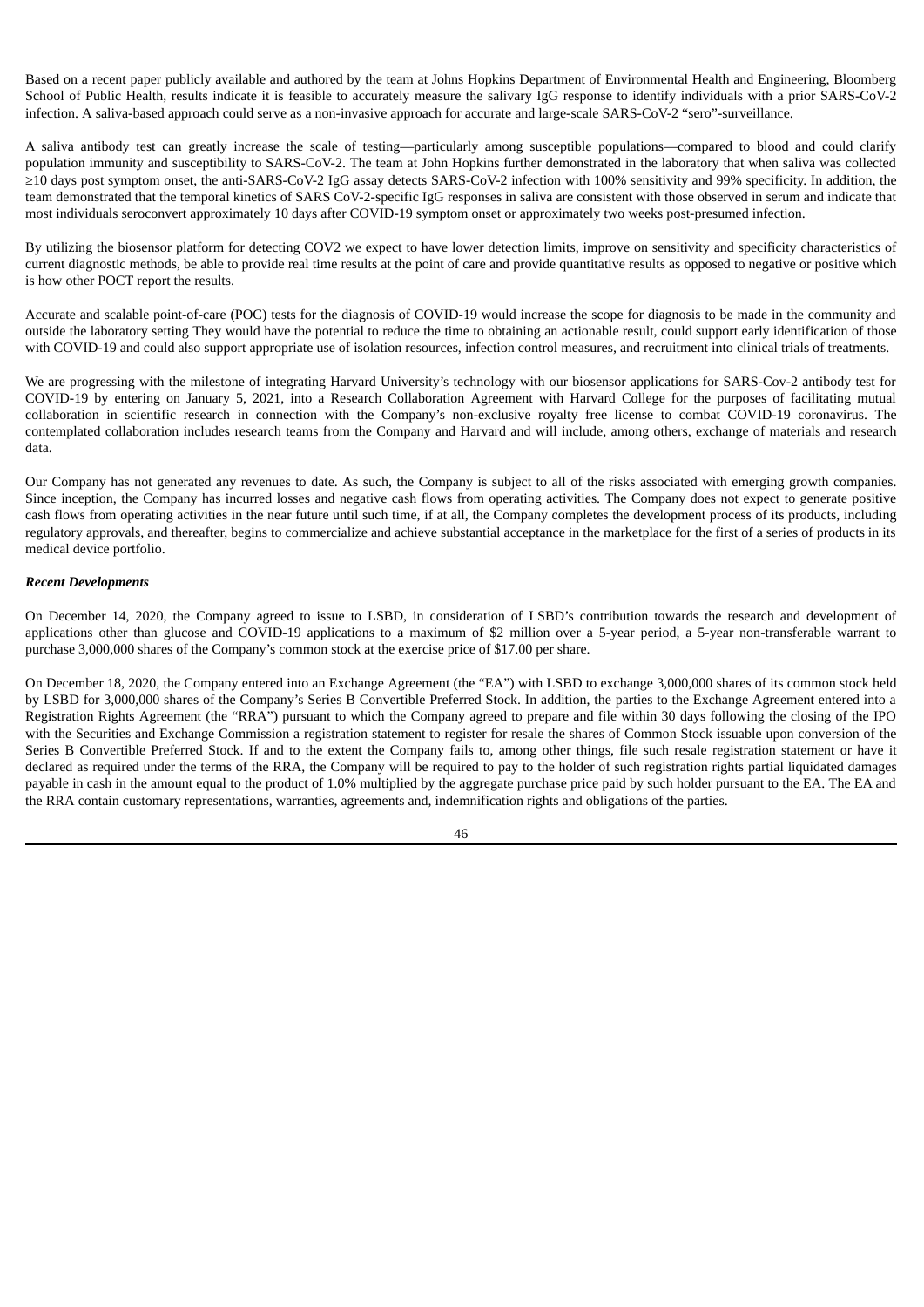On December 18, 2020, LSBD entered into a certain Purchase and Assignment Agreement (the "PAA") with an institutional accredited investor (the "Purchaser") pursuant to which LSBD sold and assigned to the Purchaser 3,000,000 shares of the Series B Convertible Preferred Stock and assigned to the Purchaser its rights under the EA and the RRA with respect to such preferred shares for a total purchase price of \$2,000,000. The investor's Series B Convertible Preferred Stock is convertible into 3,000,000 shares of the Company's common stock, subject to beneficial ownership limitation.

On March 31, 2021, GBS entered into an agreement with LSBD to provide GBS an option to acquire an exclusive license to use LSBD's intellectual property in the treatment or management of diabetes field in North America (the "Option Agreement"). The Option Agreement has a term of two years and the exercise price for the option is \$5 million.

Since completion of the initial public offering in December 2020, Series A and Series B warrants held by certain shareholders were exercised. Each warrant is convertible into 1 share of the Company's common stock. A total of 59,800 Series A warrants and 1,400,995 Series B warrants were exercised and converted into common stock. In addition to this, a total of 1,700,000 Series B Convertible Preferred Stock was converted into common stock. Each share of Series B Convertible Preferred Stock is convertible into 1 share of the Company's common stock as described in the Company's Registration Statement on Form S-1, File No. 333-242277 with the U.S. Securities and Exchange Commission.

### *Point-of-Care Test Commercialization Ecosystem Established*

- Received approval from the Harvard Longwood campus Institutional Review Board (IRB) to commence a study to test clinical samples from a COVID-19 repository and to commence clinical studies on the COVID-19 Antibody Biosensor;
- Onboarded and aligned with word-class institutions, Johns Hopkins University, The Wyss Institute for Biologically Inspired Engineering, and the University of Newcastle for the development of saliva-based POCTs for both glucose monitoring and COVID-19 antibody detection;
- Onboarded new top-tier members to GBS's scientific team to formulate and execute its commercialization plan.

#### *COVID-19 Key Developments*

- Commenced research protocols with The Wyss Institute for Biologically Inspired Engineering to progress with the milestone of integrating this technology with the Company's Biosensor for SARS-Cov-2 antibody tests;
- Initiated study for the salivary collection protocol with Johns Hopkins University, Bloomberg School of Public Health;
- Completed technical optimization of the Wyss's eRapid assay performance in relation to SARS-Cov-2 antibody detection at The Wyss Institute to align with the fastest antibody tests currently on market using clinical samples.

#### *Glucose Key Developments*

- Developing a clinical plan for regulatory submission and subsequent approval with Precision Medicine Architects, LLC;
- Initiated study for the salivary collection protocol with Johns Hopkins University, Bloomberg School of Public Health;
- Commenced global voice of customer survey with Precision Medicine Architects, LLC as part of the process to finalize product development of the device and usability;
- Further development of prototyping for middleware and smart phone application;
- Executed option agreement to acquire the rights to use, make, market, sell and offer to sell Products under the Intellectual Property Rights in the Glucose Field in the North American market for the Saliva Glucose Biosensor.

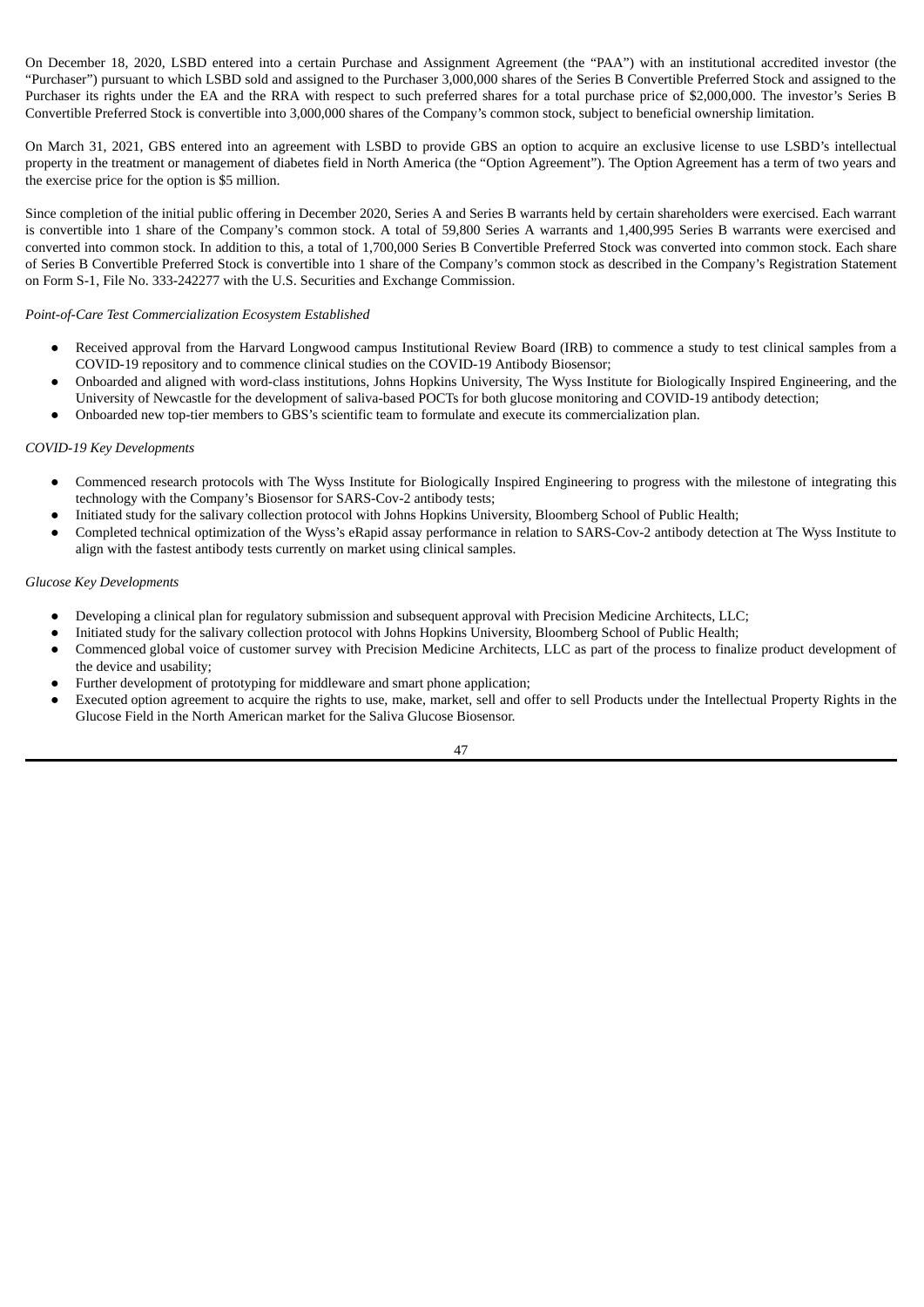# *Initial public offering & share structure*

On December 28, 2020, the Company closed its initial public offering ("IPO") and sold 1,270,589 units, consisting of (a) one share of the Company's common stock (or, at the purchaser's election, one share of Series B Convertible Preferred Stock), (b) one Series A warrant (the "Series A Warrants") to purchase one share of the Company's common stock at an exercise price equal to \$8.50 per share, exercisable until the fifth anniversary of the issuance date, and (c) one Series B warrant (the "Series B Warrants") to purchase one share of the Company's common stock at an exercise price equal to \$17.00 per share, exercisable until the fifth anniversary of the issuance date and subject to certain adjustment and cashless exercise provisions. The public offering price of the shares sold in the IPO was \$17.00 per unit. In aggregate, the units issued in the offering generated \$17,732,448 in net proceeds, which amount is net of \$1,714,001 in underwriters' discount and commissions, and \$2,153,564 in offering costs. The Company also issued to the underwriter an option, exercisable one or more times in whole or in part, to purchase up to 190,588 additional shares of common stock and/or Series A Warrants to purchase up to an aggregate of 190,588 shares of common stock and/or Series B Warrants to purchase up to an aggregate of 190,588 shares of common stock, in any combinations thereof, from us at the public offering price per security, less the underwriting discounts and commissions, for 45 days after the date of the IPO to cover over-allotments, if any (the "Over-Allotment Option").

Upon the closing of the IPO, all shares of preferred stock then outstanding were automatically converted into 2,810,190 shares of common stock, and all convertible notes then outstanding were automatically converted into 710,548 shares of common stock.

Certain preferred shareholders were issued warrants that, following the Company's completed IPO, allow the holder to acquire 2,736,675 shares of common stock at the IPO price during years two through three following the IPO. At the exercise date, the shareholder must hold for each warrant to be exercised, one underlying common share to exercise the option. The warrants are not transferable and apply to the number of shares that were subscribed for.

Accordingly, the share structure as of September 13, 2021 is as follows:

- 14,882,522 of Issued Common Stock
- 1,401,377 of Series A warrants exercisable at \$8.50
- 59,782 of Series B warrants exercisable at \$17.00 (subject to a cashless exercise provision)
- 63,529 of Warrants issued to the underwriter exercisable at \$18.70
- 2,736,675 of the Pre-IPO Warrants exercisable at \$8.50 (during year two through year three after the IPO)
- 3,000,000 Warrants issued to LSBD exercisable at \$17.00

#### **Results of Operations:**

#### *Comparison of the Years Ended June 30, 2021 and 2020*

#### *Revenue*

#### *Government support income*

Government support income increased by \$1,910,663 to \$1,980,484 from \$69,821 for the year ended June 30, 2021 compared to same period in 2020. This increase was primarily attributable to GBS Inc.'s subsidiary companies having received and entitlements to receive Research and Development tax incentives. The purpose of the grant is to incentivize companies with their research and development related activities and other COVID-19 related government support in the current period where the companies are located.

#### *Shared service*

Shared service revenue was zero and \$118,923 for the year ended June 30, 2021 and 2020, respectively. Shared service revenue is mainly attributable to the recovery of costs from related parties. There were no shared services in the current period.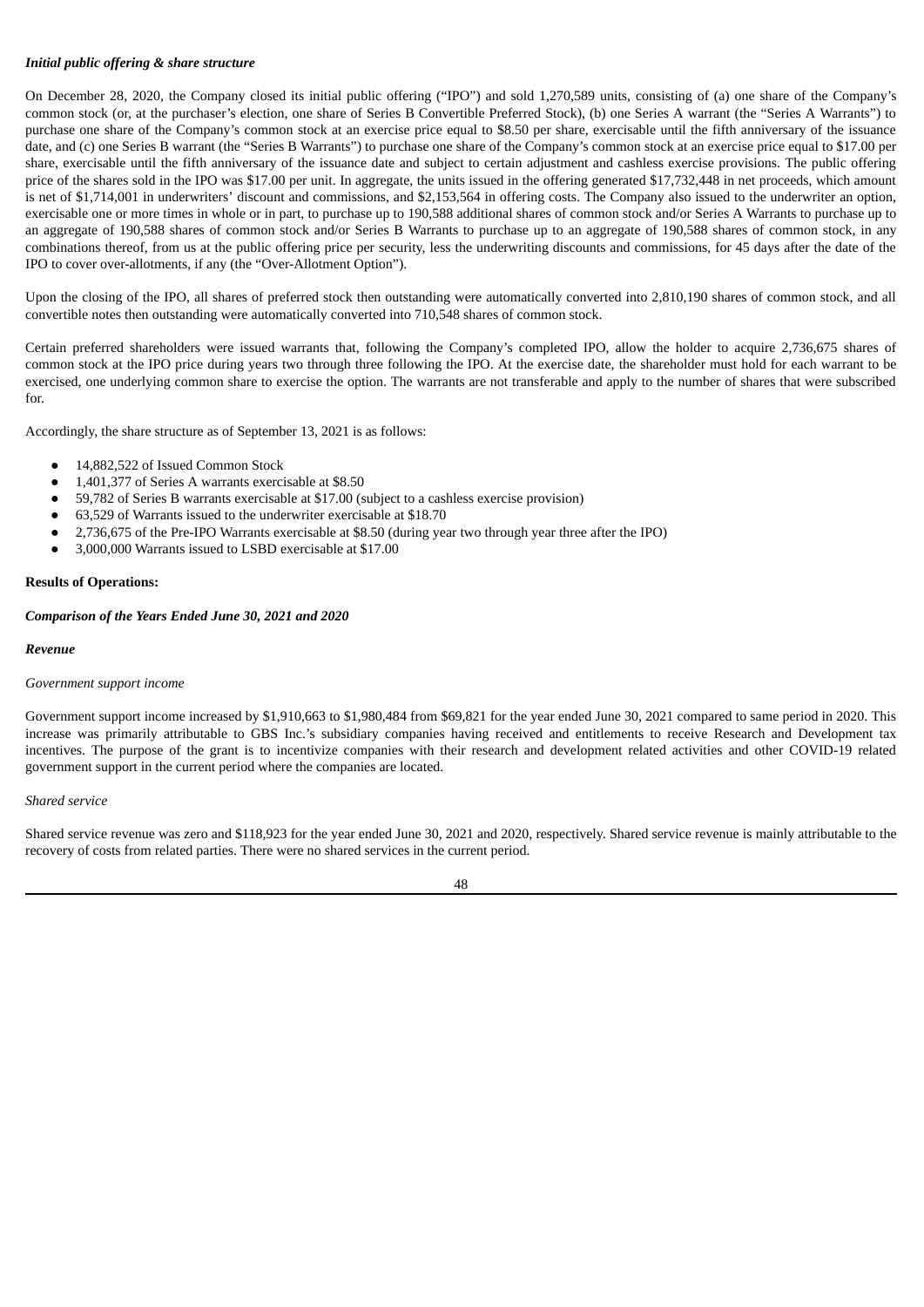# *Operating expenses*

#### *General and administrative expenses*

General and administrative expenses increased by \$1,155,940 to \$3,359,065 from \$2,203,125 for the year ended June 30, 2021 compared to the same period in 2020. This increase was primarily driven by an increase in operational activities following completion of the IPO in the current period (December 2020).

As the Company's operating activities increase, we expect its general and administrative costs will include additional costs in overhead contribution, consultancy, as well as an increase in employee related costs associated with a higher headcount.

#### *Development and regulatory expenses*

Development and regulatory expenses increased by \$3,247,497 to \$3,835,703 from \$588,206 for the year ended June 30, 2021 compared to the same period in 2020. This increase is primarily driven by funding availability since completion of the IPO in December 2020 that has allowed the Company to progress on its milestones.

As the Company's operating activities increase, we expect its development and regulatory expenses to increase in future periods.

#### *Prospectus and capital raising expenses*

Prospectus and capital raising expenses increased by \$104,791 to \$359,198 from \$254,407 for the year ended June 30, 2021 as compared to the same period in 2020. This increase was attributable to final expenditures required by us in the first half of the current period to successfully complete our IPO in December 2020.

#### *Other income and expenses*

#### *Interest expense*

Interest expense increased by \$635,863 to \$1,093,608 from \$457,745 for the year ended June 30, 2021 as compared to the same period in 2020. This increase was attributable to the non-cash recognition of a beneficial conversion feature associated with convertible notes in the current period. This was partially offset by no interest expenses relating to convertible notes since the completion of the IPO due to their conversion into common stock.

#### *Loss (income) from unconsolidated equity method investment*

Loss from unconsolidated equity method investment changed by \$257,384 to a loss of \$135,692 for the year ended June 30, 2021 compared to a \$121,692 gain for the same period in 2020. This movement was attributable to the reduction in the carrying amount of its investment in BiosensX (North America) Inc.

# *Realized foreign exchange gain (loss)*

Realized foreign exchange loss was \$271,225 for the year ended June 30, 2021 compared to zero for the same period in 2020. This increase was largely attributable to the unfavorable foreign exchange translations on capital raisings from AUD to USD.

#### *Income tax (expense) benefit*

There was no income tax expense for the year ended June 30, 2021 and 2020, respectively, as the Company has established a full valuation allowance for all of its deferred tax assets.

#### *Other comprehensive income*

# *Foreign currency translation gain/(loss)*

Unrealized foreign currency translation loss increased by \$150,228 to \$297,309 from \$147,081 for the year ended June 30, 2021 and 2020, respectively. It is calculated based on the Company's unsettled transactions in currencies other than its functional currency.

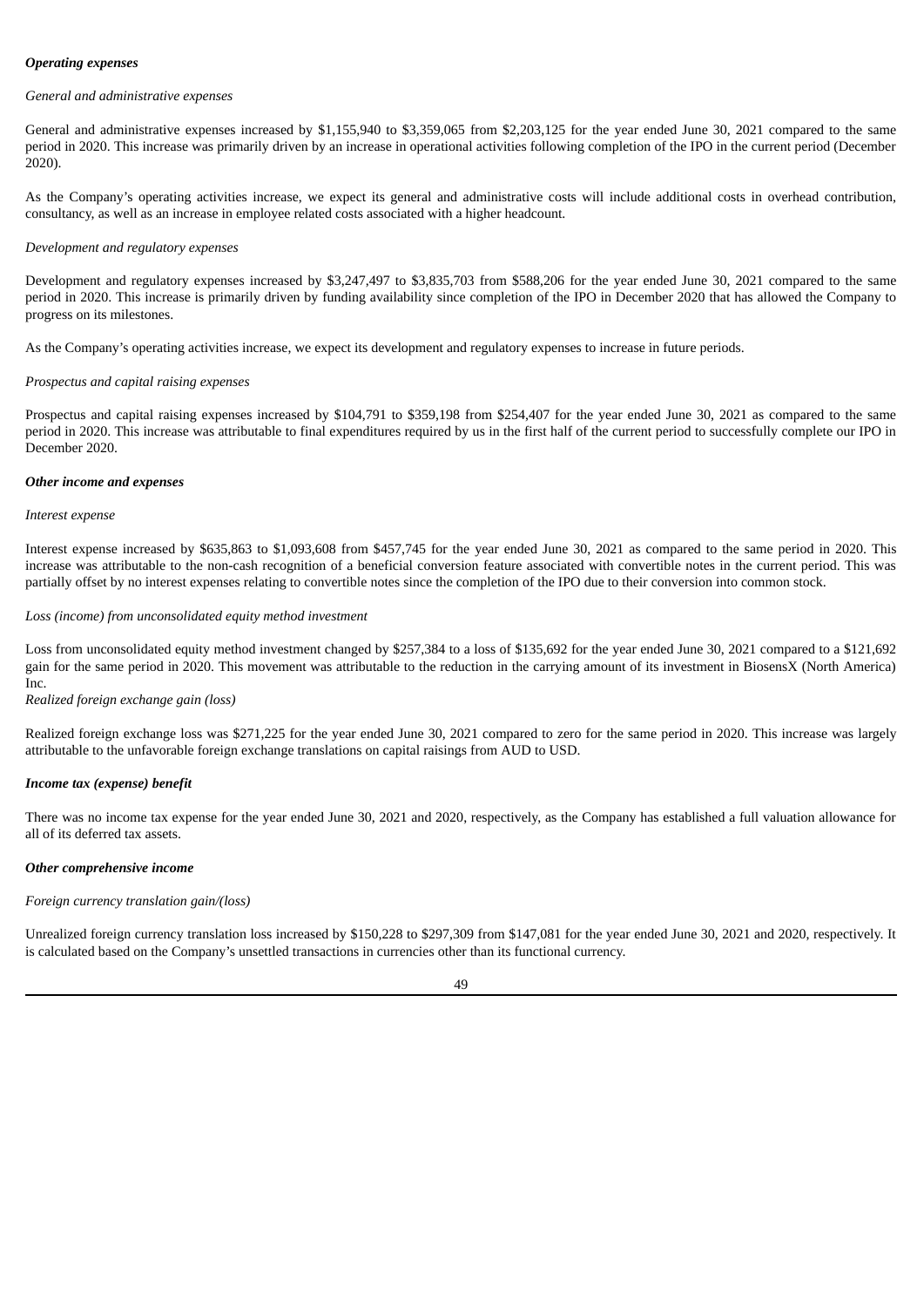### *Net loss*

Net loss attributable to GBS Inc. increased by \$3,873,510 to \$7,037,286 from \$3,163,776 for the year ended June 30, 2021 compared to the same period in 2020. This increase is primarily driven by funding availability since completion of the IPO in December 2020. This has allowed the Company expand its operational activities in order to progress on its regulatory and development milestones.

### **Liquidity and Capital Resources**

We use working capital and cash measures to evaluate the performance of our operations and our ability to meet our financial obligations. We define Working Capital as current assets less current liabilities. This measure should not be considered in isolation or as a substitute for any standardized measure under GAAP. This information is intended to provide investors with information about our liquidity. Other companies in our industry may calculate this measure differently than we do, limiting its usefulness as a comparative measure.

Since our inception, our operations have primarily been financed through the issuance of our common stock, redeemable convertible preferred stock and the incurrence of debt. As of June 30, 2021, we had \$12,573,685 in cash and cash equivalents and \$14,524,391 in working capital.

See "Initial public offering & share structure" herein for details about our IPO.

According to our management's estimates, based on our budget and proposed schedules of development, approvals and organization, we believe, although there can be no assurances, we will have sufficient capital resources to enable us to continue to implement our business plan and remain in operation for at least 15 months. During this time, we expect to use the net proceeds available to us for the following purposes:

- to obtain regulatory approvals and establish manufacturing capacities necessary for marketing of the SGT;
- to market the SGT and establish a distribution network in the APAC Region; and
- for working capital and general corporate purposes.

We do not anticipate generating any revenue in the near future, until such time, if at all, the Company completes the development process of its products, including regulatory approvals, and thereafter, begins to commercialize and achieve substantial acceptance in the marketplace for the first of a series of products in its medical device portfolio. In addition, available resources may be consumed more rapidly than currently anticipated, and there can be no assurance that we will be successful in developing the SGT and generating sufficient revenue in the timeframe set forth above, or at all. We may be unable to meet our targets for regulatory approval and market launch, or we may be unable to generate anticipated amounts of revenue from sales of the system. We may also need additional funding for developing new products and services and for additional sales, marketing and promotional activities. Should this occur, we may need to seek additional capital earlier than anticipated.

In the event we require additional capital, there can be no assurances that we will be able to raise such capital on acceptable terms, or at all. Failure to generate sufficient revenues or raise additional capital through debt or equity financings, or through collaboration agreements, strategic alliances or marketing and distribution arrangements, could have a material adverse effect on our ability to meet our long-term liquidity needs and achieve our intended long-term business plan. Our failure to obtain such funding when needed could create a negative impact on our stock price or could potentially lead to a reduction in our operations or the failure of our company.

#### **Extended Transition Period for "Emerging Growth Companies"**

We have elected to use the extended transition period for complying with new or revised accounting standards under Section 102(b)(1) of the JOBS Act. This election allows us to delay the adoption of new or revised accounting standards that have different effective dates for public and private companies until those standards apply to private companies. As a result of this election, our financial statements may not be comparable to companies that comply with public company effective dates. Because our financial statements may not be comparable to companies that comply with public company effective dates, investors may have difficulty evaluating or comparing our business, performance or prospects in comparison to other public companies, which may have a negative impact on the value and liquidity of our common stock.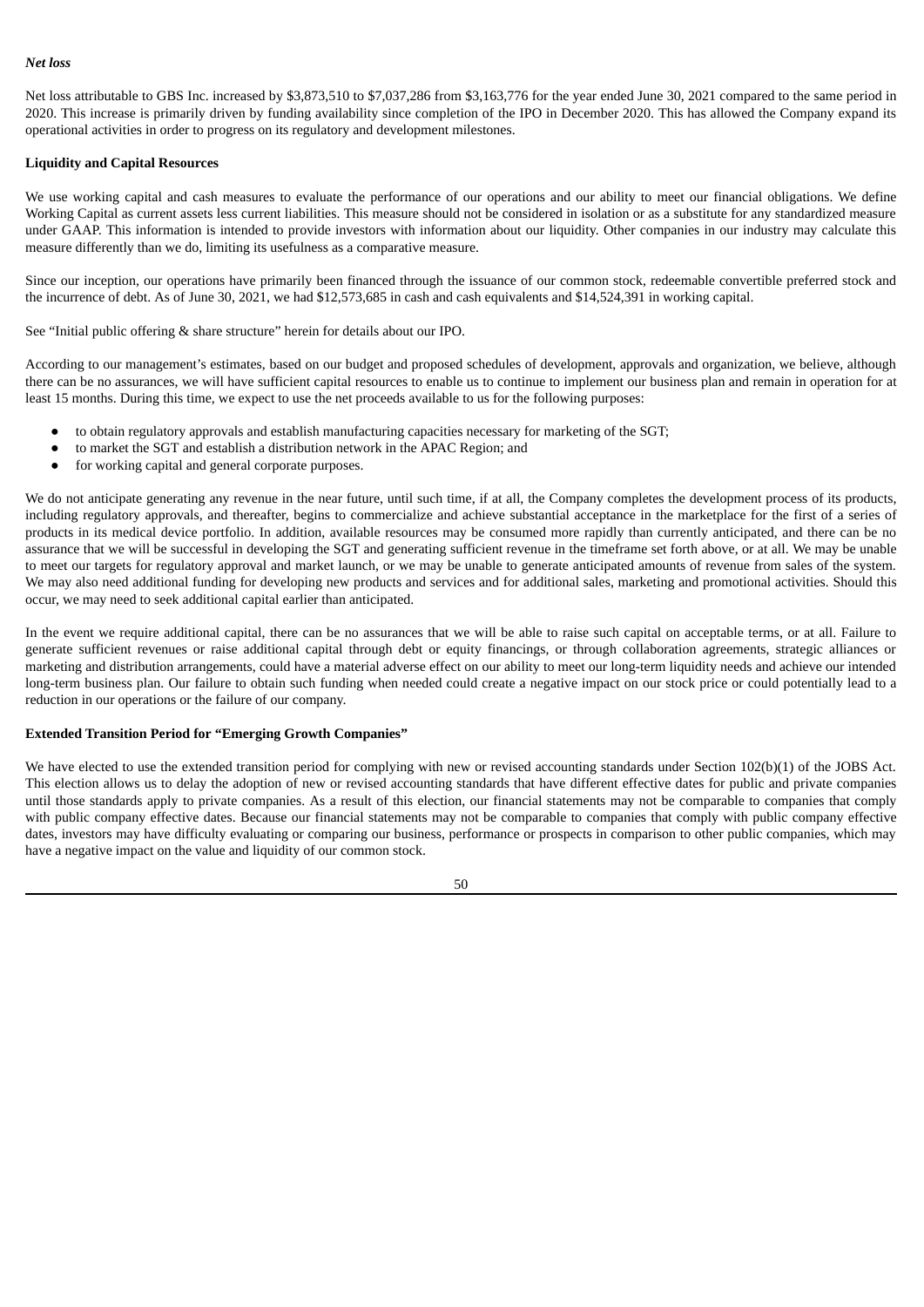#### **Off-Balance Sheet Arrangements**

As of June 30, 2021, we do not have any off-balance-sheet arrangements that have, or are reasonably likely to have, a current or future effect on our results of operations or financial condition, including, and without limitation, such considerations as liquidity and capital resources.

### **Critical Accounting Estimates**

The preparation of our consolidated financial statements in conformity with GAAP requires management to make judgments, estimates and assumptions that impact the amounts reported in our consolidated financial statements and accompanying notes that are not readily apparent from other sources. The estimates and associated assumptions are based on historical experience and other factors that are considered relevant. Actual results may differ from these estimates.

The estimates and underlying assumptions are reviewed on an ongoing basis. Revisions to accounting estimates are recognized in the period in which the estimate is revised, if the revision affects only that period, or in the period of the revision and future periods, if the revision affects both current and future periods.

Note 3 to the consolidated financial statements included in Part II, Item 8 of this Annual Report on Form 10-K, and incorporated herein by reference, describes the Company's accounting policies. The following discussion should be read in conjunction with Note 3, as it presents uncertainties involved in applying the accounting policies and provides insight into the quality of management's estimates and variability in the amounts recorded for these critical accounting estimates. While all accounting policies impact the consolidated financial statements, certain policies may be viewed to be critical. Management believes that the accounting policies which involve more significant judgments and estimates used in the preparation of our consolidated financial statements include research and development tax refunds.

#### *Research and Development (R & D) tax refund*

The Company measures the research and development grant income and receivable by taking into account the time spent by employees on eligible research and development activities and research and development costs incurred to external service providers. The research and development tax refund receivable is recognized as the company believes that it probable that the amount will be recovered in full through a future claim.

#### **Recently issued Accounting Pronouncements**

For the impact of recently issued accounting pronouncements on the Company's consolidated financial statements, see Note 3 to the consolidated financial statements included in Part II, Item 8 of this Annual Report on Form 10-K and incorporated herein by reference.

# **ITEM 7A. QUANTITATIVE AND QUALITATIVE DISCLOSURES ABOUT MARKET RISK.**

We are a smaller reporting company as defined by Rule 12b-2 of the Exchange Act and are not required to provide the information otherwise required under this item.

# **ITEM 8. FINANCIAL STATEMENTS AND SUPPLEMENTARY DATA.**

The consolidated financial statements required pursuant to this item are included in Part IV, Item 15 of this Annual Report on Form 10-K, beginning on page F-1, and incorporated herein by reference.

# **ITEM 9. CHANGES IN AND DISAGREEMENTS WITH ACCOUNTANTS ON ACCOUNTING AND FINANCIAL DISCLOSURES.**

None.

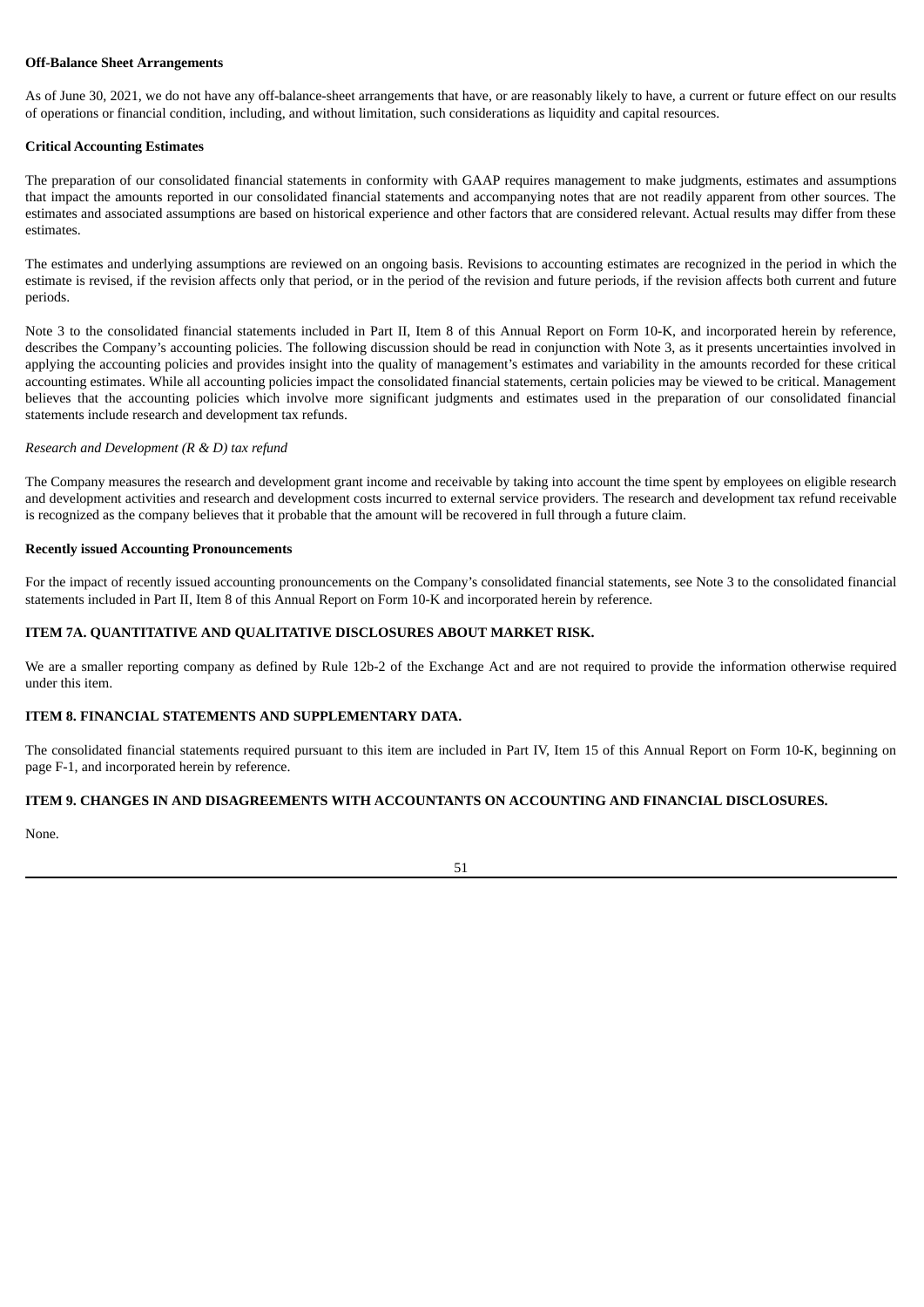# **ITEM 9A. CONTROLS AND PROCEDURES.**

# **Evaluation of Disclosure Controls and Procedures**

Our management, with the participation of our Chief Executive Officer and Chief Financial Officer, evaluated the effectiveness of our disclosure controls and procedures (as defined in Exchange Act Rules 13a-15(e) and 15d-15(e)) as of the end of the period covered by this Annual Report on Form 10-K, and have concluded that, based on such evaluation, our disclosure controls and procedures were not effective due to the material weakness in our internal control over financial reporting as of June 30, 2021 as described below.

Notwithstanding the conclusion that our disclosure controls and procedures were not effective as of the end of the period covered by this report, we believe that our consolidated financial statements and other information contained in this annual report on Form 10-K present fairly, in all material respects, our business, financial condition and results of operations for the interim periods presented.

# **Material Weakness**

The Company completed the IPO in December 2020. Prior to the IPO, the Company was a private corporation with limited accounting personnel and other supervisory resources necessary to adequately execute its accounting processes and address its internal controls over financial reporting requirements. As a result, previously existing internal controls are no longer sufficient, and the Company is in the process of updating these controls. The design and implementation of internal control over financial reporting for the Company's post-IPO has required and will continue to require significant time and resources from management and other personnel.

As part of this updating process, our management identified a material weakness in its internal control over financial reporting. A material weakness is a deficiency, or combination of deficiencies, in internal control over financial reporting, such that there is a reasonable possibility that a material misstatement of our annual or interim financial statements will not be prevented or detected on a timely basis. The material weakness identified relates to the fact that the Company has not yet designed and maintained an effective control environment commensurate with its financial reporting requirements, including a) has not yet completed the formally documented policies and procedures with respect to the review, supervision and monitoring of the Company's accounting and reporting functions, b) lack of evidence to support the performance of controls and the adequacy of review procedures, including the completeness and accuracy of information used in the performance of controls and c) as an emerging growth company we currently have limited accounting personnel and other supervisory resources necessary to adequately execute the Company's accounting processes and address its internal controls over financial reporting requirements.

#### **Remediation Plan**

Management is committed to continuing with the steps necessary to remediate the control deficiencies that constituted the above material weakness. Since the IPO, we made the following enhancements to our control environment:

a. We added accounting and finance personnel to provide additional individuals to allow for segregation of duties in the preparation and review of schedules, calculations, and journal entries that support financial reporting, to provide oversight, structure and reporting lines, and to provide additional review over our disclosures;

b. We enhanced our controls to improve the preparation and review over complex accounting measurements, and the application of GAAP to significant accounts and transactions, and our financial statement disclosures; and,

c. We are in the process of engaging outside consultants to assist us in our evaluation of the design, implementation, and documentation of internal controls that address the relevant risks, and that provide for appropriate evidence of performance of our internal controls (including completeness and accuracy procedures).

Under the direction of the audit committee of the board of directors, management will continue to take measures to remediate the material weakness in 2021. As such, we will continue to enhance corporate oversight over process-level controls and structures to ensure that there is appropriate assignment of authority, responsibility, and accountability to enable remediation of our material weakness. We believe that our remediation plan will be sufficient to remediate the identified material weakness and strengthen our internal control over financial reporting.

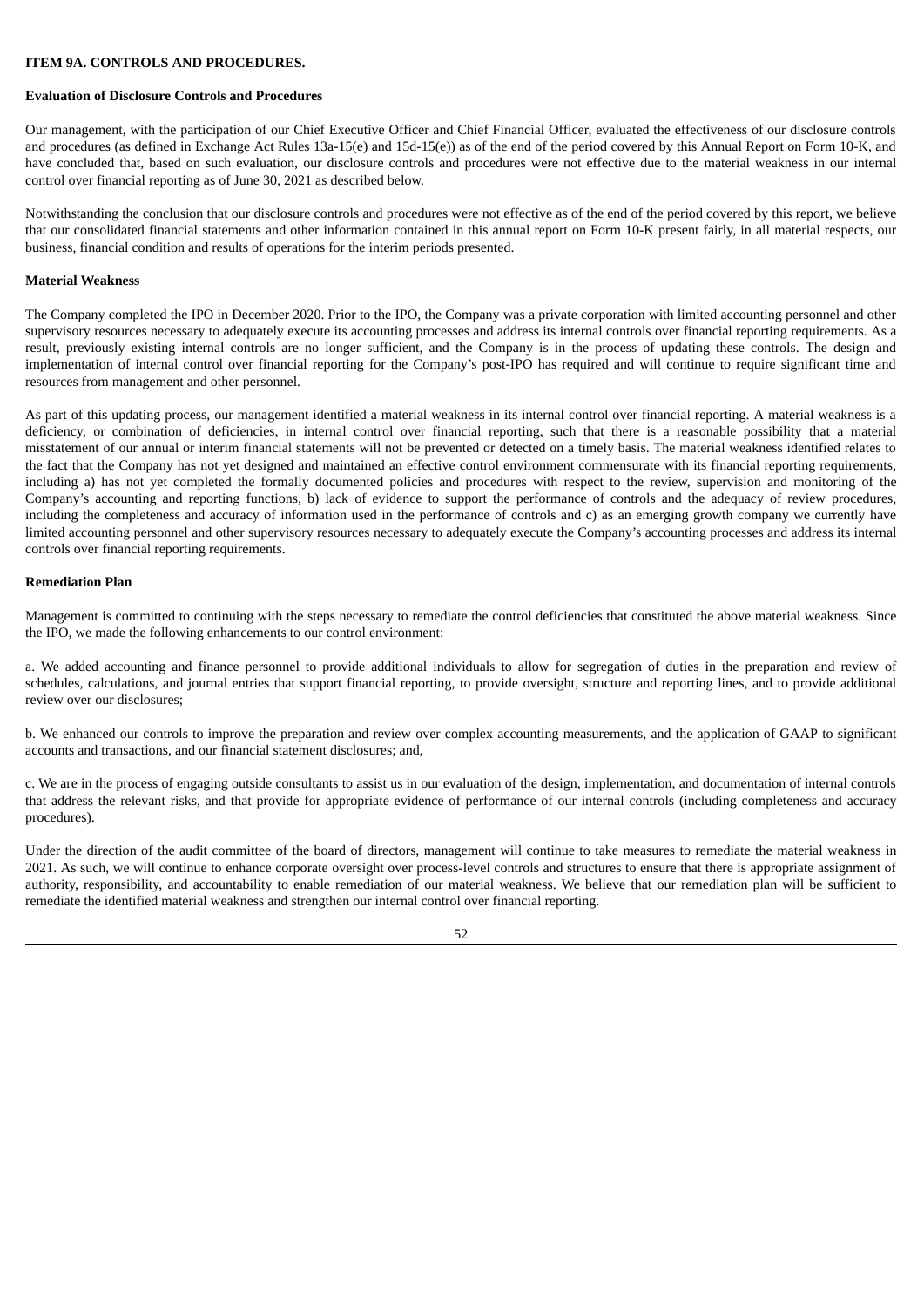As we continue to evaluate, and work to improve, our internal control over financial reporting, management may determine that additional measures to address control deficiencies or modifications to the remediation plan are necessary.

#### *Inherent Limitation on the Effectiveness of Internal Controls*

The effectiveness of any system of internal control over financial reporting, including ours, is subject to inherent limitations, including the exercise of judgment in designing, implementing, operating, and evaluating the controls and procedures, and the inability to eliminate misconduct completely. Accordingly, in designing and evaluating the disclosure controls and procedures, management recognizes that any system of internal control over financial reporting, including ours, no matter how well designed and operated, can only provide reasonable, not absolute assurance of achieving the desired control objectives. In addition, the design of disclosure controls and procedures must reflect the fact that there are resource constraints, and that management is required to apply its judgment in evaluating the benefits of possible controls and procedures relative to their costs. Moreover, projections of any evaluation of effectiveness to future periods are subject to the risk that controls may become inadequate because of changes in conditions, or that the degree of compliance with the policies or procedures may deteriorate. We intend to continue to monitor and upgrade our internal controls as necessary or appropriate for our business, but cannot assure you that such improvements will be sufficient to provide us with effective internal control over financial reporting

#### **Management's Report on Internal Control Over Financial Reporting**

This Annual Report on Form 10-K does not include a report of management's assessment regarding internal control over financial reporting or an attestation report of our independent registered public accounting firm due to a transition period established by the rules of the SEC for newly public companies.

### **Changes in Internal Control Over Financial Reporting**

There have been no changes to the Company's internal controls over financial reporting (as defined in Rules 13a-15(f) and 15d 15(f) under the Exchange Act) during the most recent fiscal quarter that have materially affected, or are reasonably likely to materially affect, our internal control over financial reporting.

#### **ITEM 9B. OTHER INFORMATION.**

On June 30, 2021, the Company was awarded a \$4.7 million (excluding GST/VAT), Australian Federal Government scientific grant to fund the build out of a Biosensor manufacturing facility. This project has been identified as one of six National Manufacturing Priorities identified by the Government under Modern Manufacturing Strategy (MMS). The Medical Products Priority Grant, from the Australian Federal Government's Department of Industry, Science, Energy and Resources' Modern Manufacturing Initiative will support the establishment of an Australian high tech medical device manufacturing facility to commence scaled production of the Printable Organic Electronic Biosensor technology for the APAC region. Amounts will be paid under this grant upon GBS achieving certain deliverables

# **ITEM 9C. DISCLOSURE REGARDING FOREIGN JURISDICTIONS THAT PREVENT INSPECTION**

Not applicable.

# **PART III**

#### **ITEM 10. DIRECTORS, EXECUTIVE OFFICERS AND CORPORATE GOVERNANCE**

The information required by Item 10 will be included in the Registrant's definitive proxy statement to be filed pursuant to Section 14(a) of the Exchange Act of 1934 and is incorporated herein by reference.

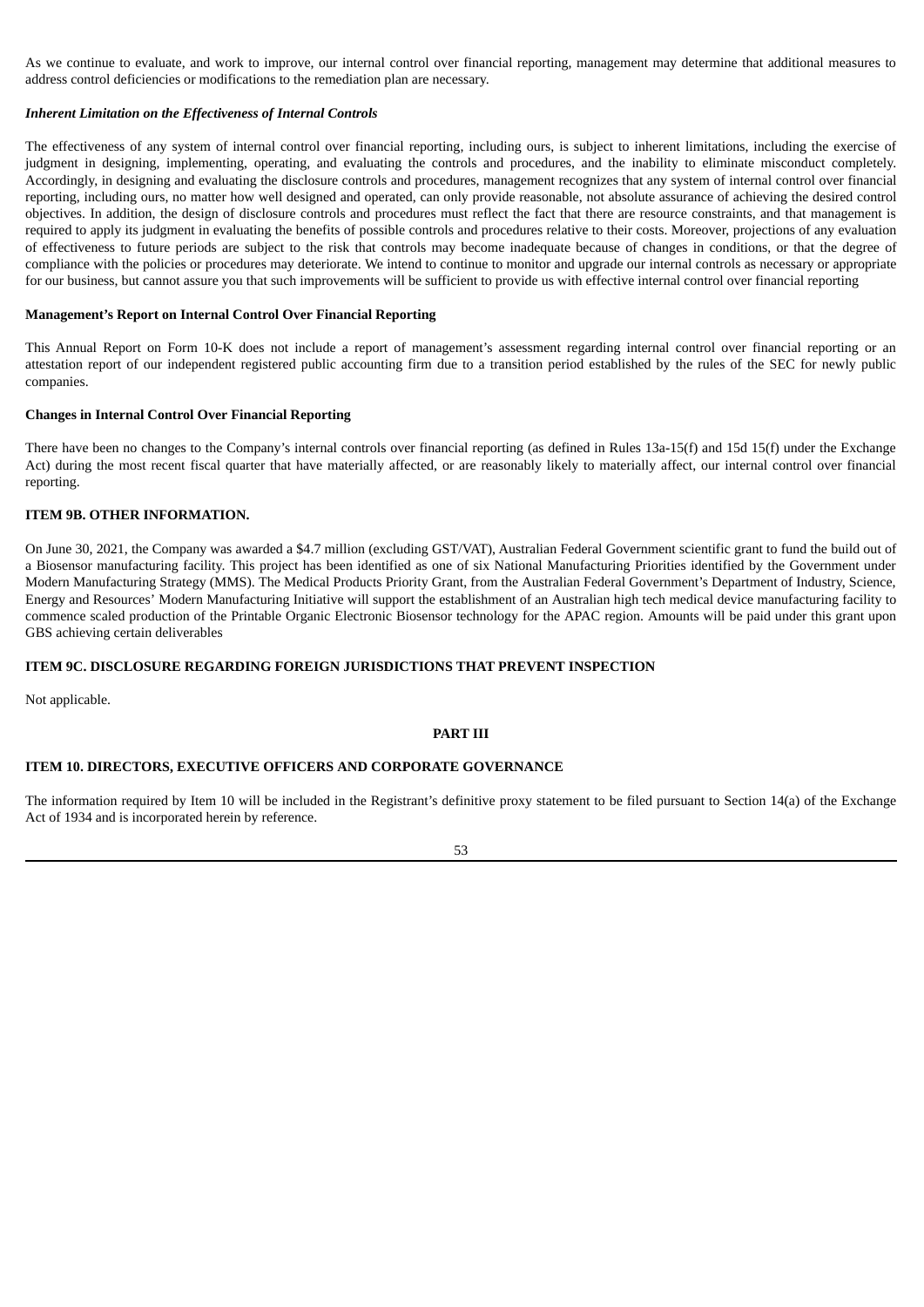# **ITEM 11. EXECUTIVE COMPENSATION**

The information required by Item 11 will be included in the Registrant's definitive proxy statement to be filed pursuant to Section 14(a) of the Exchange Act of 1934 and is incorporated herein by reference.

# **ITEM 12. SECURITY OWNERSHIP OF CERTAIN BENEFICIAL OWNERS AND MANAGEMENT AND RELATED SHAREHOLDER MATTERS**

The information required by Item 12 will be included in the Registrant's definitive proxy statement to be filed pursuant to Section 14(a) of the Exchange Act and is incorporated herein by reference.

# **ITEM 13. CERTAIN RELATIONSHIPS AND RELATED TRANSACTIONS, AND DIRECTOR INDEPENDENCE**

The information required by Item 13 will be included in the Registrant's definitive proxy statement to be filed pursuant to Section 14(a) of the Exchange Act and is incorporated herein by reference.

#### **ITEM 14. PRINCIPAL ACCOUNTANTING FEES AND SERVICES**

The information required by Item 14 will be included in the Registrant's definitive proxy statement to be filed pursuant to Section 14(a) of the Exchange Act and is incorporated herein by reference.

#### **PART IV**

#### **ITEM 15. EXHIBITS, FINANCIAL STATEMENTS SCHEDULES**

**Exhibit**

- (a) Documents filed as part of this Annual Report on Form 10-K:
	- (1) Financial Statements. The financial statements required to be included in this Annual Report on Form 10-K are listed in the Table of Contents to Financial Statements appearing immediately after the signature page of this Form 10-K and are included herein by reference.
	- (2) Financial Statement Schedules. All schedules are omitted because they are not applicable, or the required information is shown in the Financial Statements or notes thereto.
	- (3) See attached Exhibit Index of this Annual Report on Form 10-K.
- (b) The following exhibits are provided as required by Item 601 of Regulation S-K

| EXIMDIU |                                                                                                                                                                                                                                          |
|---------|------------------------------------------------------------------------------------------------------------------------------------------------------------------------------------------------------------------------------------------|
| No.     | <b>Description</b>                                                                                                                                                                                                                       |
| 3.1     | Amended and Restated Certificate of Incorporation ((incorporated by reference to Exhibit 3.4 to the Company's Amended Registration<br>Statement on Form S-1/A (File No. 333-232557) filed with the Commission on December 21, 2020)      |
| 3.2     | Amended and Restated By-laws. ((incorporated by reference to Exhibit 3.2 to the Company's Amended Registration Statement on Form S-<br>1/A (File No. 333-232557) filed with the Commission on October 13, 2020)                          |
| 3.3.    | Certificate of Designation of Series B Preferred Stock ((incorporated by reference to Exhibit 3.3 to the Company's Amended Registration<br>Statement on Form S-1/A (File No. 333-232557) filed with the Commission on October 20, 2020.) |
| 4.1     | Specimen Common Stock Certificate ((incorporated by reference to Exhibit 4.1 to the Company's Amended Registration Statement on Form<br>S-1/A (File No. 333-232557) filed with the Commission on September 19, 2019.)                    |
| 4.2     | Form of Series A Warrant ((incorporated by reference to Exhibit 4.2 to the Company's Amended Registration Statement on Form S-1/A<br>(File No. 333-232557) filed with the Commission on October 20, 2020.)                               |
| 4.3     | Form of Series B Warrant ((incorporated by reference to Exhibit 4.3 to the Company's Amended Registration Statement on Form S-1/A<br>(File No. 333-232557) filed with the Commission on October 20, 2020.)                               |
| 4.4     | Form of Warrant Agency Agreement ((incorporated by reference to Exhibit 4.4 to the Company's Amended Registration Statement on Form<br>S-1/A (File No. 333-232557) filed with the Commission on October 20, 2020.)                       |
| 4.5     | Form LSBD Warrant ((incorporated by reference to Exhibit 4.6 to the Company's Amended Registration Statement on Form S-1/A (File No.<br>333-232557) filed with the Commission on December 21, 2020)                                      |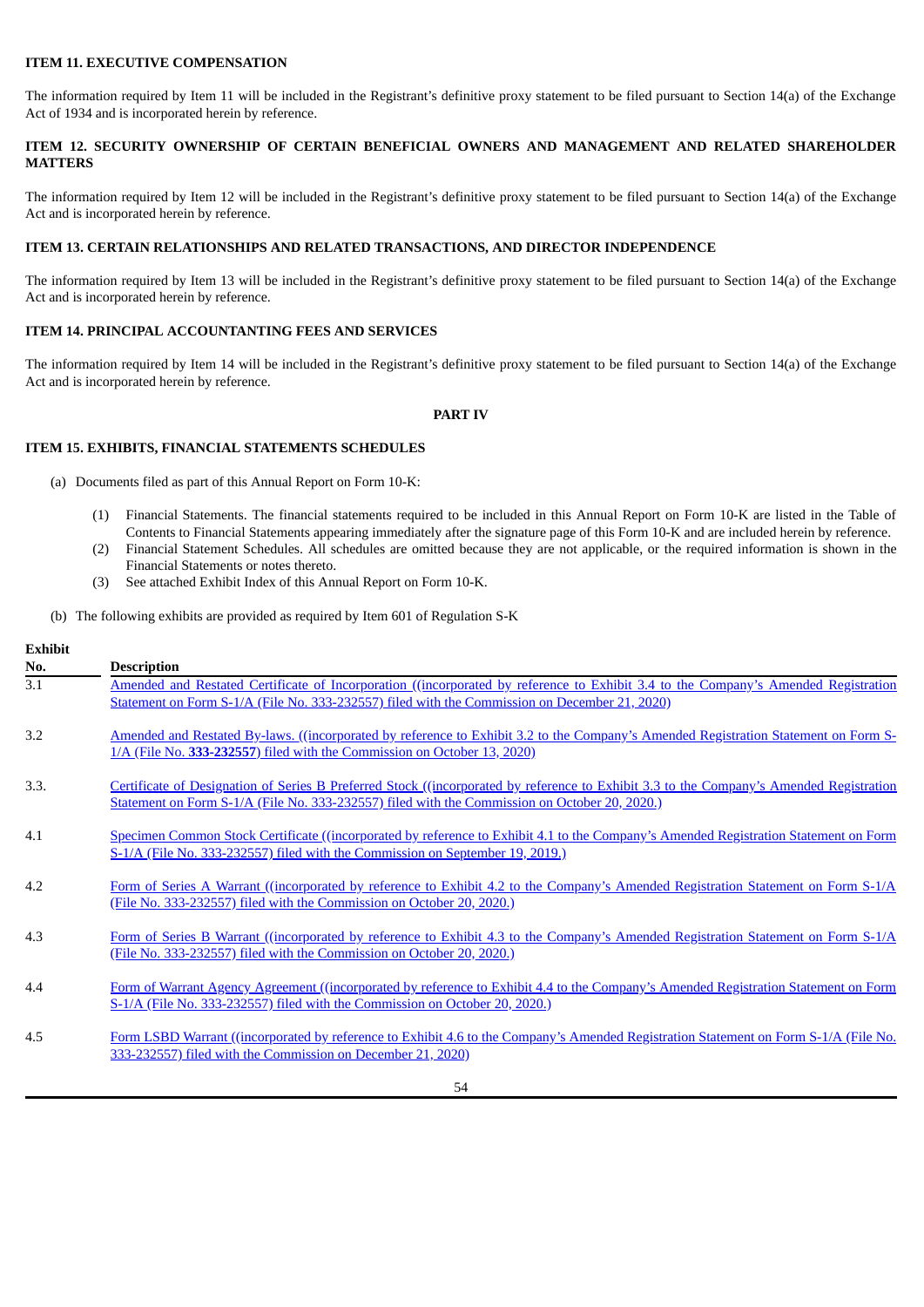| Description of Registrant's Securities Registered Pursuant to Section 12 of the Securities Exchange Act of 1934.<br>$4.6^{\#}$ |  |
|--------------------------------------------------------------------------------------------------------------------------------|--|
|--------------------------------------------------------------------------------------------------------------------------------|--|

- 10.1\* 2019 Incentive Equity Plan [\(\(incorporated](https://www.sec.gov/Archives/edgar/data/1725430/000149315219011559/ex10-1.htm) by reference to Exhibit 10.1 to the Company's Amended Registration Statement on Form S-1/A (File No. 333-232557) filed with the Commission on August 2, 2019)
- 10.2 Amended and Restated License Agreement between the Company and Life Science Biosensor Diagnostics Pty Ltd. [\(\(incorporated](https://www.sec.gov/Archives/edgar/data/1725430/000149315220019265/ex10-2.htm) by reference to Exhibit 10.2 to the Company's Amended Registration Statement on Form S-1/A (File No. **333-232557**) filed with the Commission on October 13, 2020)
- 10.3 Master Services Agreement between the Company and IQ3Corp Limited [\(\(incorporated](https://www.sec.gov/Archives/edgar/data/1725430/000149315219011559/ex10-3.htm) by reference to Exhibit 10.3 to the Company's Amended Registration Statement on Form S-1/A (File No. 333-232557) filed with the Commission on August 2, 2019)
- 10.4 Medical Affairs Services Agreement between the Company and Clinical Research Corporation [\(\(incorporated](https://www.sec.gov/Archives/edgar/data/1725430/000149315219011559/ex10-4.htm) by reference to Exhibit 10.4 to the Company's Amended Registration Statement on Form S-1/A (File No. 333-232557) filed with the Commission on August 2, 2019)
- 10.5\* Form of Employment Agreement between the Company and Mr. Simeonidis [\(\(incorporated](https://www.sec.gov/Archives/edgar/data/1725430/000149315219013224/ex10-5.htm) by reference to Exhibit 10.5 to the Company's Amended Registration Statement on Form S-1/A (File No. 333-232557) filed with the Commission on August 21, 2019)
- 10.6\* Form of Employment Agreement between the Company and Dr. Becker [\(\(incorporated](https://www.sec.gov/Archives/edgar/data/1725430/000149315219011559/ex10-6.htm) by reference to Exhibit 10.6 to the Company's Amended Registration Statement on Form S-1/A (File No. 333-232557) filed with the Commission on August 2, 2019)
- 10.7\* Form of Employment Agreement between the Company and Mr. Sakiris [\(\(incorporated](https://www.sec.gov/Archives/edgar/data/1725430/000149315219013224/ex10-7.htm) by reference to Exhibit 10.7 to the Company's Amended Registration Statement on Form S-1/A (File No. 333-232557) filed with the Commission on August 21, 2019)
- 10.8 Form of Lock-Up Agreement (included in Exhibit 1.1 to Form of Underwriting Agreement.) [\(\(incorporated](https://www.sec.gov/Archives/edgar/data/1725430/000149315220019661/ex1-1.htm) by reference to Exhibit 1.1 to the Company's Amended Registration Statement on Form S-1/A (File No. 333-232557) filed with the Commission on October 20, 2020.)
- 10.9 Letter of Financial Assistance from The iQ Group Global Ltd. [\(\(incorporated](https://www.sec.gov/Archives/edgar/data/1725430/000149315220019265/ex10-9.htm) by reference to Exhibit 10.2 to the Company's Amended Registration Statement on Form S-1/A (File No. **333-232557**) filed with the Commission on October 13, 2020)
- 10.10 Letter of Financial Assistance from iQX Limited. [\(\(incorporated](https://www.sec.gov/Archives/edgar/data/1725430/000149315220019265/ex10-10.htm) by reference to Exhibit 10.10 to the Company's Amended Registration Statement on Form S-1/A (File No. **333-232557**) filed with the Commission on October 13, 2020)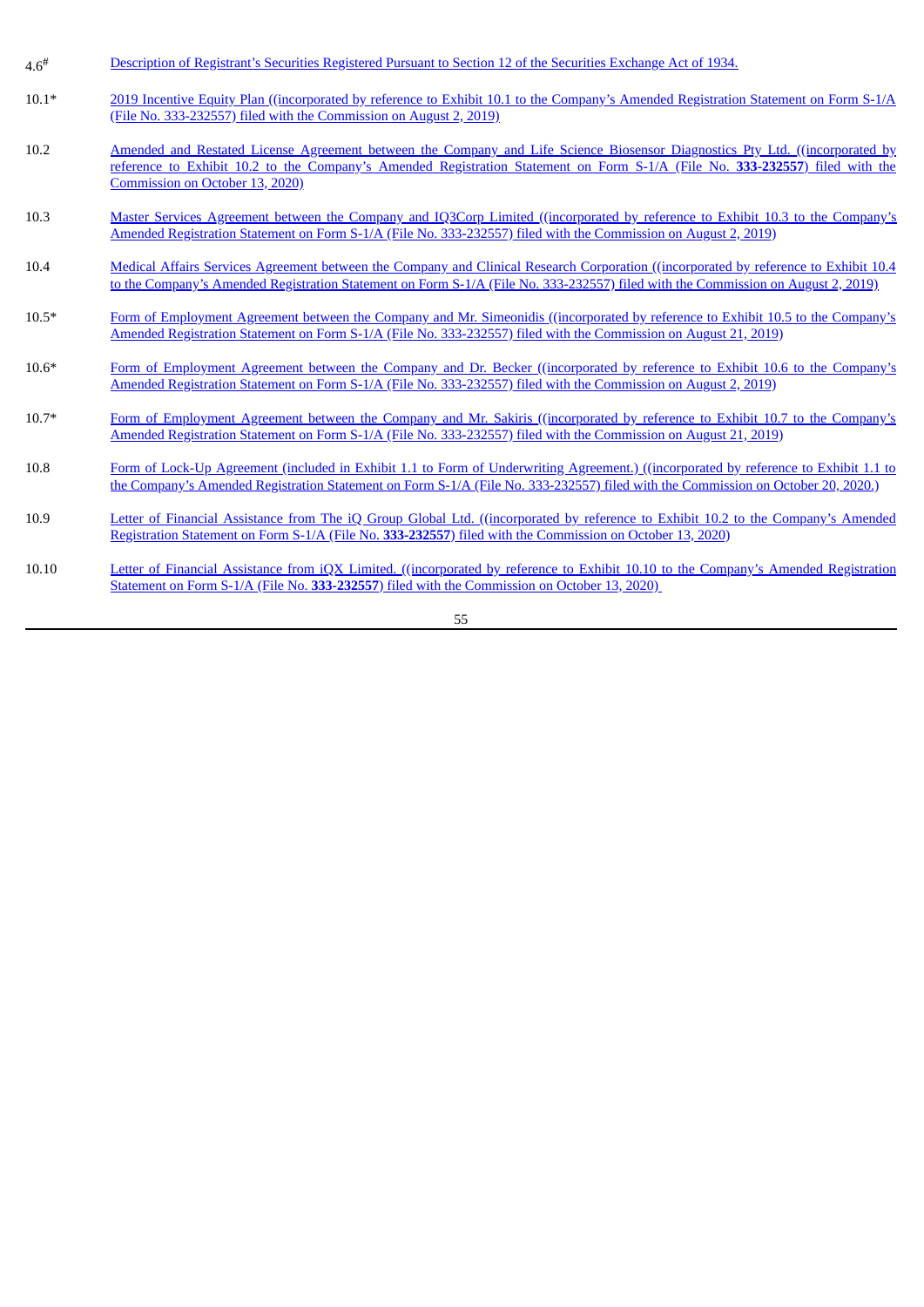| 10.11 | Form of Letter of Equity Support from iQnovate Limited ((incorporated by reference to Exhibit 10.11 to the Company's Amended |
|-------|------------------------------------------------------------------------------------------------------------------------------|
|       | Registration Statement on Form S-1/A (File No. 333-232557) filed with the Commission on August 6, 2020)                      |

- 10.12 Form of Letter of Equity Support from iOX Limited [\(\(incorporated](https://www.sec.gov/Archives/edgar/data/1725430/000149315220014782/ex10-12.htm) by reference to Exhibit 10.12 to the Company's Amended Registration Statement on Form S-1/A (File No. 333-232557) filed with the Commission on August 6, 2020)
- 10.13 Technology License Agreement between the Company and Life Science Biosensor Diagnostics Pty Ltd. [\(\(incorporated](https://www.sec.gov/Archives/edgar/data/1725430/000149315220019265/ex10-13.htm) by reference to Exhibit 10.13 to the Company's Amended Registration Statement on Form S-1/A (File No. **333-232557**) filed with the Commission on October 13, 2020)
- 10.14 Material Transfer Agreement between Life Science Biosensor Diagnostics Pty Ltd and Wyss Institute for Biologically Inspired Engineering [\(\(incorporated](https://www.sec.gov/Archives/edgar/data/1725430/000149315220019265/ex10-14.htm) by reference to Exhibit 10.14 to the Company's Amended Registration Statement on Form S-1/A (File No. **333-232557**) filed with the Commission on October 13, 2020)
- 10.15 Form of Exchange Agreement [\(\(incorporated](https://www.sec.gov/Archives/edgar/data/1725430/000149315220023971/ex10-15.htm) by reference to Exhibit 10.15 to the Company's Amended Registration Statement on Form S-1/A (File No. 333-232557) filed with the Commission on December 21, 2020)
- 10.16 Form of Registration Rights Agreement [\(\(incorporated](https://www.sec.gov/Archives/edgar/data/1725430/000149315220023971/ex10-16.htm) by reference to Exhibit 10.16 to the Company's Amended Registration Statement on Form S-1/A (File No. 333-232557) filed with the Commission on December 21, 2020)
- 10.17 Form of Purchase and Assignment Agreement [\(\(incorporated](https://www.sec.gov/Archives/edgar/data/1725430/000149315220023971/ex10-17.htm) by reference to Exhibit 10.16 to the Company's Amended Registration Statement on Form S-1/A (File No. 333-232557) filed with the Commission on December 21, 2020)
- 10.18 Option Agreement [\(\(incorporated](https://www.sec.gov/Archives/edgar/data/1725430/000149315221007887/ex10-1.htm) by reference to Exhibit 10.1 to the Company's Current Report on Form 8-K filed with the Commission on April 2, 2021).
- 14.1 Code of Ethics [\(\(incorporated](https://www.sec.gov/Archives/edgar/data/1725430/000149315220014782/ex14-1.htm) by reference to Exhibit 14.1 to the Company's Amended Registration Statement on Form S-1/A (File No. 333-232557) filed with the Commission on August 6, 2020)
- $21.1$ <sup>#</sup> **List of [Subsidiaries](#page-78-0)**
- $31.1^{#}$ # Certification of Chief Executive Officer pursuant to Section 302 of the [Sarbanes-Oxley](#page-79-0) Act of 2002.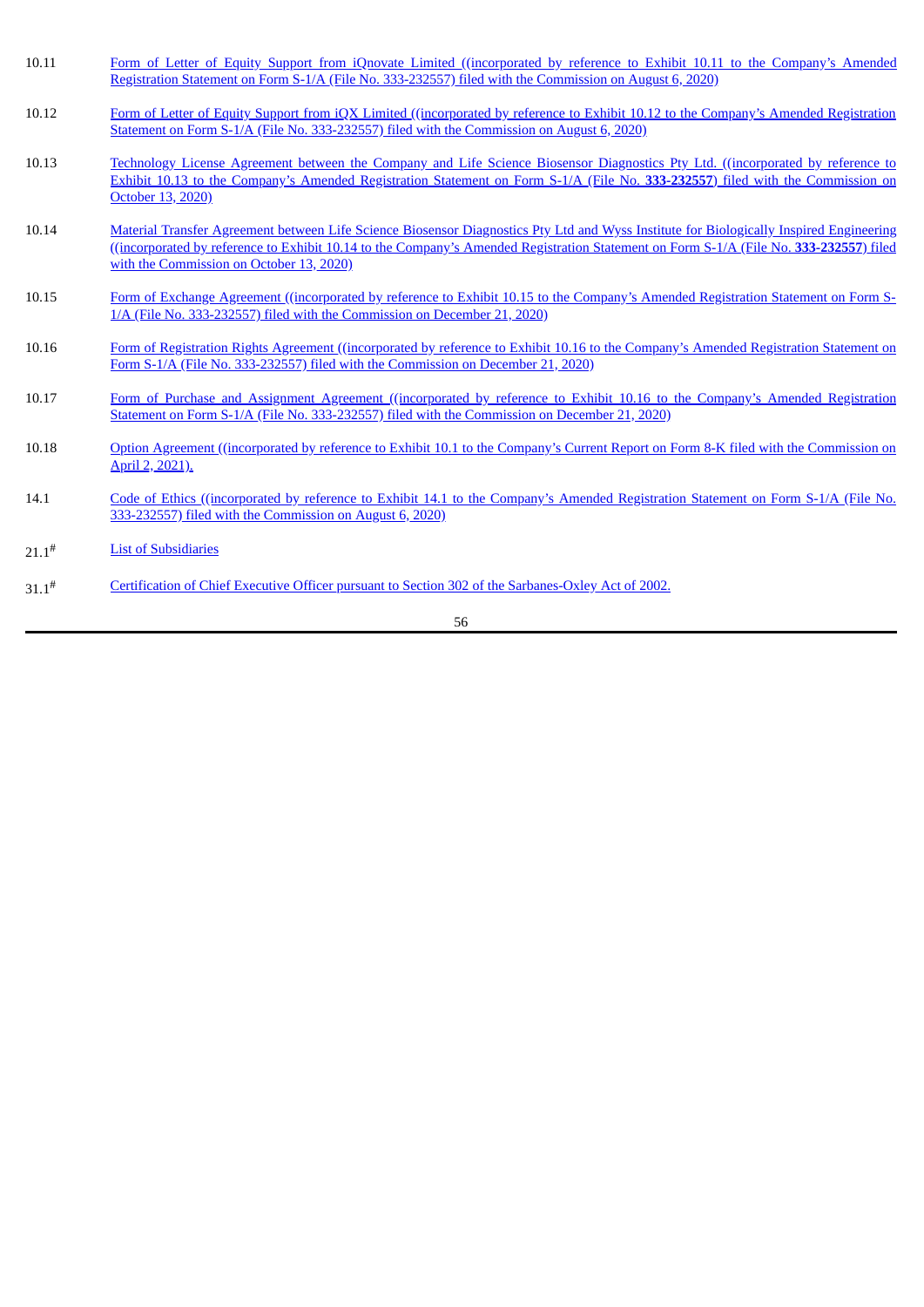- $31.2$ <sup>#</sup> Certification of Principal Financial Officer pursuant to Section 302 of the [Sarbanes-Oxley](#page-80-0) Act of 2002.
- $32.1$ <sup>#</sup> [Certification](#page-81-0) of the Principal Executive Officer pursuant to 18 U.S.C. Section 1350, as adopted pursuant to Section 906 of the Sarbanes-Oxley Act of 2002.
- 32.2 [Certification](#page-82-0) of the Principal Financial Officer pursuant to 18 U.S.C. Section 1350, as adopted pursuant to Section 906 of the Sarbanes-Oxley Act of 2002.
- 101.INS XBRL Instance Document - the instance document does not appear in the Interactive Data File because its XBRL tags are embedded within the Inline XBRL document
- 101.SCH XBRL Taxonomy Extension Schema Document.
- 101.CAL XBRL Taxonomy Extension Calculation Linkbase Document.
- 101.DEF XBRL Taxonomy Extension Definition Linkbase Document.
- $101.LAB$ <sup>#</sup> XBRL Taxonomy Extension Label Linkbase Document.
- $101.\mathrm{PRE}$   $^{\#}$ XBRL Taxonomy Extension Presentation Linkbase Document.
- $104$ <sup>#</sup> Cover Page Interactive Data File (formatted as inline XBRL and contained in Exhibit 101)

**\*Indicates management contract or compensatory plan. # Filed herewith.**

# **ITEM 16. FORM 10-K SUMMARY.**

None.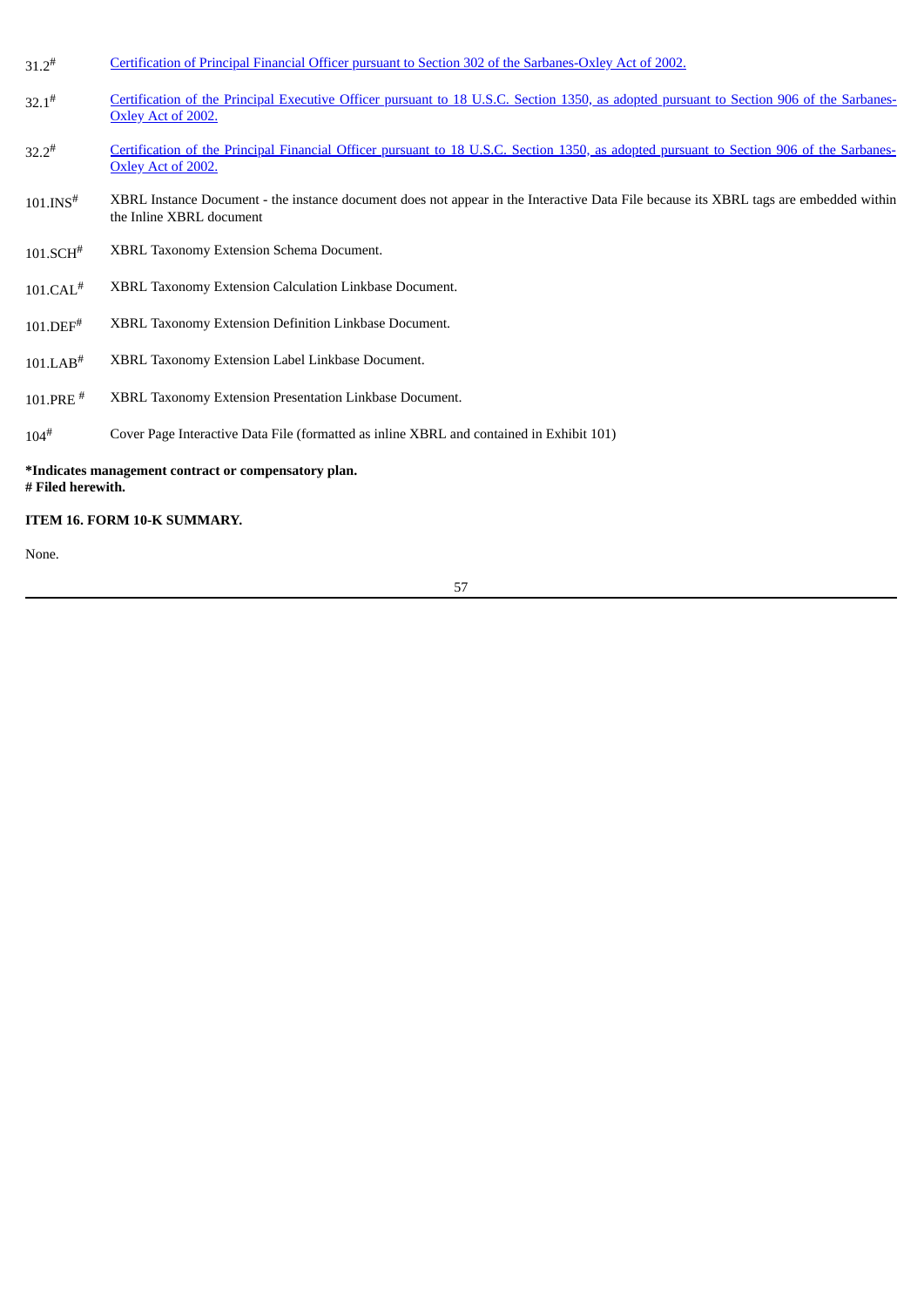# **SIGNATURES**

Pursuant to the requirements of Section 13 or 15(d) of the Exchange Act of 1934, the registrant caused this report to be signed on its behalf by the undersigned, thereunto duly authorized.

|                          | GBS Inc.                                            |
|--------------------------|-----------------------------------------------------|
| Date: September 15, 2021 | By: /s/ Harry Simeonidis<br><b>HARRY SIMEONIDIS</b> |
|                          | CHIEF EXECUTIVE OFFICER AND PRESIDENT               |
|                          | (Principal Executive Officer)                       |
| Date: September 15, 2021 | By: /s/ Spiro Sakiris                               |
|                          | <b>SPIRO SAKIRIS</b>                                |
|                          | CHIEF FINANCIAL OFFICER                             |

Pursuant to the requirements of the Exchange Act of 1934, this report has been signed below by the following persons on behalf of the registrant and in the capacities and on the dates indicated.

(Principal Financial Officer)

| <b>Signature</b>          | <b>Title</b>                                    | <b>Date</b>        |
|---------------------------|-------------------------------------------------|--------------------|
| /s/ Harry Simeonidis      | Chief Executive Officer, President and Director | September 15, 2021 |
| <b>Harry Simeonidis</b>   | (Principal Executive Officer)                   |                    |
| /s/ Spiro Sakiris         | <b>Chief Financial Officer</b>                  | September 15, 2021 |
| Spiro Sakiris             | (Principal Financial Officer)                   |                    |
| /s/ Steven Boyages        |                                                 |                    |
| Dr. Steven Boyages        | Director                                        | September 15, 2021 |
| /s/ Jonathan Sessler      |                                                 |                    |
| Prof. Jonathan Sessler    | Director                                        | September 15, 2021 |
| /s/ Tom Parmakellis       |                                                 |                    |
| Dr. Tom Parmakellis       | Director                                        | September 15, 2021 |
| /s/ Jonathan Hurd         |                                                 |                    |
| Jonathan Hurd             | Director                                        | September 15, 2021 |
| /s/ Leon Kempler          |                                                 |                    |
| Leon Kempler              | Director                                        | September 15, 2021 |
| /s/ George Margelis       |                                                 |                    |
| Dr. George Margelis       | Director                                        | September 15, 2021 |
| /s/ Lawrence Fisher       |                                                 |                    |
| Lawrence Fisher           | Director                                        | September 15, 2021 |
| /s/ Christopher Towers    |                                                 |                    |
| <b>Christopher Towers</b> | Director                                        | September 15, 2021 |
|                           | 58                                              |                    |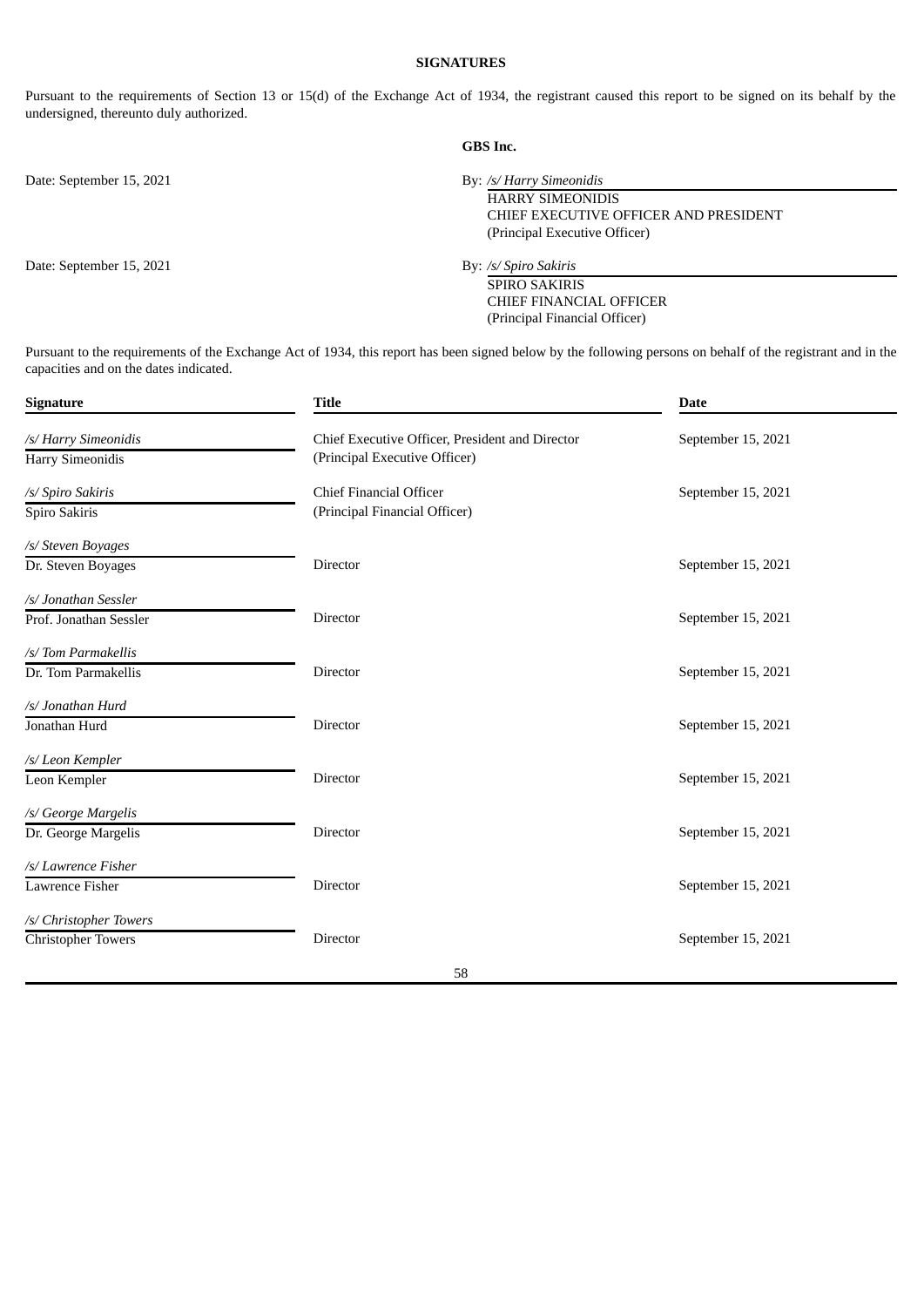# **GBS Inc. Index to the Consolidated Financial Statements**

| <b>REPORT OF INDEPENDENT REGISTERED PUBLIC ACCOUNTING FIRM</b>            | $F-2$ |
|---------------------------------------------------------------------------|-------|
| <b>CONSOLIDATED BALANCE SHEETS</b>                                        | $F-3$ |
| <b>CONSOLIDATED STATEMENTS OF OPERATIONS AND OTHER COMPREHENSIVE LOSS</b> | $F-4$ |
| <b>CONSOLIDATED STATEMENTS OF CHANGES IN SHAREHOLDERS' EQUITY</b>         | $F-5$ |
| <b>CONSOLIDATED STATEMENTS OF CASH FLOWS</b>                              | $F-6$ |
| <b>NOTES TO CONSOLIDATED FINANCIAL STATEMENTS</b>                         | $F-7$ |
|                                                                           |       |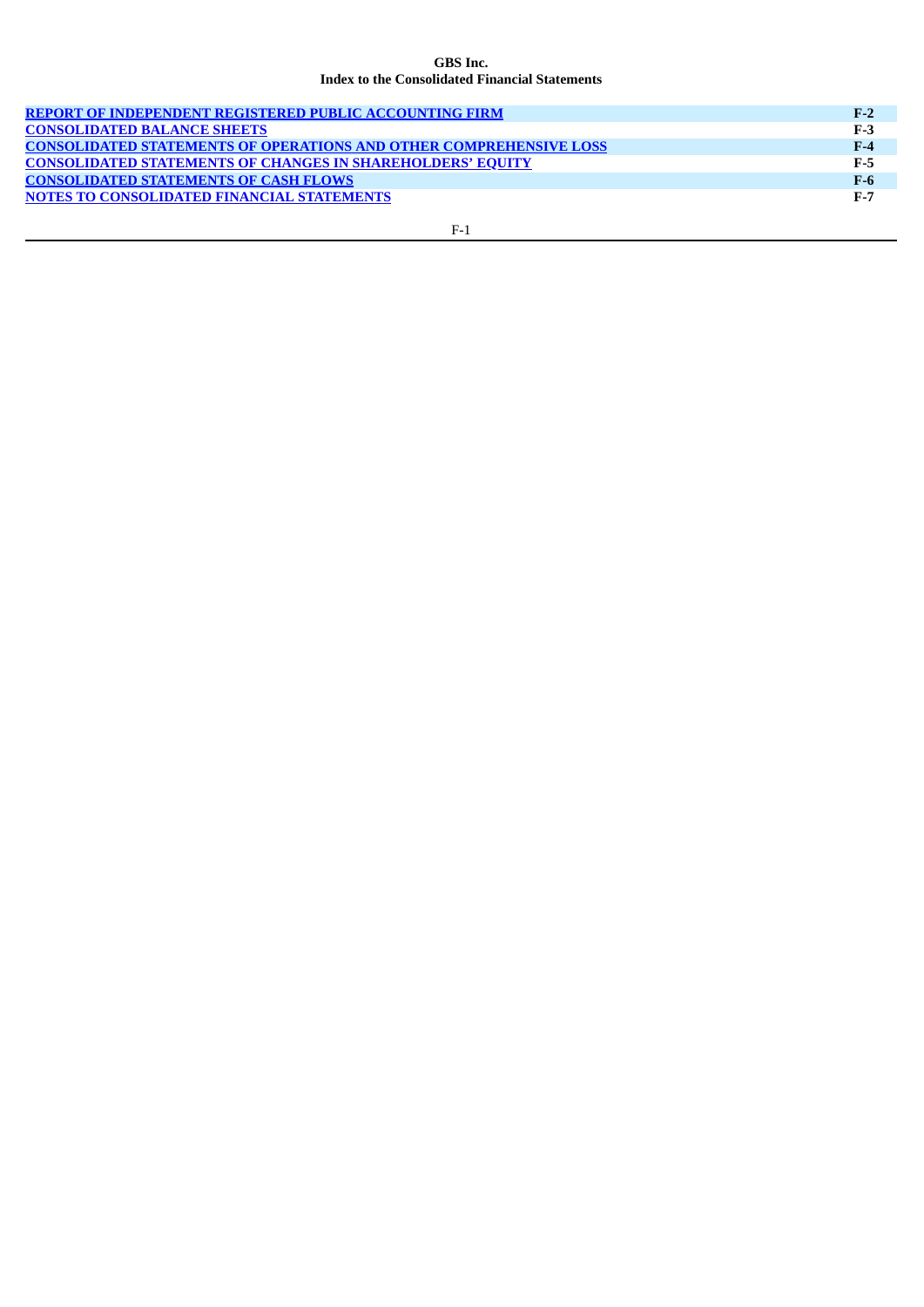# <span id="page-60-0"></span>**Report of Independent Registered Public Accounting Firm**

Shareholders and Board of Directors GBS Inc. New York, New York

# **Opinion on the Consolidated Financial Statements**

We have audited the accompanying consolidated balance sheets of GBS Inc. (the "Company") as of June 30, 2021 and 2020, the related consolidated statements of operations and comprehensive loss, changes in shareholders' equity, and cash flows for each of the two years in the period ended June 30, 2021, and the related notes (collectively referred to as the "consolidated financial statements"). In our opinion, the consolidated financial statements present fairly, in all material respects, the financial position of the Company at June 30, 2021 and 2020, and the results of its operations and its cash flows for each of the two years in the period ended June 30, 2021**,** in conformity with accounting principles generally accepted in the United States of America.

#### **Basis for Opinion**

These consolidated financial statements are the responsibility of the Company's management. Our responsibility is to express an opinion on the Company's consolidated financial statements based on our audits. We are a public accounting firm registered with the Public Company Accounting Oversight Board (United States) ("PCAOB") and are required to be independent with respect to the Company in accordance with the U.S. federal securities laws and the applicable rules and regulations of the Securities and Exchange Commission and the PCAOB.

We conducted our audits in accordance with the standards of the PCAOB. Those standards require that we plan and perform the audit to obtain reasonable assurance about whether the consolidated financial statements are free of material misstatement, whether due to error or fraud. The Company is not required to have, nor were we engaged to perform, an audit of its internal control over financial reporting. As part of our audits, we are required to obtain an understanding of internal control over financial reporting but not for the purpose of expressing an opinion on the effectiveness of the Company's internal control over financial reporting. Accordingly, we express no such opinion.

Our audits included performing procedures to assess the risks of material misstatement of the consolidated financial statements, whether due to error or fraud, and performing procedures that respond to those risks. Such procedures included examining, on a test basis, evidence regarding the amounts and disclosures in the consolidated financial statements. Our audits also included evaluating the accounting principles used and significant estimates made by management, as well as evaluating the overall presentation of the consolidated financial statements. We believe that our audits provide a reasonable basis for our opinion.

*/s/ BDO Audit Pty Ltd*

We have served as the Company's auditor since 2017. Sydney, Australia September 15, 2021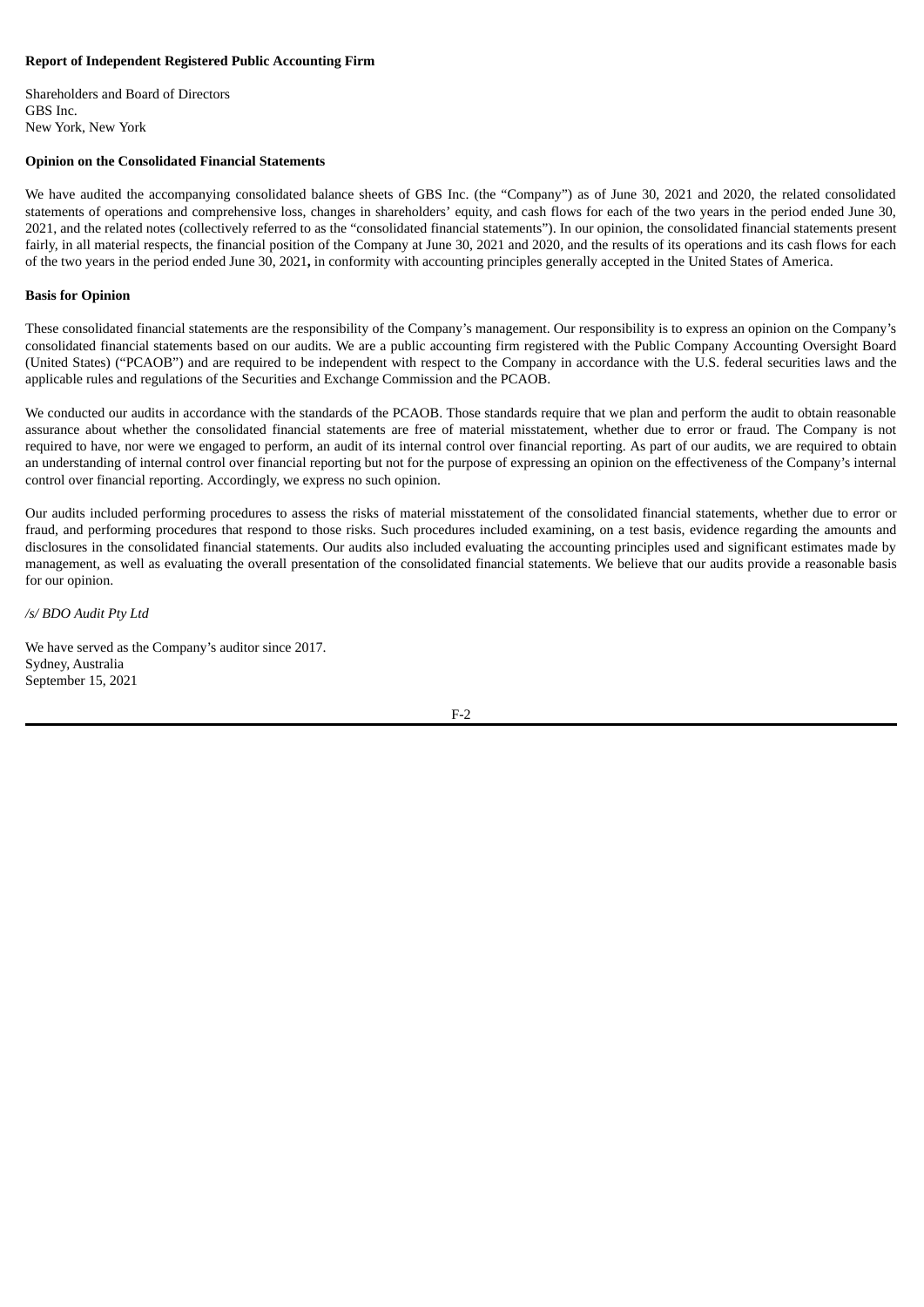# **GBS Inc. Consolidated Balance Sheets**

<span id="page-61-0"></span>

|                                                                                                 | June 30, 2021 |                | June 30, 2020 |                |
|-------------------------------------------------------------------------------------------------|---------------|----------------|---------------|----------------|
| <b>ASSETS</b>                                                                                   |               |                |               |                |
| Current assets:                                                                                 |               |                |               |                |
| Cash and cash equivalents                                                                       | \$            | 12,573,685     | \$            | 427,273        |
| Deferred charges                                                                                |               |                |               | 1,863,613      |
| Grant receivable, current portion                                                               |               | 2,098,884      |               |                |
| Research and development tax incentive receivable                                               |               | 1,025,455      |               |                |
| Other current assets                                                                            |               | 2,509,017      |               | 49,062         |
| Total current assets                                                                            |               | 18,207,041     |               | 2,339,948      |
| Investment in affiliate                                                                         |               |                |               | 135,692        |
| Grant receivable, net of current portion                                                        |               | 3,148,328      |               |                |
| Other non-current assets                                                                        |               | 504,000        |               |                |
| <b>TOTAL ASSETS</b>                                                                             | \$            | 21,859,369     | \$            | 2,475,640      |
|                                                                                                 |               |                |               |                |
| <b>LIABILITIES AND SHAREHOLDERS' EQUITY (DEFICIT)</b>                                           |               |                |               |                |
| <b>Current liabilities:</b>                                                                     |               |                |               |                |
| Accounts payable and accrued expenses                                                           | \$            | 1,570,443      | \$            | 787,469        |
| Related party payables                                                                          |               | 13,323         |               | 1,769,293      |
| Current portion of deferred grant income                                                        |               | 2,098,884      |               |                |
| Convertible notes payable                                                                       |               |                |               | 5,133,706      |
| Total current liabilities                                                                       |               | 3,682,650      |               | 7,690,468      |
| Employee benefit liabilities                                                                    |               | 21,770         |               |                |
| Long-term deferred grant income                                                                 |               | 3,148,328      |               |                |
| <b>Total liabilities</b>                                                                        |               | 6,852,748      |               | 7,690,468      |
| Commitments and contingencies (Note 11)                                                         |               |                |               |                |
|                                                                                                 |               |                |               |                |
| Shareholders' equity (deficit):                                                                 |               |                |               |                |
| Preferred stock, \$0.01 par value, 10,000,000 shares authorized, 1,300,000 and 2,370,891 shares |               |                |               |                |
| issued and outstanding at June 30, 2021 and 2020, respectively                                  |               | 13,000         |               | 23,709         |
| Common stock, \$0.01 par value, 100,000,000 shares authorized, 13,582,122 and 8,630,000         |               |                |               |                |
| shares issued and outstanding at June 30, 2021 and 2020, respectively                           |               | 135,821        |               | 86,300         |
| Additional paid-in capital                                                                      |               | 38,440,089     |               | 10,899,942     |
| Accumulated deficit                                                                             |               | (22, 869, 803) |               | (15, 832, 517) |
| Accumulated other comprehensive loss                                                            |               | (661,260)      |               | (363, 951)     |
| Total consolidated group equity (deficit)                                                       |               | 15,057,847     |               | (5, 186, 517)  |
| Non-controlling interest                                                                        |               | (51,226)       |               | (28, 311)      |
| Total shareholders' equity (deficit)                                                            |               | 15,006,621     |               | (5,214,828)    |
| TOTAL LIABILITIES AND SHAREHOLDERS' EQUITY                                                      | \$            | 21,859,369     | \$            | 2,475,640      |
|                                                                                                 |               |                |               |                |

The accompanying notes are an integral part of these consolidated financial statements.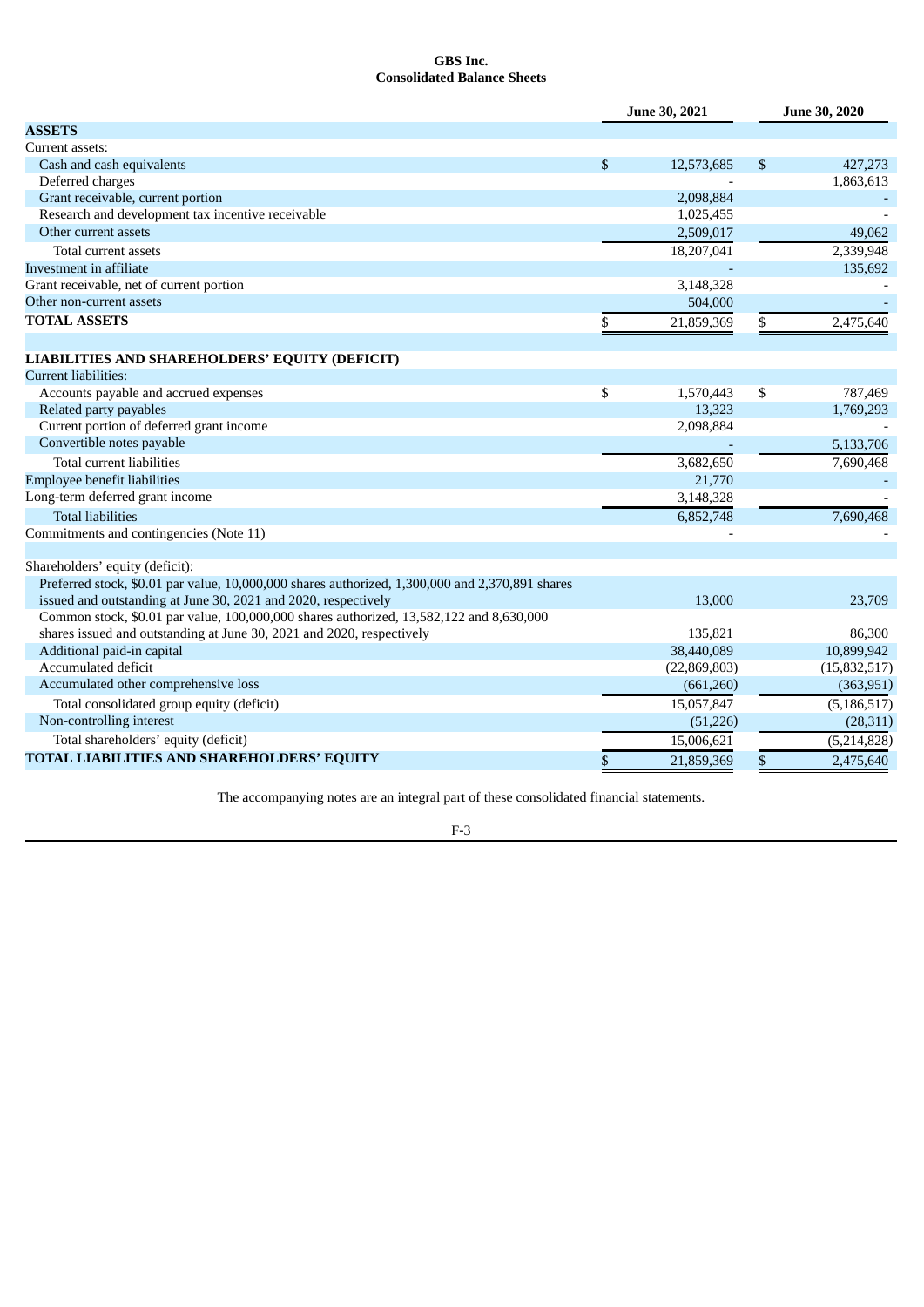# **GBS Inc. Consolidated Statements of Operations and Other Comprehensive Loss**

<span id="page-62-0"></span>

|                                                                                                 | <b>Year Ended June 30,</b> |    |               |  |
|-------------------------------------------------------------------------------------------------|----------------------------|----|---------------|--|
|                                                                                                 | 2021                       |    | 2020          |  |
| Revenues:                                                                                       |                            |    |               |  |
| Other income:                                                                                   |                            |    |               |  |
| Government support income                                                                       | \$<br>1,980,484            | \$ | 69,821        |  |
| <b>Shared services</b>                                                                          |                            |    | 118,923       |  |
| <b>Total revenues</b>                                                                           | 1,980,484                  |    | 188,744       |  |
| <b>Operating expenses:</b>                                                                      |                            |    |               |  |
| General and administrative expenses                                                             | 3,359,065                  |    | 2,203,125     |  |
| Development and regulatory approval expenses                                                    | 3,835,703                  |    | 588,206       |  |
| Prospectus and capital raising expenses                                                         | 359,198                    |    | 254,407       |  |
| <b>Total operating expenses</b>                                                                 | 7,553,966                  |    | 3,045,738     |  |
| Loss from operations                                                                            | (5,573,482)                |    | (2,856,994)   |  |
| Other (expense) income:                                                                         |                            |    |               |  |
| Interest expense                                                                                | (1,093,608)                |    | (457, 745)    |  |
| (Loss) income from unconsolidated equity method investment                                      | (135, 692)                 |    | 121,692       |  |
| Realized foreign exchange loss                                                                  | (271, 225)                 |    |               |  |
| Interest income                                                                                 | 13,806                     |    | 97            |  |
| Total other expense                                                                             | (1,486,719)                |    | (335, 956)    |  |
| Loss before income taxes                                                                        | (7,060,201)                |    | (3, 192, 950) |  |
| Income taxes                                                                                    |                            |    |               |  |
| Net loss                                                                                        | (7,060,201)                |    | (3, 192, 950) |  |
| Net loss attributable to non-controlling interest                                               | (22, 915)                  |    | (29, 174)     |  |
| Net loss attributable to GBS, Inc.                                                              | \$<br>(7,037,286)          | \$ | (3, 163, 776) |  |
| Other comprehensive loss, net of tax:                                                           |                            |    |               |  |
| Foreign currency translation loss                                                               | \$<br>(297, 309)           | \$ | (147,081)     |  |
| Total other comprehensive loss                                                                  | (297, 309)                 |    | (147, 081)    |  |
| Comprehensive loss                                                                              | (7,357,510)                |    | (3,340,031)   |  |
| Comprehensive loss attributable to non-controlling interest                                     | (22, 915)                  |    | (29, 174)     |  |
| Comprehensive loss attributable to GBS, Inc.                                                    | \$<br>(7, 334, 595)        | \$ | (3,310,857)   |  |
|                                                                                                 | \$                         |    |               |  |
| Net loss per share, basic and diluted<br>Weighted average shares outstanding, basic and diluted | (0.68)<br>10,414,886       | \$ | (0.37)        |  |
|                                                                                                 |                            |    | 8,510,329     |  |

The accompanying notes are an integral part of these consolidated financial statements.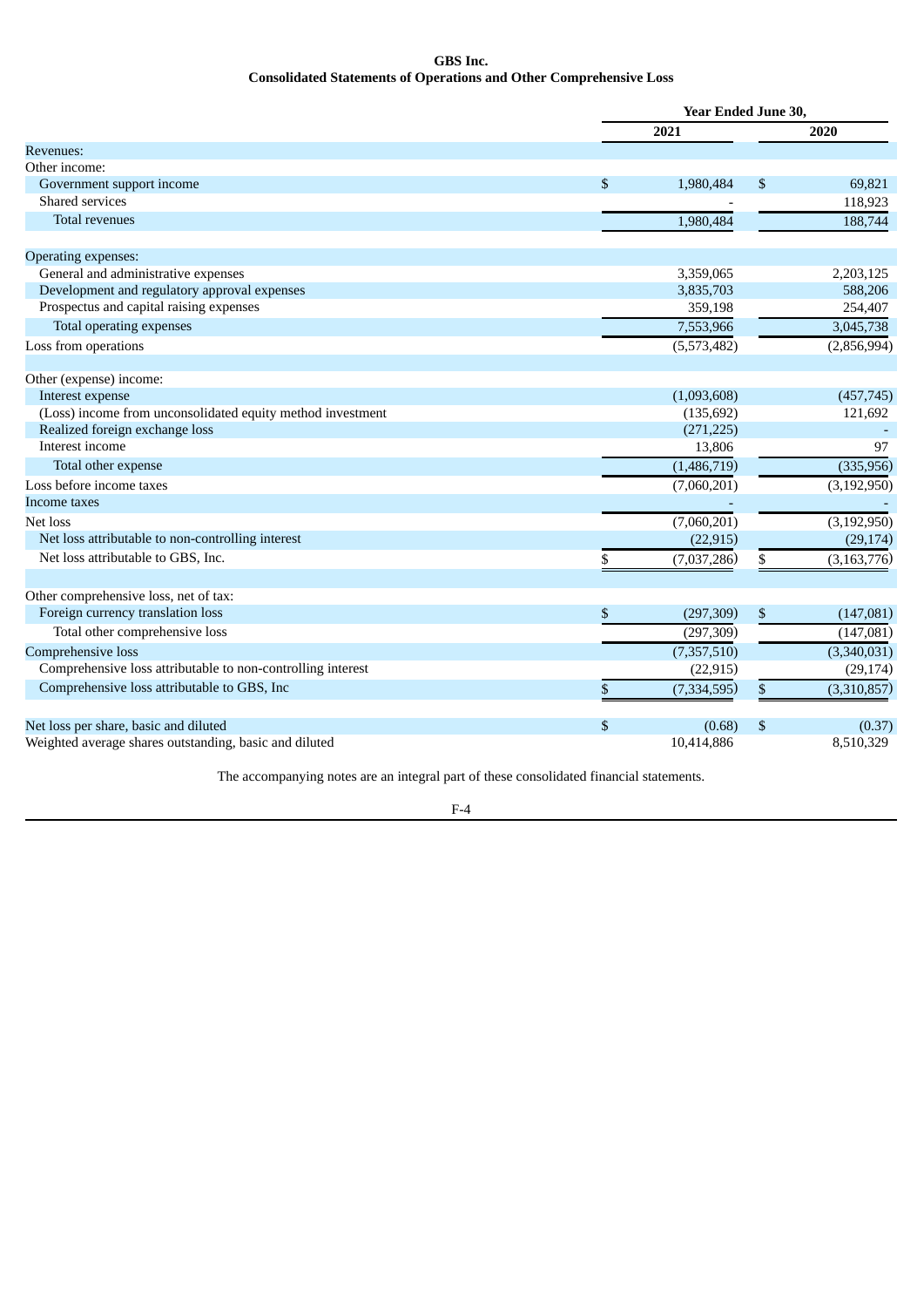# **GBS Inc. Consolidated Statements of Changes in Shareholders' Equity**

<span id="page-63-0"></span>

|                                                                         | <b>Preferred stock</b> |                | <b>Common stock</b> |               | <b>Additional</b><br>paid in | <b>Accumulated</b>                | Other<br>comprehensive | Non-<br>controlling | <b>Total</b><br>shareholders'<br>equity |
|-------------------------------------------------------------------------|------------------------|----------------|---------------------|---------------|------------------------------|-----------------------------------|------------------------|---------------------|-----------------------------------------|
|                                                                         | <b>Shares</b>          | <b>Amount</b>  | <b>Shares</b>       | <b>Amount</b> | capital                      | deficit                           | (loss) income          | interest            | (deficit)                               |
| Balance, June 30, 2019                                                  | 2,064,884              | \$20,649       | 8,510,000           | \$85,100      | \$8,164,804                  | $\overline{3 \quad (12,668,741)}$ | (216, 870)<br>\$       | \$637,919           | $\overline{3,977,139}$                  |
| Reclassification of non-controlling                                     |                        |                |                     |               |                              |                                   |                        |                     |                                         |
| interest                                                                |                        |                |                     |               | 637,056                      |                                   |                        | (637,056)           |                                         |
| Balance, June 30, 2019                                                  | 2,064,884              | 20,649         | 8,510,000           | 85,100        | 8,801,860                    | (12,668,741)                      | (216, 870)             | 863                 | (3,977,139)                             |
| Deemed dividend                                                         |                        |                |                     |               | (976, 308)                   |                                   |                        |                     | (976, 308)                              |
| Issuance of common shares                                               |                        |                | 120,000             | 1,200         | 898,800                      |                                   |                        |                     | 900,000                                 |
| Issuance of convertible preferred shares                                | 306,007                | 3,060          |                     |               | 2,291,992                    |                                   |                        |                     | 2,295,052                               |
| Issuance costs for common and                                           |                        |                |                     |               |                              |                                   |                        |                     |                                         |
| preferred shares                                                        |                        |                |                     |               | (116, 402)                   |                                   |                        |                     | (116, 402)                              |
| Foreign currency translation loss                                       |                        |                |                     |               |                              |                                   | (147,081)              |                     | (147,081)                               |
| Net loss                                                                |                        |                |                     |               |                              | (3, 163, 776)                     |                        | (29, 174)           | (3, 192, 950)                           |
| Balance, June 30, 2020                                                  | 2,370,891              | 23,709         | 8,630,000           | 86,300        | 10,899,942                   | (15, 832, 517)                    | (363, 951)             | (28, 311)           | (5,214,828)                             |
| Issuance of convertible preferred shares                                | 439.299                | 4.393          |                     |               | 3,290,352                    |                                   |                        |                     | 3,294,745                               |
| Issuance of common stock at initial                                     |                        |                |                     |               |                              |                                   |                        |                     |                                         |
| public offering                                                         |                        |                | 1,270,589           | 12,706        | 21,587,307                   |                                   |                        |                     | 21,600,013                              |
| Issuance cost of common stock at                                        |                        |                |                     |               |                              |                                   |                        |                     |                                         |
| initial public offering                                                 |                        |                |                     |               | (3,867,565)                  |                                   |                        |                     | (3,867,565)                             |
| Cancellation of common stock in                                         |                        |                |                     |               |                              |                                   |                        |                     |                                         |
| exchange for preferred shares                                           | 3,000,000              | 30,000         | (3,000,000)         | (30,000)      |                              |                                   |                        |                     |                                         |
| Conversion of convertible notes into                                    |                        |                |                     |               |                              |                                   |                        |                     |                                         |
| common stock at initial public offering                                 |                        |                | 710,548             | 7,105         | 5,126,601                    |                                   |                        |                     | 5,133,706                               |
| Conversion of convertible preferred                                     |                        |                |                     |               |                              |                                   |                        |                     |                                         |
| shares into common stock at initial                                     |                        |                |                     |               |                              |                                   |                        |                     |                                         |
| public offering                                                         | (2,810,190)            | (28, 102)      | 2,810,190           | 28,102        |                              |                                   |                        |                     |                                         |
| Beneficial conversion feature                                           |                        | $\overline{a}$ |                     |               | 905,948                      |                                   |                        |                     | 905,948                                 |
| Series A warrants exercised to                                          |                        |                |                     |               |                              |                                   |                        |                     |                                         |
| purchase common shares                                                  |                        |                | 59,800              | 598           | 507,702                      |                                   |                        |                     | 508,300                                 |
| Series B warrants exercised to purchase<br>common shares                |                        |                |                     |               |                              |                                   |                        |                     |                                         |
|                                                                         |                        |                | 1,400,995           | 14,010        | (14, 010)                    |                                   |                        |                     | 3,812                                   |
| Series A and B warrants acquired<br>Conversion of convertible preferred |                        |                |                     |               | 3,812                        |                                   |                        |                     |                                         |
| shares into common stock                                                | (1,700,000)            | (17,000)       | 1,700,000           | 17,000        |                              |                                   |                        |                     |                                         |
| Foreign currency translation loss                                       |                        |                |                     |               |                              |                                   | (297, 309)             |                     | (297, 309)                              |
| <b>Net loss</b>                                                         |                        |                |                     |               |                              | (7,037,286)                       |                        | (22, 915)           | (7,060,201)                             |
| Balance, June 30, 2021                                                  |                        |                |                     |               |                              |                                   |                        |                     |                                         |
|                                                                         | 1,300,000              | 13,000         | 13,582,122          | \$135,821     | \$38,440,089                 | (22,869,803)                      | (661, 260)             | (51, 226)           | 15,006,621                              |

The accompanying notes are an integral part of these consolidated financial statements.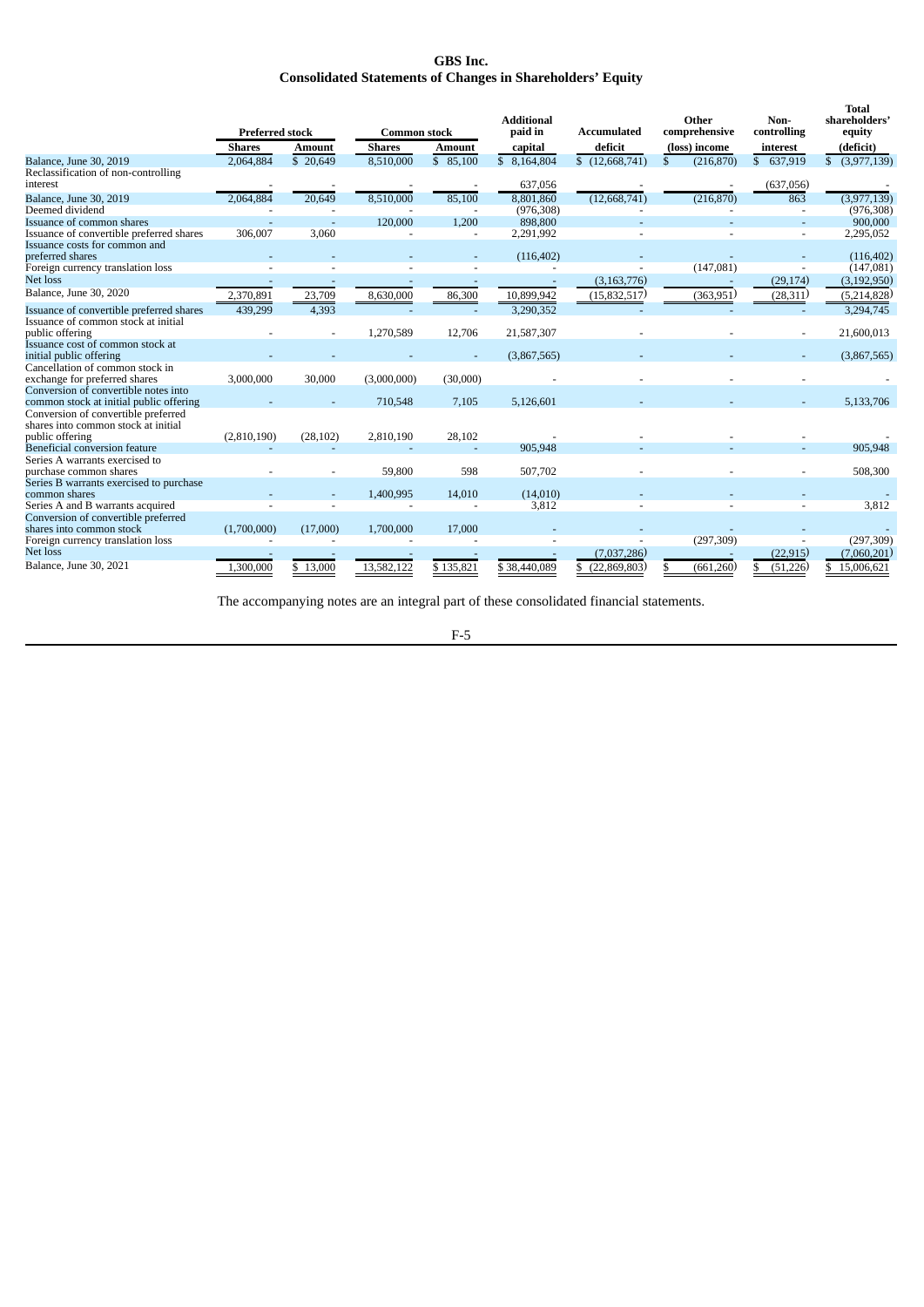# **GBS Inc. Consolidated Statements of Cash Flows**

<span id="page-64-0"></span>

|                                                                                                      |    | Year Ended June 30, |    |               |  |
|------------------------------------------------------------------------------------------------------|----|---------------------|----|---------------|--|
|                                                                                                      |    | 2021                |    | 2020          |  |
| <b>Cash flows from operating activities:</b>                                                         |    |                     |    |               |  |
| Net loss                                                                                             | S  | (7,060,201)         | \$ | (3, 192, 950) |  |
| Adjustments to reconcile net loss to net cash used in operating activities:                          |    |                     |    |               |  |
| Non-cash loss on foreign currency translation, net                                                   |    | (271, 225)          |    |               |  |
| (Profit)/Loss on investment in affiliate                                                             |    | 135,692             |    | (121, 692)    |  |
| Contingent beneficial conversion feature on convertible notes                                        |    | 905,948             |    |               |  |
| Money received for which preference shares were issued after year-end                                |    |                     |    | 225,000       |  |
| Non-cash other operating activities                                                                  |    | (66, 055)           |    | (36,048)      |  |
| Changes in operating assets and liabilities:                                                         |    |                     |    |               |  |
| Other receivables                                                                                    |    |                     |    | 118,056       |  |
| Research and development tax incentive receivable                                                    |    | (1,025,455)         |    |               |  |
| Other current assets                                                                                 |    | (2,459,955)         |    | 99,279        |  |
| Other non-current assets                                                                             |    | (504,000)           |    |               |  |
| Accounts payable                                                                                     |    | 782,974             |    | (350, 200)    |  |
| Accounts payable - related party                                                                     |    | (1,755,970)         |    | 2,759,937     |  |
| Other long-term liabilities                                                                          |    | 21,770              |    |               |  |
| Net cash used in operating activities                                                                |    | (11, 296, 477)      |    | (498, 618)    |  |
| <b>Cash flows from investing activities:</b>                                                         |    |                     |    |               |  |
| Investment in affiliate                                                                              |    |                     |    | (14,000)      |  |
| Net cash used in investing activities                                                                |    |                     |    | (14,000)      |  |
| <b>Cash flows from financing activities:</b>                                                         |    |                     |    |               |  |
| Proceeds from issuance of warrants                                                                   |    | 3,812               |    |               |  |
| Proceeds from warrant holders for common shares                                                      |    | 508,300             |    |               |  |
| Proceeds from issuance of preferred stock                                                            |    | 3,294,745           |    | 1,001,250     |  |
| Payment to convertible note holders                                                                  |    |                     |    | (150, 986)    |  |
| Proceeds from initial public offering                                                                |    | 21,600,013          |    |               |  |
| Payment of equity issuance costs                                                                     |    | (2,003,952)         |    | (116, 402)    |  |
| Net cash provided by financing activities                                                            |    | 23,402,918          |    | 733,862       |  |
|                                                                                                      |    |                     |    |               |  |
| Effect of foreign exchange rates on cash and cash equivalents                                        |    | 39,971              |    | 8,089         |  |
| Increase in cash and cash equivalents                                                                |    | 12,146,412          |    | 229,333       |  |
| Cash and cash equivalents, beginning of period                                                       |    | 427,273             |    | 197,940       |  |
|                                                                                                      |    |                     |    |               |  |
| Cash and cash equivalents, end of period                                                             | \$ | 12,573,685          | \$ | 427,273       |  |
| Non-cash investing and financing activities                                                          |    |                     |    |               |  |
| Reclassification of deferred charges to additional paid in capital upon completion of initial public |    |                     |    |               |  |
| offering                                                                                             | \$ | 1,863,613           | \$ |               |  |
| Conversion of notes to common shares at initial public offering                                      |    | 5,133,706           |    |               |  |
| Cancellation of common stock in exchange for preferred shares                                        |    | 30,000              |    |               |  |
| Conversion of preferred shares into common shares                                                    |    | 45,102              |    |               |  |
| Preference shares issued through offsetting the related party loans                                  |    |                     |    | 1,102,717     |  |
| Non-cash deemed dividend                                                                             |    |                     |    | (976,000)     |  |
| Common stock issued through offsetting of related party loans                                        |    |                     |    | 900,000       |  |
|                                                                                                      |    |                     |    |               |  |
| Supplemental disclosure of cash flow information:                                                    |    |                     |    |               |  |
| Cash paid for income taxes                                                                           | \$ |                     | \$ |               |  |
| Cash paid for interest                                                                               |    | 185,301             |    | 327,311       |  |
|                                                                                                      |    |                     |    |               |  |

The accompanying notes are an integral part of these consolidated financial statements.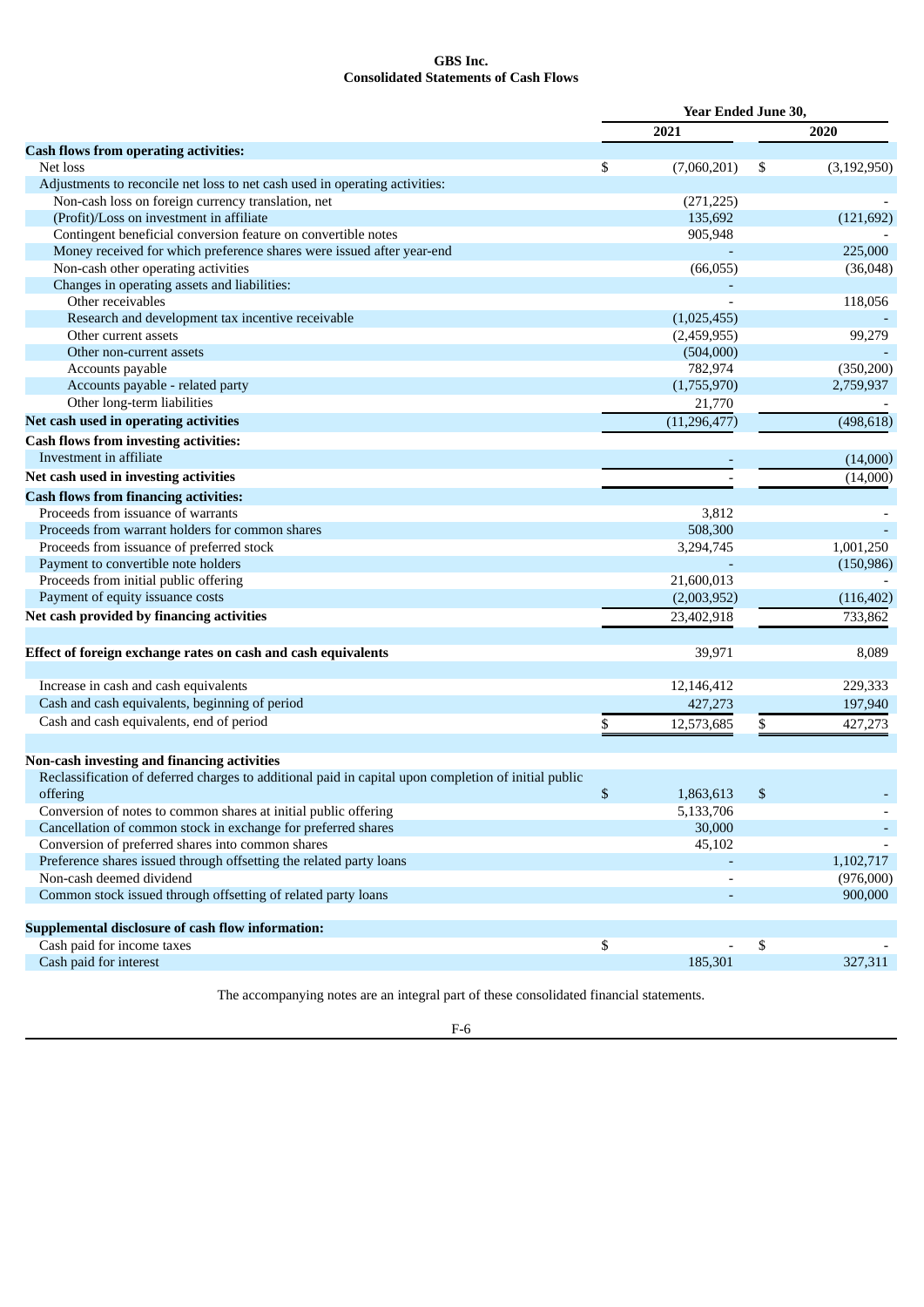# **GBS Inc. Notes to the Consolidated Financial Statements**

# <span id="page-65-0"></span>**NOTE 1. ORGANIZATION AND DESCRIPTION OF THE BUSINESS**

GBS Inc. and its wholly owned subsidiary, GBS Operations Inc. were formed on December 5, 2016 under the laws of the state of Delaware. Glucose Biosensor Systems (Greater China) Pty Ltd ("GBSPL") was formed on August 4, 2016 under the laws of New South Wales, Australia and was renamed to GBS (APAC) Pty Ltd on October 14, 2020. Glucose Biosensor Systems (Japan) Pty Ltd and Glucose Biosensor Systems (APAC) Pty Ltd were formed under the laws of New South Wales, Australia on February 22, 2017 and February 23, 2017 respectively. These companies (collectively, the "Company") were formed to provide a non-invasive, pain free innovation to make it easier for people to manage diabetes using the Company's Saliva Glucose Biosensor ("SGB" and, together with the software app that interfaces the SGB with the Company's digital information system, the "SGT").

We are a biosensor diagnostic technology company operating across the Asia-Pacific Region ("APAC") Region and an interest in the USA Region with the biosensor platform comprising of biochemistry, immunology, tumor markers, hormones, and nucleic acid diagnostic modalities, and worldwide with our COV2 test. We were incorporated under the laws of Delaware on December 5, 2016. Our headquarters are located in New York, New York.

Our objective is to introduce and launch initially the Saliva Glucose Biosensor (referred to as the "SGB"), the diagnostic test that stems from the Biosensor Platform that we license, in our regions and the COV2 test globally. This will be followed by developing the platform to its full capacity testing across the diagnostic modalities of Immunology, Hormones, Chemistry, Tumor markers and Nucleic Acid tests.

GBS Inc. is a 42.6% (as of June 30 2021) owned (by voting rights) affiliate of Life Science Biosensor Diagnostics Pty Ltd ("LSBD"), an Australian company that owns the worldwide intellectual property rights to the biosensor platform from University of Newcastle, Australia. LSBD has licensed to the Company that technology to introduce and launch the platform in the APAC.

# *Initial public offering*

On December 28, 2020, the Company closed its initial public offering ("IPO") and sold 1,270,589 units, consisting of (a) one share of the Company's common stock (or, at the purchaser's election, one share of Series B Convertible Preferred Stock), (b) one Series A warrant (the "Series A Warrants") to purchase one share of the Company's common stock at an exercise price equal to \$8.50 per share, exercisable until the fifth anniversary of the issuance date, and (c) one Series B warrant (the "Series B Warrants") to purchase one share of the Company's common stock at an exercise price equal to \$17.00 per share, exercisable until the fifth anniversary of the issuance date and subject to certain adjustment and cashless exercise provisions. The public offering price of the shares sold in the IPO was \$17.00 per unit. In aggregate, the units issued in the offering generated \$17,732,448 in net proceeds, which amount is net of \$1,714,001 in underwriters' discount and commissions, and \$2,153,564 in offering costs. Offering costs include underwriters' warrants to acquire up to 63,529 shares with an exercise price of \$18.70 per share, exercisable until the fifth anniversary of the issuance date. The Company also issued to the underwriter an option, exercisable one or more times in whole or in part, to purchase up to 190,588 additional shares of common stock and/or Series A Warrants to purchase up to an aggregate of 190,588 shares of common stock and/or Series B Warrants to purchase up to an aggregate of 190,588 shares of common stock, in any combinations thereof, from us at the public offering price per security, less the underwriting discounts and commissions, for 45 days after the date of the IPO to cover over-allotments, if any (the "Over-Allotment Option").

Upon the closing of the IPO, all shares of preferred stock then outstanding were automatically converted into 2,810,190 shares of common stock, and all convertible notes then outstanding were automatically converted into 710,548 shares of common stock.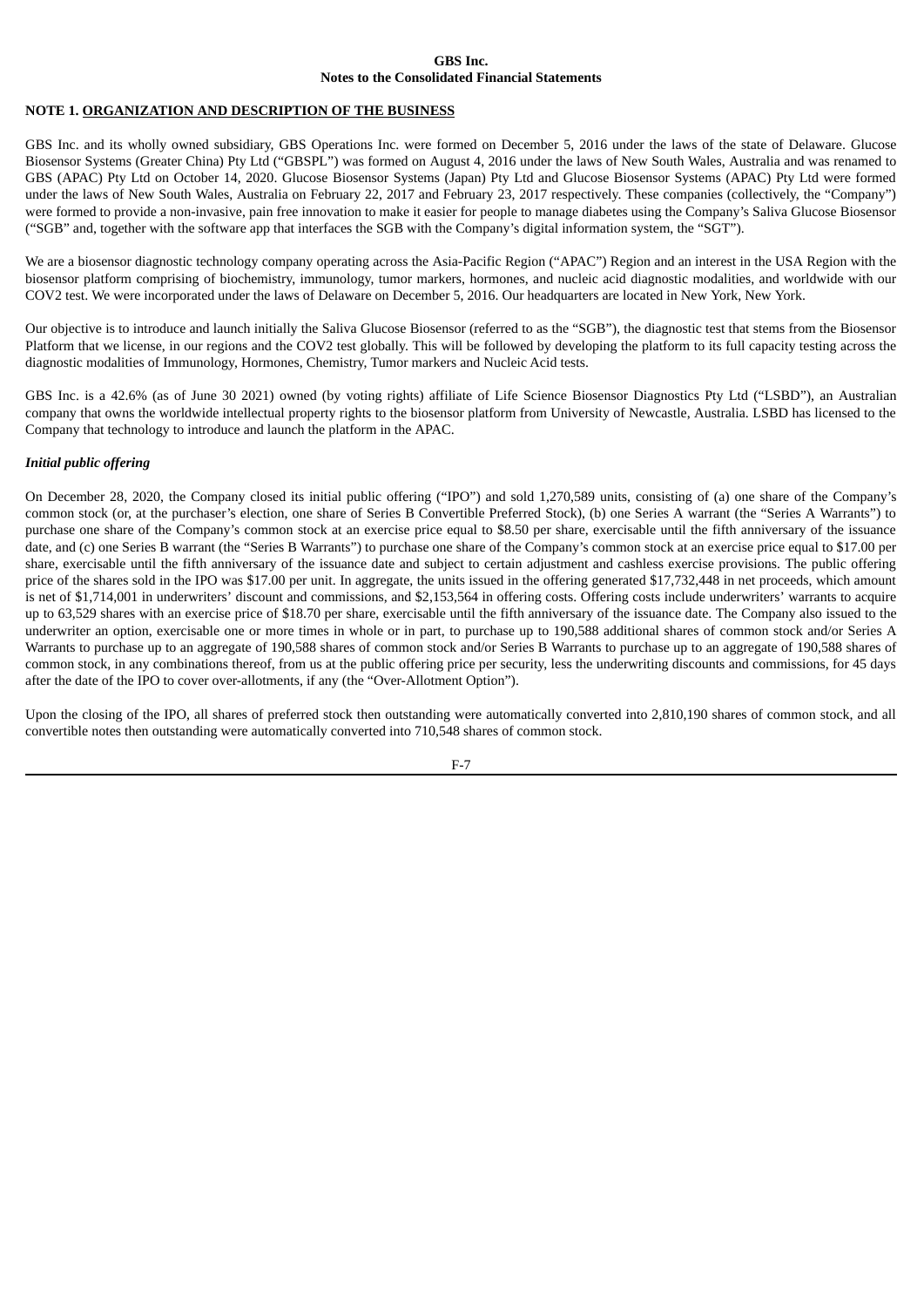Pre-IPO preferred shareholders were issued warrants following the Company's completed IPO, that allows the holder to acquire 2,736,675 shares of common stock at the IPO price during year two through to year three following the completion of the IPO. At exercise date, the shareholder must hold, for each warrant to be exercised, the underlying common share to exercise the warrant. The warrants are not transferable and apply to the number of shares that were subscribed for.

# **NOTE 2. LIQUIDITY**

The Financial Accounting Standards Board ("FASB") Accounting Standards Codification ("ASC") Topic 205-40, *Presentation of Financial Statements - Going Concern* (ASC 205-40) requires management to assess an entity's ability to continue as a going concern within one year of the date of the financial statements are issued. In each reporting period, including interim periods, an entity is required to assess conditions known and reasonably knowable as of the financial statement issuance date to determine whether it is probable an entity will not meet its financial obligations within one year from the financial statement issuance date. Substantial doubt about an entity's ability to continue as a going concern exists when conditions and events, considered in the aggregate, indicate it is probable the entity will be unable to meet its financial obligations as they become due within one year after the date the financial statements are issued.

The Company is an emerging growth company and has not generated any revenues to date. As such, the Company is subject to all of the risks associated with emerging growth companies. Since inception, the Company has incurred losses and negative cash flows from operating activities. The Company does not expect to generate positive cash flows from operating activities in the near future until such time, if at all, the Company completes the development process of its products, including regulatory approvals, and thereafter, begins to commercialize and achieve substantial acceptance in the marketplace for the first of a series of products in its medical device portfolio.

The Company incurred a net loss of \$7,037,286 for the year ended June 30, 2021 (net loss of \$3,163,776 for the year ended June 30, 2020). At June 30, 2021, the Company has shareholders' equity of \$15,006,621, working capital of \$14,524,391, and an accumulated deficit of \$22,869,803.

In the near future, the Company anticipates incurring operating losses and does not expect to experience positive cash flows from operating activities and may continue to incur operating losses until it completes the development of its products and seeks regulatory approvals to market such products.

The Company's consolidated financial statements have been prepared on a going concern basis which contemplates the realization of assets and satisfaction of liabilities and commitments in the normal course of business. The consolidated financial statements do not include any adjustments relating to the recoverability and classification of recorded asset amounts or the amounts and classification of liabilities should the Company be unable to continue as a going concern.

As a result of the Company's initial public offering (see Note 1), the Company believes it has sufficient working capital to finance its operations for the next twelve months, as such, these financial statements are prepared on the going concern basis.

# **NOTE 3. SUMMARY OF SIGNIFICANT ACCOUNTING POLICIES**

# *Basis of presentation*

The consolidated financial statements of the Company have been prepared in accordance with accounting principles generally accepted in the United States of America ("GAAP") and the rules and regulations of the Securities and Exchange Commission ("SEC") as of June 30, 2021 and 2020.

# *Principles of consolidation*

These consolidated financial statements as of and for the years ended June 30, 2021 and 2020 include the accounts of the Company, all wholly-owned and majority-owned subsidiaries in which the Company has a controlling voting interest. Investments in affiliates where the Company does not exert a controlling financial interest are not consolidated. All significant intercompany transactions and balances have been eliminated upon consolidation.

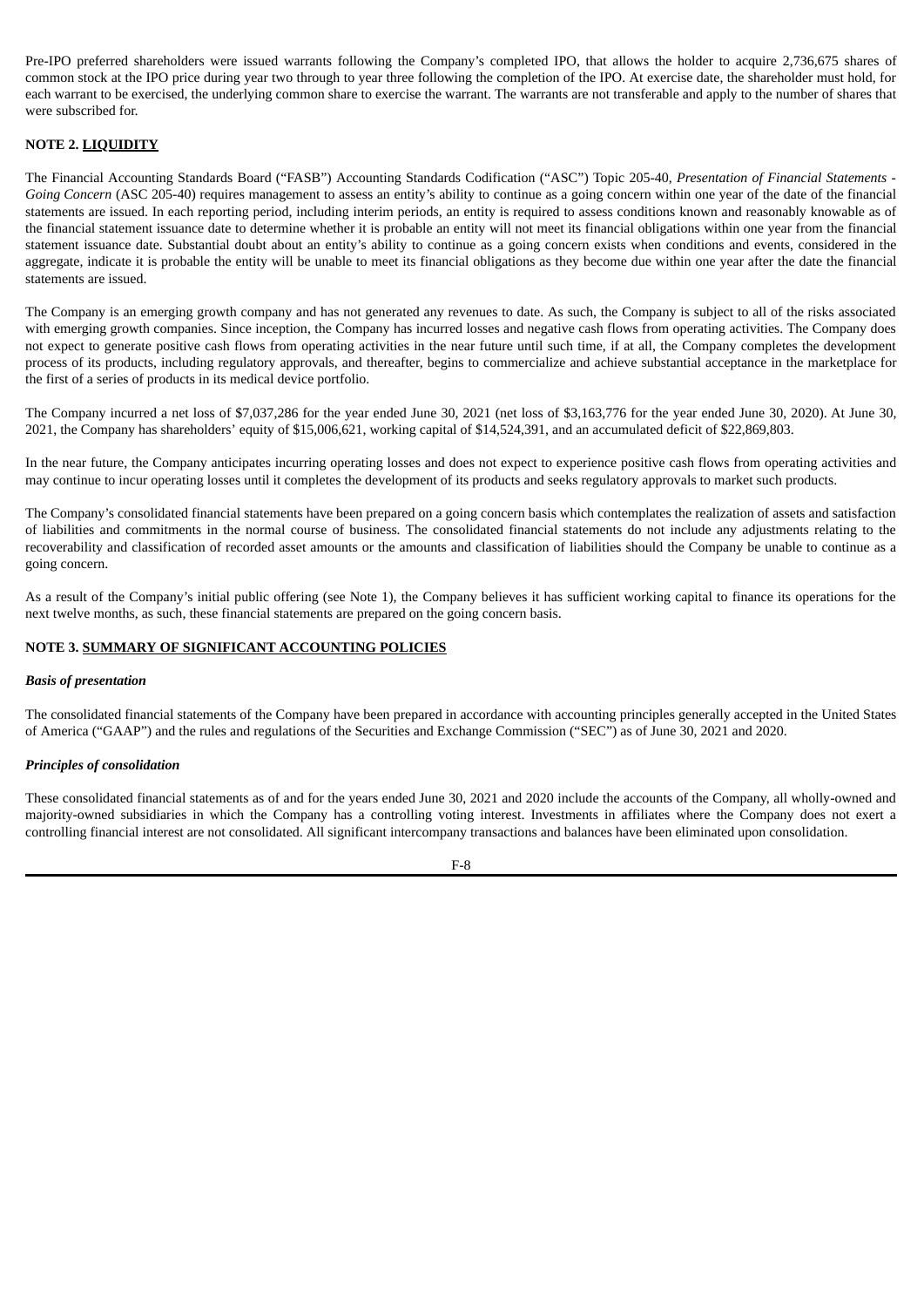# *Equity offering costs*

The Company complies with the requirements of ASC 340 with regards to offering costs. Prior to the completion of an offering, offering costs were capitalized as deferred offering costs on the balance sheet. The deferred offering costs were charged to shareholders' equity (deficit) upon the completion of an offering. Offering costs amounting to \$nil were capitalized as of June 30, 2021 (June 30, 2020: \$1,863,613). This was a result of the balance being charged to shareholders' equity with completion of its initial public offering in December 2020.

# *Use of estimates*

The preparation of consolidated financial statements in conformity with GAAP requires management to make estimates and assumptions that affect the reported amounts of assets and liabilities and disclosure of contingent assets and liabilities at the date of the consolidated financial statements, and the reported amounts of revenue and expenses during the reporting period. Actual results could materially differ from those estimates.

### *Reclassifications*

Certain reclassifications have been made to prior periods to conform to current period presentation within the consolidated statements of operations and other comprehensive loss.

In addition to the above, in the comparative period (FY 2020), management determined that certain transactions involving the issuance of shares of its subsidiary that occurred during the prior year should have resulted in an adjustment to non-controlling interest (NCI) and Additional Paid-in-Capital (APIC) to reflect the difference between the fair value of the consideration received and the book value of NCI involving these changes in ownership. As a result, the Company increased its prior year APIC with an offsetting reduction to NCI of \$637,056. Management concluded that this reclassification was not meaningful to the Company's financial position for the prior year, and as such, this change was recorded in the consolidated balance sheets and statements of shareholder's equity in the first quarter of the comparative period (FY 2020) as an out-of-period adjustment.

#### *Revenue recognition*

Revenue from contracts with customers is recognized when, or as, the Company satisfies its performance obligations by delivering the promised goods or service deliverables to the customers. A good or service deliverable is transferred to a customer when, or as, the customer obtains control of that good or service deliverable. The Company currently does not generate any revenue.

# *Deferred grant income*

On June 30 2021, GBS executed a definitive grant agreement with the Australian Government to assist with building a manufacturing facility. The grant has a total value of up to \$5.24 million upon the completion of deliverables by GBS. Proceeds from the grant will be used primarily to reimburse GBS for costs incurred in the construction of the manufacturing facility.

Accounting for the grant does not fall under ASC 606, Revenue from Contracts with Customers, as the Australian Government will not benefit directly from our manufacturing facility. As there is no authoritative guidance under U.S. GAAP on accounting for grants to for-profit business entities, we applied International Accounting Standards 20 ("IAS 20"), *Accounting for Government Grants and Disclosure of Government Assistance* by analogy when accounting for the Australian Government grant to GBS.

Under IAS 20, government grant is initially recognized when there is reasonable assurance the conditions of the grant will be met and the grant will be received. As of the June 30, 2021, management concluded there is reasonable assurance the grant conditions will be met and all milestone payment received. The total grant value of \$5.24 million has been recognized as both a grant receivable and deferred grant income on the Consolidated Balance **Sheets**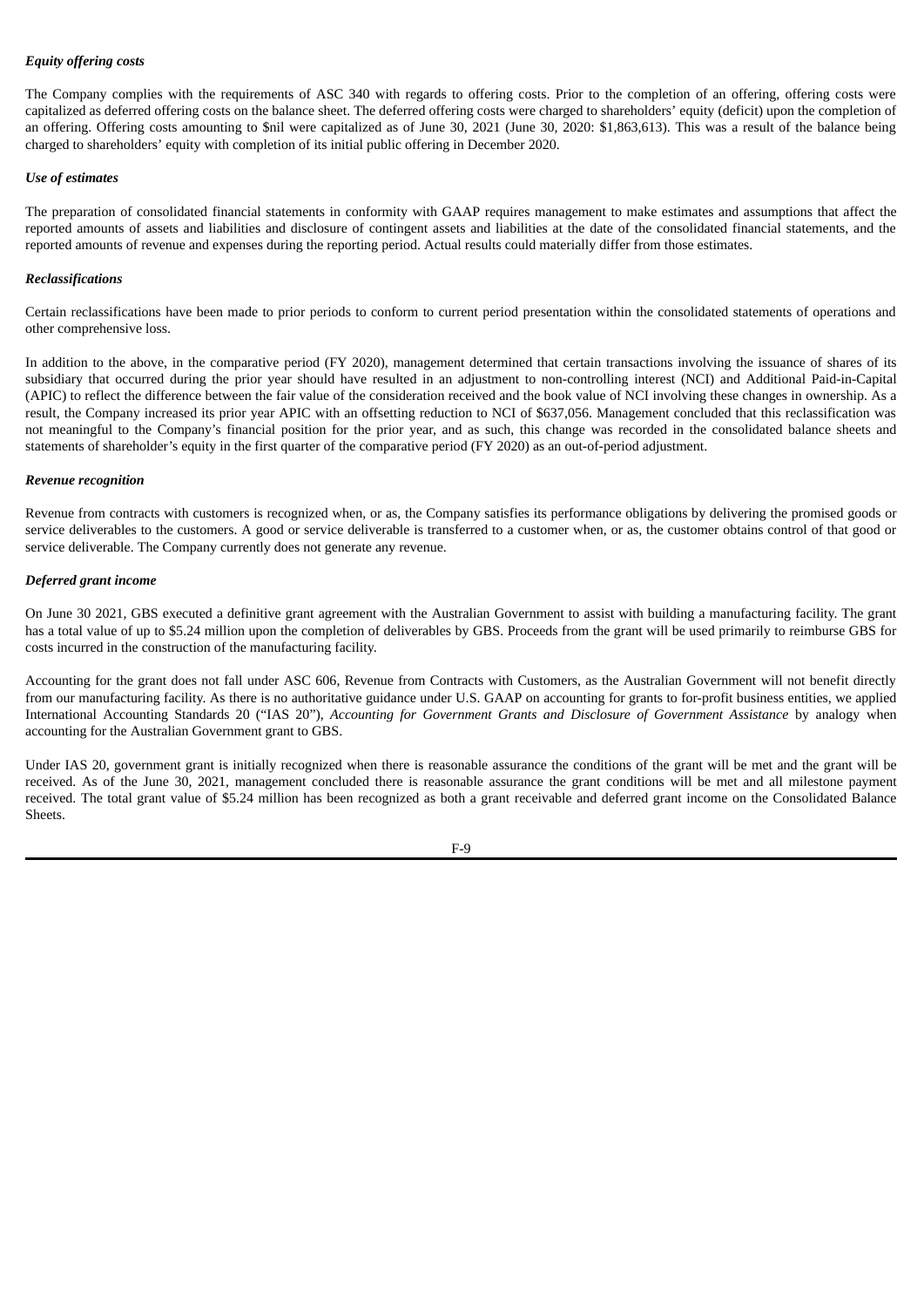After initial recognition, under IAS 20, government grants are recognized in earnings on a systematic basis in a manner that mirrors the manner in which the Company recognizes the underlying costs for which the grant is intended to compensate. Further, IAS 20 permits for recognition in earnings either separately under a general heading such as other income, or as a reduction of the cost of the asset. The Company has elected to recognize government grant income separately within other income. Accordingly, the deferred income related to the construction of the manufacturing facility will be amortized over the period of depreciation for the related factory as other income.

### *Research and Development (R & D) tax refund*

The Company measures the research and development grant income and receivable by considering the time spent by employees on eligible research and development activities and research and development costs incurred to external service providers. The research and development tax refund receivable is recognized as the company believes that it probable that the amount will be recovered in full through a future claim. A total of \$1.85 million is recognized as R&D tax refund income within government support income in the consolidated statements of operations and other comprehensive loss for fiscal year ended June 30, 2021 (\$1.03 million is receivable as at June 30, 2021 in the consolidated balance sheet).

### *Foreign currency translation*

Assets and liabilities of foreign subsidiaries are translated from local (functional) currency to reporting currency (U.S. dollar) at the rate of exchange in effect on the consolidated balance sheets date; income and expenses are translated at the average rate of exchange prevailing during the year. The functional currency of GBS Inc. is the United States dollar. Foreign currency movements resulted in a loss of \$297,309 and \$147,081 for the years ended June 30, 2021 and 2020, respectively.

#### *Income taxes*

In accordance with the provisions of Financial Accounting Standards Board Accounting Standards Codification (FASB ASC) 740, *Income Taxes*, tax positions initially need to be recognized in the consolidated financial statements when it is more likely than not that the positions will be sustained upon examination by taxing authorities. It also provides guidance for de-recognition, classification, interest and penalties, accounting in interim periods, disclosure, and transition.

As of June 30, 2021, the Company had no uncertain tax positions that qualified for either recognition or disclosure in the consolidated financial statements. Additionally, the Company had no interest and penalties related to income taxes.

The Company accounts for current and deferred income taxes and, when appropriate, deferred tax assets and liabilities are recorded with respect to temporary differences in the accounting treatment of items for financial reporting purposes and for income tax purposes. Where, based on the weight of all available evidence, it is more likely than not that some amount of the recorded deferred tax assets will not be realized, a valuation allowance is established for that amount that, in management's judgment, is sufficient to reduce the deferred tax asset to an amount that is more likely than not to be realized.

#### *Debt issuance cost*

Debt issuance costs are amortized using the effective interest rate method over the term of the loan and the amortization expense is recorded as part of interest expense of the consolidated statements of operations.

#### *Research and development costs*

During the year, the Company contributed a total of \$2,600,000 towards budgeted development and commercialization costs to be incurred by BiosensX (North America) Inc. in which the company has a 50% interest. This represents the Company's contribution towards such costs budgeted in the Form S-1 relating to the development and preparation for submission of the Saliva Glucose Biosensor connected with regulatory approval for the U.S market by the U.S Food & Drug Administration. This amount is recognized as a prepayment and is being amortized as the expenses are incurred. Under the terms of the R&D agreement with BiosensX North America Inc., dated 20 April 2021, in which LSBD also committed to fund \$2,600,000 as a direct 50% shareholder in BiosensX North America Inc., the Company would have the right to apply any differences in contributions between LSBD and the Company towards any amounts owing between the Company and LSBD, including the exercise price of the Option (\$5 million) as included in the Option Agreement dated 31 March 2021 with LSBD (see Notes 5 and 9).

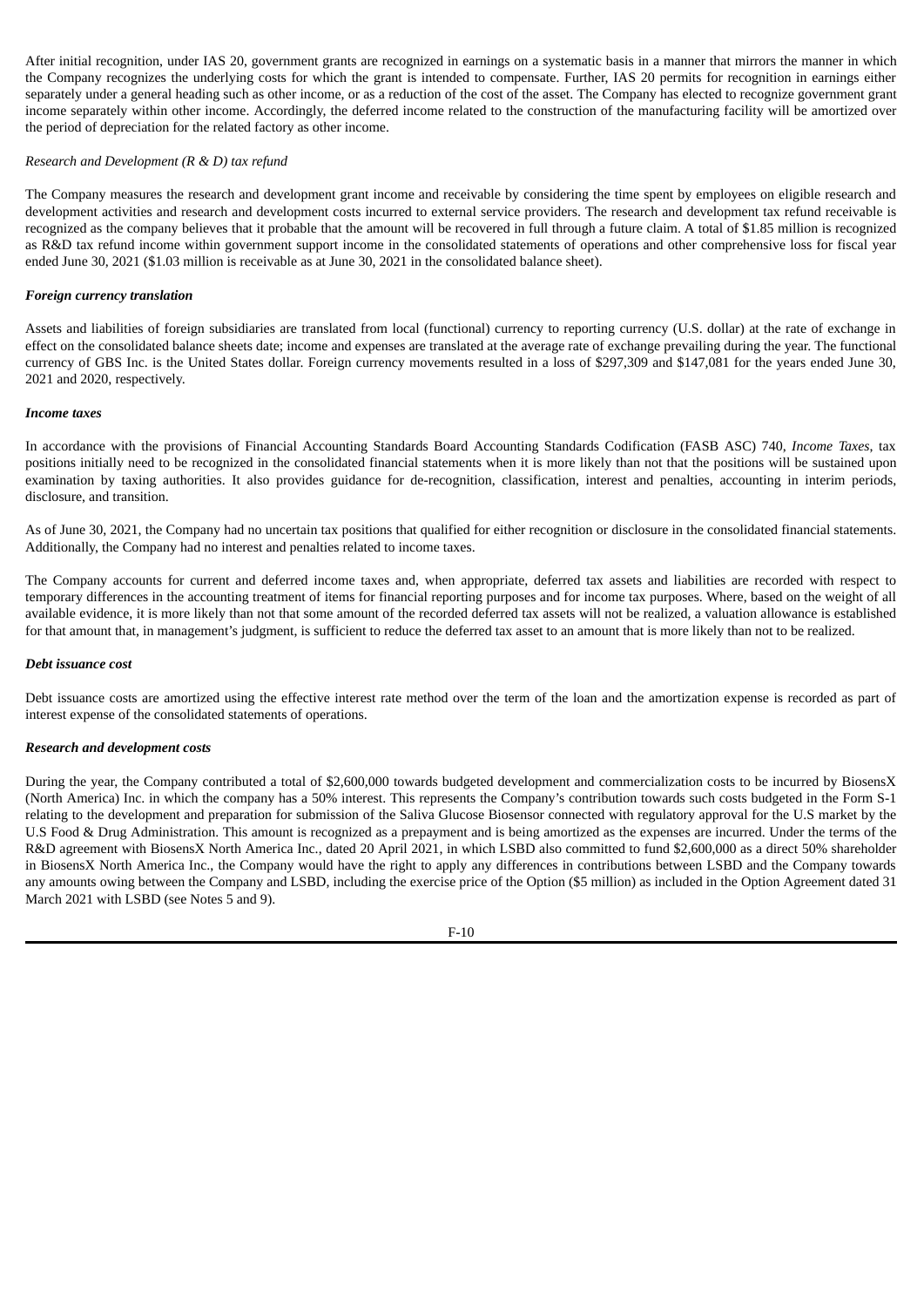### *Net loss per share attributable to common shareholders ("EPS")*

The Company calculates earnings per share attributable to common shareholders in accordance with ASC Topic 260, *Earning Per Share*. Basic net income (loss) per share attributable to common shareholders is calculated by dividing net income (loss) attributable to common shareholders by the weighted average number of common shares outstanding during the period. Diluted net income (loss) per common share is calculated by dividing net income (loss) attributable to common shareholders by weighted average common shares outstanding during the period plus potentially dilutive common shares, such as share warrants.

Potentially dilutive common shares shall be calculated in accordance with the treasury share method, which assumes that proceeds from the exercise of all warrants are used to repurchase common share at market value. The number of shares remaining after the proceeds are exhausted represents the potentially dilutive effect of the securities.

As the Company has incurred net losses in all periods, certain potentially dilutive securities, including convertible preferred stock, warrants to acquire common stock, and convertible notes payable have been excluded in the computation of diluted loss per share as the effects are antidilutive.

#### *Recently issued but not yet effective accounting pronouncements*

As the Company is an emerging growth company, it has elected to defer the adoption of new accounting pronouncements until they would apply to private companies.

In August 2020, the FASB issued ASU 2020-06, which simplifies the guidance on the issuer's accounting for convertible debt instruments by removing the separation models for (1) convertible debt with a cash conversion feature and (2) convertible instruments with a beneficial conversion feature. As a result, entities will not separately present in equity an embedded conversion feature in such debt and will account for a convertible debt instrument wholly as debt, unless certain other conditions are met. The elimination of these models will reduce reported interest expense and increase reported net income for entities that have issued a convertible instrument that is within the scope of ASU 2020-06. Also, ASU 2020-06 requires the application of the if-converted method for calculating diluted earnings per share and treasury stock method will be no longer available. ASU 2020-06 is applicable for fiscal years beginning after December 15, 2021, with early adoption permitted no earlier than fiscal years beginning after December 15, 2020. The Company does not intend to early adopt and continues to evaluate the impact of the provisions of ASU 2020-06 on its consolidated financial statements.

In February 2016, the FASB issued ASU No. 2016-02, Leases ("ASU 2016-02"). This update requires all leases with a term greater than 12 months to be recognized on the balance sheet through a right-of-use asset and a lease liability and the disclosure of key information pertaining to leasing arrangements. This new guidance is effective for fiscal years beginning after December 15, 2021, and interim period within fiscal years beginning after December 15, 2022 as amended by ASU 2020-05 with early adoption permitted. The Company has not early adopted the standard and continues to evaluate the impact.

In December 2019, the FASB issued ASU No. 2019-12, Income Taxes (Topic 740): Simplifying the Accounting for Income Taxes ("ASU 2019-12"), which is intended to simplify various aspects of the accounting for income taxes. ASU 2019-12 removes certain exceptions to the general principles in Topic 740 and also clarifies and amends existing guidance to improve consistent application. This standard is effective for fiscal years and interim periods within those fiscal years, beginning after December 15, 2020. Early adoption is permitted. The Company has not early adopted the standard and continues to evaluate the impact.

# *Concentration of credit risk*

The Company places its cash and cash equivalents, which may at times be in excess of the Australia Financial Claims Scheme or the United States' Federal Deposit Insurance Corporation insurance limits, with high credit quality financial institutions and attempts to limit the amount of credit exposure with any one institution.

# *Related parties*

The Company has related party transactions with its parent LSBD. See Notes 8 and 9.

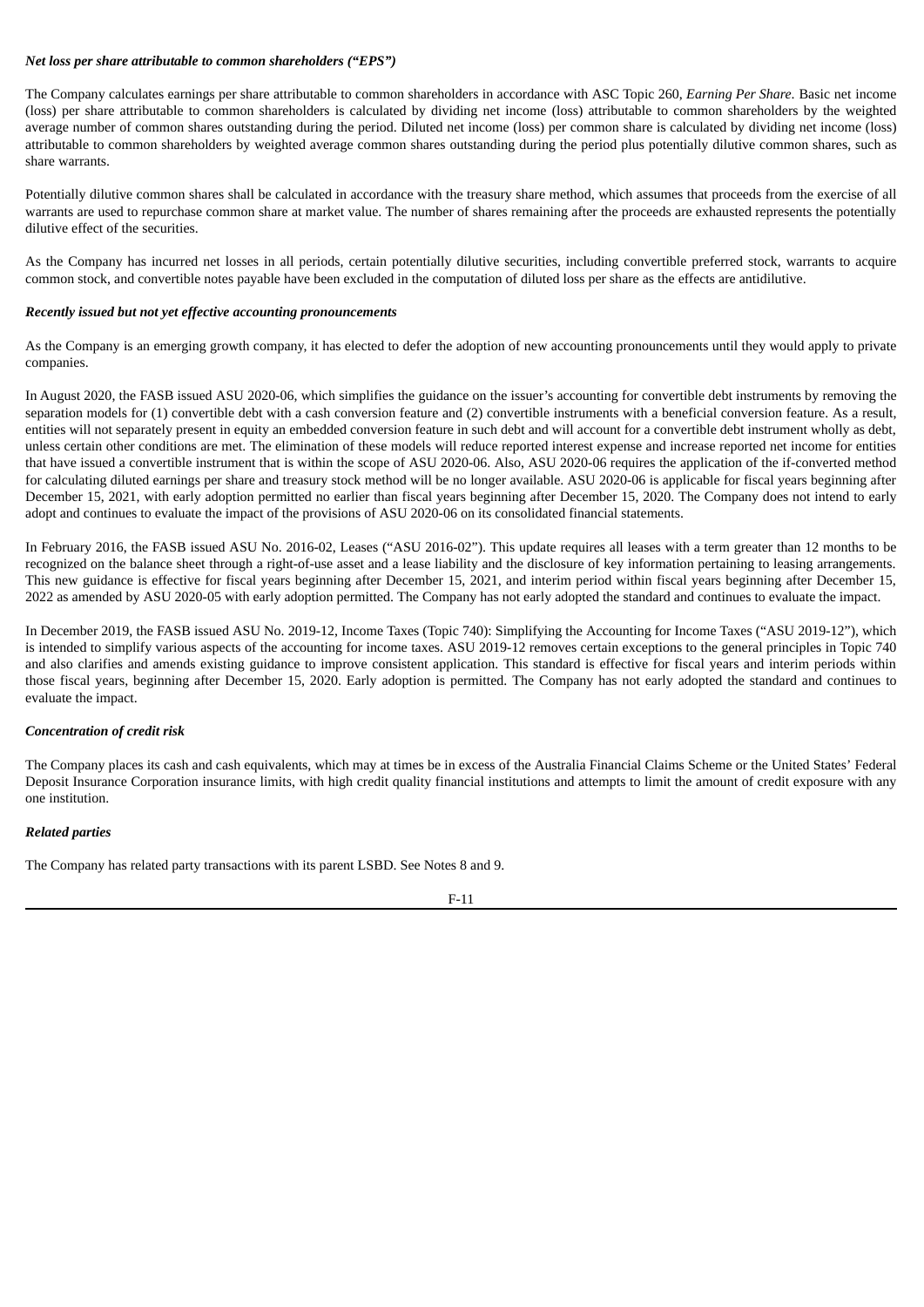### *Fair value of financial instruments*

The carrying value of financial instruments classified as current assets and current liabilities approximate fair value due to their liquidity and short-term nature.

# **NOTE 4. LICENSING RIGHTS**

During the first quarter of the year ended June 30, 2020, the Company had purchased the license right to expand its territorial coverage from Greater China to include the APAC region, from LSBD for an amount of \$976,308 in relation to the development and approval process for the Saliva Biosensor Technology. The Company recorded the license at the historical carrying value in the books of LSBD which was \$nil and recorded the amount paid as a deemed dividend. The Company has agreed to pay royalties of sales and milestones payments as defined.

On September 12, 2019, the Company entered into an amended and restated license agreement for Saliva Biosensor Technology. On June 23, 2020 the Company entered into a license agreement with LSBD for the worldwide rights to SARS-CoV – 2 application of the Saliva Glucose Biosensor.

In relation to these licenses, there is no set expiration date for the license. However, the exclusivity of the license granted under the license agreement runs until the expiration of the patent portfolio covered by the agreement which is currently until 2033. No royalties have been incurred through to June 30, 2021 (June 30, 2020: \$nil).

On March 31, 2021, GBS entered into an agreement with LSBD to provide GBS an option to acquire an exclusive license to use LSBD's intellectual property in the treatment or management of diabetes field in North America (the "Option Agreement"). The Option Agreement has a term of two years and the exercise price of \$5 million. The fee of \$0.5 million incurred for the option has been recognized as an expense and included within 'Development and regulatory approval expenses' in the consolidated statement of operations.

# **NOTE 5. OTHER CURRENT ASSETS**

Other current assets consist of the following:

|                                   | <b>June 30, 2021</b> |       | <b>June 30, 2020</b> |  |
|-----------------------------------|----------------------|-------|----------------------|--|
| Goods and services tax receivable | 83,278               |       | 7,509                |  |
| Prepayments                       | 2,424,143            |       | 29,469               |  |
| Other receivables                 |                      | 1,596 | 12,084               |  |
| Total                             | 2.509.017            |       | 49,062               |  |

As of the year ended June 30, 2021, the Company made \$2,600,000 in prepayments for research and development. Of the total prepayments, \$504,000 is recorded as a non-current asset based on the expected outflow of the budgeted research and development costs. Under the terms of the R&D agreement with BiosensX North America Inc., dated 20 April 2021, in which LSBD also committed to fund \$2,600,000 as a direct 50% shareholder in BiosensX North America Inc., the Company would have the right to apply any differences in contributions between LSBD and the Company towards any amounts owing between the Company and LSBD, including the exercise price of the Option (\$5 million) as included in the Option Agreement dated 31 March 2021 with LSBD (see Notes 3 and 9).

# **NOTE 6. ACCOUNTS PAYABLE AND ACCRUED EXPENSES**

Accounts payable and accrued expenses consist of the following:

|                                                | <b>June 30, 2021</b> |           | <b>June 30, 2020</b> |           |
|------------------------------------------------|----------------------|-----------|----------------------|-----------|
| Accounts and other payables                    |                      | 1,355,894 |                      | 483,576   |
| Accruals                                       |                      | 112,073   |                      | 56,894    |
| Related party payables                         |                      | 13,323    |                      | 1,769,293 |
| Employee liabilities (current and non-current) |                      | 124.246   |                      | 246,999   |
| <b>Total</b>                                   |                      | 1,605,536 |                      | 2,556,762 |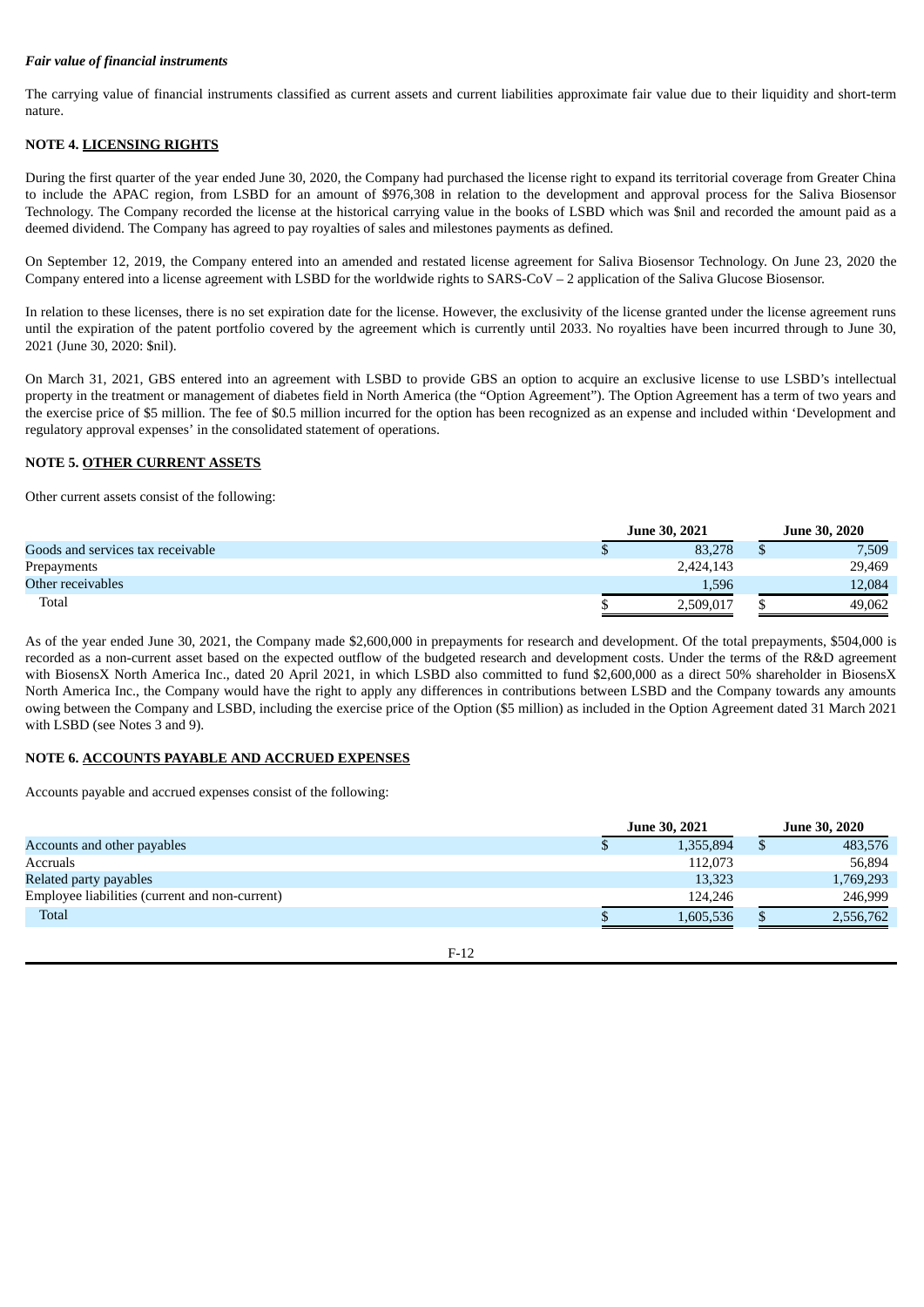# **NOTE 7. CONVERTIBLE NOTES PAYABLE**

The Company's previously outstanding notes mandatorily converted, at a conversion price equal to 85% of 50% of the unit offering price of the IPO (or \$7.23), for an aggregate of 710,548 shares based on \$5,133,706 of principal and zero accrued interest outstanding at the date of conversion.

The convertible notes had a contingent Beneficial Conversion Features ("BCF"), with the contingency being the event of IPO. As such, a financing cost of \$905,948 was recognized as interest expense in the consolidated statements of operations and other comprehensive loss in relation to this contingent BCF during the year ended June 30, 2021.

# **NOTE 8. SHAREHOLDERS' EQUITY**

On December 14, 2020, the Company agreed to issue to LSBD, in consideration of LSBD's contribution towards the research and development of applications other than glucose and COVID-19 applications to a maximum of \$2 million over a 5-year period, a 5-year non-transferable warrant to purchase 3,000,000 shares of the Company's common stock at the exercise price of \$17.00 per share. As this was a transaction between entities under common control, the \$2 million receivable due from LSBD has been recognized as contra-equity.

On December 18, 2020, the Company entered into an Exchange Agreement (the "EA") with LSBD to exchange 3,000,000 shares of its common stock held by LSBD for 3,000,000 shares of the Company's Series B Convertible Preferred Stock ("Exchange"). In addition, the parties to the Exchange Agreement entered into a Registration Rights Agreement (the "RRA") pursuant to which the Company agreed to prepare and file within 30 days following the closing of the IPO with the Securities and Exchange Commission a registration statement to register for resale the shares of Common Stock issuable upon conversion of the Series B Convertible Preferred Stock. If and to the extent the Company fails to, among other things, file such resale registration statement or have it declared effective as required under the terms of the RRA, the Company will be required to pay to the holder of such registration rights partial liquidated damages payable in cash in the amount equal to the product of 1.0% multiplied by the aggregate purchase price paid by such holder pursuant to the EA. The EA and the RRA contain customary representations, warranties, agreements and, indemnification rights and obligations of the parties. The common stock acquired in the Exchange was immediately retired. Each share of Series B Convertible Preferred Stock is convertible into 1 shares of the Company's common stock, subject to proportional adjustment and beneficial ownership limitations. In the event of the Company's liquidation, dissolution or winding up, holders of Series B Convertible Preferred Stock will participate pari passu with any distribution of proceeds to holders of the Company's common stock. Holders of Series B Convertible Preferred Stock are entitled to receive dividends on shares of Series B Preferred equal (on an as converted to common stock basis) to and in the same form as dividends actually paid on the Company's common stock. Shares of Series B Convertible Preferred Stock generally have no voting rights, except as required by law.

# *Initial public offering*

In December 2020, the Company completed its initial public offering. See Note 1.

# *Post initial public offering*

Since completion of the initial public offering in December 2020, Series A and Series B warrants held by certain shareholders were exercised. Each warrant is convertible into 1 share of the Company's common stock. A total of 59,800 Series A warrants and 1,400,995 Series B warrants were exercised and converted into common stock as of June 30, 2021.

A total of 1,700,000 Series B Convertible Preferred Stock was also converted into common stock as of June 30, 2021. Each share of Series B Convertible Preferred Stock is convertible into 1 share of the Company's common stock.

# **NOTE 9. RELATED PARTY TRANSACTIONS**

The Company completed certain financing transactions with, LSBD as described in Note 8.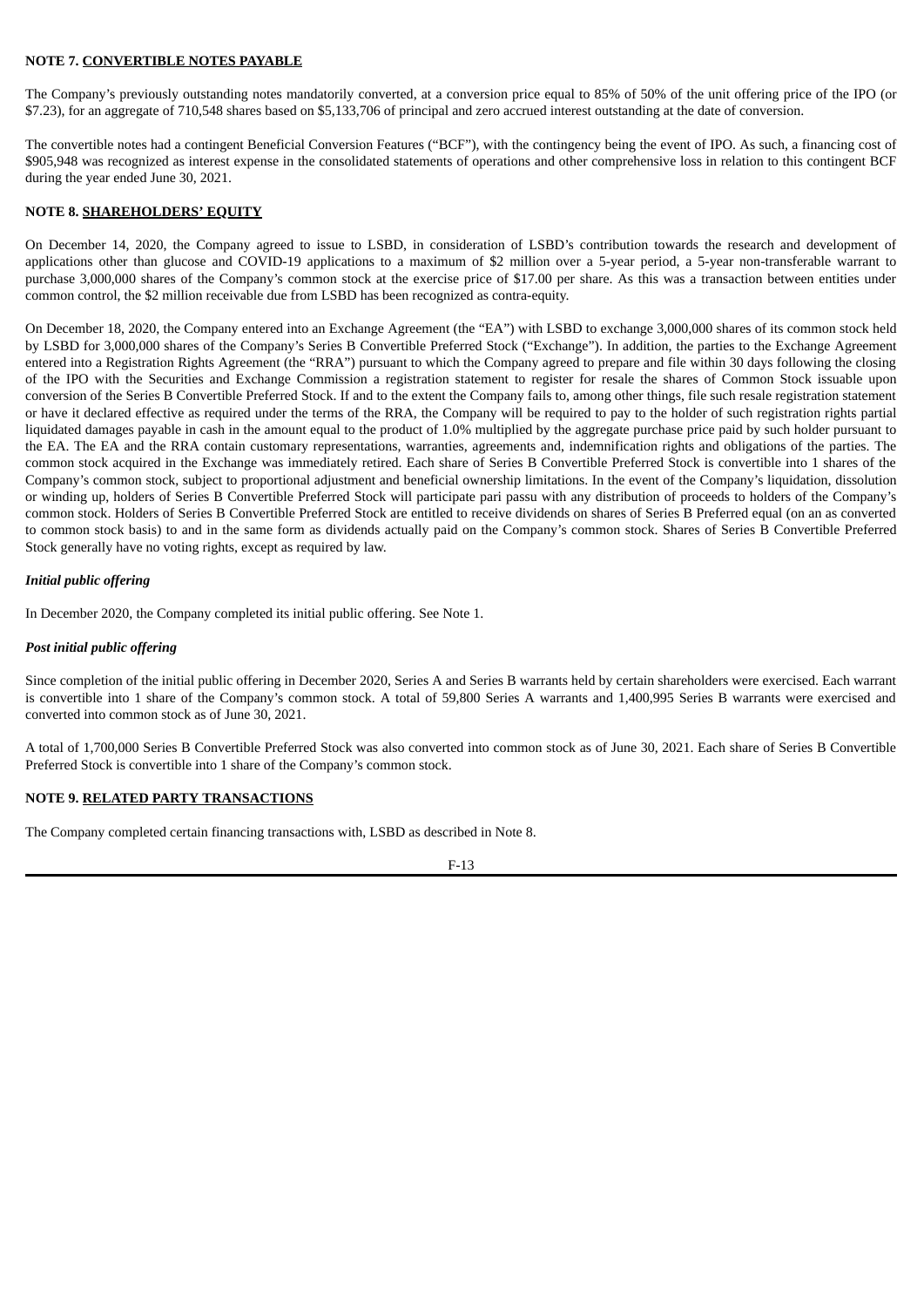Sales to and purchases from related parties are made in arm's length transactions both at normal market prices and on normal commercial terms. The following transactions occurred with LSBD during the period July 1, 2020 to June 30, 2021 (FY2020: July 1, 2019 to June 30, 2020):

The Company incurred a total of \$523,767 (FY2020: \$588,206) towards the services in connection with development and regulatory approval pathway for the technology, including payments made or expenses incurred on behalf of the Company. The current year includes a fee of \$500,000 that was paid to acquire an option and has been recognized as an expense within development and regulatory approval expenses. On March 31, 2021, GBS entered into an Option Agreement with LSBD to provide GBS the option to acquire an exclusive license for LSBD's intellectual property. For further details, refer to Note 4.

The Company incurred a total of \$212,032 (FY2020: \$444,374) towards overhead cost reimbursement which includes salaries, rents and other related overheads directly attributable to the Company which are included in general and administration expenses.

The Company recognized income of \$nil (FY2020: \$118,923) in relation to shared labor reimbursement which includes salaries directly attributable to the Company which are included in Shared services revenue in the Consolidated Statements of Operations and Other Comprehensive Loss.

During the year ended June 30, 2021, the Company contributed a total of \$2,600,000 towards budgeted development and commercialization costs to be incurred by BiosensX (North America) Inc. relating to the development and preparation for submission of the Saliva Glucose Biosensor connected with regulatory approval for the U.S. market by the U.S. Food & Drug Administration. For further details, refer to Notes 3 and 5.

During the first quarter of the year ended June 30, 2020, the Company purchased the license right procurement assets from LSBD for an amount of \$976,308 in relation to the development and approval process for the Glucose Biosensor Technology. In accordance with FASB ASC 805, this was set to a zero book value, which equals the historical carrying value in the books of LSBD, by use of a deemed dividend (For further details, refer to Note 4). As of June 30, 2021, \$13,323 (June 30, 2020: \$1,769,293) remains payable to LSBD in relation to overhead reimbursements detailed above.

# **NOTE 10. INVESTMENT IN AFFILIATE**

On May 29, 2020, LSBD, issued 14,000,000 common shares of BiosensX (North America) Inc. to the Company at par value of \$0.001 per share. This transaction provided the Company with a 50% interest in BiosensX (North America) Inc., the holder of the technology license for the North America region.

The investment in BiosensX (North America) Inc. is accounted for by use of the equity method in accordance with *ASC 323 Investments - Equity Method and Joint Ventures*.

At the date of this transaction, LSBD was the parent of both the Company and BiosensX (North America) Inc., the transfer of BiosensX shares to the Company was deemed to be a common control transaction. As a result of the share transfer, the Company has significant influence over BiosensX (North America) Inc. but, in accordance with *ASC 810 Consolidation*, LSBD is deemed to have control over BiosensX (North America) Inc. due to its direct ownership of 50% in BiosensX (North America) Inc. and indirect ownership of 50% in BiosensX (North America) Inc. through GBS Inc.

As of June 30, 2021, LSBD holds 42.6% of common Stock of GBS Inc. and therefore still has control over BiosensX (North America) Inc.

The following table summarizes the amount recorded in the consolidated financial statements:

|                                  | June 30, 2021 | <b>June 30, 2020</b> |
|----------------------------------|---------------|----------------------|
| Investment value                 | 135.692       | 14,000               |
| (Loss) income from the affiliate | 135.692       | 121,692              |
| Carrying amount                  |               | 135,692              |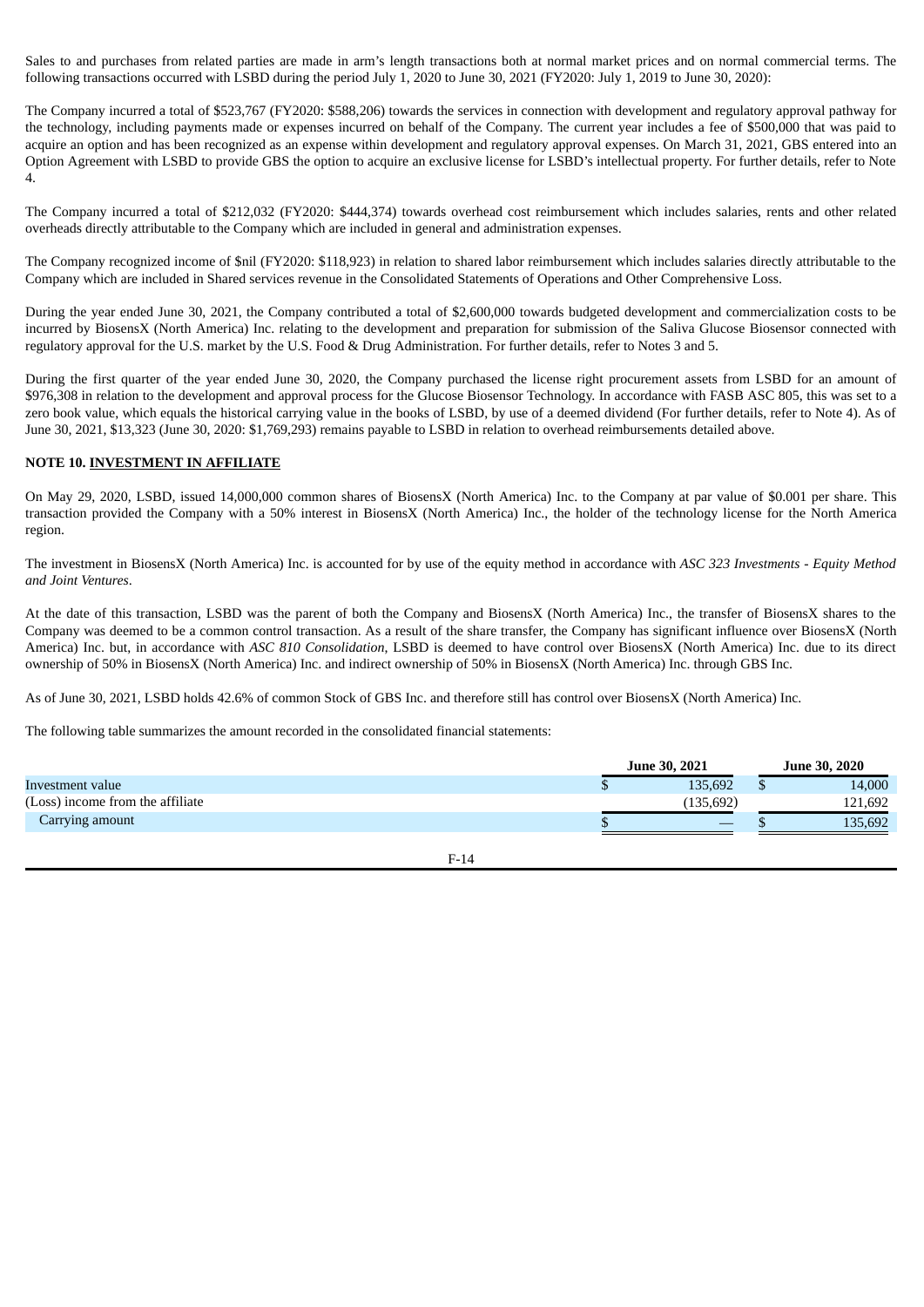## **NOTE 11. COMMITMENTS AND CONTINGENCIES**

On January 21, 2021, the Company entered into a sponsored research agreement with Johns Hopkins Bloomberg School of Public Health to accelerate the development of next-generation saliva-based diagnostic tests. The Company is collaborating with the Bloomberg School of Public Health to optimize the collection of saliva and monitoring of diverse biomarkers across a number of modalities including clinical chemistry and infectious diseases. Johns Hopkins intend to utilize biosensor products to conduct in-field epidemiological studies. The Company agreed to pay Johns Hopkins a total amount of \$423,589 as a part of this sponsored research agreement of which \$211,795 remains payable as of June 30, 2021.

On January 5, 2021, the Company entered into a certain Research Collaboration Agreement with Harvard College for the purposes of facilitating mutual collaboration in scientific research in connection with the Company's non-exclusive royalty free license to combat COVID-19 coronavirus. The contemplated collaboration includes research teams from the Company and Harvard and will include, among others, exchange of materials and research data, to now progress with the milestone of integrating the Harvard technology with the Company's biosensor with applications for SARS-Cov-2 antibody test for COVID-19. The Company agreed to pay Harvard a total amount of \$609,375 payable in 3 instalments of which \$152,344 remains payable as of June 30, 2021.

The Company has no material future minimum lease commitments or purchase commitments those discussed above.

From time to time, the Company may become a party to various legal proceedings arising in the ordinary course of business. Based on information currently available, the Company is not involved in any pending or threatened legal proceedings that it believes could reasonably be expected to have a material adverse effect on its financial condition, results of operations or liquidity. However, legal matters are inherently uncertain, and the Company cannot guarantee that the outcome of any potential legal matter will be favorable to the Company.

### **NOTE 12. INCOME TAX**

We compute income taxes using the asset and liability method in accordance with FASB ASC Topic 740, *Income Taxes*. Under the asset and liability method, we determine deferred income tax assets and liabilities based on the differences between the financial reporting and tax bases of assets and liabilities and measure them using currently enacted tax rates and laws. We provide a valuation allowance for deferred tax assets that, based on available evidence, are more likely than not to be realized. Realization of our net operating loss carryforward was not reasonably assured as of June 30, 2021 and 2020, and we have recorded a valuation allowance of \$5,946,731 and \$4,175,349, respectively, against deferred tax assets in excess of deferred tax liabilities.

The components of net deferred taxes are as follows:

|                                    | As of June 30,  |    |               |
|------------------------------------|-----------------|----|---------------|
|                                    | 2021            |    | 2020          |
| Deferred tax assets (liabilities): |                 |    |               |
| Net operating $loss - U.S.$        | \$<br>4,572,130 | \$ | 3,508,533     |
| Net operating loss - Foreign       | 1,486,444       |    | 676,471       |
| <b>Employee Benefits</b>           | 26,091          |    | 5,322         |
| R&D Credit                         | (215, 346)      |    |               |
| Foreign Exchange                   | 77,412          |    | (14, 977)     |
| Total deferred tax assets, net     | 5,946,731       |    | 4,175,349     |
| Less: valuation allowance          | (5,946,731)     |    | (4, 175, 349) |
| Net deferred taxes                 |                 |    |               |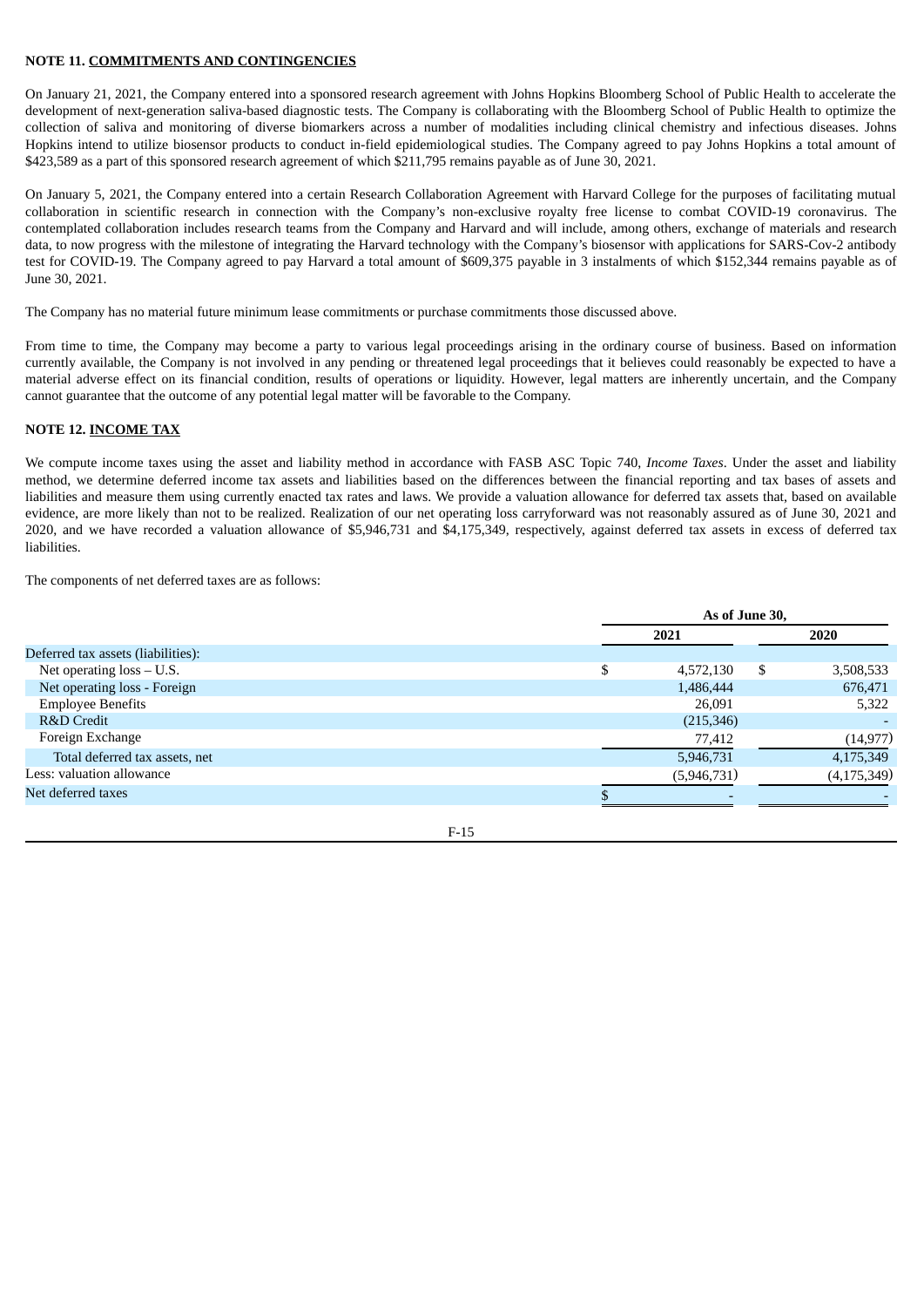Our statutory income tax rate is expected to be approximately 21%. The provision for income taxes consisted of the following:

|              | <b>Years Ended June 30</b> |      |  |
|--------------|----------------------------|------|--|
|              | 2021                       | 2020 |  |
| Current      |                            |      |  |
| Deferred     | -                          |      |  |
| <b>Total</b> | $\overline{\phantom{a}}$   |      |  |

The reconciliation between the income tax expense (benefit) calculated by applying statutory rates to net loss and the income tax expense reported in the accompanying consolidated financial statements is as follows:

|                                                             | <b>Years Ended June 30,</b> |  |         |
|-------------------------------------------------------------|-----------------------------|--|---------|
|                                                             | 2021                        |  |         |
| U.S. federal statutory rate applied to pretax income (loss) | (1,540,265)                 |  | 691,655 |
| State taxes, net of federal benefit                         |                             |  |         |
| Permanent differences                                       |                             |  |         |
| Benefit of federal operating loss carryforwards             |                             |  |         |
| Cumulative adjustment to deferred taxes                     | (231, 117)                  |  | (9,656) |
| Change in state tax rates and other                         |                             |  |         |
| Change in valuation allowance                               | (1,771,382)                 |  | 681,999 |
|                                                             |                             |  |         |
|                                                             |                             |  |         |

As of June 30, 2021, and 2020, we had federal and foreign income tax net operating loss carryforwards of approximately \$28,317,769 and \$19,882,612, respectively, which expire at various dates ranging from 2038 through unlimited expiration.

# **NOTE 13. LOSS PER SHARE**

Basic loss per common share is computed by dividing net loss allocable to common shareholders by the weighted average number of shares of common stock or common stock equivalents outstanding. Diluted loss per common share is computed similar to basic loss per common share except that it reflects the potential dilution that could occur if dilutive securities or other obligations to issue common stock were exercised or converted into common stock.

|                                                                        | <b>Year Ended June 30.</b> |  |             |
|------------------------------------------------------------------------|----------------------------|--|-------------|
|                                                                        | 2021                       |  | 2020        |
| Net loss attributable to GBS, Inc.                                     | (7,037,286)                |  | (3,163,776) |
| Basic and diluted net loss per share attributed to common shareholders | (0.68)                     |  | (0.37)      |
| Weighted-average number of shares outstanding                          | 10.414.886                 |  | 8,510,329   |
|                                                                        |                            |  |             |

|  | ×<br>۰, |
|--|---------|
|--|---------|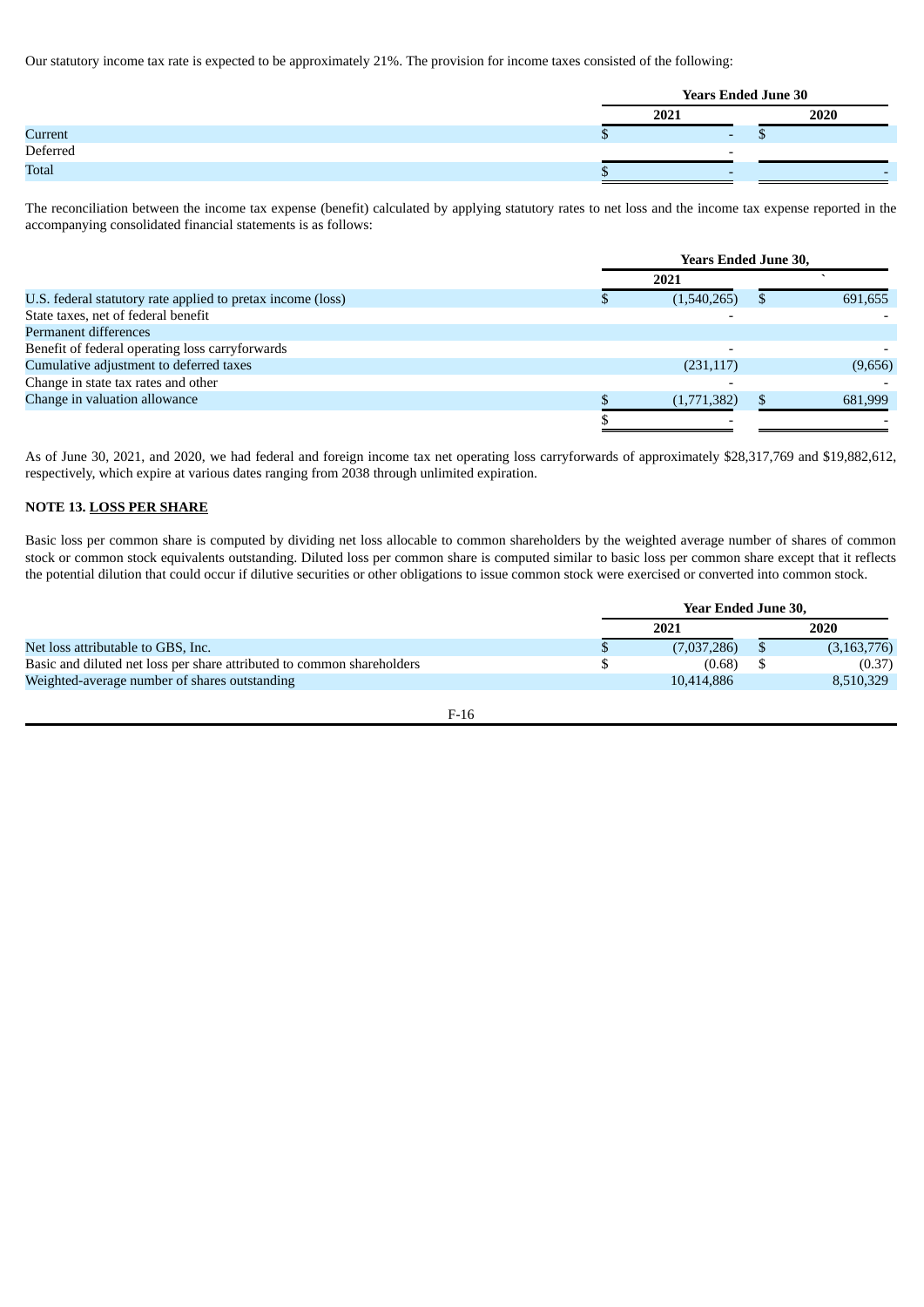The following outstanding warrants, options and preferred shares were excluded from the computation of diluted net loss per share for the periods presented because their effect would have been anti-dilutive:

|                                  |           | <b>Year Ended June 30,</b> |  |  |
|----------------------------------|-----------|----------------------------|--|--|
|                                  | 2021      | 2020                       |  |  |
| Warrants - Series A              | 1,401,377 |                            |  |  |
| Warrants - Series B              | 60,182    |                            |  |  |
| Warrants issued to underwriters  | 63,529    |                            |  |  |
| Pre IPO warrants                 | 2,736,675 | 2,250,376                  |  |  |
| Warrants issued to parent entity | 3,000,000 |                            |  |  |
| Preferred stock - Series A       |           | 2,323,891                  |  |  |
| Preferred stock - Series B       | 1,300,000 |                            |  |  |
|                                  |           |                            |  |  |

# **NOTE 14. SUBSEQUENT EVENTS**

On July 15 20021, the Company signed an agreement with L.E.K. Consulting Hong Kong Pty Limited ("L.E.K. Consulting") for \$ 300,000 to identify and recommend a short list of suitable commercial partners or sub-licensees for distribution in APAC region.

Subsequent to June 30, 2021, and through to the date of this filing, the remaining outstanding Series B Convertible Preference Stock was converted into common stock.

Subsequent to June 30, 2021 and through to the date of this filing, a total of 400 Series B Warrants were exercised to purchase one Common Stock in a cashless exercise.

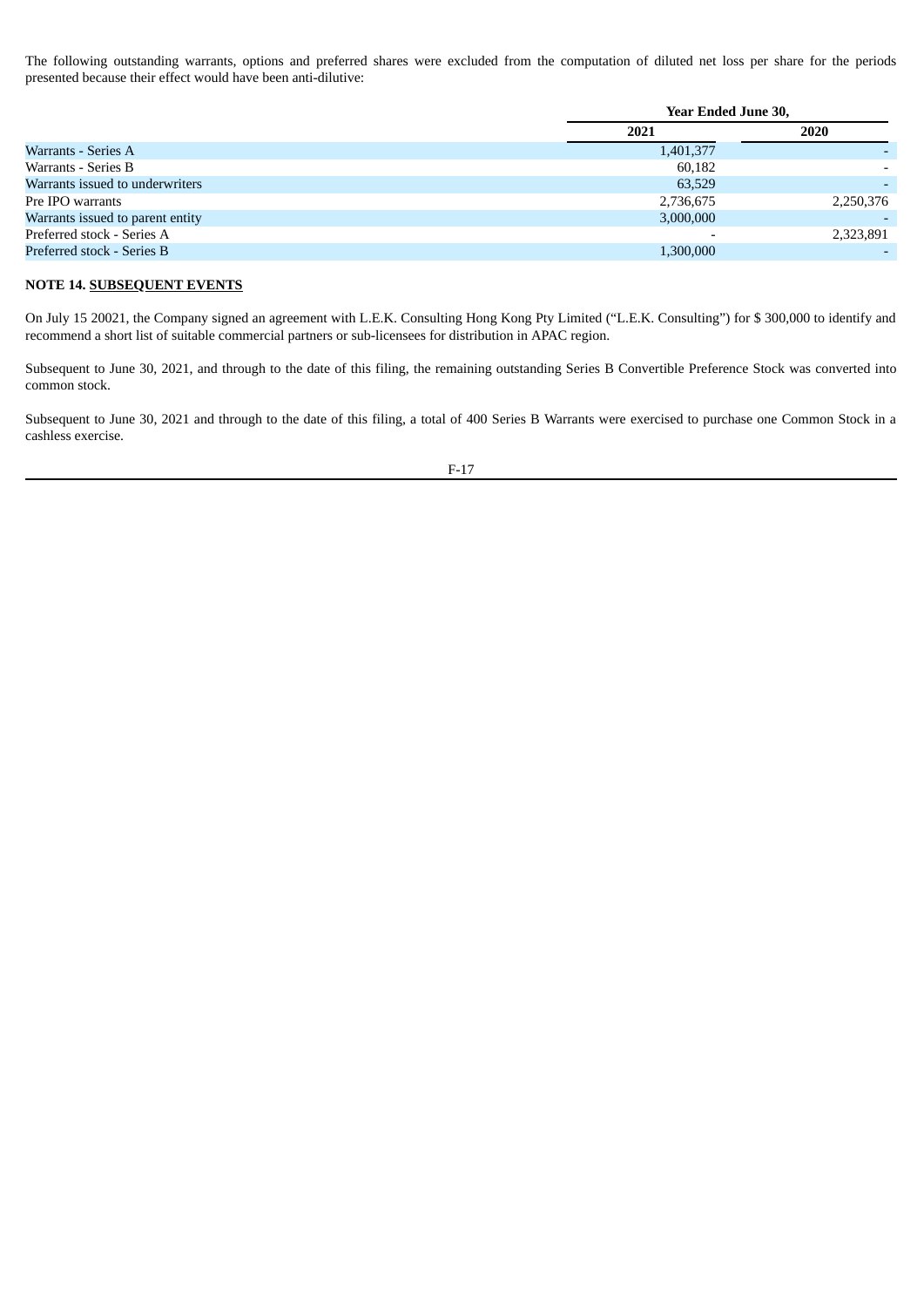## **DESCRIPTION OF THE REGISTRANT'S SECURITIES REGISTERED PURSUANT TO SECTION 12 OF THE SECURITIES EXCHANGE ACT OF 1934**

GBS Inc. (the "**Company**" "**we**" or "**our**") has one class of securities registered under Section 12 of the Securities Exchange Act of 1934, as amended, the Company's common stock, par value \$0.001 per share (the "**Common Stock**"). The Common Stock is currently listed on The NASDAQ Global Market under the symbol "GBS".

The following summary of the terms and provisions of the Common Stock does not purport to be complete and is qualified in its entirety by reference to the pertinent sections of our Amended and Restated Certificate of Incorporation, our Amended and Restated By-laws and to the applicable provisions of Delaware law.

## **Authorized Capital Stock**

Our Amended and Restated Certificate of Incorporation authorizes us to issue 100,000,000 shares of Common Stock, par value \$0.01 per share; and 10,000,000 shares of preferred stock, par value \$0.01 per share.

### **Common Stock**

The holders of our Common Stock are entitled to one vote for each share held of record on all matters submitted to a vote of the stockholders, including the election of directors, and do not have cumulative voting rights. Accordingly, the holders of a majority of the outstanding shares of Common Stock entitled to vote in any election of directors can elect all of the directors standing for election, if they so choose, other than any directors that holders of any preferred stock we may issue may be entitled to elect.

Subject to limitations under Delaware law and preferences that may be applicable to any then outstanding preferred stock, holders of Common Stock are entitled to receive ratably those dividends, if any, as may be declared by our Board of Directors out of legally available funds.

In the event of any voluntary or involuntary liquidation, dissolution or winding up of our affairs, the holders of our Common Stock will be entitled to share ratably in the net assets legally available for distribution to stockholders after the payment of or provision for all of our debts and other liabilities, subject to the prior rights of any Preferred Stock then outstanding.

Holders of Common Stock have no preemptive or conversion rights or other subscription rights and there are no redemption or sinking funds provisions applicable to the Common Stock.

### *Preferred Stock*

Our Board of Directors currently has the authority, without further action by our stockholders, to issue shares of preferred stock in one or more series and to fix the rights, preferences, privileges and restrictions thereof. These rights, preferences and privileges could include dividend rights, conversion rights, voting rights, terms of redemption, liquidation preferences, sinking fund terms and the number of shares constituting, or the designation of, such series, any or all of which may be greater than the rights of Common Stock. The issuance of preferred stock could adversely affect the voting power of holders of Common Stock and the likelihood that such holders will receive dividend payments and payments upon our liquidation. In addition, the issuance of preferred stock could have the effect of delaying, deferring or preventing a change in control of our company or other corporate action.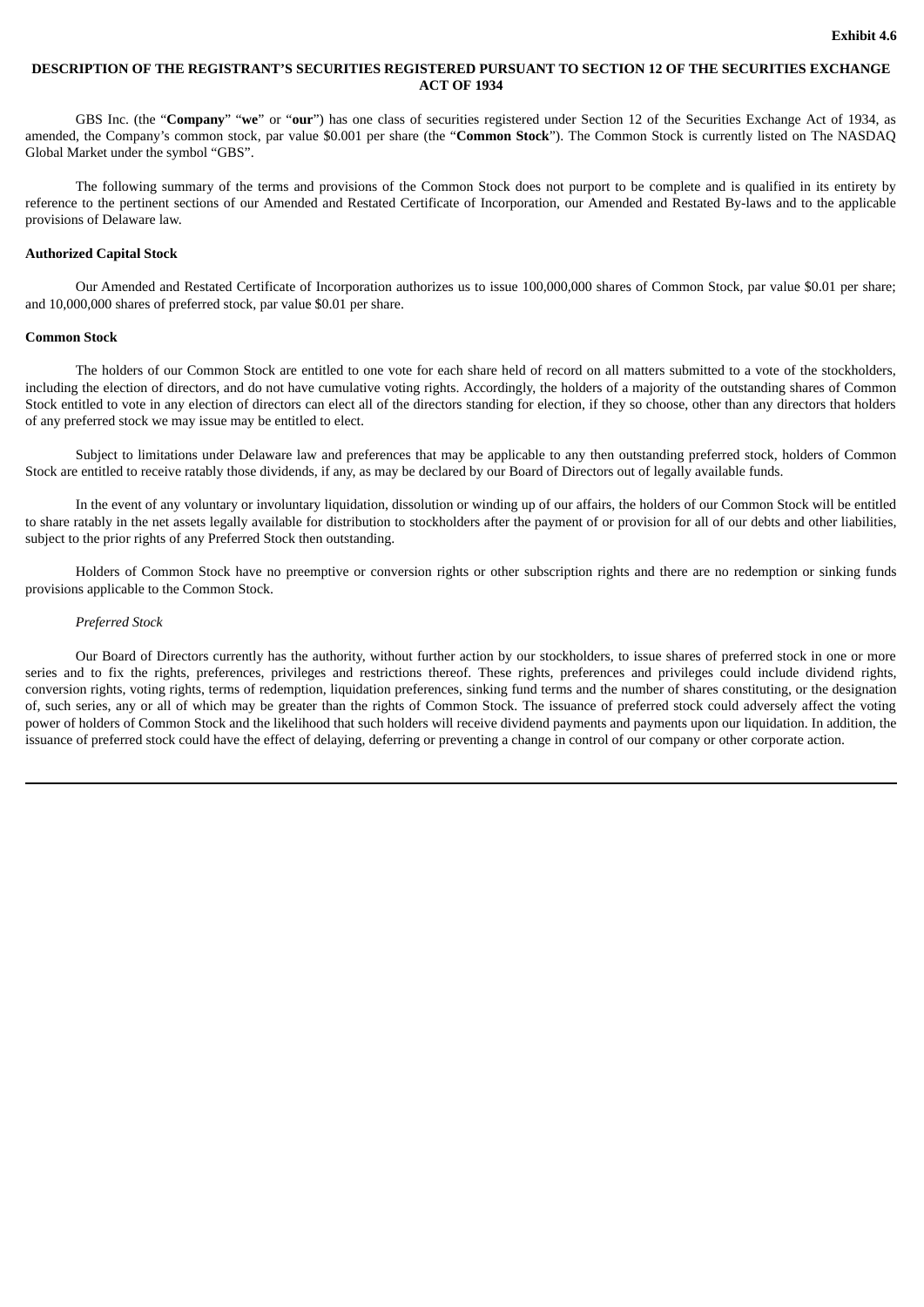## *Series B Convertible Preferred Stock*

Each share of our Series B Convertible Preferred Stock (the "**Series B Preferred Stock**") is convertible at any time at the holder's option into one share of Common Stock (subject to the beneficial ownership limitations as provided in the Certificate of Designation of Preferences, Rights and Limitations of Series B Convertible Preferred Stock (the "**Certificate of Designation**")), subject to adjustment as provided in the Certificate of Designation, provided that the holder will be prohibited from converting Preferred Stock into shares of our Common Stock if, as a result of such conversion, the holder, together with its affiliates, would own more than 4.99% (or, at the election of the purchaser prior to the date of issuance, 9.99%)of the total number of shares of our Common Stock then issued and outstanding. However, any holder may increase or decrease such percentage to any other percentage not in excess of 9.99%, provided that any increase in such percentage shall not be effective until the 61st day after such notice to us. The Certificate of Designation designates 3,000,000 shares as Preferred Stock.

In the event of our liquidation, dissolution, or winding up, holders of our Preferred Stock will be entitled to receive the amount of cash, securities or other property to which such holder would be entitled to receive with respect to such shares of Preferred Stock if such shares had been converted to Common Stock immediately prior to such event (without giving effect for such purposes to the 4.99% or 9.99% beneficial ownership limitation, as applicable) subject to the preferential rights of holders of any class or series of our capital stock specifically ranking by its terms senior to the Preferred Stock as to distributions of assets upon such event, whether voluntarily or involuntarily.

Shares of Preferred Stock are not entitled to receive any dividends, unless and until specifically declared by our board of directors. However, holders of our Preferred Stock are entitled to receive dividends on shares of Preferred Stock equal (on an as-if-converted-to-common-stock basis) to and in the same form as dividends actually paid on shares of the Common Stock when such dividends are specifically declared by our board of directors, except for stock dividends or distributions payable in shares of Common Stock on shares of Common Stock or any other Common Stock equivalents for which the conversion price will be adjusted. We are not obligated to redeem or repurchase any shares of Preferred Stock. Shares of Preferred Stock are not otherwise entitled to any redemption rights, or mandatory sinking fund or analogous fund provisions.

The holders of the Preferred Stock have no voting rights, except as required by law. We may not disproportionally alter or change adversely the powers, preferences and rights of the Preferred Stock or amend the Certificate of Designation or amend our Amended and Restated Certificate of Incorporation or our Amended and Restated By-laws in any manner that disproportionally adversely affect any right of the holders of the Preferred Stock without the affirmative vote of the holders of a majority of the shares of Preferred Stock then outstanding.

### **Anti-Takeover Effects of Provisions of Our Certificate of Incorporation, Our By-laws and Delaware Law**

Some provisions of Delaware law, our Amended and Restated Certificate of Incorporation and our Amended and Restated By-laws contain provisions that could make hostile takeovers, including the following transactions, more difficult: an acquisition of us by means of a tender offer; an acquisition of us by means of a proxy contest or otherwise; or the removal of our incumbent officers and directors. As a consequence, they may also inhibit temporary fluctuations in the market price of our Common Stock that often result from actual or rumored hostile takeover attempts. These provisions may also have the effect of preventing changes in the composition of our board and management. It is possible that these provisions could make it more difficult to accomplish or could deter transactions that stockholders may otherwise consider to be in their best interest or in our best interests, including transactions which provide for payment of a premium over the market price for our shares.

These provisions, summarized below, are intended to discourage coercive takeover practices and inadequate takeover bids. These provisions are also designed to encourage persons seeking to acquire control of us to first negotiate with our Board of Directors. We believe that the benefits of the increased protection of our potential ability to negotiate with the proponent of an unfriendly or unsolicited proposal to acquire or restructure us outweigh the disadvantages of discouraging these proposals because negotiation of these proposals could result in an improvement of their terms.

We are subject to Section 203 of the Delaware General Corporation Law, which prohibits persons deemed to be "interested stockholders" from engaging in a "business combination" with a publicly held Delaware corporation for three years following the date these persons become interested stockholders unless the business combination is, or the transaction in which the person became an interested stockholder was, approved in a prescribed manner or another prescribed exception applies. Generally, an "interested stockholder" is a person who, together with affiliates and associates, owns, or within three years prior to the determination of interested stockholder status did own, 15% or more of a corporation's voting stock. Generally, a "business combination" includes a merger, asset or stock sale, or other transaction resulting in a financial benefit to the interested stockholder. The existence of this provision may have an anti-takeover effect with respect to transactions not approved in advance by the Board of Directors. A Delaware corporation may "opt out" of these provisions with an express provision in its original certificate of incorporation or an express provision in its certificate of incorporation or by-laws resulting from a stockholders' amendment approved by at least a majority of the outstanding voting shares. We have not opted out of these provisions. As a result, mergers or other takeover or change in control attempts of us may be discouraged or prevented.

#### **Transfer Agent and Registrar**

The transfer agent for our Common Stock is Continental Stock Transfer & Trust Company, 17 Battery Place, New York, New York 10004.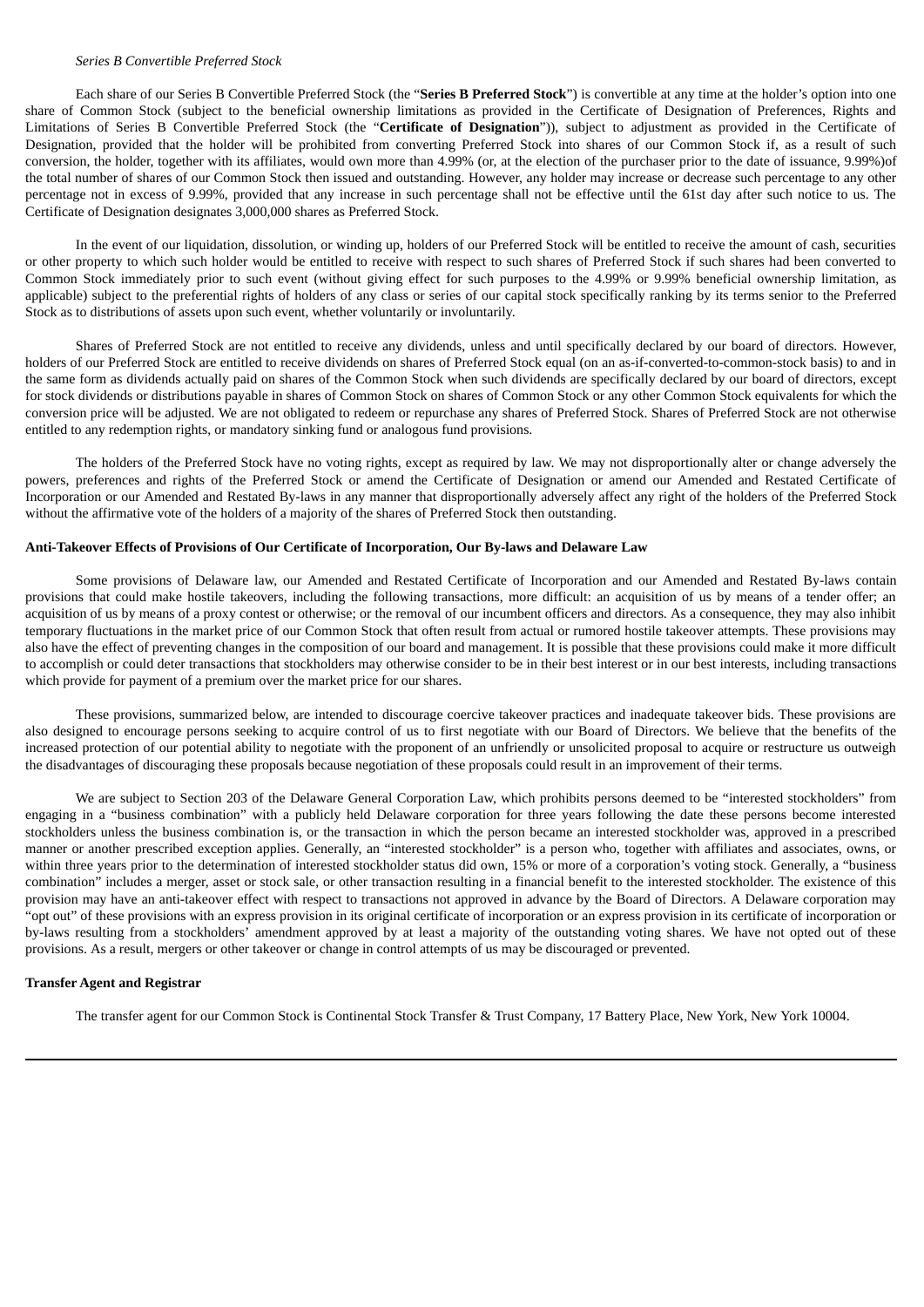# **List of Subsidiaries of Registrant**

Glucose Biosensor Systems (APAC) Pty Ltd GBS Operations Inc. **Delaware** 

Name Jurisdiction of Incorporation or Organization Glucose Biosensor Systems (APAC) Pty Ltd New South Wales, Australia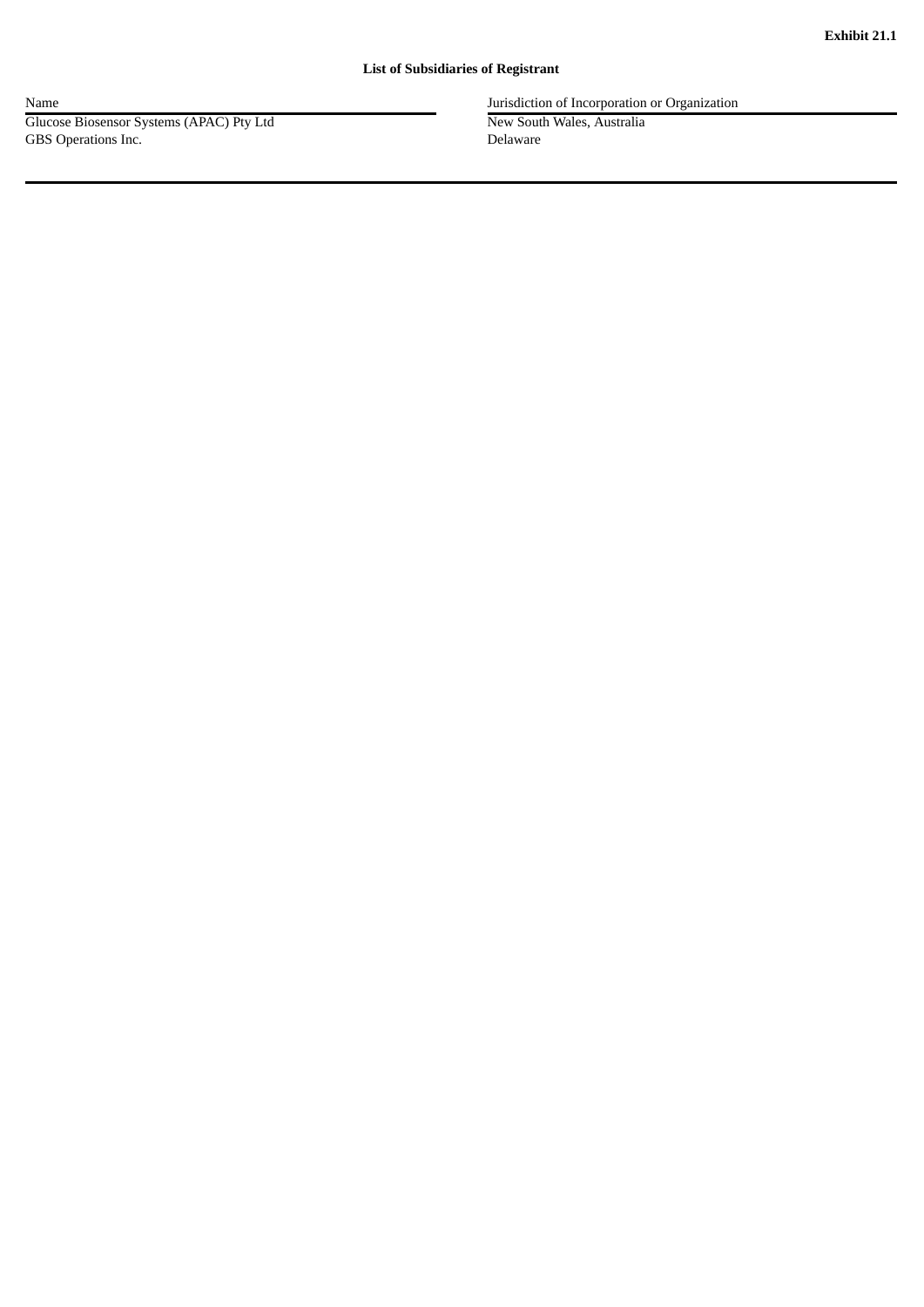## OFFICER'S CERTIFICATION PURSUANT TO SECTION 302 OF THE SARBANES-OXLEY ACT OF 2002

I, Harry Simeonidis, certify that:

- 1. I have reviewed this Annual Report on Form 10-K of GBS, Inc.;
- 2. Based on my knowledge, this report does not contain any untrue statement of a material fact or omit to state a material fact necessary to make the statements made, in light of the circumstances under which such statements were made, not misleading with respect to the period covered by this report;
- 3. Based on my knowledge, the financial statements, and other financial information included in this report, fairly present in all material respects the financial condition, results of operations and cash flows of the registrant as of, and for, the periods presented in this report;
- 4. The registrant's other certifying officer(s) and I are responsible for establishing and maintaining disclosure controls and procedures (as defined in Exchange Act Rules 13a-15(e) and 15d-15(e)) for the registrant and have:
	- (a) Designed such disclosure controls and procedures, or caused such disclosure controls and procedures to be designed under our supervision, to ensure that material information relating to the registrant, including its consolidated subsidiaries, is made known to us by others within those entities, particularly during the period in which this report is being prepared;
	- (b) Evaluated the effectiveness of the registrant's disclosure controls and procedures and presented in this report our conclusions about the effectiveness of the disclosure controls and procedures, as of the end of the period covered by this report based on such evaluation; and
	- (c) Disclosed in this report any change in the registrant's internal control over financial reporting that occurred during the registrant's most recent fiscal quarter (the registrant's fourth fiscal quarter in the case of an annual report) that has materially affected, or is reasonably likely to materially affect, the registrant's internal control over financial reporting; and
- 5. The registrant's other certifying officer(s) and I have disclosed, based on our most recent evaluation of internal control over financial reporting, to the registrant's auditors and the audit committee of the registrant's board of directors (or persons performing the equivalent functions):
	- (a) All significant deficiencies and material weaknesses in the design or operation of internal control over financial reporting which are reasonably likely to adversely affect the registrant's ability to record, process, summarize and report financial information; and
	- (b) Any fraud, whether or not material, that involves management or other employees who have a significant role in the registrant's internal control over financial reporting.

September 15, 2021

*/s/ Harry Simeonidis*

Harry Simeonidis, Chief Executive Officer (Principal Executive Officer)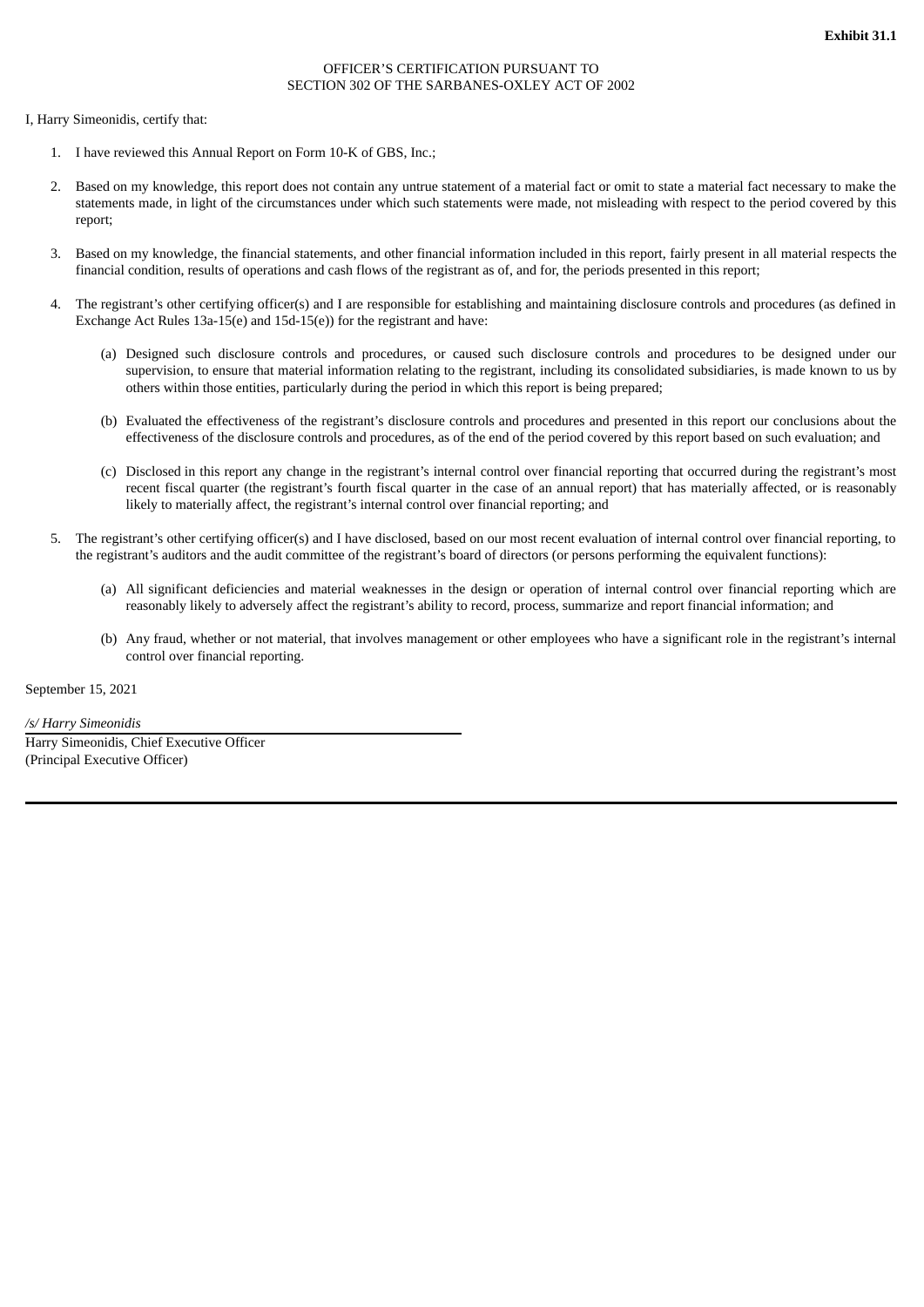## OFFICER'S CERTIFICATION PURSUANT TO SECTION 302 OF THE SARBANES-OXLEY ACT OF 2002

I, Spiro Sakiris, certify that:

- 1. I have reviewed this Annual Report on Form 10-K of GBS, Inc.;
- 2. Based on my knowledge, this report does not contain any untrue statement of a material fact or omit to state a material fact necessary to make the statements made, in light of the circumstances under which such statements were made, not misleading with respect to the period covered by this report;
- 3. Based on my knowledge, the financial statements, and other financial information included in this report, fairly present in all material respects the financial condition, results of operations and cash flows of the registrant as of, and for, the periods presented in this report;
- 4. The registrant's other certifying officer(s) and I are responsible for establishing and maintaining disclosure controls and procedures (as defined in Exchange Act Rules 13a-15(e) and 15d-15(e)) for the registrant and have:
	- (a) Designed such disclosure controls and procedures, or caused such disclosure controls and procedures to be designed under our supervision, to ensure that material information relating to the registrant, including its consolidated subsidiaries, is made known to us by others within those entities, particularly during the period in which this report is being prepared;
	- (b) Evaluated the effectiveness of the registrant's disclosure controls and procedures and presented in this report our conclusions about the effectiveness of the disclosure controls and procedures, as of the end of the period covered by this report based on such evaluation; and
	- (c) Disclosed in this report any change in the registrant's internal control over financial reporting that occurred during the registrant's most recent fiscal quarter (the registrant's fourth fiscal quarter in the case of an annual report) that has materially affected, or is reasonably likely to materially affect, the registrant's internal control over financial reporting; and
- 5. The registrant's other certifying officer(s) and I have disclosed, based on our most recent evaluation of internal control over financial reporting, to the registrant's auditors and the audit committee of the registrant's board of directors (or persons performing the equivalent functions):
	- (a) All significant deficiencies and material weaknesses in the design or operation of internal control over financial reporting which are reasonably likely to adversely affect the registrant's ability to record, process, summarize and report financial information; and
	- (b) Any fraud, whether or not material, that involves management or other employees who have a significant role in the registrant's internal control over financial reporting.

September 15, 2021

*/s/ Spiro Sakiris*

Spiro Sakiris, Chief Financial Officer (Principal Financial and Accounting Officer)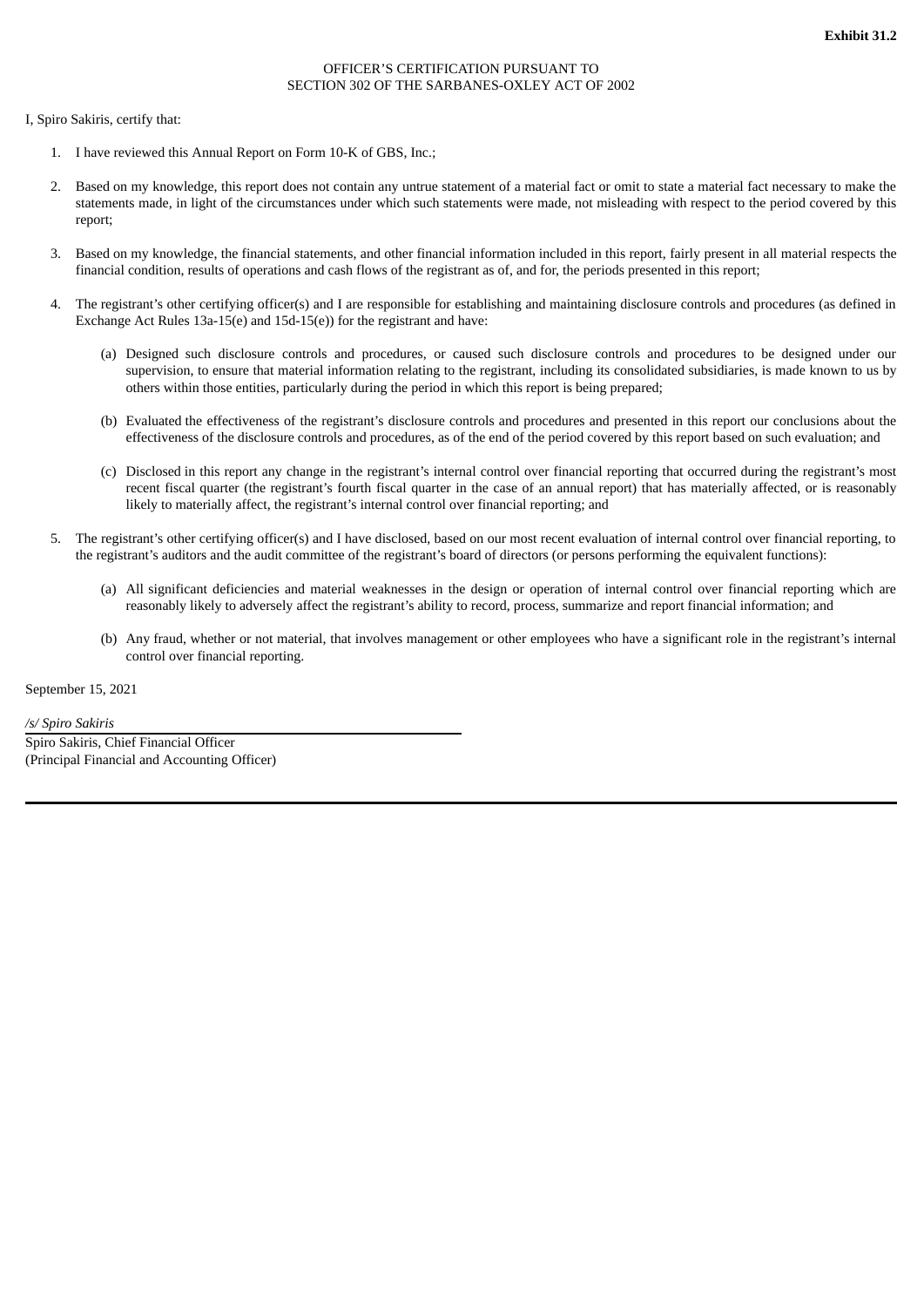# CERTIFICATION PURSUANT TO

### 18 U.S.C. SECTION 1350,

# AS ADOPTED PURSUANT TO

## SECTION 906 OF THE SARBANES-OXLEY ACT OF 2002

In connection with the Annual Report on Form 10-K for the year ended June 30, 2021 of GBS, Inc. (the "Company") as filed with the Securities and Exchange Commission on the date hereof (the "Report"), I, Harry Simeonidis, the Chief Executive Officer of the Company, hereby certify, pursuant to 18 U.S.C. Section 1350, as adopted pursuant to Section 906 of the Sarbanes-Oxley Act of 2002, that:

- The Report fully complies with the requirements of section 13(a) or 15(d) of the Securities Exchange Act of 1934 (15 U.S.C 78m or 78o(d));and
- The information contained in the Report fairly presents, in all material respects, the financial condition and results of operations of the Company.

September 15, 2021

*/s/ Harry Simeonidis*

Harry Simeonidis

Chief Executive Officer

(Principal Executive Officer)

A signed original of this written statement required by Section 906 has been provided to GBS, Inc. and will be retained by GBS, Inc. and furnished to the Securities and Exchange Commission or its staff upon request.